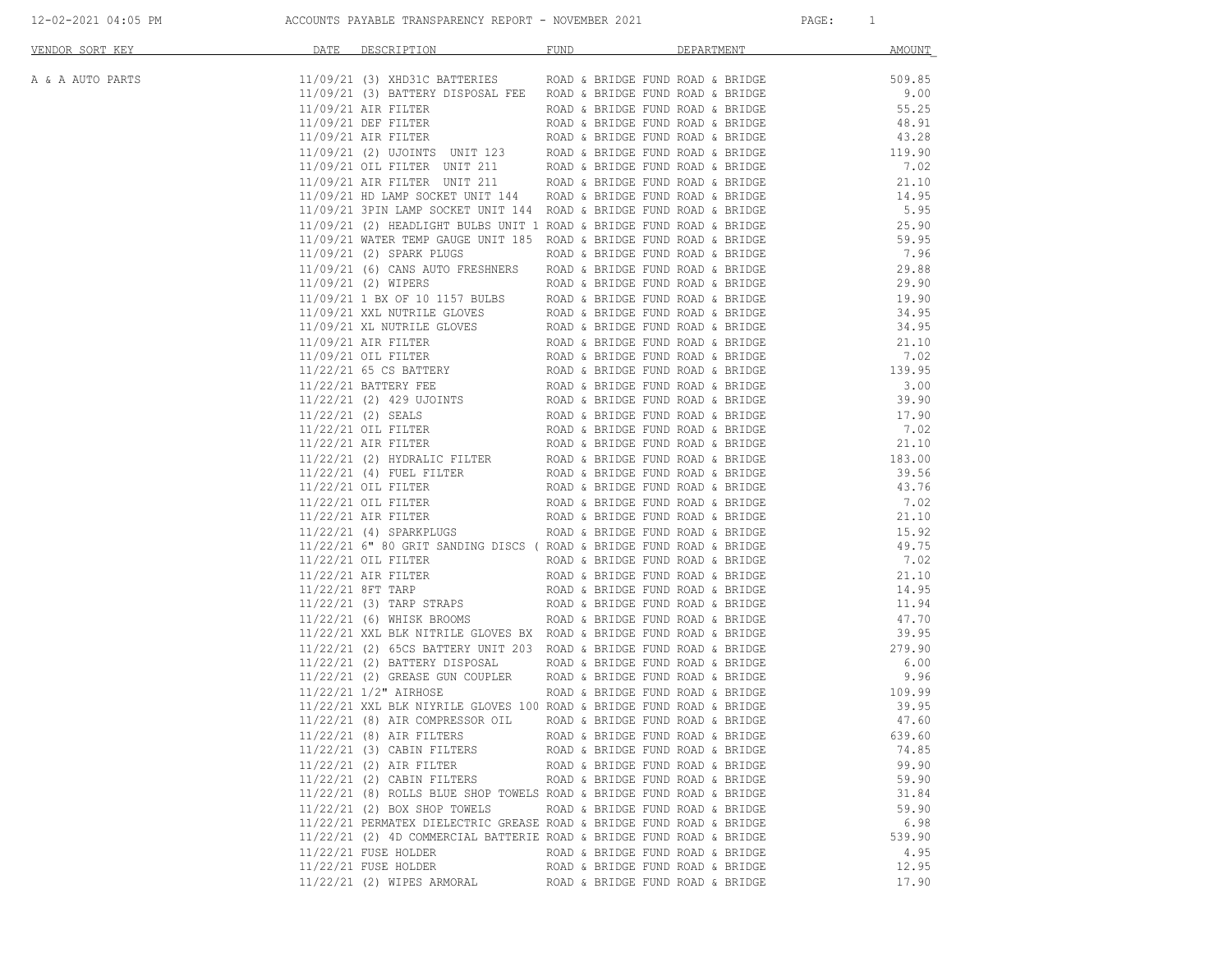| VENDOR SORT KEY                                                                        | DATE DESCRIPTION                                                                                                                                                                                                                                                                                                                                                                                   | FUND         | DEPARTMENT                                     | AMOUNT                 |
|----------------------------------------------------------------------------------------|----------------------------------------------------------------------------------------------------------------------------------------------------------------------------------------------------------------------------------------------------------------------------------------------------------------------------------------------------------------------------------------------------|--------------|------------------------------------------------|------------------------|
|                                                                                        |                                                                                                                                                                                                                                                                                                                                                                                                    |              |                                                |                        |
|                                                                                        | 11/22/21 (2) MEGUIRES TIRE FOAM ROAD & BRIDGE FUND ROAD & BRIDGE                                                                                                                                                                                                                                                                                                                                   |              |                                                | 19.90                  |
|                                                                                        |                                                                                                                                                                                                                                                                                                                                                                                                    |              | TOTAL:                                         | 3,900.33               |
| A & D EXPRESS LUBE                                                                     | $11/15/21 \ \texttt{INSPECTION \ UMIT} \ \ 104 \quad \texttt{ROAD} \ \ \&\ \mathtt{BRIDGE} \ \ 11/09/21 \ \ \texttt{INSPECTION \ UMIT} \ \ 104 \quad \texttt{ROAD} \ \& \ \mathtt{BRIDGE} \ \ 11/09/21 \ \ \texttt{INSPECTION \ UMIT} \ \ 104 \quad \texttt{ROAD} \ \& \ \mathtt{BRIDGE} \ \ 11/09/21 \ \ \texttt{INSPECTION \ UMIT} \ \ 105 \quad \texttt{ROAD} \ \& \ \mathtt{BRIDGE} \ \ 11/09$ |              |                                                | 7.00                   |
|                                                                                        |                                                                                                                                                                                                                                                                                                                                                                                                    |              |                                                | 7.00                   |
|                                                                                        |                                                                                                                                                                                                                                                                                                                                                                                                    |              |                                                | 7.00                   |
|                                                                                        |                                                                                                                                                                                                                                                                                                                                                                                                    |              |                                                | 7.00                   |
|                                                                                        |                                                                                                                                                                                                                                                                                                                                                                                                    |              |                                                | 40.00                  |
|                                                                                        |                                                                                                                                                                                                                                                                                                                                                                                                    |              |                                                | 40.00                  |
|                                                                                        |                                                                                                                                                                                                                                                                                                                                                                                                    |              |                                                | 40.00                  |
|                                                                                        |                                                                                                                                                                                                                                                                                                                                                                                                    |              |                                                | 40.00                  |
|                                                                                        |                                                                                                                                                                                                                                                                                                                                                                                                    |              |                                                | 7.00                   |
|                                                                                        |                                                                                                                                                                                                                                                                                                                                                                                                    |              |                                                | 40.00                  |
|                                                                                        |                                                                                                                                                                                                                                                                                                                                                                                                    |              |                                                | 40.00                  |
|                                                                                        |                                                                                                                                                                                                                                                                                                                                                                                                    |              |                                                | 40.00                  |
|                                                                                        |                                                                                                                                                                                                                                                                                                                                                                                                    |              |                                                | 7.00                   |
|                                                                                        |                                                                                                                                                                                                                                                                                                                                                                                                    |              | TOTAL:                                         | 322.00                 |
|                                                                                        |                                                                                                                                                                                                                                                                                                                                                                                                    |              |                                                |                        |
| A T & T                                                                                | $11/30/21$ MO SVC $11/11-12/10/21$ ELEV GENERAL FUND FACILITIES MANAGEMENT $11/30/21$ MO SVC $11/11-12/10/21$ FIRE GENERAL FUND FACILITIES MANAGEMENT $\qquad$                                                                                                                                                                                                                                     |              |                                                | 38.69                  |
|                                                                                        |                                                                                                                                                                                                                                                                                                                                                                                                    |              |                                                | 77.38<br>TOTAL: 116.07 |
|                                                                                        |                                                                                                                                                                                                                                                                                                                                                                                                    |              |                                                |                        |
| A T & T MOBILITY                                                                       |                                                                                                                                                                                                                                                                                                                                                                                                    |              |                                                |                        |
|                                                                                        |                                                                                                                                                                                                                                                                                                                                                                                                    |              |                                                |                        |
|                                                                                        |                                                                                                                                                                                                                                                                                                                                                                                                    |              |                                                |                        |
|                                                                                        |                                                                                                                                                                                                                                                                                                                                                                                                    |              |                                                |                        |
|                                                                                        |                                                                                                                                                                                                                                                                                                                                                                                                    |              |                                                |                        |
|                                                                                        |                                                                                                                                                                                                                                                                                                                                                                                                    |              |                                                |                        |
|                                                                                        |                                                                                                                                                                                                                                                                                                                                                                                                    |              |                                                |                        |
|                                                                                        |                                                                                                                                                                                                                                                                                                                                                                                                    |              |                                                |                        |
|                                                                                        |                                                                                                                                                                                                                                                                                                                                                                                                    |              |                                                |                        |
|                                                                                        |                                                                                                                                                                                                                                                                                                                                                                                                    |              |                                                |                        |
|                                                                                        |                                                                                                                                                                                                                                                                                                                                                                                                    |              |                                                |                        |
|                                                                                        |                                                                                                                                                                                                                                                                                                                                                                                                    |              |                                                |                        |
|                                                                                        |                                                                                                                                                                                                                                                                                                                                                                                                    |              |                                                |                        |
|                                                                                        |                                                                                                                                                                                                                                                                                                                                                                                                    |              |                                                |                        |
|                                                                                        |                                                                                                                                                                                                                                                                                                                                                                                                    |              |                                                |                        |
|                                                                                        |                                                                                                                                                                                                                                                                                                                                                                                                    |              |                                                |                        |
|                                                                                        | $11/09/21$ MO SVC $10/28$ - $11/27/2021$ ROAD & BRIDGE FUND ROAD & BRIDGE                                                                                                                                                                                                                                                                                                                          |              |                                                | 89.90                  |
|                                                                                        |                                                                                                                                                                                                                                                                                                                                                                                                    |              | TOTAL:                                         | 3,104.39               |
| ESPERANZA GARZA ABUNDEZ 600 11/08/21 PETIT JURY 11/01/2021 6ENERAL FUND DISTRICT COURT |                                                                                                                                                                                                                                                                                                                                                                                                    |              |                                                | 6.00                   |
|                                                                                        |                                                                                                                                                                                                                                                                                                                                                                                                    |              | TOTAL:                                         | 6.00                   |
|                                                                                        |                                                                                                                                                                                                                                                                                                                                                                                                    |              |                                                |                        |
| PAWLIK'S ACE HARDWARE                                                                  | 11/09/21 (2) HEX KEYS GENERAL FUND FACILITIES MANAGEMENT                                                                                                                                                                                                                                                                                                                                           |              |                                                | 20.00                  |
|                                                                                        | 11/09/21 (2) SNAP BOLT RD SWV 1.25" GENERAL FUND                                                                                                                                                                                                                                                                                                                                                   |              | FACILITIES MANAGEMENT                          | 11.90                  |
|                                                                                        | 11/15/21 (2) PADLOCK 2-1/2" STEEL                                                                                                                                                                                                                                                                                                                                                                  | GENERAL FUND | FACILITIES MANAGEMENT                          | 49.90                  |
|                                                                                        | 11/15/21 PLIER LINESMAN 9-1/2                                                                                                                                                                                                                                                                                                                                                                      | GENERAL FUND | FACILITIES MANAGEMENT                          | 17.95                  |
|                                                                                        | 11/15/21 3.5LB 16GA GALV TIE WIRE                                                                                                                                                                                                                                                                                                                                                                  | GENERAL FUND | FACILITIES MANAGEMENT                          | 11.95                  |
|                                                                                        | 11/15/21 (15) KEYS                                                                                                                                                                                                                                                                                                                                                                                 | GENERAL FUND | FACILITIES MANAGEMENT                          | 29.85                  |
|                                                                                        | 11/15/21 LOCK DOOR BALL COM US 32D GENERAL FUND<br>11/30/21 BIB HOSE 3/4" S THRD                                                                                                                                                                                                                                                                                                                   | GENERAL FUND | FACILITIES MANAGEMENT                          | 39.95<br>14.99         |
|                                                                                        | 11/30/21 (2) ELBOW 90 3/4" SLXFPT S GENERAL FUND                                                                                                                                                                                                                                                                                                                                                   |              | FACILITIES MANAGEMENT<br>FACILITIES MANAGEMENT | 2.58                   |
|                                                                                        | 11/30/21 (2) ELBOW 90 3/4" SXS SCH4 GENERAL FUND                                                                                                                                                                                                                                                                                                                                                   |              | FACILITIES MANAGEMENT                          | 1.98                   |
|                                                                                        | $11/30/21$ (3) PVC $3/4$ " X 5'                                                                                                                                                                                                                                                                                                                                                                    | GENERAL FUND | FACILITIES MANAGEMENT                          | 13.47                  |
|                                                                                        | 11/30/21 (4) COUPLE 3/4" SXS SCH40 GENERAL FUND                                                                                                                                                                                                                                                                                                                                                    |              | FACILITIES MANAGEMENT                          | 2.36                   |
|                                                                                        |                                                                                                                                                                                                                                                                                                                                                                                                    |              |                                                |                        |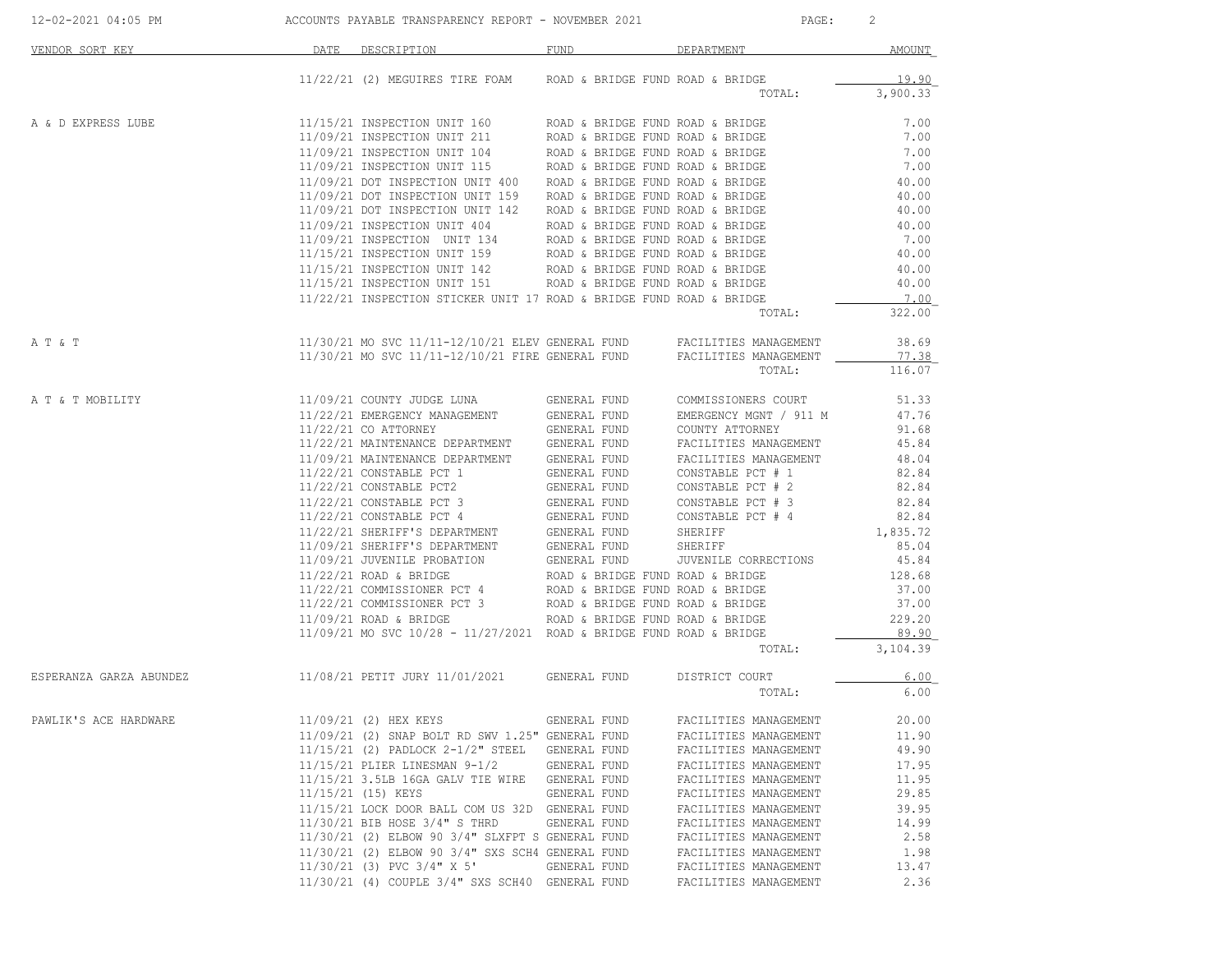| 12-02-2021 04:05 PM |  |
|---------------------|--|
|---------------------|--|

| VENDOR SORT KEY | DATE | DESCRIPTION                                                          | <b>FUND</b>                  | DEPARTMENT                                     | <b>AMOUNT</b> |
|-----------------|------|----------------------------------------------------------------------|------------------------------|------------------------------------------------|---------------|
|                 |      | 11/30/21 (2) TEE 3/4" SXSXS SCH40                                    | GENERAL FUND                 |                                                | 1.98          |
|                 |      | 11/30/21 VALVE BOX W/COVER 6"                                        | GENERAL FUND                 | FACILITIES MANAGEMENT<br>FACILITIES MANAGEMENT | 9.99          |
|                 |      | 11/30/21 BALL VALVE SCH40 3/4" SXS                                   | GENERAL FUND                 | FACILITIES MANAGEMENT                          | 5.99          |
|                 |      | 11/30/21 BALL VALVE SCH40 3/4" SXS                                   | GENERAL FUND                 | FACILITIES MANAGEMENT                          | 5.99          |
|                 |      | 11/30/21 CAP PVC S&D 4" SOLV WELD                                    | GENERAL FUND                 | FACILITIES MANAGEMENT                          | 3.99          |
|                 |      | 11/30/21 CLOSER GR3 SZ4 ALUM                                         | GENERAL FUND                 | FACILITIES MANAGEMENT                          | 59.95         |
|                 |      | 11/30/21 STREET KEY BLACK 5/8 X 36" GENERAL FUND                     |                              | FACILITIES MANAGEMENT                          | 15.95         |
|                 |      |                                                                      |                              |                                                |               |
|                 |      | 11/30/21 GORILLA MOUNTG TAPE BLK                                     | GENERAL FUND<br>GENERAL FUND | FACILITIES MANAGEMENT                          | 8.95          |
|                 |      | 11/30/21 HOLE SAW KIT 5PC<br>11/30/21 (2) SALE C CLAMPS              |                              | FACILITIES MANAGEMENT<br>FACILITIES MANAGEMENT | 14.95<br>4.00 |
|                 |      | 11/30/21 (2) SALE C CLAMPS                                           | GENERAL FUND                 |                                                | 2.00          |
|                 |      | 11/30/21 RATCHET PIPE CUTR 2-1/2"                                    | GENERAL FUND<br>GENERAL FUND | FACILITIES MANAGEMENT                          | 19.99         |
|                 |      | 11/30/21 PVC 1/2" X 2'                                               | GENERAL FUND                 | FACILITIES MANAGEMENT<br>FACILITIES MANAGEMENT | 2.29          |
|                 |      |                                                                      |                              |                                                | 4.99          |
|                 |      | 11/30/21 BALL VALVE SCH40 1/2" SXS GENERAL FUND                      |                              | FACILITIES MANAGEMENT                          |               |
|                 |      | 11/30/21 TEE 90PVC 40 3/4 X 3/4 X 1 GENERAL FUND                     |                              | FACILITIES MANAGEMENT                          | 1.39          |
|                 |      | 11/30/21 ELBOW 90 1/2" SXS SCH40                                     | GENERAL FUND                 | FACILITIES MANAGEMENT                          | 0.79          |
|                 |      | $11/30/21$ (2) BIBB HOSE $3/4$ " S THRD GENERAL FUND                 |                              | FACILITIES MANAGEMENT                          | 29.98         |
|                 |      | 11/30/21 BALL VALVE SCH40 1/2" SXS                                   | GENERAL FUND                 | FACILITIES MANAGEMENT                          | 4.99          |
|                 |      | 11/30/21 (2) COUPLE 1/2" SXS SCH40                                   | GENERAL FUND                 | FACILITIES MANAGEMENT                          | 0.98          |
|                 |      | $11/30/21$ SINK TAILPIECE $1-1/2$ "<br>11/30/21 EXT TUBE 1-1/2" X 6" | GENERAL FUND                 | FACILITIES MANAGEMENT                          | 9.95          |
|                 |      |                                                                      | GENERAL FUND                 | FACILITIES MANAGEMENT                          | 9.95          |
|                 |      | 11/30/21 TOILET SHIMS SOFT                                           | GENERAL FUND                 | FACILITIES MANAGEMENT                          | 4.99          |
|                 |      | 11/30/21 (2) CAULK KWIKSEAL WH10                                     | GENERAL FUND                 | FACILITIES MANAGEMENT                          | 15.90         |
|                 |      | 11/30/21 WD40 SMART STRAW 80Z                                        | GENERAL FUND                 | FACILITIES MANAGEMENT                          | 4.99          |
|                 |      | 11/30/21 VACUM BRKR REPAIR KIT                                       | GENERAL FUND                 | FACILITIES MANAGEMENT                          | 7.95          |
|                 |      | 11/30/21 WASHER SJ 1-1/2" M CD 2                                     | GENERAL FUND                 | FACILITIES MANAGEMENT                          | 1.49          |
|                 |      | 11/30/21 NUT & WASHER 1-1/2                                          | GENERAL FUND                 | FACILITIES MANAGEMENT                          | 3.49          |
|                 |      | 11/09/21 CM FILTER RED PUSH ON                                       | GENERAL FUND                 | JAIL                                           | 19.95         |
|                 |      | 11/09/21 (18) BOLTS/NUTS/WASHERS                                     | GENERAL FUND                 | JAIL                                           | 8.10          |
|                 |      | $11/09/21$ (5) CUT WHL 4-1/2 X .045                                  | GENERAL FUND                 | JAIL                                           | 14.95         |
|                 |      | $11/09/21$ BIT CARBIDE SDS $1/4$ X 6"                                | GENERAL FUND                 | JAIL                                           | 7.95          |
|                 |      | 11/09/21 BIT HMR SDS 5/16 X 4 X 6" GENERAL FUND                      |                              | JAIL                                           | 8.95          |
|                 |      | 11/09/21 BIT CARBIDE SDS 3/8 X 6" GENERAL FUND                       |                              | JAIL                                           | 9.95          |
|                 |      | 11/09/21 DRILL BIT 14PC TITANIUM                                     | GENERAL FUND                 | JAIL                                           | 29.95         |
|                 |      | 11/09/21 (2) BULB HAL A19 29W SW 4P GENERAL FUND                     |                              | JAIL                                           | 11.90         |
|                 |      | 11/09/21 VER RECPT COVR DUPL                                         | GENERAL FUND                 | JAIL                                           | 5.99          |
|                 |      | 11/09/21 BUSHING 40PVC 1.25 M 3/4 F GENERAL FUND                     |                              | JAIL                                           | 2.99          |
|                 |      | $11/09/21$ (2) ELBOW 90 PVC 40 3/4"                                  | GENERAL FUND                 | JAIL                                           | 4.98          |
|                 |      | 11/09/21 BUSHING 40 PVC 1.25 M 3/4 GENERAL FUND                      |                              | JAIL                                           | 2.99          |
|                 |      | 11/09/21 PRIMER/CEMENT HANDY PACK                                    | GENERAL FUND                 | JAIL                                           | 9.99          |
|                 |      | 11/09/21 (4) COUPLE 3/4" SXS SCH40                                   | GENERAL FUND                 | JAIL                                           | 2.36          |
|                 |      | 11/09/21 PVC COUP S40 3/4" COMP                                      | GENERAL FUND                 | JAIL                                           | 5.49          |
|                 |      | $11/09/21$ PVC $3/4$ " X 5'                                          | GENERAL FUND                 | JAIL                                           | 4.49          |
|                 |      | 11/15/21 AUGER 1/4" X 25'                                            | GENERAL FUND                 | JAIL                                           | 24.95         |
|                 |      | 11/15/21 RUST DISSOLVER 32 OZ                                        | GENERAL FUND                 | JAIL                                           | 11.95         |
|                 |      | 11/30/21 VALVE REPAIR SLOAN                                          | GENERAL FUND                 | JAIL                                           | 24.95         |
|                 |      | 11/22/21 8 ROTOR SPRINKLER POPUP HE GENERAL FUND                     |                              | SHERIFF                                        | 119.92        |
|                 |      | 11/22/21 10 CAP PVC SCH40 1/2" FPT GENERAL FUND                      |                              | SHERIFF                                        | 12.90         |
|                 |      | 11/22/21 (4) 18" SAFETY CONES                                        | GENERAL FUND                 | SHERIFF                                        | 55.80         |
|                 |      | 11/22/21 (4) 28" SAFETY CONES                                        | GENERAL FUND                 | SHERIFF                                        | 79.80         |
|                 |      | 11/15/21 (3) 3.5 LB 16GA BLACK TIE GENERAL FUND                      |                              | HUMAN RESOURCE                                 | 17.85         |
|                 |      | 11/15/21 (3) MAG 2" COMBO 1-1/2" SH GENERAL FUND                     |                              | HUMAN RESOURCE                                 | 65.85         |
|                 |      | 11/09/21 VALV NEEDLE ANG 1/4 CMP 1/ GENERAL FUND                     |                              | HUMAN RESOURCE                                 | 4.99          |
|                 |      | 11/15/21 (5) 3.5 LB 16GA BLACK TIE GENERAL FUND                      |                              | HUMAN RESOURCE                                 | 29.75         |
|                 |      | 11/09/21 GORILLA GLUE 80Z                                            | GENERAL FUND                 | HUMAN RESOURCE                                 | 13.95         |
|                 |      | 11/09/21 (2) LIQUID NAILS PROJECT 1 GENERAL FUND                     |                              | HUMAN RESOURCE                                 | 6.98          |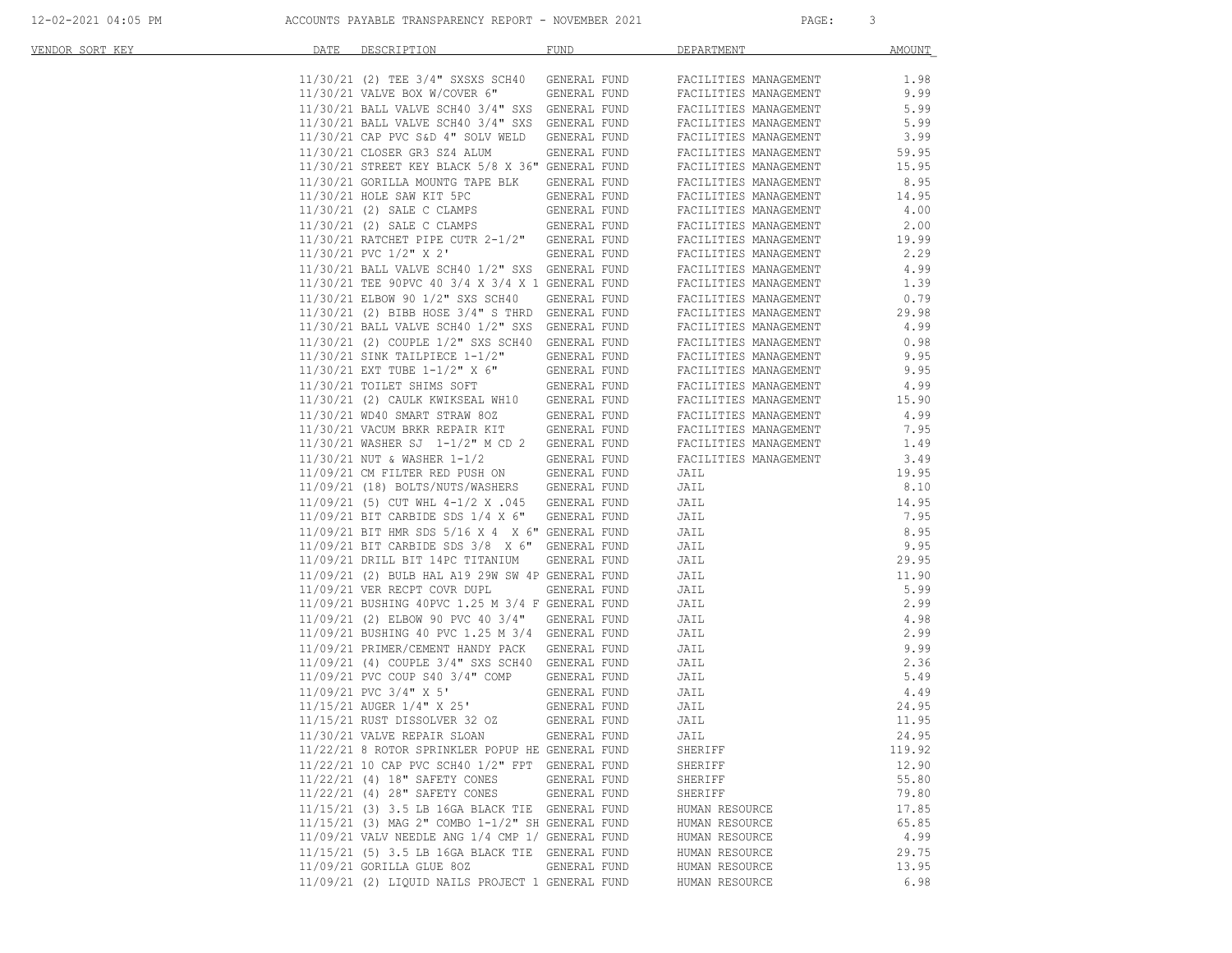| <u>VENDOR SORT KEY</u>                                                                                                                                                                        |                  | DATE DESCRIPTION                                                                                                                                                                                                                        | <b>FUND</b>                      | DEPARTMENT | AMOUNT                                   |
|-----------------------------------------------------------------------------------------------------------------------------------------------------------------------------------------------|------------------|-----------------------------------------------------------------------------------------------------------------------------------------------------------------------------------------------------------------------------------------|----------------------------------|------------|------------------------------------------|
|                                                                                                                                                                                               |                  |                                                                                                                                                                                                                                         |                                  |            |                                          |
|                                                                                                                                                                                               |                  |                                                                                                                                                                                                                                         |                                  |            | $17.95$<br>$7.47$                        |
|                                                                                                                                                                                               |                  |                                                                                                                                                                                                                                         |                                  |            |                                          |
|                                                                                                                                                                                               |                  |                                                                                                                                                                                                                                         |                                  |            |                                          |
|                                                                                                                                                                                               |                  |                                                                                                                                                                                                                                         |                                  |            |                                          |
|                                                                                                                                                                                               |                  |                                                                                                                                                                                                                                         |                                  |            |                                          |
|                                                                                                                                                                                               |                  |                                                                                                                                                                                                                                         |                                  |            |                                          |
|                                                                                                                                                                                               |                  |                                                                                                                                                                                                                                         |                                  |            |                                          |
|                                                                                                                                                                                               |                  |                                                                                                                                                                                                                                         |                                  |            |                                          |
|                                                                                                                                                                                               |                  |                                                                                                                                                                                                                                         |                                  |            |                                          |
|                                                                                                                                                                                               |                  |                                                                                                                                                                                                                                         |                                  |            |                                          |
|                                                                                                                                                                                               |                  |                                                                                                                                                                                                                                         |                                  |            |                                          |
|                                                                                                                                                                                               |                  |                                                                                                                                                                                                                                         |                                  |            |                                          |
|                                                                                                                                                                                               |                  |                                                                                                                                                                                                                                         |                                  |            |                                          |
|                                                                                                                                                                                               |                  |                                                                                                                                                                                                                                         |                                  |            |                                          |
|                                                                                                                                                                                               |                  |                                                                                                                                                                                                                                         |                                  |            |                                          |
|                                                                                                                                                                                               |                  |                                                                                                                                                                                                                                         |                                  |            |                                          |
|                                                                                                                                                                                               |                  |                                                                                                                                                                                                                                         |                                  |            |                                          |
|                                                                                                                                                                                               |                  |                                                                                                                                                                                                                                         |                                  |            |                                          |
|                                                                                                                                                                                               |                  |                                                                                                                                                                                                                                         |                                  |            |                                          |
|                                                                                                                                                                                               |                  |                                                                                                                                                                                                                                         |                                  |            |                                          |
|                                                                                                                                                                                               |                  |                                                                                                                                                                                                                                         |                                  |            |                                          |
|                                                                                                                                                                                               |                  |                                                                                                                                                                                                                                         |                                  |            |                                          |
|                                                                                                                                                                                               |                  |                                                                                                                                                                                                                                         |                                  |            |                                          |
|                                                                                                                                                                                               |                  |                                                                                                                                                                                                                                         |                                  |            |                                          |
|                                                                                                                                                                                               |                  |                                                                                                                                                                                                                                         |                                  |            |                                          |
|                                                                                                                                                                                               |                  |                                                                                                                                                                                                                                         |                                  |            |                                          |
|                                                                                                                                                                                               |                  |                                                                                                                                                                                                                                         |                                  |            |                                          |
|                                                                                                                                                                                               |                  |                                                                                                                                                                                                                                         |                                  |            |                                          |
|                                                                                                                                                                                               |                  |                                                                                                                                                                                                                                         |                                  |            |                                          |
|                                                                                                                                                                                               |                  |                                                                                                                                                                                                                                         |                                  |            |                                          |
|                                                                                                                                                                                               |                  |                                                                                                                                                                                                                                         |                                  |            |                                          |
|                                                                                                                                                                                               |                  |                                                                                                                                                                                                                                         |                                  |            |                                          |
|                                                                                                                                                                                               |                  |                                                                                                                                                                                                                                         |                                  |            |                                          |
|                                                                                                                                                                                               |                  |                                                                                                                                                                                                                                         |                                  |            |                                          |
|                                                                                                                                                                                               |                  |                                                                                                                                                                                                                                         |                                  |            |                                          |
|                                                                                                                                                                                               |                  |                                                                                                                                                                                                                                         |                                  |            |                                          |
|                                                                                                                                                                                               |                  |                                                                                                                                                                                                                                         |                                  |            | $\begin{array}{c c}\n25.00\n\end{array}$ |
|                                                                                                                                                                                               |                  | NATH PERCENTIFICAL SAME PRODUCT AND A SERIES PROVIDED AND A SERIES PRODUCT INTERFERENCE INTO 2012 (2) THE SERIES PRODUCT AND A SERIES PRODUCT AND A SERIES PRODUCT CONTROL CONTROL CONTROL CONTROL CONTROL CONTROL CONTROL CO           |                                  |            | TOTAL: 2,975.20                          |
|                                                                                                                                                                                               |                  |                                                                                                                                                                                                                                         |                                  |            |                                          |
| 0.38,00 ACE WELDING & TRAILER COMPANY 11/22/21 INSTALL TOMMY GATE UNIT 13 ROAD & BRIDGE FUND ROAD & BRIDGE 738<br>2,228.24 228.24 TMY LG 62-60-1542 SN100001 ROAD & BRIDGE FUND ROAD & BRIDGE |                  |                                                                                                                                                                                                                                         |                                  |            |                                          |
|                                                                                                                                                                                               |                  |                                                                                                                                                                                                                                         |                                  |            |                                          |
|                                                                                                                                                                                               |                  |                                                                                                                                                                                                                                         |                                  |            |                                          |
|                                                                                                                                                                                               |                  | 11/22/21 TMY LG BACK UP SENSOR ROAD & BRIDGE FUND ROAD & BRIDGE $71.77$<br>11/22/21 FREIGHT ROAD & BRIDGE FUND ROAD & BRIDGE $71.77$<br>11/22/21 FREIGHT ROAD & BRIDGE FUND ROAD & BRIDGE 265.00<br>11/22/21 PARTS ROAD & BRIDGE FUND R |                                  |            |                                          |
|                                                                                                                                                                                               |                  | 11/22/21 FAB & INSTALL FOD CONE DEP ROAD & BRIDGE FUND ROAD & BRIDGE                                                                                                                                                                    |                                  |            | 29,375.50                                |
|                                                                                                                                                                                               |                  | 11/22/21 ARROW BOARD WANCO                                                                                                                                                                                                              | ROAD & BRIDGE FUND ROAD & BRIDGE |            | 3,382.36                                 |
|                                                                                                                                                                                               | 11/22/21 PARTS   |                                                                                                                                                                                                                                         | ROAD & BRIDGE FUND ROAD & BRIDGE |            | 10,878.02                                |
|                                                                                                                                                                                               | 11/22/21 FREIGHT |                                                                                                                                                                                                                                         | ROAD & BRIDGE FUND ROAD & BRIDGE |            | 352.95                                   |
|                                                                                                                                                                                               |                  | 11/09/21 TOMMY LIFT GATE UNIT 113                                                                                                                                                                                                       | ROAD & BRIDGE FUND ROAD & BRIDGE |            | 2,151.32                                 |
|                                                                                                                                                                                               |                  | 11/09/21 REAR CAMERA & SENSOR BAR K ROAD & BRIDGE FUND ROAD & BRIDGE                                                                                                                                                                    |                                  |            | 71.80                                    |
|                                                                                                                                                                                               | 11/09/21 FREIGHT |                                                                                                                                                                                                                                         | ROAD & BRIDGE FUND ROAD & BRIDGE |            | 302.00                                   |
|                                                                                                                                                                                               |                  | 11/09/21 (30) NYLON CABLE TIES                                                                                                                                                                                                          | ROAD & BRIDGE FUND ROAD & BRIDGE |            | 10.50                                    |
|                                                                                                                                                                                               |                  | 11/09/21 (5) LOOM SPLIT 1/4                                                                                                                                                                                                             | ROAD & BRIDGE FUND ROAD & BRIDGE |            | 1.15                                     |
|                                                                                                                                                                                               |                  | 11/09/21 (20) LOOM SPLIT 1 IN                                                                                                                                                                                                           | ROAD & BRIDGE FUND ROAD & BRIDGE |            | 14.40                                    |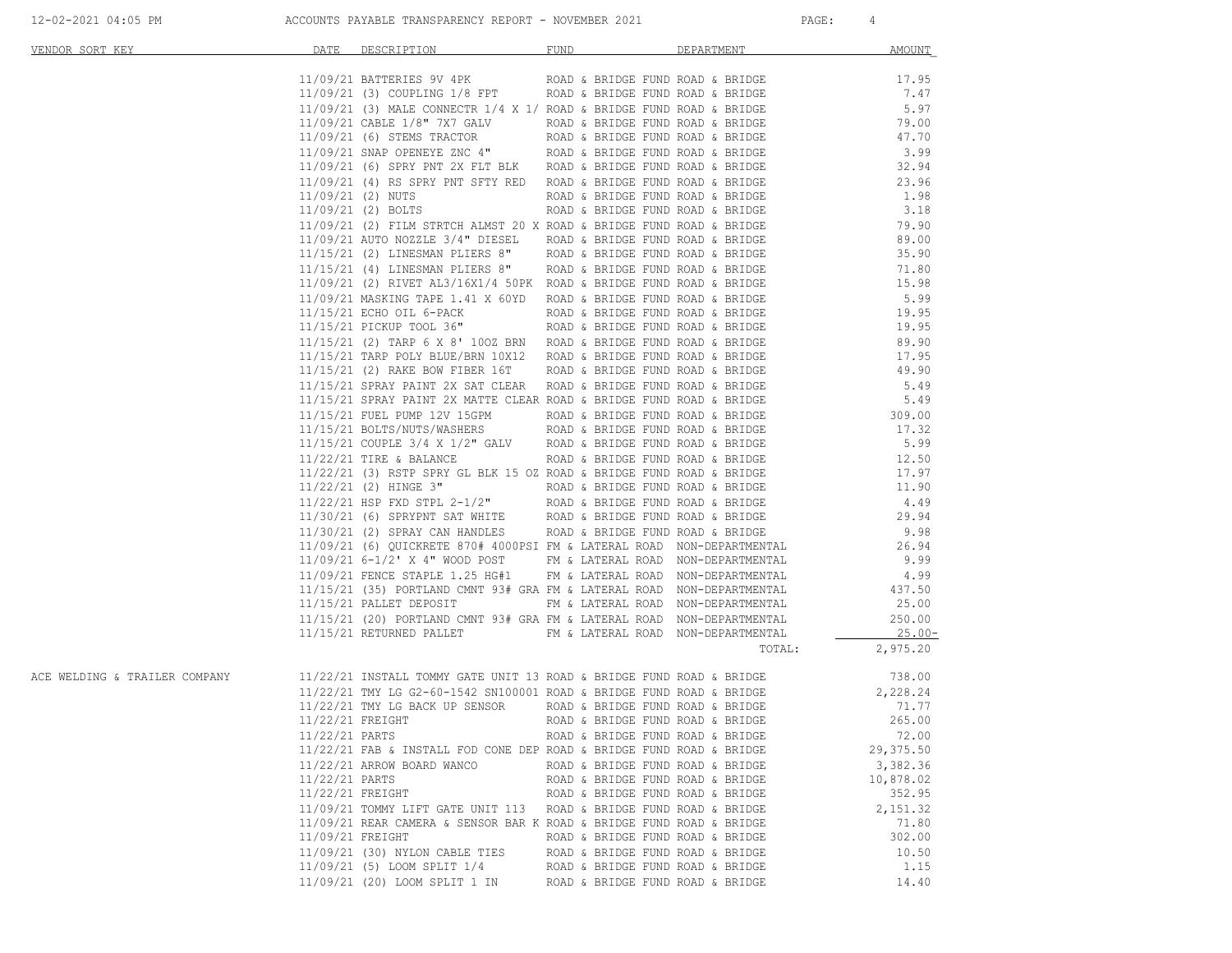| VENDOR SORT KEY                     | DATE          | DESCRIPTION                                                                                                                                              | FUND                                                                 | DEPARTMENT                                     | <b>AMOUNT</b>  |
|-------------------------------------|---------------|----------------------------------------------------------------------------------------------------------------------------------------------------------|----------------------------------------------------------------------|------------------------------------------------|----------------|
|                                     |               | $11/09/21$ (15) LIGHT WIRE 14 G ROAD & BRIDGE FUND ROAD & BRIDGE                                                                                         |                                                                      |                                                | 6.00           |
|                                     |               | $11/09/21$ GRAY PRIMER SPRAY PAINT ROAD & BRIDGE FUND ROAD & BRIDGE                                                                                      |                                                                      |                                                | 12.40          |
|                                     |               | 11/09/21 SPRAY PAINT GLOSS WHITE ROAD & BRIDGE FUND ROAD & BRIDGE                                                                                        |                                                                      |                                                | 11.00          |
|                                     |               | $11/09/21$ (2) HR PLATE 16 GA ROAD & BRIDGE FUND ROAD & BRIDGE                                                                                           |                                                                      |                                                | 6.66           |
|                                     |               | $11/09/21$ (4) BOLT GR5 1/4 X 3/4 ROAD & BRIDGE FUND ROAD & BRIDGE                                                                                       |                                                                      |                                                | 0.20           |
|                                     |               | $11/09/21$ (4) BOLT GR8 1/2 X 1-3/4 ROAD & BRIDGE FUND ROAD & BRIDGE<br>$11/09/21$ (18) SAE FLAT WASHER $1/4$ ROAD & BRIDGE FUND ROAD & BRIDGE           |                                                                      |                                                | 1.96<br>0.90   |
|                                     |               | $11/09/21$ (4) SAE FLAT WASHER $1/2$ ROAD & BRIDGE FUND ROAD & BRIDGE                                                                                    |                                                                      |                                                | 0.20           |
|                                     |               |                                                                                                                                                          |                                                                      |                                                | 0.20           |
|                                     |               | 11/09/21 (4) K-NUTR NC 10-24 ROAD & BRIDGE FUND ROAD & BRIDGE 11/09/21 (4) KEPS-NUT NC 1/4-20 ROAD & BRIDGE FUND ROAD & BRIDGE                           |                                                                      |                                                | 0.20           |
|                                     |               | 11/09/21 (4) PH PAN HEAD                                                                                                                                 | ROAD & BRIDGE FUND ROAD & BRIDGE                                     |                                                | 0.84           |
|                                     |               | 11/09/21 (8) SAE ALLOY GR8 FLAT WAS ROAD & BRIDGE FUND ROAD & BRIDGE                                                                                     |                                                                      |                                                | 3.20           |
|                                     |               | $11/09/21$ (4) NYLON LOCKNUT NC 1/2IN ROAD & BRIDGE FUND ROAD & BRIDGE                                                                                   |                                                                      |                                                | 2.32           |
|                                     |               | 11/09/21 (2) RUBBER GROMMET ROAD & BRIDGE FUND ROAD & BRIDGE                                                                                             |                                                                      |                                                | 1.98           |
|                                     |               | $11/09/21$ FLAP WHEEL 2 X 1 X 1/4 ROAD & BRIDGE FUND ROAD & BRIDGE                                                                                       |                                                                      |                                                | 8.95           |
|                                     |               | 11/09/21 (22) LABOR INSTALLATION ROAD & BRIDGE FUND ROAD & BRIDGE                                                                                        |                                                                      |                                                | 1,804.00       |
|                                     |               |                                                                                                                                                          |                                                                      | TOTAL:                                         | 51,776.02      |
| EDNA R. ADAME                       |               | 11/08/21 PETIT JURY 11/01/2021 GENERAL FUND                                                                                                              |                                                                      | DISTRICT COURT                                 | 6.00           |
|                                     |               |                                                                                                                                                          |                                                                      | TOTAL:                                         | 6.00           |
| ADT COMMERCIAL LLC                  |               | 11/15/21 CAMINO REAL MHMR                                                                                                                                | GENERAL FUND                                                         | FACILITIES MANAGEMENT                          | 57.92          |
|                                     |               | 11/15/21 DILLEY ANNEX                                                                                                                                    | GENERAL FUND                                                         | FACILITIES MANAGEMENT                          | 98.01          |
|                                     |               | 11/15/21 EXTENSION OFFICE                                                                                                                                | <b>GENERAL FUND</b>                                                  | FACILITIES MANAGEMENT                          | 56.50          |
|                                     |               | 11/15/21 ADULT PROBATION GENERAL FUND<br>11/15/21 COMMUNITY CENTER GENERAL FUND                                                                          |                                                                      | FACILITIES MANAGEMENT                          | 106.20         |
|                                     |               |                                                                                                                                                          |                                                                      | FACILITIES MANAGEMENT                          | 78.23          |
|                                     |               | 11/15/21 COURTHOUSE SECURITY OFFICE GENERAL FUND<br>11/15/21 AUDITOR'S OFFICE                                                                            |                                                                      | FACILITIES MANAGEMENT                          | 76.00          |
|                                     |               |                                                                                                                                                          | GENERAL FUND                                                         | FACILITIES MANAGEMENT<br>FACILITIES MANAGEMENT | 59.40<br>69.91 |
|                                     |               | 11/15/21 JP#3<br>11/15/21 COURTHOUSE INTERIOR GENERAL FUND<br>11/15/21 JAIL GENERAL FUND<br>11/15/21 JAIL GENERAL FUND                                   |                                                                      | FACILITIES MANAGEMENT                          | 302.75         |
|                                     |               |                                                                                                                                                          |                                                                      | FACILITIES MANAGEMENT                          | 62.00          |
|                                     |               |                                                                                                                                                          |                                                                      | FACILITIES MANAGEMENT                          | 62.34          |
|                                     |               |                                                                                                                                                          |                                                                      | FACILITIES MANAGEMENT                          | 79.51          |
|                                     |               | 11/15/21 FAMILY VIOLENCE 650 S CEDA GENERAL FUND<br>11/15/21 JP#2 GENERAL FUND FACILITIES MANAGEMENT<br>11/15/21 JP#2 GENERAL FUND FACILITIES MANAGEMENT |                                                                      |                                                | 11.94          |
|                                     |               |                                                                                                                                                          |                                                                      |                                                | 56.50          |
|                                     |               |                                                                                                                                                          |                                                                      | TOTAL:                                         | 1,177.21       |
| AFLAC                               |               | 11/17/21 U5888 AFLAC PREMIUMS FRIO COUNTY PAYROL NON-DEPARTMENTAL                                                                                        |                                                                      |                                                | 4,869.39       |
|                                     |               | 11/17/21 U5888 AFLAC PREMIUMS FRIO COUNTY PAYROL NON-DEPARTMENTAL                                                                                        |                                                                      |                                                | 4,924.06       |
|                                     |               |                                                                                                                                                          |                                                                      | TOTAL:                                         | 9,793.45       |
| LILEA T AGUAYO                      |               | 11/08/21 PETIT JURY 11/01/2021 GENERAL FUND                                                                                                              |                                                                      | DISTRICT COURT                                 | 6.00           |
|                                     |               |                                                                                                                                                          |                                                                      | TOTAL:                                         | 6.00           |
| ALAN HYDRAULICS & MACHINERY CO. INC |               | $11/15/21$ (2) RCW-90URE-2X2-11/16X3/ ROAD & BRIDGE FUND ROAD & BRIDGE                                                                                   |                                                                      |                                                | 50.58          |
|                                     |               | $11/15/21$ (2) RUS-90URE-2X2-1/2X3/8 ROAD & BRIDGE FUND ROAD & BRIDGE                                                                                    |                                                                      |                                                | 35.16          |
|                                     |               | 11/15/21 (2) O-RINGS                                                                                                                                     | ROAD & BRIDGE FUND ROAD & BRIDGE                                     |                                                | 1.76           |
|                                     |               | 11/15/21 (2) BU O-RINGS                                                                                                                                  | ROAD & BRIDGE FUND ROAD & BRIDGE                                     |                                                | 3.88           |
|                                     |               | 11/15/21 (2) PA-TFE-3-1/2                                                                                                                                | ROAD & BRIDGE FUND ROAD & BRIDGE                                     |                                                | 35.70          |
|                                     |               | $11/15/21$ (2) PA-TFE-2-3/4                                                                                                                              | ROAD & BRIDGE FUND ROAD & BRIDGE                                     |                                                | 44.96          |
|                                     | 11/15/21 SEAL |                                                                                                                                                          | ROAD & BRIDGE FUND ROAD & BRIDGE                                     |                                                | 17.57          |
|                                     |               | $11/15/21$ (2) RUS-90URE-1-1/2X1-7/8- ROAD & BRIDGE FUND ROAD & BRIDGE                                                                                   |                                                                      |                                                | 25.50          |
|                                     |               | 11/15/21 (2) SEAL<br>11/15/21 (2) O-RING                                                                                                                 | ROAD & BRIDGE FUND ROAD & BRIDGE<br>ROAD & BRIDGE FUND ROAD & BRIDGE |                                                | 13.70          |
|                                     |               | 11/15/21 (2) BU O'RINGS                                                                                                                                  | ROAD & BRIDGE FUND ROAD & BRIDGE                                     |                                                | 1.50<br>3.54   |
|                                     |               |                                                                                                                                                          |                                                                      | TOTAL:                                         | 233.85         |
|                                     |               |                                                                                                                                                          |                                                                      |                                                |                |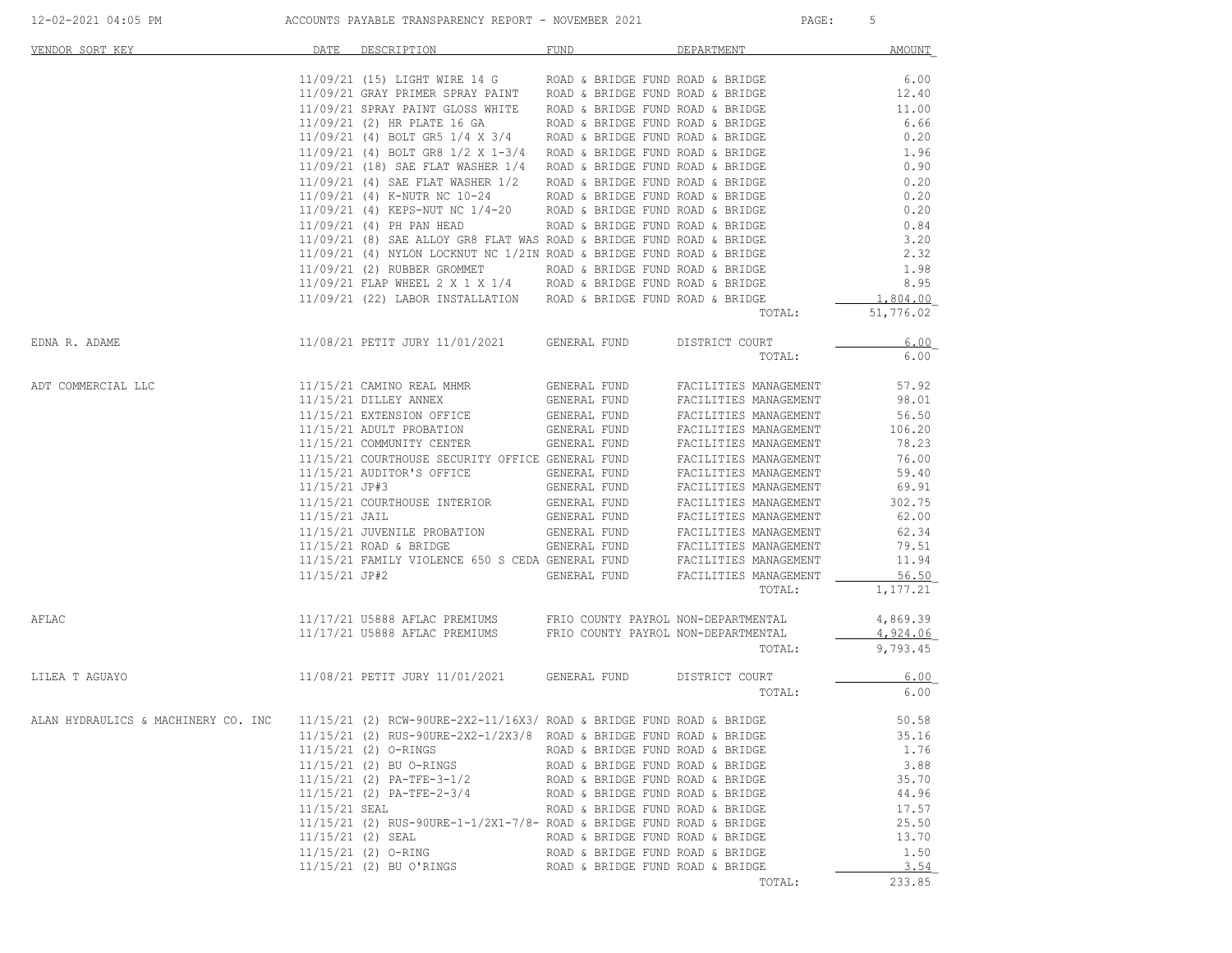| 12-02-2021 04:05 PM          | ACCOUNTS PAYABLE TRANSPARENCY REPORT - NOVEMBER 2021                                           |              | PAGE:                  | 6      |
|------------------------------|------------------------------------------------------------------------------------------------|--------------|------------------------|--------|
| VENDOR SORT KEY              | DATE DESCRIPTION                                                                               | FUND         | DEPARTMENT             | AMOUNT |
| ALEXANDER INSURANCE AGENCY   | 11/09/21 BOND RENEWAL ELMIRA MARTIN GENERAL FUND                                               |              | COUNTY ATTORNEY        | 50.00  |
|                              | 11/09/21 BOND RENEWAL ESPERANZA RUI GENERAL FUND                                               |              | TAX COLLECTOR          | 50.00  |
|                              | 11/09/21 NEW BOND SORIDA PERALES GENERAL FUND                                                  |              | TAX COLLECTOR          | 50.00  |
|                              | 11/15/21 NEW BOND CERNA GARCIA GENERAL FUND                                                    |              | TAX COLLECTOR          | 50.00  |
|                              | 11/15/21 NEW BOND GABRIELA ARAMBULA GENERAL FUND                                               |              | JAIL                   | 50.00  |
|                              | 11/09/21 BOND RENEWAL E. RODRIGUEZ GENERAL FUND                                                |              | SHERIFF                | 50.00  |
|                              | 11/09/21 NOTARY BOND MARIA PEREZ GENERAL FUND                                                  |              | SHERIFF                | 71.00  |
|                              |                                                                                                |              | TOTAL:                 | 371.00 |
| ALLIED 100, LLC              | 11/30/21 AED BASIC REFRESH PACK GENERAL FUND                                                   |              | EMERGENCY MGNT / 911 M | 224.66 |
|                              |                                                                                                |              | TOTAL:                 | 224.66 |
| CHERIE ALLMAND               | 11/15/21 REIMBURSE POSTAGE 11/12/20 GENERAL FUND COUNTY EXTENSION                              |              |                        | 4.91   |
|                              | 11/30/21 REIMBURSE POSTAGE 11/23/20 GENERAL FUND COUNTY EXTENSION                              |              |                        | 34.86  |
|                              |                                                                                                |              | TOTAL:                 | 39.77  |
| ELIAS XENON ALVAREZ          | 11/22/21 GRAND JUROR 11/12/2021 GENERAL FUND                                                   |              | DISTRICT COURT         | 40.00  |
|                              |                                                                                                |              | TOTAL:                 | 40.00  |
| JOSE MARIA AMAYA IV          | 11/08/21 PETIT JURY 11/01/2021                                                                 | GENERAL FUND | DISTRICT COURT         | 6.00   |
|                              |                                                                                                |              | TOTAL:                 | 6.00   |
| AMAZON CAPTIAL SERVICES, INC | 11/30/21 SONY 60 MIN MICROCASSETTE GENERAL FUND                                                |              | COMMISSIONERS COURT    | 41.97  |
|                              | 11/09/21 GLUE STICKS                                                                           | GENERAL FUND | $J.P.$ PCT. $# 3$      | 5.95   |
|                              | 11/09/21 AA ENERGIZER BATTERI GENERAL FUND                                                     |              | $J.P.$ PCT. $# 3$      | 13.98  |
|                              | 11/09/21 AAA ENERGIZER BATTER                                                                  | GENERAL FUND | J.P. $PCT. # 3$        | 15.98  |
|                              | 11/22/21 SURGE PROTECTOR 12                                                                    | GENERAL FUND | $J.P.$ PCT. $#4$       | 20.99  |
|                              | 11/22/21 POWER STRIPW-3USB                                                                     | GENERAL FUND | $J.P.$ PCT. $#4$       | 16.79  |
|                              | 11/22/21 BIC ROLLER GLIDE PEN                                                                  | GENERAL FUND | $J.P.$ PCT. $#4$       | 12.84  |
|                              | 11/22/21 SHAPIE S-GEL, BLACK                                                                   | GENERAL FUND | $J.P.$ PCT. $#4$       | 18.50  |
|                              |                                                                                                | GENERAL FUND | $J.P.$ PCT. $#4$       | 8.99   |
|                              | 11/22/21 CORRECTION TAPE PEN<br>11/22/21 SHARPIE ASST FINE PT<br>11/22/21 SHARPIE ASST FINE PT | GENERAL FUND | $J.P.$ PCT. $#4$       | 9.00   |
|                              | 11/22/21 SHARPIE 3001 FINETIP                                                                  | GENERAL FUND | $J.P.$ PCT. $#4$       | 9.20   |
|                              | 11/22/21 MAGNETIC DRY ERASER                                                                   | GENERAL FUND | $J.P.$ PCT. $#4$       | 1.94   |
|                              | 11/22/21 EXPO MARKER W-ERASR                                                                   | GENERAL FUND | $J.P.$ PCT. $#4$       | 9.99   |
|                              | 11/22/21 DRY ERASE WHITEBRD                                                                    | GENERAL FUND | $J.P.$ PCT. $#4$       | 59.09  |
|                              | 11/22/21 ACCORDIAN FOLDER                                                                      | GENERAL FUND | $J.P.$ PCT. $#4$       | 12.99  |
|                              | 11/09/21 2-DRAWER MOBILECABINET GENERAL FUND                                                   |              |                        | 158.99 |
|                              | 11/22/21 PANIC BUTTON BATTERIES                                                                |              | COUNTY ATTORNEY        |        |
|                              |                                                                                                | GENERAL FUND | COURTHOUSE SECURITY    | 21.99  |
|                              | 11/22/21 SHIPPING                                                                              | GENERAL FUND | COURTHOUSE SECURITY    | 5.99   |
|                              | 11/09/21 ECO BOWL FRESHENER CLIPS GENERAL FUND                                                 |              | JAIL                   | 58.80  |
|                              | 11/09/21 EMERG EYE WASH/SHOWER                                                                 | GENERAL FUND | JAIL                   | 369.00 |
|                              | 11/09/21 TRACTION GRIP TAPE                                                                    | GENERAL FUND | JAIL                   | 16.99  |
|                              | 11/09/21 EYE WASH SOLUTION                                                                     | GENERAL FUND | JAIL                   | 18.87  |
|                              | 11/09/21 CONDOR JACKET LRG                                                                     | GENERAL FUND | SHERIFF                | 80.95  |
|                              | 11/09/21 CONDOR JACKET SMALL                                                                   | GENERAL FUND | SHERIFF                | 80.95  |
|                              | 11/09/21 CONDOR JACKET MEDIUM                                                                  | GENERAL FUND | SHERIFF                | 404.75 |
|                              | 11/09/21 CONDOR JACKET XLRGE                                                                   | GENERAL FUND | SHERIFF                | 404.75 |
|                              | 11/09/21 CONDOR JACKET 3XLARG                                                                  | GENERAL FUND | SHERIFF                | 239.85 |
|                              | 11/09/21 HALLOWEEN BAGS-JOYIN                                                                  | GENERAL FUND | SHERIFF                | 10.99  |
|                              | 11/09/21 HALLOWEEN BAGS-TREAT                                                                  | GENERAL FUND | SHERIFF                | 19.98  |
|                              | 11/09/21 HALL BAGS-DRAWSTRING                                                                  | GENERAL FUND | SHERIFF                | 23.98  |
|                              | 11/09/21 DECORLIFE HALL BAGS                                                                   | GENERAL FUND | SHERIFF                | 11.97  |
|                              | 11/09/21 HALLOWEEN BAGS-96                                                                     | GENERAL FUND | SHERIFF                | 21.98  |
|                              | 11/09/21 HALLOWEEN BAGS-108                                                                    | GENERAL FUND | SHERIFF                | 25.98  |
|                              | 11/09/21 HALLOWEEN BAGS-GOODY                                                                  | GENERAL FUND | SHERIFF                | 25.98  |
|                              |                                                                                                |              |                        |        |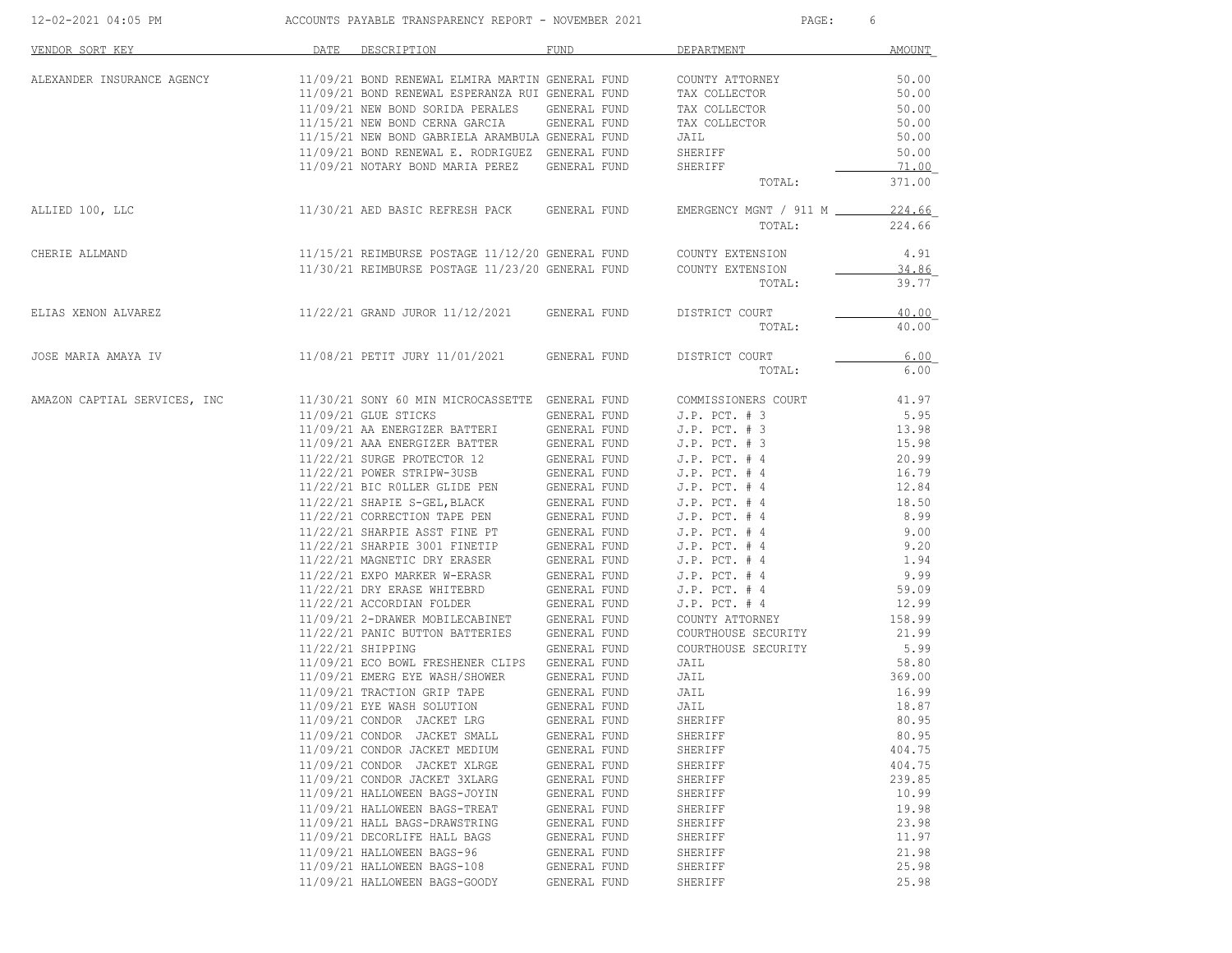| 12-02-2021 04:05 PM | ACCOUNTS PAYABLE TRANSPARENCY REPORT - NOVEMBER 2021 | PAGE |  |
|---------------------|------------------------------------------------------|------|--|

| VENDOR SORT KEY                                                                                               | DATE | DESCRIPTION                                                                                                                                                                          | <b>FUND</b>                         | DEPARTMENT     | <b>AMOUNT</b> |
|---------------------------------------------------------------------------------------------------------------|------|--------------------------------------------------------------------------------------------------------------------------------------------------------------------------------------|-------------------------------------|----------------|---------------|
|                                                                                                               |      | 11/09/21 HALLOWEEN BAGS-IFUNO                                                                                                                                                        | GENERAL FUND                        | SHERIFF        | 12.98         |
|                                                                                                               |      |                                                                                                                                                                                      |                                     | SHERIFF        | 99.96         |
|                                                                                                               |      | $11/22/21$ WMMNSOFTSHELL JACKET GENERAL FUND<br>$11/22/21$ CONDOR JACKET, 2X, BLK GENERAL FUND                                                                                       |                                     | SHERIFF        | 78.79         |
|                                                                                                               |      | 11/22/21 CONDOR JACKET, LRG, BK                                                                                                                                                      | GENERAL FUND                        | SHERIFF        | 80.95         |
|                                                                                                               |      | 11/22/21 CONDOR JACKET, BRW, LR                                                                                                                                                      | GENERAL FUND                        | SHERIFF        | 161.90        |
|                                                                                                               |      | 11/22/21 CONDOR JACKET, TAN, LG                                                                                                                                                      | GENERAL FUND                        | SHERIFF        | 161.90        |
|                                                                                                               |      | 11/22/21 RECEIPT PAPER                                                                                                                                                               | GENERAL FUND                        | SHERIFF        | 163.00        |
|                                                                                                               |      | 11/09/21 SKY KF94 FACE MASK, BLACK GENERAL FUND                                                                                                                                      |                                     | HUMAN RESOURCE | 35.99         |
|                                                                                                               |      | 11/09/21 FACE SHIELDS-100 PK                                                                                                                                                         | AMERICAN RESCUE PL NON-DEPARTMENTAL |                | 58.99         |
|                                                                                                               |      | $11/22/21$ AIR PURIFIERS 2 PACK                                                                                                                                                      | AMERICAN RESCUE PL NON-DEPARTMENTAL |                | 99.99         |
|                                                                                                               |      | 11/22/21 AIR PURIFIER                                                                                                                                                                | AMERICAN RESCUE PL NON-DEPARTMENTAL |                | 49.99         |
|                                                                                                               |      | 11/22/21 SNEEZE GUARD 60X24                                                                                                                                                          | AMERICAN RESCUE PL NON-DEPARTMENTAL |                | 159.99        |
|                                                                                                               |      |                                                                                                                                                                                      |                                     |                | 49.99         |
|                                                                                                               |      | $11/22/21 \hbox{ SNEEZE GUARD} \hbox{ 24X24} \hbox{ AMERICAN RESCUE PL NON-DEPARTMENTAL} \\ 11/22/21 \hbox{ SNEEZE GUARD} \hbox{ 48X24} \hbox{ AMERICAN RESCUE PL NON-DEPARTMENTAL}$ |                                     |                | 84.99         |
|                                                                                                               |      | 11/22/21 CANCELED 1 TASK CHAIR WIC PROGRAM FUND NON-DEPARTMENTAL                                                                                                                     |                                     |                | $350.00 -$    |
|                                                                                                               |      | 11/22/21 HON IGNIT MESH BACK CHAIR WIC PROGRAM FUND NON-DEPARTMENTAL                                                                                                                 |                                     |                | 1,779.00      |
|                                                                                                               |      |                                                                                                                                                                                      |                                     | TOTAL:         | 4,989.35      |
| AMERA-CHEM, INC.                                                                                              |      | 11/22/21 DRUG IDENTIFICATION BIBLE GENERAL FUND                                                                                                                                      |                                     | DISTRICT COURT | 49.95         |
|                                                                                                               |      | 11/22/21 SHIPPING & HANDLING                                                                                                                                                         | GENERAL FUND                        | DISTRICT COURT | 7.00          |
|                                                                                                               |      |                                                                                                                                                                                      |                                     | TOTAL:         | 56.95         |
| AMERICAN PUBLIC LIFE                                                                                          |      | 11/17/21 LIFE PREMIUMS                                                                                                                                                               | FRIO COUNTY PAYROL NON-DEPARTMENTAL |                | 273.49        |
|                                                                                                               |      | 11/17/21 LIFE PREMIUMS                                                                                                                                                               | FRIO COUNTY PAYROL NON-DEPARTMENTAL |                | 273.49        |
|                                                                                                               |      |                                                                                                                                                                                      |                                     | TOTAL:         | 546.98        |
| AMERICAN UNITED LIFE INS.                                                                                     |      |                                                                                                                                                                                      |                                     |                | 125.00        |
|                                                                                                               |      | $11/08/21$ UNITED LIFE PREMIUMS FRIO COUNTY PAYROL NON-DEPARTMENTAL $11/22/21$ UNITED LIFE PREMIUMS FRIO COUNTY PAYROL NON-DEPARTMENTAL                                              |                                     |                | 125.00        |
|                                                                                                               |      |                                                                                                                                                                                      |                                     | TOTAL:         | 250.00        |
| APPROVED OIL SERVICES, LLC                                                                                    |      | 11/15/21 REMOVAL USED FILTERS & OIL ROAD & BRIDGE FUND ROAD & BRIDGE                                                                                                                 |                                     |                | 75.00         |
|                                                                                                               |      |                                                                                                                                                                                      |                                     | TOTAL:         | 75.00         |
| ARCHITEXAS-ARCHITECTURE, PLANNING & HI 11/09/21 MASTER PLAN THROUGH 7/31/2 GENERAL FUND FACILITIES MANAGEMENT |      |                                                                                                                                                                                      |                                     |                | 2,200.00      |
|                                                                                                               |      |                                                                                                                                                                                      |                                     | TOTAL:         | 2,200.00      |
| CONSUELO AGUILAR ARELLANO                                                                                     |      | 11/22/21 GRAND JUROR 11/12/2021 GENERAL FUND                                                                                                                                         |                                     | DISTRICT COURT | 40.00         |
|                                                                                                               |      |                                                                                                                                                                                      |                                     | TOTAL:         | 40.00         |
| ATOM CONSTRUCTION                                                                                             |      | 11/22/21 2 AC 4 2RT                                                                                                                                                                  | ROAD & BRIDGE FUND ROAD & BRIDGE    |                | 154.00        |
|                                                                                                               |      | 11/22/21 1 AC 3 1RT                                                                                                                                                                  | ROAD & BRIDGE FUND ROAD & BRIDGE    |                | 48.00         |
|                                                                                                               |      | 11/22/21 1 AC 3 IN1<br>11/30/21 RODS 1/8 X 14' ROAD & BRIDGE FUND ROAD & BRIDGE                                                                                                      |                                     |                | 90.00         |
|                                                                                                               |      | $11/30/21$ 5' - $1/4$ " X 3" STRAP ROAD & BRIDGE FUND ROAD & BRIDGE                                                                                                                  |                                     |                | 18.90         |
|                                                                                                               |      |                                                                                                                                                                                      |                                     | TOTAL:         | 310.90        |
| AUTOZONE                                                                                                      |      | 11/09/21 (2) RAPTOR BED LINER                                                                                                                                                        | ROAD & BRIDGE FUND ROAD & BRIDGE    |                | 29.92         |
|                                                                                                               |      | 11/09/21 (9) RAPTOR BED LINER UNIT ROAD & BRIDGE FUND ROAD & BRIDGE                                                                                                                  |                                     |                | 134.64        |
|                                                                                                               |      |                                                                                                                                                                                      |                                     | TOTAL:         | 164.56        |
| AVERY OIL COMPANY                                                                                             |      | 11/09/21 (5) BRAKE CLEANER                                                                                                                                                           | ROAD & BRIDGE FUND ROAD & BRIDGE    |                | 165.45        |
|                                                                                                               |      | 11/09/21 (6) DEF 2/2.5 GAL                                                                                                                                                           | ROAD & BRIDGE FUND ROAD & BRIDGE    |                | 127.50        |
|                                                                                                               |      | 11/09/21 (2) PB BLAST 12/1202                                                                                                                                                        | ROAD & BRIDGE FUND ROAD & BRIDGE    |                | 132.02        |
|                                                                                                               |      |                                                                                                                                                                                      |                                     | TOTAL:         | 424.97        |
| MANUEL AZOCAR                                                                                                 |      | 11/22/21 GRAND JUROR 11/12/2021                                                                                                                                                      | GENERAL FUND                        | DISTRICT COURT | 40.00         |
|                                                                                                               |      |                                                                                                                                                                                      |                                     | TOTAL:         | 40.00         |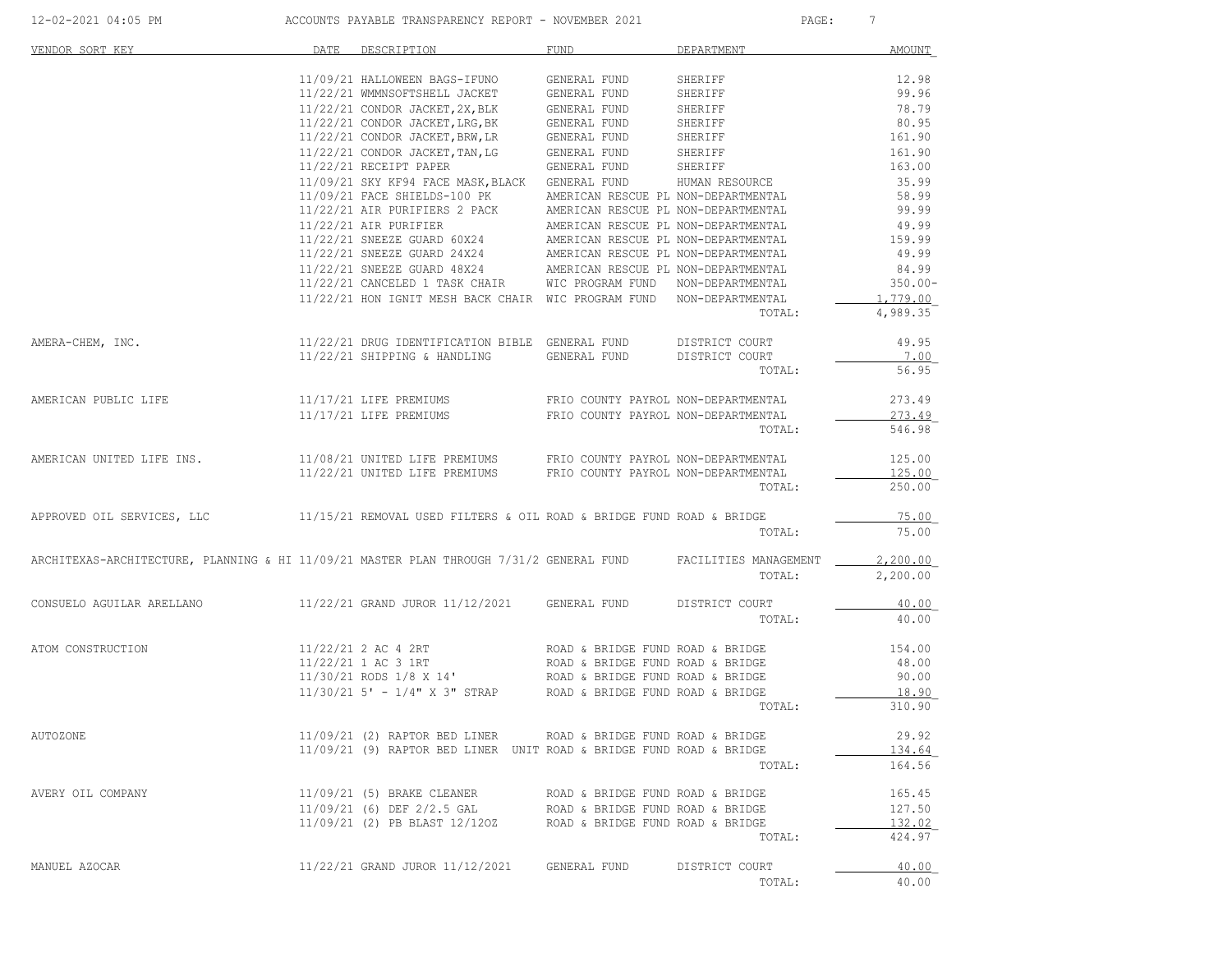| 12-02-2021 04:05 PM           |                  | ACCOUNTS PAYABLE TRANSPARENCY REPORT - NOVEMBER 2021                | 8<br>PAGE:                       |                          |                    |
|-------------------------------|------------------|---------------------------------------------------------------------|----------------------------------|--------------------------|--------------------|
| VENDOR SORT KEY               | DATE             | DESCRIPTION                                                         | FUND                             | DEPARTMENT               | <b>AMOUNT</b>      |
| LIONEL F. BANDA               |                  | 11/08/21 PETIT JURY 11/01/2021                                      | GENERAL FUND                     | DISTRICT COURT<br>TOTAL: | 6.00<br>6.00       |
|                               |                  |                                                                     |                                  |                          |                    |
| CURTIS DALE BARNES            |                  | 11/08/21 PETIT JURY 11/01/2021                                      | GENERAL FUND                     | DISTRICT COURT           | 6.00               |
|                               |                  | 11/08/21 PETIT JURY 11/02 - 11/05/2 GENERAL FUND                    |                                  | DISTRICT COURT<br>TOTAL: | 160.00<br>166.00   |
| SUSANA R. BELDING             |                  | 11/09/21 REIMBURSE POSTAGE 10/18/21 GENERAL FUND                    |                                  | $J.P.$ PCT. $# 3$        | 9.30               |
|                               |                  | 11/09/21 REIMBURSE 2DOOR WOOD/METAL GENERAL FUND                    |                                  | $J.P.$ PCT. $# 3$        | 289.99             |
|                               |                  |                                                                     |                                  | TOTAL:                   | 299.29             |
| BEN E. KEITH COMPANY          |                  | 11/22/21 1 CASE CHICKEN PATTY                                       | GENERAL FUND                     | JAIL                     | 68.93              |
|                               |                  | 11/22/21 3 PANCAKES BUTTERMILK                                      | GENERAL FUND                     | JAIL                     | 77.55              |
|                               |                  | 11/22/21 1 CHICKEN BREAST FILLET<br>11/22/21 2 TURKEY SAUSAGE PATTY | GENERAL FUND                     | JAIL                     | 89.17<br>87.44     |
|                               |                  | 11/22/21 3 BEEF PATTY 75/25                                         | GENERAL FUND<br>GENERAL FUND     | JAIL<br>JAIL             | 86.52              |
|                               |                  | 11/22/21 2 BUTTER PC CUP WHIPPED                                    | GENERAL FUND                     | JAIL                     | 65.90              |
|                               |                  | 11/22/21 APPLESAUCE                                                 | GENERAL FUND                     | JAIL                     | 36.50              |
|                               |                  | 11/22/21 JELLY PC GRAPE CUP                                         | GENERAL FUND                     | JAIL                     | 13.73              |
|                               |                  | 11/22/21 JELLY PC APPLE                                             | GENERAL FUND                     | JAIL                     | 13.08              |
|                               |                  | 11/22/21 3 CHIP POTATO RIDGED GENERAL FUND                          |                                  | JAIL                     | 70.02              |
|                               |                  | 11/22/21 CEREAL OATMEAL OLD FASHION GENERAL FUND                    |                                  | JAIL                     | 43.50              |
|                               |                  | 11/22/21 CEREAL GRITS QUICK WHITE GENERAL FUND                      |                                  | JAIL                     | 34.20              |
|                               |                  | 11/22/21 FUEL ADJUSTMENT                                            | GENERAL FUND                     | JAIL                     | 6.99               |
|                               |                  |                                                                     |                                  | TOTAL:                   | 693.53             |
| BENTON CITY WATER SUPPLY CORP |                  | $11/30/21$ MO SVC $10/11-11/07/21$ BF C GENERAL FUND                |                                  | FACILITIES MANAGEMENT    | 27.14              |
|                               |                  | 11/30/21 MO SVC 10/11-11/07/21 BF P GENERAL FUND                    |                                  | FACILITIES MANAGEMENT    | 27.14              |
|                               |                  | 11/30/21 MO SVC 10/13 -11/07/21 HYD GENERAL FUND                    |                                  | FACILITIES MANAGEMENT    | 27.14              |
|                               |                  |                                                                     |                                  | TOTAL:                   | 81.42              |
| BETA TECHNOLOGY, INC          |                  | 11/15/21 M.I.G. (50 TUBES)                                          | ROAD & BRIDGE FUND ROAD & BRIDGE |                          | 404.00             |
|                               |                  | 11/15/21 BETA LUBE (24)                                             | ROAD & BRIDGE FUND ROAD & BRIDGE |                          | 352.00             |
|                               | 11/15/21 FREIGHT |                                                                     | ROAD & BRIDGE FUND ROAD & BRIDGE |                          | 43.80              |
|                               |                  |                                                                     |                                  | TOTAL:                   | 799.80             |
| BEXAR COUNTY MEDICAL EXAMINER |                  | 11/09/21 CAUSE# 18-10-00155-CRF TES GENERAL FUND                    |                                  | DISTRICT COURT           | 1,125.00           |
|                               |                  | 11/09/21 CAUSE# 18-10-00155-CRF TRA GENERAL FUND                    |                                  | DISTRICT COURT           | 750.00             |
|                               |                  |                                                                     |                                  | TOTAL:                   | 1,875.00           |
| CHRISTOPHER RYAN BOYD         |                  | 11/08/21 PETIT JURY 11/01/2021 GENERAL FUND                         |                                  | DISTRICT COURT           | 6.00               |
|                               |                  |                                                                     |                                  | TOTAL:                   | 6.00               |
| DAVID B. BROOKS               |                  | 11/15/21 LEGAL CONSULTATION OCT 202 GENERAL FUND                    |                                  | COMMISSIONERS COURT      | 100.00             |
|                               |                  |                                                                     |                                  | TOTAL:                   | 100.00             |
| BROWN CHEVROLET CO., INC.     |                  | 11/22/21 REPAIR UNIT 7441 2021 CHEV GENERAL FUND                    |                                  | SHERIFF                  | 2,520.40           |
|                               | 11/22/21 PARTS   |                                                                     | GENERAL FUND                     | SHERIFF                  | 4,736.40           |
|                               |                  | 11/22/21 MISC CHARGES                                               | GENERAL FUND                     | SHERIFF<br>TOTAL:        | 568.80<br>7,825.60 |
|                               |                  |                                                                     |                                  |                          |                    |
| PEDRO S BUENO JR              |                  | 11/08/21 PETIT JURY 11/01/2021                                      | GENERAL FUND                     | DISTRICT COURT           | 6.00               |
|                               |                  |                                                                     |                                  | TOTAL:                   | 6.00               |
| DOMINIC NEL CANTU             |                  | 11/08/21 PETIT JURY 11/01/2021                                      | GENERAL FUND                     | DISTRICT COURT           | 6.00               |
|                               |                  |                                                                     |                                  | TOTAL:                   | 6.00               |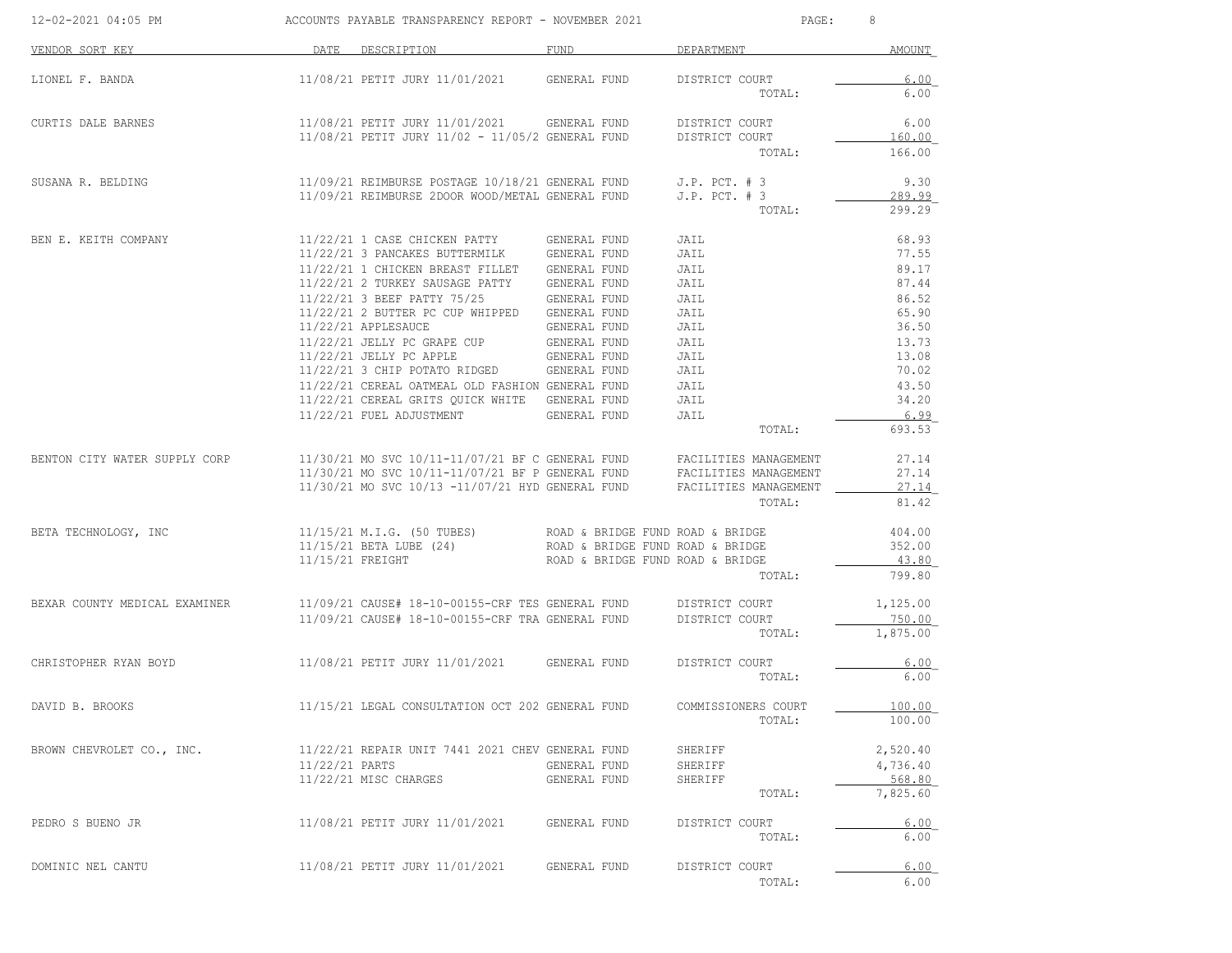| 12-02-2021 04:05 PM          |                                      | ACCOUNTS PAYABLE TRANSPARENCY REPORT - NOVEMBER 2021                   |                                  | PAGE:                 | 9               |
|------------------------------|--------------------------------------|------------------------------------------------------------------------|----------------------------------|-----------------------|-----------------|
| VENDOR SORT KEY              |                                      | DATE DESCRIPTION                                                       | FUND                             | DEPARTMENT            | AMOUNT          |
| SAN JUANITA DELAFUENTE CANTU |                                      | 11/08/21 PETIT JURY 11/01/2021                                         | GENERAL FUND                     | DISTRICT COURT        | 6.00            |
|                              |                                      | 11/08/21 PETIT JURY 11/02 - 11/05/2 GENERAL FUND                       |                                  | DISTRICT COURT        | 160.00          |
|                              |                                      |                                                                        |                                  | TOTAL:                | 166.00          |
| CYNTHIA ANN CARRILLO         |                                      | 11/08/21 PETIT JURY 11/01/2021 GENERAL FUND                            |                                  | DISTRICT COURT        | 6.00            |
|                              |                                      |                                                                        |                                  | TOTAL:                | 6.00            |
| YOMEIDA CARRIZALES           |                                      | 11/08/21 PETIT JURY 11/01/2021                                         | GENERAL FUND                     | DISTRICT COURT        | 6.00            |
|                              |                                      |                                                                        |                                  | TOTAL:                | 6.00            |
| MARK ALLEN CASTILLO          |                                      | 11/08/21 PETIT JURY 11/01/2021                                         | GENERAL FUND                     | DISTRICT COURT        | 6.00            |
|                              |                                      |                                                                        |                                  | TOTAL:                | 6.00            |
| CENTERLINE SUPPLY, LTD       |                                      | 11/09/21 (82) CR SIGNS 24X06 DOUBLE ROAD & BRIDGE FUND ROAD & BRIDGE   |                                  |                       | 3,690.00        |
|                              |                                      | 11/09/21 HI-YELLOW 3' X 50YD ROAD & BRIDGE FUND ROAD & BRIDGE          |                                  |                       | 256.47          |
|                              | 11/09/21 FREIGHT<br>11/09/21 FREIGHT |                                                                        | ROAD & BRIDGE FUND ROAD & BRIDGE |                       | 85.00           |
|                              |                                      | 11/30/21 (2) CHILDREN CROSSING ROAD & BRIDGE FUND ROAD & BRIDGE        | ROAD & BRIDGE FUND ROAD & BRIDGE |                       | 300.00<br>70.00 |
|                              |                                      | 11/30/21 (2) BUS LOADING ROAD & BRIDGE FUND ROAD & BRIDGE              |                                  |                       | 70.00           |
|                              |                                      | 11/30/21 (2) WATCH FOR LIVESTOCK ROAD & BRIDGE FUND ROAD & BRIDGE      |                                  |                       | 94.00           |
|                              | 11/30/21 FREIGHT                     |                                                                        | ROAD & BRIDGE FUND ROAD & BRIDGE |                       | 20.00           |
|                              |                                      | 11/09/21 (228) WHITE CHANNEL MARKER FM & LATERAL ROAD NON-DEPARTMENTAL |                                  |                       | 2,736.00        |
|                              |                                      |                                                                        |                                  | TOTAL:                | 7,321.47        |
| ASHLEY MARIE CERNA           |                                      | 11/08/21 PETIT JURY 11/01/2021                                         | GENERAL FUND                     | DISTRICT COURT        | 6.00            |
|                              |                                      |                                                                        |                                  | TOTAL:                | 6.00            |
| CHARM-TEX INC                |                                      | 11/15/21 TELESCOPING MIRROR                                            | GENERAL FUND                     | JAIL                  | 19.90           |
|                              |                                      | 11/15/21 TOOTHBRUSH                                                    | GENERAL FUND                     | JAIL                  | 53.80           |
|                              |                                      | 11/15/21 SHAMPOO & CONDITIONE                                          | GENERAL FUND                     | JAIL                  | 99.90           |
|                              | 11/15/21 RAZOR                       |                                                                        | GENERAL FUND                     | JAIL<br>TOTAL:        | 9.90<br>183.50  |
|                              |                                      |                                                                        |                                  |                       |                 |
| CINTAS CORPORATION           |                                      | 11/22/21 SERVICE CHARGE                                                | GENERAL FUND                     | FACILITIES MANAGEMENT | 19.95           |
|                              |                                      | 11/22/21 XTR-STRENGTH TYLENOL MED GENERAL FUND                         |                                  | FACILITIES MANAGEMENT | 46.88           |
|                              |                                      | 11/22/21 COMFORT DOT MED<br>11/22/21 ELASTIC STRIP MEDIUM GENERAL FUND | GENERAL FUND                     | FACILITIES MANAGEMENT | 11.18<br>14.68  |
|                              |                                      | 11/22/21 ANTISEPTIC WIPES MEDIUM GENERAL FUND                          |                                  | SHERIFF<br>SHERIFF    | 12.12           |
|                              |                                      | 11/22/21 TRIPLE ANTIBIOTIC OINT GENERAL FUND                           |                                  | SHERIFF               | 17.20           |
|                              |                                      | 11/22/21 IBUPROFEN TABS MEDIUM                                         | GENERAL FUND                     | SHERIFF               | 26.61           |
|                              |                                      | 11/22/21 SERVICE CHARGE                                                | GENERAL FUND                     | SHERIFF               | 19.95           |
|                              |                                      |                                                                        |                                  | TOTAL:                | 168.57          |
| CITY OF DILLEY               |                                      | 11/09/21 MO SVC 9/14 - 10/14/2021                                      | GENERAL FUND                     | FACILITIES MANAGEMENT | 91.93           |
|                              |                                      | 11/09/21 MO SVC 9/14 - 10/14/2021                                      | GENERAL FUND                     | FACILITIES MANAGEMENT | 119.44          |
|                              |                                      | 11/09/21 MO SVC 9/14 - 10/14/2021                                      | GENERAL FUND                     | FACILITIES MANAGEMENT | 261.67          |
|                              |                                      |                                                                        |                                  | TOTAL:                | 473.04          |
| CITY OF PEARSALL             |                                      | 11/09/21 411 E BRAZOS                                                  | GENERAL FUND                     | FACILITIES MANAGEMENT | 305.37          |
|                              |                                      | 11/09/21 2207 BI 35E                                                   | GENERAL FUND                     | FACILITIES MANAGEMENT | 510.90          |
|                              |                                      | $11/09/21$ 505 E MEDINA - CRT H                                        | GENERAL FUND                     | FACILITIES MANAGEMENT | 86.73           |
|                              |                                      | 11/09/21 404 S PECAN - MTTMR #1                                        | GENERAL FUND                     | FACILITIES MANAGEMENT | 70.11           |
|                              |                                      | 11/09/21 406 S PECAN - CO EXT                                          | GENERAL FUND                     | FACILITIES MANAGEMENT | 139.70          |
|                              |                                      | 11/09/21 510 E. S.A. COURTHOUSE                                        | GENERAL FUND                     | FACILITIES MANAGEMENT | 28.84           |
|                              |                                      | 11/09/21 FIREMANS PARK                                                 | GENERAL FUND                     | FACILITIES MANAGEMENT | 356.72          |
|                              |                                      | 11/09/21 604 E. MEDINA - MUSEUM                                        | GENERAL FUND                     | FACILITIES MANAGEMENT | 40.30           |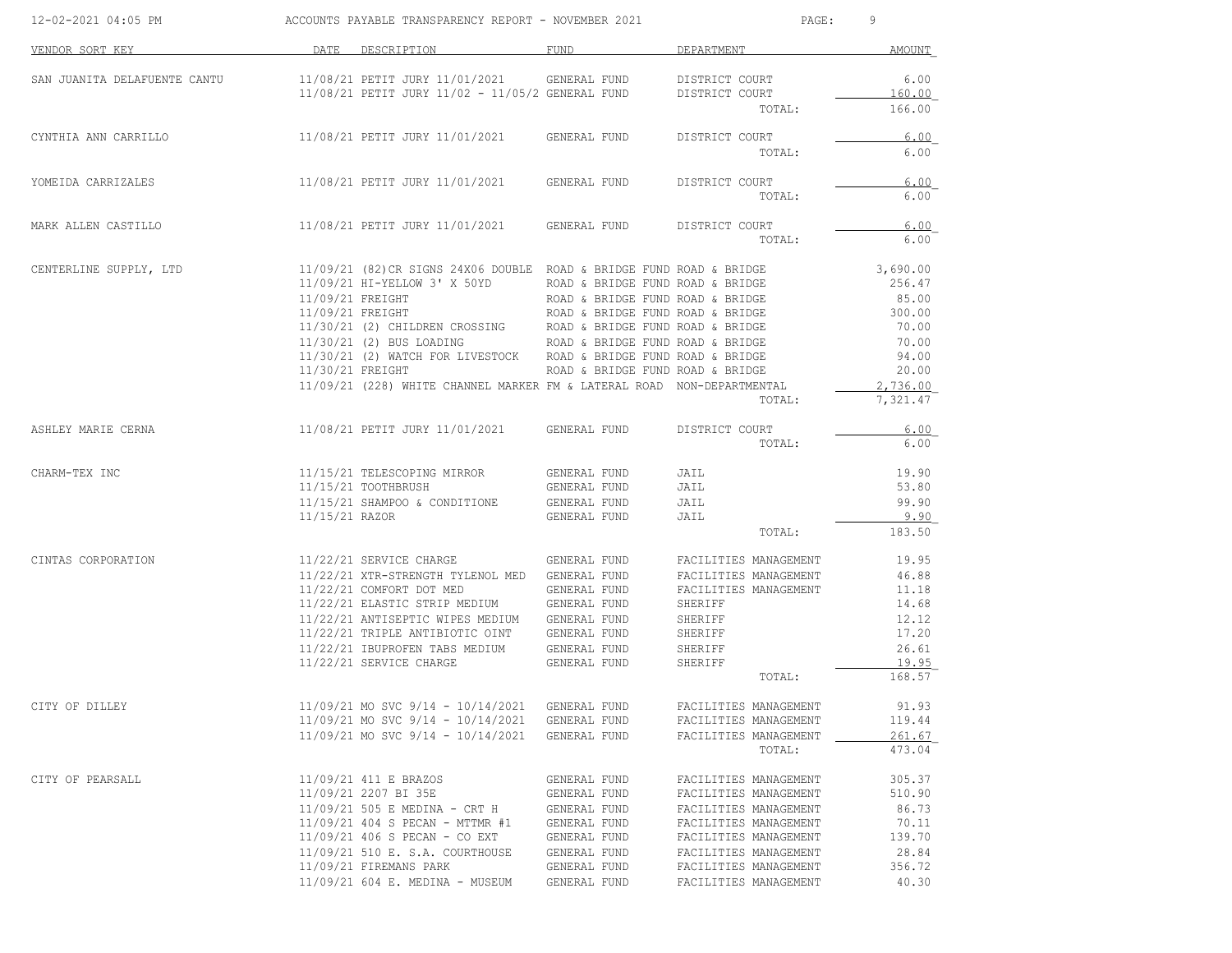| 12-02-2021 04:05 PM                                                       | ACCOUNTS PAYABLE TRANSPARENCY REPORT - NOVEMBER 2021                                         |                                     | PAGE:                               | 10               |
|---------------------------------------------------------------------------|----------------------------------------------------------------------------------------------|-------------------------------------|-------------------------------------|------------------|
| VENDOR SORT KEY                                                           | DATE DESCRIPTION                                                                             | FUND                                | DEPARTMENT                          | <b>AMOUNT</b>    |
|                                                                           | 11/09/21 504 S CEDAR - JAILHOUSE GENERAL FUND                                                |                                     | FACILITIES MANAGEMENT               | 619.18           |
|                                                                           | 11/09/21 RADIO LANE                                                                          | <b>GENERAL FUND</b>                 | FACILITIES MANAGEMENT               | 271.07           |
|                                                                           | 11/09/21 CR 4002 (CEMETARY) GENERAL FUND                                                     |                                     | FACILITIES MANAGEMENT               | 54.91            |
|                                                                           |                                                                                              |                                     | FACILITIES MANAGEMENT               | 239.71           |
|                                                                           | 11/09/21 HWY 1581 S - REGIONAL PARK GENERAL FUND<br>11/09/21 FISHING POND GENERAL FUND       |                                     | FACILITIES MANAGEMENT _             | 52.25            |
|                                                                           |                                                                                              |                                     | TOTAL:                              | 2,775.79         |
| JERRILYN N CLARK                                                          | 11/08/21 PETIT JURY 11/01/2021 GENERAL FUND                                                  |                                     | DISTRICT COURT                      | 6.00             |
|                                                                           |                                                                                              |                                     | TOTAL:                              | 6.00             |
| COLORADO BANKERS LIFE INSURANCE CO.                                       | 11/17/21 COLORADO BANKERS LIFE PREM FRIO COUNTY PAYROL NON-DEPARTMENTAL                      |                                     |                                     | 42.69            |
|                                                                           | 11/17/21 COLORADO BANKERS LIFE PREM FRIO COUNTY PAYROL NON-DEPARTMENTAL                      |                                     | TOTAL:                              | 42.69<br>85.38   |
| COMPANION LIFE                                                            | 11/17/21 COMPANION LIFE PREMIUMS FRIO COUNTY PAYROL NON-DEPARTMENTAL                         |                                     |                                     | 122.64           |
|                                                                           |                                                                                              |                                     |                                     |                  |
|                                                                           | 11/17/21 COMPANION LIFE PREMIUMS FRIO COUNTY PAYROL NON-DEPARTMENTAL                         |                                     | TOTAL:                              | 122.64<br>245.28 |
| COMPU-DATA INTERNATIONAL, LLC                                             | 11/22/21 PROSERV                                                                             | GENERAL FUND                        | DISTRICT CLERK                      | 300.00           |
|                                                                           |                                                                                              |                                     | TOTAL:                              | 300.00           |
| CONCORD MEDICAL GROUP, PLLC                                               | 11/15/21 CPT 99284 A. HERNANDEZ GENERAL FUND                                                 |                                     | SHERIFF                             | 81.24            |
|                                                                           |                                                                                              |                                     | TOTAL:                              | 81.24            |
| CONCORD MEDICAL GROUP OF TEXAS                                            | 11/09/21 CPT 99284 A. BRYAND                                                                 | GENERAL FUND                        | SHERIFF                             | 81.24            |
|                                                                           | 11/09/21 CPT 93010 A. BRYAND GENERAL FUND                                                    |                                     | SHERIFF                             | 6.42             |
|                                                                           | $11/09/21$ CPT 99285 C. MIRELES GENERAL FUND<br>$11/09/21$ CPT 12002 C. MIRELES GENERAL FUND |                                     | SHERIFF                             | 101.00           |
|                                                                           |                                                                                              |                                     | SHERIFF                             | 46.24            |
|                                                                           | 11/09/21 CPT 99283 J. RODRIGUEZ GENERAL FUND                                                 |                                     | SHERIFF                             | 55.52            |
|                                                                           | 11/09/21 CPT 99053 J. RODRIGUEZ                                                              | GENERAL FUND                        | SHERIFF                             | 0.00             |
|                                                                           |                                                                                              |                                     | TOTAL:                              | 290.42           |
| CONCORD RADIOLOGY PLLC                                                    | 11/15/21 REF # 301206 F. MEDINA                                                              | GENERAL FUND                        | SHERIFF                             | 31.00            |
|                                                                           | 11/15/21 REF # 301207 F. MEDINA                                                              | GENERAL FUND                        | SHERIFF                             | 28.00            |
|                                                                           |                                                                                              |                                     | TOTAL:                              | 59.00            |
| BILLY GEORGE COWART                                                       | 11/08/21 PETIT JURY 11/01/2021 GENERAL FUND                                                  |                                     | DISTRICT COURT                      | 6.00             |
|                                                                           |                                                                                              |                                     | TOTAL:                              | 6.00             |
| ANGELICA LARA CUEVAS                                                      | 11/08/21 PETIT JURY 11/01/2021 GENERAL FUND                                                  |                                     | DISTRICT COURT                      | 6.00             |
|                                                                           |                                                                                              |                                     | TOTAL:                              | 6.00             |
| CULLIGAN WATER CONDITIONING CO 11/09/21 MO SVC NOVEMBER 2021 GENERAL FUND |                                                                                              |                                     | SHERIFF                             | 55.25            |
|                                                                           |                                                                                              |                                     | TOTAL:                              | 55.25            |
| ROSALINDA DEANDA                                                          | 11/08/21 PETIT JURY 11/01/2021                                                               | GENERAL FUND                        | DISTRICT COURT                      | 6.00             |
|                                                                           |                                                                                              |                                     | TOTAL:                              | 6.00             |
| ELVIA TERESA DELAROSA                                                     | 11/08/21 PETIT JURY 11/01/2021                                                               | GENERAL FUND                        | DISTRICT COURT                      | 6.00             |
|                                                                           |                                                                                              |                                     | TOTAL:                              | 6.00             |
| DELL MARKETING L.P.                                                       | 11/09/21 DELL OPTIPLEX 5490 AIO                                                              |                                     | JUSTICE COURT TECH NON-DEPARTMENTAL | 1,348.68         |
|                                                                           | 11/30/21 OPTI PLEX 7490 AIO                                                                  | JUSTICE COURT TECH NON-DEPARTMENTAL |                                     | 1,696.88         |
|                                                                           |                                                                                              |                                     | TOTAL:                              | 3,045.56         |
| DIMMIT COUNTY SHERIFF'S OFFICE                                            | 11/22/21 INMATE HOUSING OCT 2021 GENERAL FUND                                                |                                     | JAIL                                | 5,775.00         |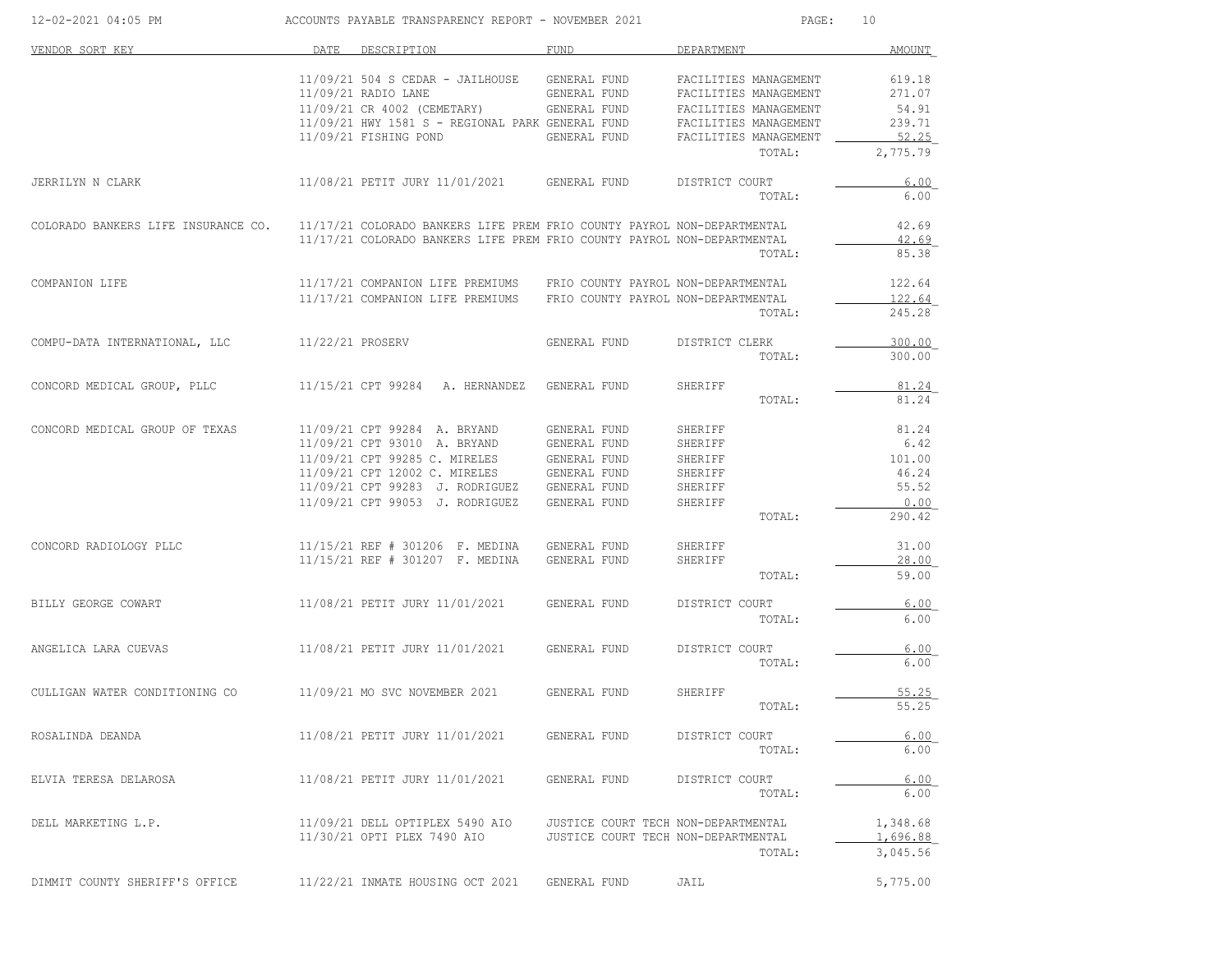| 12-02-2021 04:05 PM               | ACCOUNTS PAYABLE TRANSPARENCY REPORT - NOVEMBER 2021 |                                                                                                                                                                          |                                  |                                                | PAGE:<br>11          |
|-----------------------------------|------------------------------------------------------|--------------------------------------------------------------------------------------------------------------------------------------------------------------------------|----------------------------------|------------------------------------------------|----------------------|
| VENDOR SORT KEY                   |                                                      | DATE DESCRIPTION                                                                                                                                                         | <b>FUND</b>                      | DEPARTMENT                                     | AMOUNT               |
|                                   |                                                      |                                                                                                                                                                          |                                  | TOTAL:                                         | 5,775.00             |
| DIMMIT REGIONAL HOSPITAL          |                                                      | 11/22/21 INMATE MEDICAL M. VELASQUE GENERAL FUND                                                                                                                         |                                  | JAIL                                           | 1,394.01             |
|                                   |                                                      | 11/22/21 CPT 99284 M. VELASQUEZ GENERAL FUND                                                                                                                             |                                  | JAIL                                           | 81.24                |
|                                   |                                                      | 11/09/21 INMATE MEDICAL E. TREVINO GENERAL FUND                                                                                                                          |                                  | SHERIFF                                        | 4.29                 |
|                                   |                                                      | 11/09/21 INMATE MEDICAL J. GALINDO GENERAL FUND                                                                                                                          |                                  | SHERIFF                                        | 1,762.56             |
|                                   |                                                      | 11/09/21 CPT 99291 J. GALINDO                                                                                                                                            | GENERAL FUND                     | SHERIFF                                        | 183.81               |
|                                   |                                                      | 11/15/21 INMATE MEDICAL M. MATA<br>11/15/21 CPT 99284 M. MATA                                                                                                            | GENERAL FUND<br>GENERAL FUND     | SHERIFF<br>SHERIFF                             | 255.02<br>81.24      |
|                                   |                                                      |                                                                                                                                                                          |                                  | TOTAL:                                         | 3,762.17             |
| JAMIE ALINE DIPPNER               |                                                      | 11/08/21 PETIT JURY 11/01/2021                                                                                                                                           | GENERAL FUND                     | DISTRICT COURT                                 | 6.00                 |
|                                   |                                                      |                                                                                                                                                                          |                                  | TOTAL:                                         | 6.00                 |
| DIXIE FLAG MANUFACTURING CO.      |                                                      | 11/09/21 (4) US FLAGS 4' X 6'                                                                                                                                            | GENERAL FUND                     | FACILITIES MANAGEMENT                          | 281.68               |
|                                   |                                                      |                                                                                                                                                                          |                                  | FACILITIES MANAGEMENT                          | 308.88               |
|                                   |                                                      | 11/09/21 (4) OU FILAGS 4' X 6' GENERAL FUND<br>11/09/21 (4) TX FLAGS 4' X 6' GENERAL FUND ROAD & BRIDGE<br>2008 CLASS COMPUTERS 4' X 6' ROAD & BRIDGE FUND ROAD & BRIDGE |                                  |                                                | 463.32               |
|                                   |                                                      | 11/09/21 (6) US FLAGS 4' X 6'                                                                                                                                            | ROAD & BRIDGE FUND ROAD & BRIDGE |                                                | 422.52               |
|                                   | 11/09/21 FREIGHT                                     |                                                                                                                                                                          | ROAD & BRIDGE FUND ROAD & BRIDGE | TOTAL:                                         | 25.00<br>1,501.40    |
|                                   |                                                      |                                                                                                                                                                          |                                  |                                                |                      |
| SHEILA ANN DOWNING                |                                                      | 11/08/21 PETIT JURY 11/01/2021                                                                                                                                           | GENERAL FUND                     | DISTRICT COURT<br>TOTAL:                       | 6.00<br>6.00         |
|                                   |                                                      |                                                                                                                                                                          |                                  |                                                |                      |
| CINDY A. DURAN                    |                                                      | 11/22/21 CAUSE# 14-10-00405-CVF A.E GENERAL FUND                                                                                                                         |                                  | DISTRICT COURT                                 | 152.50               |
|                                   |                                                      |                                                                                                                                                                          |                                  | TOTAL:                                         | 152.50               |
| CHRISTOPHER ADAM EGUIA            |                                                      | 11/22/21 GRAND JUROR 11/12/2021                                                                                                                                          | GENERAL FUND                     | DISTRICT COURT                                 | 40.00                |
|                                   |                                                      |                                                                                                                                                                          |                                  | TOTAL:                                         | 40.00                |
| ELECTION SYSTEMS & SOFTWARE, INC. |                                                      | 11/22/21 PRECINCT KIT GENERIC EARLY GENERAL FUND                                                                                                                         |                                  | ELECTIONS                                      | 34.48                |
|                                   |                                                      | 11/22/21 PRECINCT KIT GENERIC ELECT GENERAL FUND                                                                                                                         |                                  | ELECTIONS                                      | 150.90               |
|                                   |                                                      | 11/22/21 PRECINCT KIT ABSENTEE MAIL GENERAL FUND                                                                                                                         |                                  | ELECTIONS                                      | 1.30                 |
|                                   |                                                      | 11/22/21 APPLICATION FOR AFFADAVITS GENERAL FUND                                                                                                                         |                                  | ELECTIONS                                      | 0.50                 |
|                                   |                                                      | 11/22/21 PRECINCT KIT - MILITARY MA GENERAL FUND                                                                                                                         |                                  | ELECTIONS                                      | 1.30                 |
|                                   |                                                      | 11/22/21 CENTRAL COUNT KIT                                                                                                                                               | GENERAL FUND                     | ELECTIONS                                      | 8.10                 |
|                                   | 11/22/21 FREIGHT                                     |                                                                                                                                                                          | GENERAL FUND                     | ELECTIONS                                      | 23.33                |
|                                   |                                                      | 11/30/21 SITE SUPPORT EVENT - TABUL GENERAL FUND                                                                                                                         |                                  | ELECTIONS<br>TOTAL:                            | 4,675.00<br>4,894.91 |
|                                   |                                                      |                                                                                                                                                                          |                                  |                                                |                      |
| JOANNA ELIZONDO-BUENO             |                                                      | 11/08/21 PETIT JURY 11/01/2021                                                                                                                                           | GENERAL FUND                     | DISTRICT COURT                                 | 6.00                 |
|                                   |                                                      | 11/08/21 PETIT JURY 11/02 - 11/05/2 GENERAL FUND                                                                                                                         |                                  | DISTRICT COURT                                 | 160.00               |
|                                   |                                                      |                                                                                                                                                                          |                                  | TOTAL:                                         | 166.00               |
| ELLIOTT ELECTRIC SUPPLY, INC.     |                                                      | 11/15/21 (4) CHD OLD STYLE SINGLE 2 GENERAL FUND                                                                                                                         |                                  | FACILITIES MANAGEMENT                          | 93.04                |
|                                   |                                                      | 11/15/21 TYPE CH BRKR 60A/2 POLE 1 GENERAL FUND                                                                                                                          |                                  | FACILITIES MANAGEMENT                          | 21.56                |
|                                   |                                                      | 11/15/21 (2) TYUPE CHF BRKR 20A/19 GENERAL FUND                                                                                                                          |                                  | FACILITIES MANAGEMENT                          | 17.16                |
|                                   |                                                      | 11/09/21 (5) 3/4" OT HOLE SEAL                                                                                                                                           | GENERAL FUND                     | FACILITIES MANAGEMENT                          | 72.25                |
|                                   |                                                      | 11/09/21 (4) 1" OT HOLE SEAL                                                                                                                                             | GENERAL FUND                     | FACILITIES MANAGEMENT                          | 72.68                |
|                                   |                                                      | 11/09/21 RETURNED (5) 3/4" OT HOLE GENERAL FUND                                                                                                                          |                                  | FACILITIES MANAGEMENT                          | $72.25 -$            |
|                                   |                                                      | 11/09/21 RETURNED (4) 1" OT HOLE SE GENERAL FUND<br>11/09/21 (5) 3/4" STEEL KNOCKOUT PL GENERAL FUND                                                                     |                                  | FACILITIES MANAGEMENT<br>FACILITIES MANAGEMENT | $72.68-$<br>3.01     |
|                                   |                                                      | 11/09/21 (5) 1" STEEL KNOCKOUT PLUG GENERAL FUND                                                                                                                         |                                  | FACILITIES MANAGEMENT                          | 5.26                 |
|                                   |                                                      | 11/09/21 8 OZ PRESSURIZED TUBE RTV GENERAL FUND                                                                                                                          |                                  | FACILITIES MANAGEMENT                          | 30.47                |
|                                   |                                                      | 11/30/21 (2) 12W LED FLD 40K W/CVR GENERAL FUND                                                                                                                          |                                  | FACILITIES MANAGEMENT                          | 230.77               |
|                                   |                                                      | 11/30/21 (3) 12W LED BULLET FLD 50K GENERAL FUND                                                                                                                         |                                  | FACILITIES MANAGEMENT                          | 297.66               |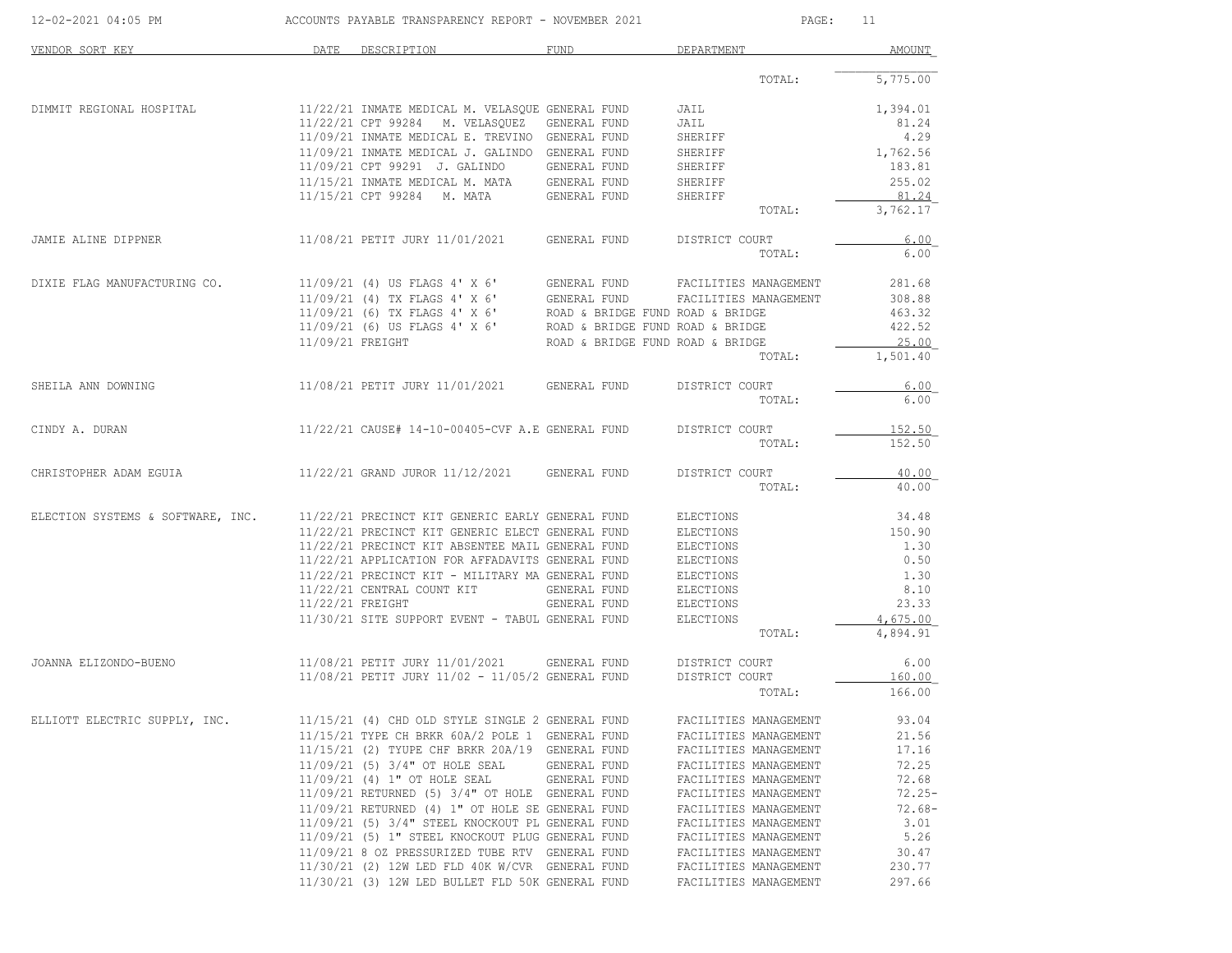| 12-02-2021 04:05 PM              |                       | ACCOUNTS PAYABLE TRANSPARENCY REPORT - NOVEMBER 2021                                                                                                                                                                                                                                                                                                            |                                  | PAGE:                                                                    | 12                  |
|----------------------------------|-----------------------|-----------------------------------------------------------------------------------------------------------------------------------------------------------------------------------------------------------------------------------------------------------------------------------------------------------------------------------------------------------------|----------------------------------|--------------------------------------------------------------------------|---------------------|
| VENDOR SORT KEY                  | DATE                  | DESCRIPTION                                                                                                                                                                                                                                                                                                                                                     | <b>FUND</b>                      | DEPARTMENT                                                               | <b>AMOUNT</b>       |
|                                  |                       | $11/30/21$ (100) SCH 40 $1/2$ " 10' PVC GENERAL FUND                                                                                                                                                                                                                                                                                                            |                                  | FACILITIES MANAGEMENT                                                    | 104.27              |
|                                  |                       | 11/30/21 (3) 1/2" SCH40 90D PVC ELB GENERAL FUND                                                                                                                                                                                                                                                                                                                |                                  | FACILITIES MANAGEMENT                                                    | 3.76                |
|                                  |                       | 11/30/21 (3) 1/2" PVC MALE ADAPTER GENERAL FUND<br>11/30/21 (8) 1/2" PVC COUPLING GENERAL FUND                                                                                                                                                                                                                                                                  |                                  | FACILITIES MANAGEMENT                                                    | 0.90                |
|                                  |                       | $11/30/21$ (8) $1/2$ " PVC COUPLING GENERAL FUND                                                                                                                                                                                                                                                                                                                |                                  | FACILITIES MANAGEMENT                                                    | 1.81                |
|                                  |                       | $11/30/21$ (2) 4" RND WP SPLICE BX GENERAL FUND                                                                                                                                                                                                                                                                                                                 |                                  | FACILITIES MANAGEMENT                                                    | 10.66               |
|                                  |                       | $11/30/21\;\; (2)\;\;\texttt{QUIKREFE}\;\;\texttt{50LB REDBAG}\qquad \texttt{GENERAL FUND}\qquad \texttt{FACILITIES MANASEMENT}\;$ $11/30/21\;\;\texttt{QUIKREFE}\;\;\texttt{50LB} \;\;\texttt{REDBAG}\qquad \texttt{GENERAL FUND}\qquad \texttt{FACILITIES} \;\;\texttt{MANAGEMENT}$                                                                           |                                  |                                                                          | 16.04               |
|                                  |                       |                                                                                                                                                                                                                                                                                                                                                                 |                                  |                                                                          | 8.02                |
|                                  |                       |                                                                                                                                                                                                                                                                                                                                                                 |                                  |                                                                          | 102.42<br>7.79      |
|                                  |                       |                                                                                                                                                                                                                                                                                                                                                                 |                                  |                                                                          | 198.44              |
|                                  |                       |                                                                                                                                                                                                                                                                                                                                                                 |                                  |                                                                          | $9.59 -$            |
|                                  |                       | 11/09/21 BAND SAW BLADE COMPACT ROAD & BRIDGE FUND ROAD & BRIDGE                                                                                                                                                                                                                                                                                                |                                  |                                                                          | 18.77               |
|                                  |                       |                                                                                                                                                                                                                                                                                                                                                                 |                                  | TOTAL:                                                                   | 1,162.22            |
| ERGON ASPHALT AND EMULSIONS, INC |                       | 11/09/21 960 GALLONS AE-P                                                                                                                                                                                                                                                                                                                                       |                                  | FM & LATERAL ROAD NON-DEPARTMENTAL<br>FM & LATERAL ROAD NON-DEPARTMENTAL | 2,640.00            |
|                                  |                       | 11/09/21 FEDERAL ENVMT. FEE                                                                                                                                                                                                                                                                                                                                     |                                  |                                                                          | 1.44                |
|                                  |                       | 11/09/21 5994 GALLONS CRS -2 $$\rm{FM}$ & LATERAL ROAD NON-DEPARTMENTAL 11/09/21 BILLED FRT BASE $$\rm{FM}$ & LATERAL ROAD NON-DEPARTMENTAL                                                                                                                                                                                                                     |                                  |                                                                          | 13,486.50           |
|                                  |                       |                                                                                                                                                                                                                                                                                                                                                                 |                                  |                                                                          | 899.10              |
|                                  |                       |                                                                                                                                                                                                                                                                                                                                                                 |                                  |                                                                          | 8.99                |
|                                  |                       |                                                                                                                                                                                                                                                                                                                                                                 |                                  |                                                                          | 2,477.75            |
|                                  |                       |                                                                                                                                                                                                                                                                                                                                                                 |                                  |                                                                          | 1.35                |
|                                  |                       |                                                                                                                                                                                                                                                                                                                                                                 |                                  |                                                                          | 3,882.50            |
|                                  |                       |                                                                                                                                                                                                                                                                                                                                                                 |                                  |                                                                          | 2.33                |
|                                  |                       | $11/30/21 5769 \text{ GALLONS CRS}-2P \hspace{1.5cm} \text{FM} \hspace{1.5cm} \text{\&} \hspace{1.5cm} \text{LATERAL ROAD} \hspace{1.5cm} \text{NON-DEPARTMENTAL} \\ 11/30/21 \hspace{1.5cm} \text{BILLED FRT BASE} \hspace{1.5cm} \text{FM} \hspace{1.5cm} \text{\&} \hspace{1.5cm} \text{LATERAL ROAD} \hspace{1.5cm} \text{NON-DEPARTMENTAL} \hspace{1.5cm}$ |                                  |                                                                          | 14,422.50           |
|                                  |                       |                                                                                                                                                                                                                                                                                                                                                                 |                                  |                                                                          | 865.35              |
|                                  |                       | $11/30/21 \mbox{ FEDERAL ENVMT FEE} \qquad \qquad {\tt FM} \mbox{ $\mbox{\Lap{\sc {\small k}}}$ A TERAL ROAD NON-DEPARTMEMTAL} \nonumber \\ 11/30/21 \mbox{ 1400 GALLONS CRS-2P} \qquad \qquad {\tt FM} \mbox{ $\mbox{\Lap{\sc {\small k}}}$ A TERAL ROAD NON-DEPARTMEMTAL}$                                                                                    |                                  |                                                                          | 8.65                |
|                                  |                       |                                                                                                                                                                                                                                                                                                                                                                 |                                  |                                                                          | 3,500.00            |
|                                  |                       | 11/30/21 FEDERAL ENVMT FEE FM & LATERAL ROAD NON-DEPARTMENTAL<br>11/30/21 DEMURRAGE 1.75 HOURS FM & LATERAL ROAD NON-DEPARTMENTAL                                                                                                                                                                                                                               |                                  |                                                                          | 2.10                |
|                                  |                       |                                                                                                                                                                                                                                                                                                                                                                 |                                  | TOTAL:                                                                   | 157.50<br>42,356.06 |
| JANE ISABELLE ESPARZA            |                       | 11/08/21 PETIT JURY 11/01/2021 GENERAL FUND                                                                                                                                                                                                                                                                                                                     |                                  | DISTRICT COURT                                                           | 6.00                |
|                                  |                       |                                                                                                                                                                                                                                                                                                                                                                 |                                  | TOTAL:                                                                   | 6.00                |
|                                  |                       |                                                                                                                                                                                                                                                                                                                                                                 |                                  |                                                                          | 6.00                |
| TIMOTHY NEAL FARMER              |                       | 11/08/21 PETIT JURY 11/01/2021 GENERAL FUND                                                                                                                                                                                                                                                                                                                     |                                  | DISTRICT COURT<br>TOTAL:                                                 | 6.00                |
|                                  |                       |                                                                                                                                                                                                                                                                                                                                                                 |                                  |                                                                          |                     |
| SHAWN WILLIAM FERGUSON           |                       | 11/08/21 PETIT JURY 11/01/2021 GENERAL FUND                                                                                                                                                                                                                                                                                                                     |                                  | DISTRICT COURT                                                           | 6.00                |
|                                  |                       |                                                                                                                                                                                                                                                                                                                                                                 |                                  | TOTAL:                                                                   | 6.00                |
| ALEXANDER RENEE FISCHER          |                       | 11/08/21 PETIT JURY 11/01/2021 GENERAL FUND                                                                                                                                                                                                                                                                                                                     |                                  | DISTRICT COURT                                                           | 6.00                |
|                                  |                       |                                                                                                                                                                                                                                                                                                                                                                 |                                  | TOTAL:                                                                   | 6.00                |
| FLEET IQ                         |                       | 11/09/21 (45) MO DATA CHARGES CDMA ROAD & BRIDGE FUND ROAD & BRIDGE                                                                                                                                                                                                                                                                                             |                                  |                                                                          | 989.55              |
|                                  |                       |                                                                                                                                                                                                                                                                                                                                                                 |                                  | TOTAL:                                                                   | 989.55              |
| FLEETPRIDE                       |                       | 11/09/21 (4) BRAKE DRUM                                                                                                                                                                                                                                                                                                                                         | ROAD & BRIDGE FUND ROAD & BRIDGE |                                                                          | 415.00              |
|                                  |                       | 11/09/21 (4) BRAKE SHOE KITS                                                                                                                                                                                                                                                                                                                                    | ROAD & BRIDGE FUND ROAD & BRIDGE |                                                                          | 197.16              |
|                                  | 11/09/21 (8) CORE     |                                                                                                                                                                                                                                                                                                                                                                 | ROAD & BRIDGE FUND ROAD & BRIDGE |                                                                          | 208.00              |
|                                  | $11/09/21 - (8)$ CORE |                                                                                                                                                                                                                                                                                                                                                                 | ROAD & BRIDGE FUND ROAD & BRIDGE |                                                                          | $208.00 -$          |
|                                  |                       | 11/09/21 (7) PRO-TORQ SPINDLE NUT ROAD & BRIDGE FUND ROAD & BRIDGE                                                                                                                                                                                                                                                                                              |                                  |                                                                          | 306.74              |
|                                  |                       | 11/09/21 (2) CONTITECH AIR SPRING ROAD & BRIDGE FUND ROAD & BRIDGE                                                                                                                                                                                                                                                                                              |                                  |                                                                          | 303.56              |
|                                  |                       | 11/15/21 (6) LUBE FILTER                                                                                                                                                                                                                                                                                                                                        | ROAD & BRIDGE FUND ROAD & BRIDGE |                                                                          | 199.14              |
|                                  |                       | 11/15/21 (6) FUEL/WATER SEPARATOR ROAD & BRIDGE FUND ROAD & BRIDGE                                                                                                                                                                                                                                                                                              |                                  |                                                                          | 204.00              |
|                                  | 11/15/21 (4) PARTS    |                                                                                                                                                                                                                                                                                                                                                                 | ROAD & BRIDGE FUND ROAD & BRIDGE |                                                                          | 297.00              |
|                                  |                       | 11/15/21 (4) FUEL FILTER                                                                                                                                                                                                                                                                                                                                        | ROAD & BRIDGE FUND ROAD & BRIDGE |                                                                          | 185.80              |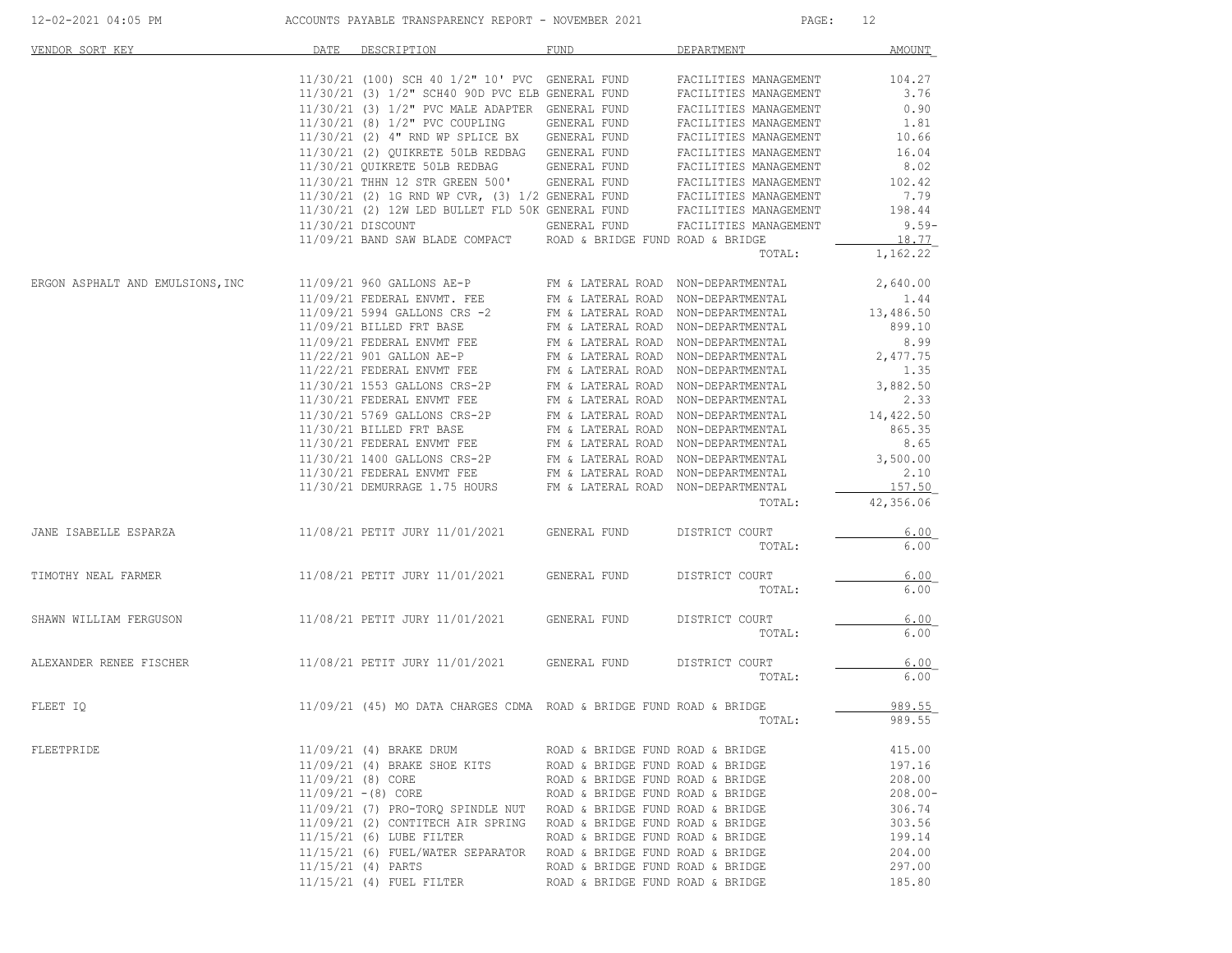| 12-02-2021 04:05 PM                                       |                 | ACCOUNTS PAYABLE TRANSPARENCY REPORT - NOVEMBER 2021                                                                                         |                                     |                         | PAGE:<br>13             |
|-----------------------------------------------------------|-----------------|----------------------------------------------------------------------------------------------------------------------------------------------|-------------------------------------|-------------------------|-------------------------|
| VENDOR SORT KEY                                           |                 | DATE DESCRIPTION                                                                                                                             | FUND                                | DEPARTMENT              | AMOUNT                  |
|                                                           |                 | $11/15/21$ (4) AIR FILTER                                                                                                                    | ROAD & BRIDGE FUND ROAD & BRIDGE    |                         | 247.76                  |
|                                                           |                 |                                                                                                                                              |                                     | TOTAL:                  | 2,356.16                |
| FORT DEARBORN LIFE                                        |                 | 11/17/21 DISABILITY PREMIUMS 5394-0 FRIO COUNTY PAYROL NON-DEPARTMENTAL                                                                      |                                     |                         | 179.95                  |
|                                                           |                 | 11/17/21 DISABILITY PREMIUMS 5394-0 FRIO COUNTY PAYROL NON-DEPARTMENTAL                                                                      |                                     | TOTAL:                  | 179.95<br>359.90        |
| CLINTON DOMINGO FRAUSTO                                   |                 | 11/08/21 PETIT JURY 11/01/2021                                                                                                               | GENERAL FUND                        | DISTRICT COURT          | 6.00                    |
|                                                           |                 |                                                                                                                                              |                                     | TOTAL:                  | 6.00                    |
| FRIO CHEVROLET LLC                                        |                 | 11/09/21 OIL CHANGE UNIT 7563                                                                                                                | GENERAL FUND                        | SHERIFF                 | 12.95                   |
|                                                           |                 | 11/09/21 (8) ORTS OF OIL                                                                                                                     | GENERAL FUND                        | SHERIFF                 | 48.00                   |
|                                                           | 11/09/21 FILTER |                                                                                                                                              | GENERAL FUND                        | SHERIFF                 | 6.25                    |
|                                                           | 11/09/21 LABOR  |                                                                                                                                              | GENERAL FUND                        | SHERIFF                 | 470.00                  |
|                                                           | 11/09/21 CABLE  |                                                                                                                                              | GENERAL FUND                        | SHERIFF                 | 67.86                   |
|                                                           |                 |                                                                                                                                              |                                     |                         |                         |
|                                                           | 11/09/21 CABLE  |                                                                                                                                              | GENERAL FUND                        | SHERIFF                 | 45.92                   |
|                                                           |                 | 11/09/21 FILTER KIT                                                                                                                          | GENERAL FUND                        | SHERIFF                 | 58.23                   |
|                                                           |                 | 11/22/21 (2) TANK ASM                                                                                                                        | ROAD & BRIDGE FUND ROAD & BRIDGE    |                         | 269.30                  |
|                                                           |                 | 11/22/21 (2) HOSE                                                                                                                            | ROAD & BRIDGE FUND ROAD & BRIDGE    |                         | 138.98                  |
|                                                           |                 |                                                                                                                                              |                                     | TOTAL:                  | 1,117.49                |
| FRIO COUNTY APPRAISAL DISTRICT                            |                 | 11/09/21 CAUSE# 18-09-00349-CVF NOV GENERAL FUND                                                                                             |                                     | COMMISSIONERS COURT     | 7,200.21                |
|                                                           |                 | 11/09/21 MONTHLY ASSESSMENT DEC 202 GENERAL FUND                                                                                             |                                     | TAX COLLECTOR<br>TOTAL: | 23, 139.88<br>30,340.09 |
|                                                           |                 |                                                                                                                                              |                                     |                         |                         |
| FRIO COUNTY CREDIT UNION                                  |                 | 11/08/21 CREDIT UNION DEDUCTIONS FRIO COUNTY PAYROL NON-DEPARTMENTAL                                                                         |                                     |                         | 8,222.25                |
|                                                           |                 | 11/22/21 CREDIT UNION DEDUCTIONS FRIO COUNTY PAYROL NON-DEPARTMENTAL                                                                         |                                     |                         | 8,222.25                |
|                                                           |                 |                                                                                                                                              |                                     | TOTAL:                  | 16,444.50               |
| FRIO COUNTY SHERIFF'S DEPARTMENT - PE 11/05/21 PETTY CASH |                 |                                                                                                                                              | SHERIFF'S SEIZED F NON-DEPARTMENTAL |                         | 400.00                  |
|                                                           |                 |                                                                                                                                              |                                     | TOTAL:                  | 400.00                  |
| FRIO COUNTY TAX ASSESSOR COLLECTOR                        |                 | 11/09/21 INSP/REGISTRATION UNIT 010 ROAD & BRIDGE FUND ROAD & BRIDGE                                                                         |                                     |                         | 7.50                    |
|                                                           |                 | 11/09/21 INSP/REGISTRATION UNIT 011 ROAD & BRIDGE FUND ROAD & BRIDGE                                                                         |                                     |                         | 7.50                    |
|                                                           |                 | 11/09/21 INSP/REGISTRATION UNIT 013 ROAD & BRIDGE FUND ROAD & BRIDGE                                                                         |                                     |                         | 7.50                    |
|                                                           |                 | 11/09/21 INSP/REGISTRATION UNIT 014 ROAD & BRIDGE FUND ROAD & BRIDGE                                                                         |                                     |                         | 22.00                   |
|                                                           |                 |                                                                                                                                              |                                     |                         | 22.00                   |
|                                                           |                 | 11/15/21 INSP/REGISTRATION UNIT 015 ROAD & BRIDGE FUND ROAD & BRIDGE<br>11/09/21 INSP/REGISTRATION UNIT 015 ROAD & BRIDGE FUND ROAD & BRIDGE |                                     |                         | 22.00                   |
|                                                           |                 | 11/15/21 INSP/REGISTRATION UNIT 016 ROAD & BRIDGE FUND ROAD & BRIDGE                                                                         |                                     |                         | 7.50                    |
|                                                           |                 | 11/22/21 INSP/REGISTRATION UNIT 017 ROAD & BRIDGE FUND ROAD & BRIDGE                                                                         |                                     |                         | 7.50                    |
|                                                           |                 |                                                                                                                                              |                                     |                         |                         |
|                                                           |                 | 11/09/21 INSP/REGISTRATION UNIT 021 ROAD & BRIDGE FUND ROAD & BRIDGE                                                                         |                                     |                         | 7.50                    |
|                                                           |                 | 11/09/21 INSP/REGISTRATION UNIT 040 ROAD & BRIDGE FUND ROAD & BRIDGE                                                                         |                                     |                         | 22.00                   |
|                                                           |                 | 11/09/21 INSP/REGISTRATION UNIT 040 ROAD & BRIDGE FUND ROAD & BRIDGE                                                                         |                                     |                         | 22.00                   |
|                                                           |                 |                                                                                                                                              |                                     | TOTAL:                  | 155.00                  |
| FRIO DRUG STORE                                           |                 | 11/09/21 RX0671709-00 CANALES                                                                                                                | GENERAL FUND                        | JAIL                    | 11.93                   |
|                                                           |                 | 11/09/21 RX0671710-00 CANALES                                                                                                                | GENERAL FUND                        | JAIL                    | 18.83                   |
|                                                           |                 | 11/09/21 RX0672051-00 BRISENO JR                                                                                                             | GENERAL FUND                        | JAIL                    | 14.43                   |
|                                                           |                 | 11/09/21 RX0672049-00 BRISENO JR                                                                                                             | GENERAL FUND                        | JAIL                    | 9.00                    |
|                                                           |                 | 11/09/21 RX0672050-00 BRISENO JR                                                                                                             | GENERAL FUND                        | JAIL                    | 45.85                   |
|                                                           |                 | 11/15/21 RX0672044-00 M. ROMAN                                                                                                               | GENERAL FUND                        | JAIL                    | 22.08                   |
|                                                           |                 | 11/22/21 RX0672150-00 J. GALINDO                                                                                                             | GENERAL FUND                        | JAIL                    | 23.51                   |
|                                                           |                 | 11/22/21 RX0672151-00 J. GALINDO                                                                                                             | GENERAL FUND                        | JAIL                    | 66.00                   |
|                                                           |                 | 11/22/21 RX0672154-00 J. GALINDO                                                                                                             | GENERAL FUND                        | JAIL                    | 17.50                   |
|                                                           |                 | 11/22/21 RX0672152-00 J. GALINDO                                                                                                             | GENERAL FUND                        | JAIL                    | 9.75                    |
|                                                           |                 |                                                                                                                                              |                                     |                         |                         |
|                                                           |                 | 11/22/21 RX0672153-00 J. GALINDO                                                                                                             | GENERAL FUND                        | JAIL                    | 8.70                    |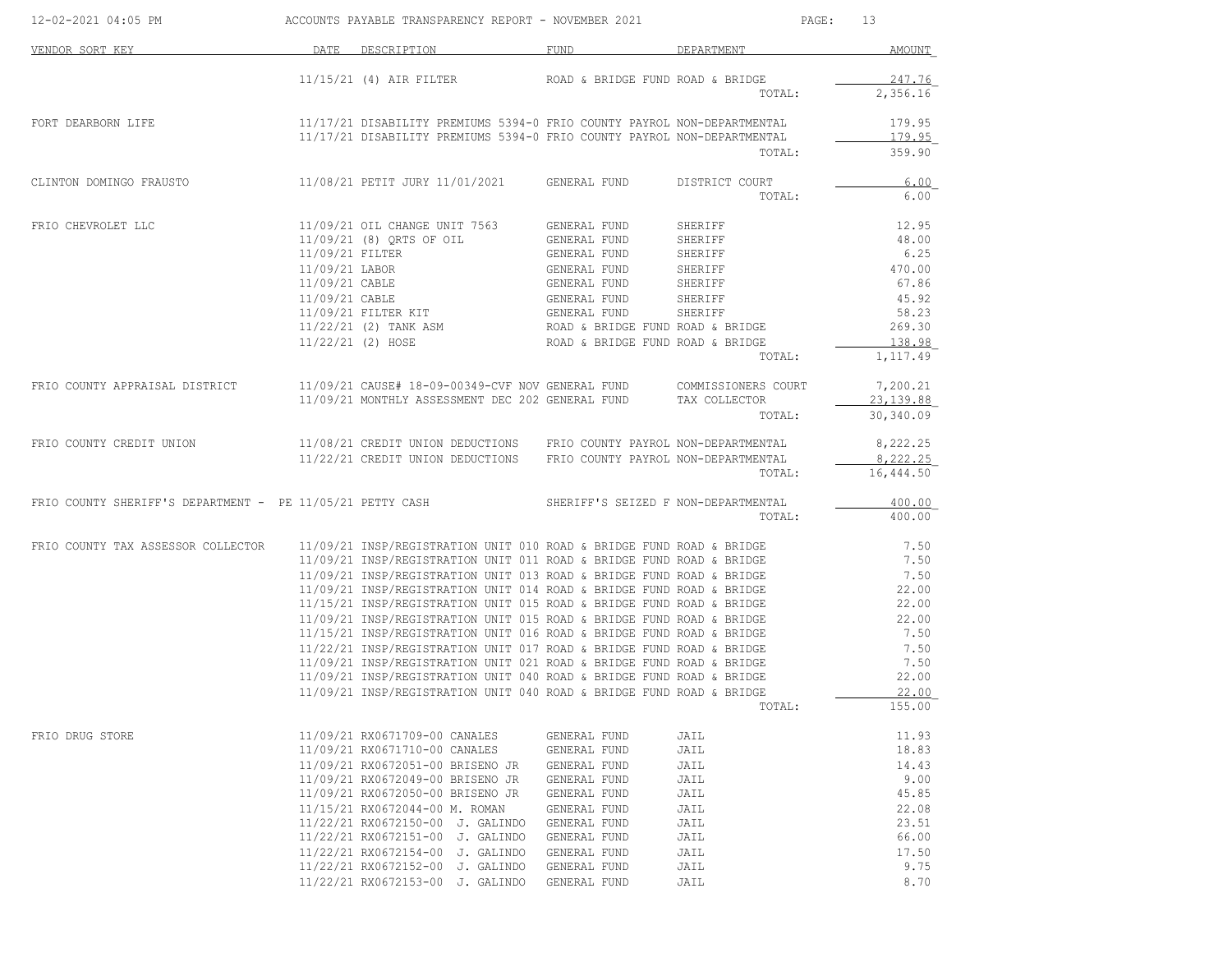| VENDOR SORT KEY                                                        | DATE | DESCRIPTION                                              | <b>FUND</b>                        | DEPARTMENT            | AMOUNT           |
|------------------------------------------------------------------------|------|----------------------------------------------------------|------------------------------------|-----------------------|------------------|
|                                                                        |      | 11/22/21 RX0672165-00 J. TOUCHET                         | GENERAL FUND                       | JAIL                  | 7.00             |
|                                                                        |      | 11/22/21 RX0670355-02 M. ROMAN                           | GENERAL FUND                       | JAIL                  | 19.81            |
|                                                                        |      | 11/30/21 RX0671709-01 S. CANALES                         | GENERAL FUND                       | JAIL                  | 11.93            |
|                                                                        |      | 11/30/21 RX0672312-00 R. LEAL                            | GENERAL FUND                       | JAIL                  | 11.17            |
|                                                                        |      | 11/30/21 RX0672313-00 R. LEAL                            | GENERAL FUND                       | JAIL                  | 6.60             |
|                                                                        |      | 11/30/21 RX0672324-00 VELASQUEZ                          | GENERAL FUND                       | JAIL                  | 72.50            |
|                                                                        |      | 11/30/21 RX0672318-00 VELASQUEZ                          | GENERAL FUND                       | JAIL                  | 12.20            |
|                                                                        |      | 11/30/21 RX0672317-00 VELASQUEZ                          | GENERAL FUND                       | JAIL                  | 2.90             |
|                                                                        |      | 11/30/21 RX0672319-00 VELASQUEZ                          | GENERAL FUND                       | JAIL                  | 4.10             |
|                                                                        |      | 11/30/21 RX0672322-00 VELASQUEZ                          | GENERAL FUND                       | JAIL                  | 3.30             |
|                                                                        |      | 11/30/21 RX0672321-00 VELASQUEZ                          | GENERAL FUND                       | JAIL                  | 3.00             |
|                                                                        |      | 11/30/21 RX0672320-00 VELASQUEZ                          | GENERAL FUND                       | JAIL                  | 2.30             |
|                                                                        |      | 11/30/21 RX0672325-00 M. ZUNIGA JR GENERAL FUND          | GENERAL FUND                       | JAIL                  | 19.51<br>305.87  |
|                                                                        |      | 11/30/21 (7) PRESCRIPTIONS<br>11/30/21 (7) PRESCRIPTIONS | GENERAL FUND                       | JAIL<br>JAIL          | $305.87 -$       |
|                                                                        |      | 11/30/21 RX672334 L. CRUZ                                | GENERAL FUND                       | JAIL                  | 6.00             |
|                                                                        |      | 11/30/21 RX672333 L. CRUZ                                | GENERAL FUND                       | JAIL                  | 6.00             |
|                                                                        |      | 11/30/21 RX672335 L. CRUZ                                | GENERAL FUND                       | JAIL                  | 22.00            |
|                                                                        |      | 11/30/21 RX672336 L. CRUZ                                | GENERAL FUND                       | JAIL                  | 21.21            |
|                                                                        |      | 11/30/21 RX672337 L. CRUZ                                | GENERAL FUND                       | JAIL                  | 43.88            |
|                                                                        |      | 11/30/21 RX672338 L. CRUZ                                | GENERAL FUND                       | JAIL                  | 10.88            |
|                                                                        |      | 11/30/21 RX672339 L. CRUZ                                | GENERAL FUND                       | JAIL                  | 195.00           |
|                                                                        |      |                                                          |                                    | TOTAL:                | 728.87           |
|                                                                        |      |                                                          |                                    |                       |                  |
| FRIO NUECES CURRENT                                                    |      | 11/09/21 DISPLAY AD TIME CAPSULE 10 GENERAL FUND         |                                    | COMMISSIONERS COURT   | 275.63           |
|                                                                        |      | 11/09/21 DISPLAY - TIME CAPSULE 10/ GENERAL FUND         |                                    | COMMISSIONERS COURT   | 131.25           |
|                                                                        |      | 11/09/21 NOTICE RECORDS & ARCHIVE P GENERAL FUND         |                                    | COUNTY CLERK          | 22.40            |
|                                                                        |      | 11/09/21 NOTICE: ARCHIVE PLAN 21-20 GENERAL FUND         |                                    | DISTRICT COURT        | 18.20            |
|                                                                        |      | 11/09/21 LEGAL - SPECIAL ELECTION 1 GENERAL FUND         |                                    | ELECTIONS             | 380.63           |
|                                                                        |      | 11/09/21 NOTICE: COMP COURT REPORTE GENERAL FUND         |                                    | COUNTY AUDITOR        | 17.50            |
|                                                                        |      | 11/09/21 LEGAL - FRIO CO TAXPAYER 1 GENERAL FUND         |                                    | TAX COLLECTOR         | 275.63           |
|                                                                        |      | 11/09/21 LEGAL - FRIO CO TAXPAYER 1 GENERAL FUND         |                                    | TAX COLLECTOR         | 275.63           |
|                                                                        |      | 11/09/21 BID NOTICE BUILDING REMODE GENERAL FUND         |                                    | FACILITIES MANAGEMENT | 105.35           |
|                                                                        |      | 11/09/21 JOB OPENING - TECH I 10/2 GENERAL FUND          |                                    | FACILITIES MANAGEMENT | 35.00            |
|                                                                        |      | 11/09/21 ANNUAL RENEWAL-CO EXTENSIO GENERAL FUND         |                                    | COUNTY EXTENSION      | 30.00            |
|                                                                        |      |                                                          |                                    | TOTAL:                | 1,567.22         |
| FRIO REGIONAL HOSPITAL                                                 |      | 11/09/21 INMATE MEDICAL A. BRYAND                        | GENERAL FUND                       | SHERIFF               | 133.32           |
|                                                                        |      | 11/09/21 INMATE MEDICAL J. STEGEMEY GENERAL FUND         |                                    | SHERIFF               | 133.32           |
|                                                                        |      |                                                          |                                    | TOTAL:                | 266.64           |
|                                                                        |      |                                                          |                                    |                       |                  |
| FRIO REGIONAL PRIMARY CARE & URGENT CA 11/09/21 CPT 87426 M. VELAZQUEZ |      |                                                          | GENERAL FUND                       | SHERIFF               | 37.79            |
|                                                                        |      | 11/09/21 CPT 87426 W. HURT                               | GENERAL FUND                       | SHERIFF               | 37.79            |
|                                                                        |      | 11/15/21 INMATE MEDICAL R. FREE                          | GENERAL FUND                       | SHERIFF               | 37.79            |
|                                                                        |      |                                                          |                                    | TOTAL:                | 113.37           |
|                                                                        |      |                                                          |                                    |                       |                  |
| G4 SPATIAL TECHNOLOGIES                                                |      | 11/09/21 (2) WHISKERED HUB                               | FM & LATERAL ROAD NON-DEPARTMENTAL |                       | 170.00           |
|                                                                        |      |                                                          |                                    | TOTAL:                | 170.00           |
|                                                                        |      |                                                          |                                    |                       |                  |
| GADDIS COURT REPORTING                                                 |      | 11/15/21 COURT REPORTING 11/3/21                         | GENERAL FUND                       | DISTRICT COURT        | 138.75           |
|                                                                        |      | 11/15/21 COURT REPORTING 11/5/21                         | GENERAL FUND                       | DISTRICT COURT        | 277.50<br>416.25 |
|                                                                        |      |                                                          |                                    | TOTAL:                |                  |
| JUAN JESUS GALINDO                                                     |      | 11/08/21 PETIT JURY 11/01/2021                           | GENERAL FUND                       | DISTRICT COURT        | 6.00             |
|                                                                        |      |                                                          |                                    | TOTAL:                | 6.00             |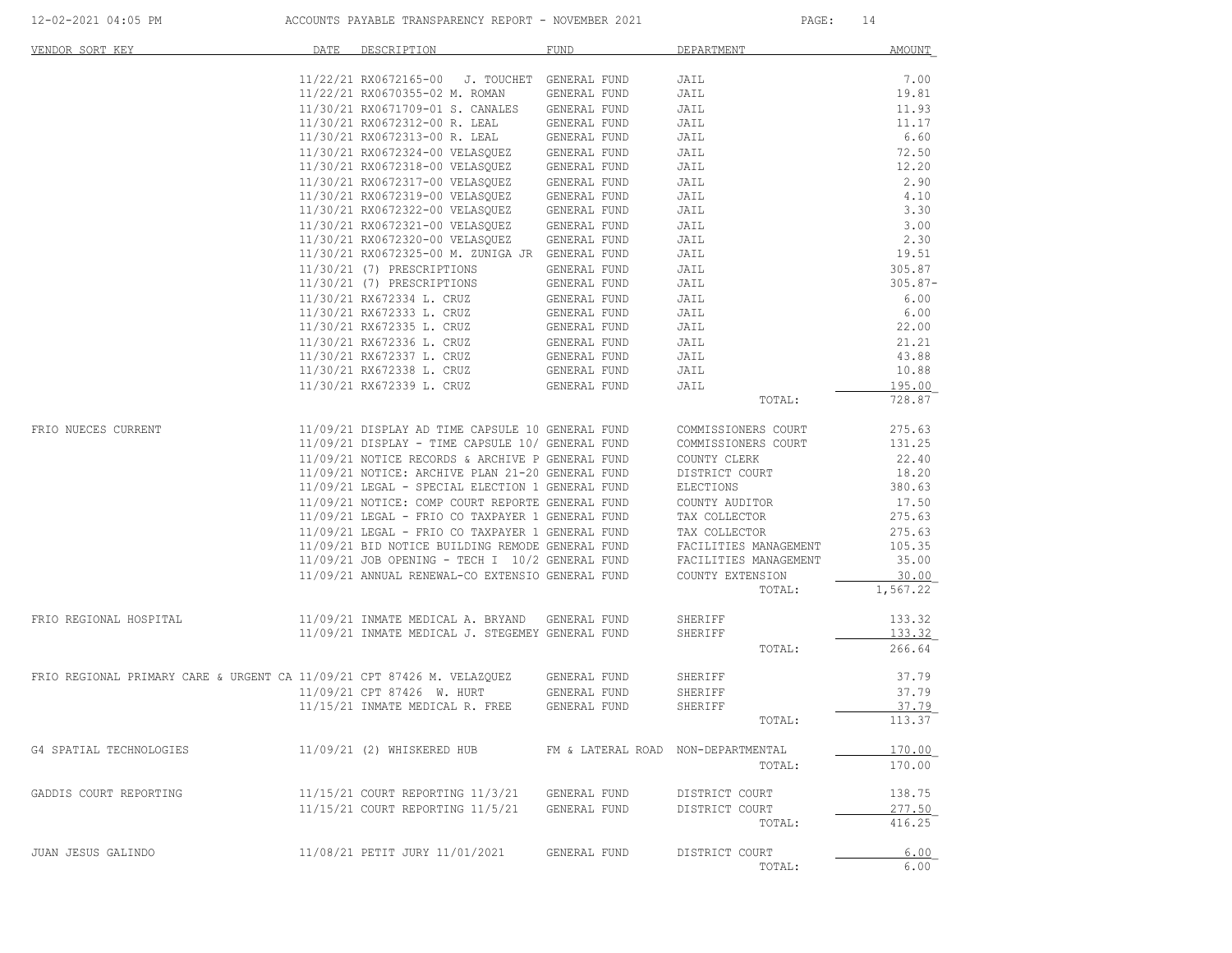| 12-02-2021 04:05 PM                                                             | ACCOUNTS PAYABLE TRANSPARENCY REPORT - NOVEMBER 2021 |                                                                       |                              | PAGE:<br>15                            |                |  |
|---------------------------------------------------------------------------------|------------------------------------------------------|-----------------------------------------------------------------------|------------------------------|----------------------------------------|----------------|--|
| VENDOR SORT KEY                                                                 | DATE                                                 | DESCRIPTION                                                           | FUND                         | DEPARTMENT                             | AMOUNT         |  |
| GALLS                                                                           |                                                      | 11/22/21 STRYKE PANT 40X32                                            | GENERAL FUND                 | SHERIFF                                | 67.58          |  |
|                                                                                 |                                                      | 11/22/21 WOMENS STRYKE SS SHI                                         | GENERAL FUND                 | SHERIFF                                | 117.14         |  |
|                                                                                 |                                                      | 11/22/21 1IN NAMESTRIP APPLD                                          | GENERAL FUND                 | SHERIFF                                | 8.00           |  |
|                                                                                 |                                                      | 11/22/21 WOMENS STRYKE LS SHI                                         | GENERAL FUND                 | SHERIFF                                | 63.07          |  |
|                                                                                 |                                                      | 11/22/21 1IN NAMESTRIP APPLD                                          | GENERAL FUND                 | SHERIFF                                | 4.00           |  |
|                                                                                 |                                                      |                                                                       |                              | TOTAL:                                 | 259.79         |  |
| CRAIG STEVEN GARCIA                                                             |                                                      | 11/08/21 PETIT JURY 11/01/2021                                        | GENERAL FUND                 | DISTRICT COURT                         | 6.00           |  |
|                                                                                 |                                                      |                                                                       |                              | TOTAL:                                 | 6.00           |  |
| GINA MARIE GARCIA                                                               |                                                      | 11/08/21 PETIT JURY 11/01/2021                                        | GENERAL FUND                 | DISTRICT COURT                         | 6.00           |  |
|                                                                                 |                                                      |                                                                       |                              | TOTAL:                                 | 6.00           |  |
| ROXANA GARCIA                                                                   |                                                      | 11/22/21 REIMBURSE SCANNING POND DO ROAD & BRIDGE FUND ROAD & BRIDGE  |                              |                                        | 249.75         |  |
|                                                                                 |                                                      |                                                                       |                              | TOTAL:                                 | 249.75         |  |
| VANESSA G GARCIA                                                                |                                                      | 11/08/21 PETIT JURY 11/01/2021 GENERAL FUND                           |                              | DISTRICT COURT                         | 6.00           |  |
|                                                                                 |                                                      |                                                                       |                              | TOTAL:                                 | 6.00           |  |
| KRISSY GARZA                                                                    |                                                      | 11/09/21 MILEAGE TO DILLEY 10/26/21 WIC PROGRAM FUND NON-DEPARTMENTAL |                              |                                        | 19.38          |  |
|                                                                                 |                                                      | 11/22/21 MILEAGE 11/15/21 DIAPER PI WIC PROGRAM FUND NON-DEPARTMENTAL |                              |                                        | 73.92          |  |
|                                                                                 |                                                      | 11/22/21 MILEAGE TO DILLEY 11/16/20 WIC PROGRAM FUND NON-DEPARTMENTAL |                              |                                        | 19.38          |  |
|                                                                                 |                                                      |                                                                       |                              | TOTAL:                                 | 112.68         |  |
| MARCO ANTONIO GARZA                                                             |                                                      | 11/08/21 PETIT JURY 11/01/2021                                        | GENERAL FUND                 | DISTRICT COURT                         | 6.00           |  |
|                                                                                 |                                                      |                                                                       |                              | TOTAL:                                 | 6.00           |  |
| GEMINI OFFICE PRODUCTS / FRIO DOLLAR               11/09/21 BINDER CLIPS, LARGE |                                                      |                                                                       | GENERAL FUND                 | DISTRICT CLERK                         | 22.11          |  |
|                                                                                 |                                                      | 11/09/21 HOLDER SIGN, SLANTED                                         | GENERAL FUND                 | DISTRICT CLERK                         | 21.77          |  |
|                                                                                 |                                                      | 11/09/21 BUS CARDS                                                    | GENERAL FUND                 | DISTRICT CLERK                         | 18.23          |  |
|                                                                                 |                                                      | 11/09/21 ADDRESS STAMP-BLK                                            | GENERAL FUND                 | $J.P.$ PCT. $# 1$                      | 28.99          |  |
|                                                                                 |                                                      | 11/09/21 DENIED STAMP-RED                                             | GENERAL FUND                 | $J.P.$ PCT. $# 1$                      | 28.99          |  |
|                                                                                 |                                                      | 11/09/21 NOTARY STAMP-ROSA<br>11/15/21 EXPAND FILE BOX                | GENERAL FUND<br>GENERAL FUND | $J.P.$ PCT. $# 1$<br>$J.P.$ PCT. $# 1$ | 37.99<br>31.81 |  |
|                                                                                 |                                                      | 11/15/21 COPY PAPER LETTER                                            | GENERAL FUND                 | $J.P.$ PCT. $# 1$                      | 38.75          |  |
|                                                                                 |                                                      | 11/15/21 ASST BINDER CLIPS                                            | GENERAL FUND                 | $J.P.$ PCT. $# 1$                      | 6.68           |  |
|                                                                                 |                                                      | 11/09/21 DEPOSIT STAMP-BLACK                                          | GENERAL FUND                 | $J.P.$ PCT. $#4$                       | 27.99          |  |
|                                                                                 |                                                      | 11/09/21 ADDRESS STAMP-BLACK                                          | GENERAL FUND                 | $J.P.$ PCT. $#4$                       | 27.99          |  |
|                                                                                 |                                                      | 11/09/21 TRODAT STAMP-JP 4-BK                                         | GENERAL FUND                 | $J.P.$ PCT. $#4$                       | 38.99          |  |
|                                                                                 |                                                      | 11/09/21 NOTARY STAMP-JP-BLUE                                         | GENERAL FUND                 | $J.P.$ PCT. $#4$                       | 37.99          |  |
|                                                                                 |                                                      | 11/15/21 HANGING FOLDER,                                              | GENERAL FUND                 | COUNTY ATTORNEY                        | 46.53          |  |
|                                                                                 |                                                      | 11/15/21 BINDER CLIPS, SMALL                                          | GENERAL FUND                 | COUNTY ATTORNEY                        | 2.30           |  |
|                                                                                 |                                                      | 11/15/21 BINDER CLIPS, MEDIUM                                         | GENERAL FUND                 | COUNTY ATTORNEY                        | 10.84          |  |
|                                                                                 |                                                      | 11/15/21 BINDER CLIPS, LARGE                                          | GENERAL FUND                 | COUNTY ATTORNEY                        | 14.58          |  |
|                                                                                 |                                                      | 11/15/21 FOLDER HNG LEGAL 2" EXP                                      | GENERAL FUND                 | COUNTY ATTORNEY                        | 55.49          |  |
|                                                                                 |                                                      | 11/15/21 RETURN FOLDER HNG LETTER                                     | GENERAL FUND                 | COUNTY ATTORNEY                        | $46.53-$       |  |
|                                                                                 |                                                      | 11/30/21 LEGAL PAD, CANARY, 12-PK                                     | GENERAL FUND                 | COUNTY ATTORNEY                        | 11.79          |  |
|                                                                                 |                                                      | 11/09/21 RUBBERBANDS, #19<br>11/09/21 CALCULATOR RIBBON               | GENERAL FUND                 | TAX COLLECTOR<br>TAX COLLECTOR         | 4.71<br>19.16  |  |
|                                                                                 |                                                      | 11/09/21 CALCULATOR PAPER                                             | GENERAL FUND<br>GENERAL FUND | TAX COLLECTOR                          | 19.04          |  |
|                                                                                 |                                                      | 11/09/21 CALCULATOR                                                   | GENERAL FUND                 | TAX COLLECTOR                          | 147.87         |  |
|                                                                                 |                                                      | 11/09/21 AA ENERGIZER BATTERY                                         | GENERAL FUND                 | TAX COLLECTOR                          | 32.08          |  |
|                                                                                 |                                                      | 11/09/21 AAA ENERGIZR BATTERY                                         | GENERAL FUND                 | TAX COLLECTOR                          | 41.37          |  |
|                                                                                 |                                                      | 11/09/21 COPY PAPER                                                   | GENERAL FUND                 | TAX COLLECTOR                          | 193.75         |  |
|                                                                                 |                                                      | 11/09/21 RECEIVED DATE STAMP                                          | GENERAL FUND                 | TAX COLLECTOR                          | 88.53          |  |
|                                                                                 |                                                      | 11/09/21 PENCIL CUP                                                   | GENERAL FUND                 | TAX COLLECTOR                          | 17.10          |  |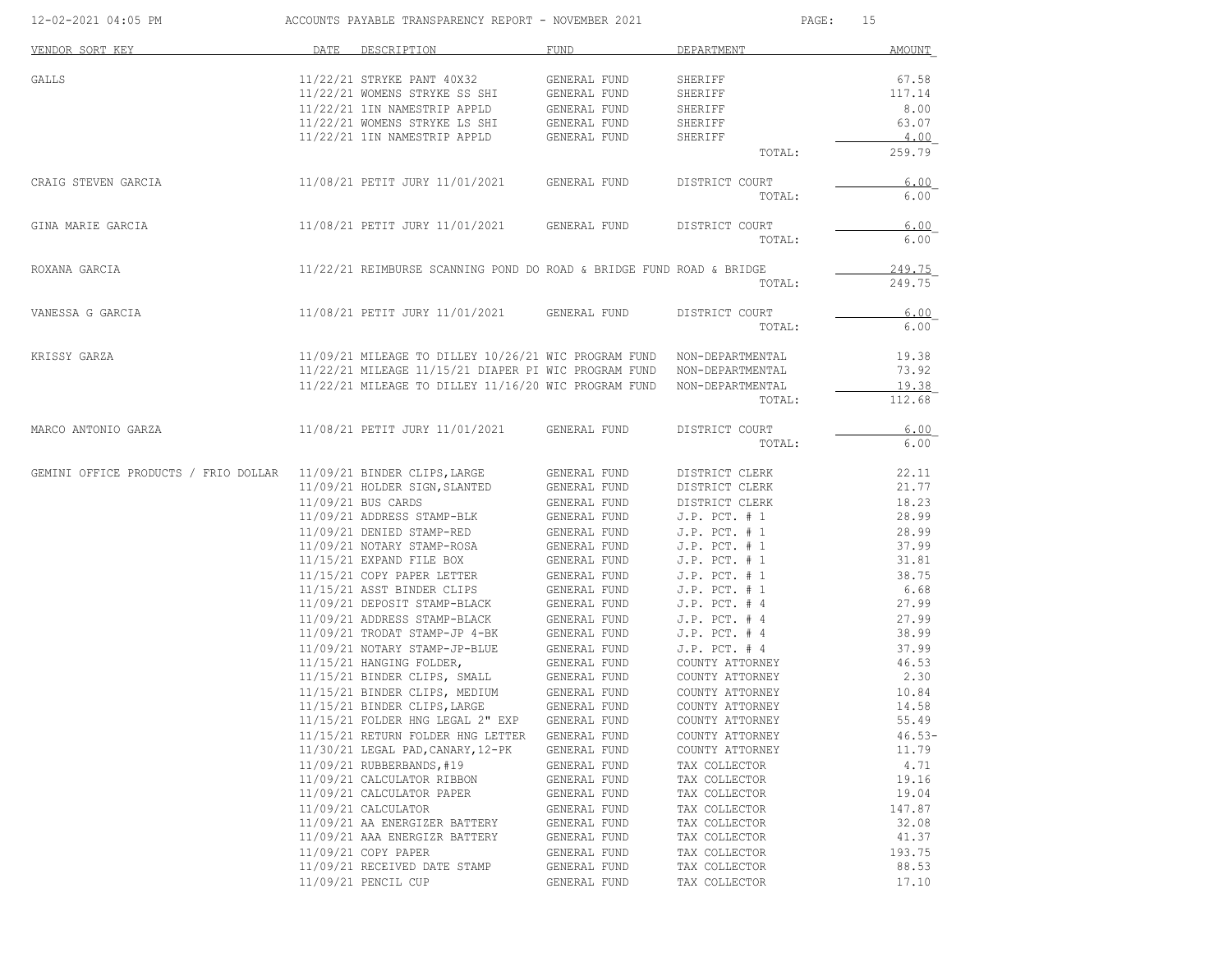| VENDOR SORT KEY                                                                                       | DATE | DESCRIPTION                                                                                                                                                                                                                                                                                                                                                                                                                                                                                                                                                           | <b>FUND</b>                                                                                                                                                                                                                                                                                           | DEPARTMENT                                                                                                                                                                                                                  | <b>AMOUNT</b>                                                                                                             |
|-------------------------------------------------------------------------------------------------------|------|-----------------------------------------------------------------------------------------------------------------------------------------------------------------------------------------------------------------------------------------------------------------------------------------------------------------------------------------------------------------------------------------------------------------------------------------------------------------------------------------------------------------------------------------------------------------------|-------------------------------------------------------------------------------------------------------------------------------------------------------------------------------------------------------------------------------------------------------------------------------------------------------|-----------------------------------------------------------------------------------------------------------------------------------------------------------------------------------------------------------------------------|---------------------------------------------------------------------------------------------------------------------------|
|                                                                                                       |      | 11/09/21 DOUBLE SIDED TAPE<br>$11/15/21$ FLASH CARDS, 0-100<br>11/15/21 ROLLING CART, BLACK<br>11/15/21 COPY PAPER LETTER<br>11/15/21 BIC PENS, BLACK<br>11/09/21 APPT BOOK, BRGNDY (GENERAL FUND<br>11/09/21 APPT BOOK, BRGNDY (GENERAL FUND<br>11/09/21 APPT BOOK, BK<br>11/09/21 APPT BOO, WIREBND<br>11/09/21 DEAKPAD CAL<br>11/09/21 CALENDAR, DSKPD<br>$11/09/21 \text{ COPY PAPER} \qquad \qquad \text{GENERAL FUND} \\ 11/09/21 \quad \text{(3) FIRST PLACE BUTTON} \qquad \text{GENERAL FUND}$<br>11/09/21 GLOVES, LARGE, BLUE<br>11/09/21 STORAGE BOXES-LGL | GENERAL FUND<br>GENERAL FUND<br>GENERAL FUND<br>GENERAL FUND<br>GENERAL FUND<br>GENERAL FUND<br>GENERAL FUND<br>GENERAL FUND<br>---------<br>GENERAL FUND<br>GENERAL FUND<br>GENERAL FUND<br>GENERAL FUND<br>GENERAL FUND<br>AMERICAN RESCUE PL NON-DEPARTMENTAL<br>WIC PROGRAM FUND NON-DEPARTMENTAL | TAX COLLECTOR<br>SHERIFF<br>SHERIFF<br>SHERIFF<br>SHERIFF<br>JUVENILE CORRECTIONS<br>JUVENILE CORRECTIONS<br>JUVENILE CORRECTIONS<br>JUVENILE CORRECTIONS<br>JUVENILE CORRECTIONS<br>JUVENILE CORRECTIONS<br>HUMAN RESOURCE | 33.00<br>2.99<br>41.79<br>38.75<br>7.52<br>19.46<br>13.07<br>14.89<br>21.26<br>27.98<br>57.88<br>20.97<br>22.79<br>857.20 |
|                                                                                                       |      | $11/9/21 STORAGE BOXES-LGL \\ 11/09/21 STORAGE BOXES-LTR/LG \\ 11/15/21 LED SIGNES CAPDS \\ 11/15/21 BED SIGNES CAPDS \\ 11/15/21 BUSINES CARS \\ 11/15/21 OUTDOOR METAL SIGN \\ 11/15/21 ART & REC SIGN ART \\ 11/30/21 SCOTCH TAPE \\ 11/30/21 UTLTY KNIFF \\ 11/30/21 UTLTY KNIFF \\ 11/30/21 UTLTT XNIFE \\ 11/30/21 TLTY KNIFF \\ 11/30/21 TLTY INITER \\ 11/30/21 TLTY$<br>11/30/21 WIRELESS KEYBOARD TAX COL OFFICER SA NON-DEPARTMENTAL                                                                                                                       |                                                                                                                                                                                                                                                                                                       | TOTAL:                                                                                                                                                                                                                      | 168.40<br>1,498.00<br>158.00<br>224.00<br>35.00<br>41.35<br>8.94<br>39.80<br>4,379.93                                     |
| GLOBE LIFE / FHD                                                                                      |      | 11/17/21 GLOBE LIFE<br>11/17/21 GLOBE LIFE                                                                                                                                                                                                                                                                                                                                                                                                                                                                                                                            | FRIO COUNTY PAYROL NON-DEPARTMENTAL<br>FRIO COUNTY PAYROL NON-DEPARTMENTAL                                                                                                                                                                                                                            | TOTAL:                                                                                                                                                                                                                      | 155.80<br>155.80<br>311.60                                                                                                |
| ANTHONY GONZALES                                                                                      |      | $11/09/21$ MEALS $11/15-11/18/21$ TACER ROAD & BRIDGE FUND ROAD & BRIDGE                                                                                                                                                                                                                                                                                                                                                                                                                                                                                              |                                                                                                                                                                                                                                                                                                       | TOTAL:                                                                                                                                                                                                                      | 206.50<br>206.50                                                                                                          |
| GARRETT LUKE GONZALES                                                                                 |      | 11/08/21 PETIT JURY 11/01/2021 GENERAL FUND                                                                                                                                                                                                                                                                                                                                                                                                                                                                                                                           |                                                                                                                                                                                                                                                                                                       | DISTRICT COURT<br>TOTAL:                                                                                                                                                                                                    | 6.00<br>6.00                                                                                                              |
| JAKE ANTHONY GONZALES                                                                                 |      | 11/08/21 PETIT JURY 11/01/2021 GENERAL FUND<br>11/08/21 PETIT JURY 11/02 - 11/05/2 GENERAL FUND                                                                                                                                                                                                                                                                                                                                                                                                                                                                       |                                                                                                                                                                                                                                                                                                       | DISTRICT COURT<br>DISTRICT COURT<br>TOTAL:                                                                                                                                                                                  | 6.00<br>160.00<br>166.00                                                                                                  |
| MARK ANTHONY GONZALES JR. 11/08/21 PETIT JURY 11/01/2021 GENERAL FUND                                 |      |                                                                                                                                                                                                                                                                                                                                                                                                                                                                                                                                                                       |                                                                                                                                                                                                                                                                                                       | DISTRICT COURT<br>TOTAL:                                                                                                                                                                                                    | 6.00<br>6.00                                                                                                              |
| GOODYEAR COMMERCIAL TIRE & SERVICE CEN 11/15/21 (6) GY 11R24.5 TIRES ROAD & BRIDGE FUND ROAD & BRIDGE |      | 11/15/21 FUEL SURCHARGE<br>11/22/21 (6) GY 11R24.5 MARATHON TI ROAD & BRIDGE FUND ROAD & BRIDGE<br>11/22/21 FUEL SURCHARGE                                                                                                                                                                                                                                                                                                                                                                                                                                            | ROAD & BRIDGE FUND ROAD & BRIDGE<br>ROAD & BRIDGE FUND ROAD & BRIDGE                                                                                                                                                                                                                                  | TOTAL:                                                                                                                                                                                                                      | 2,216.40<br>18.70<br>1,689.66<br>18.70<br>3,943.46                                                                        |
| W.W. GRAINGER, INC.                                                                                   |      | 11/15/21 (24) PAINT 170Z ORG<br>11/15/21 (12) FLAGGING TAPE                                                                                                                                                                                                                                                                                                                                                                                                                                                                                                           | FM & LATERAL ROAD NON-DEPARTMENTAL<br>FM & LATERAL ROAD NON-DEPARTMENTAL                                                                                                                                                                                                                              | TOTAL:                                                                                                                                                                                                                      | 67.68<br>20.52<br>88.20                                                                                                   |
| DOUGLAS ALLEN GREEHEY                                                                                 |      | 11/08/21 PETIT JURY 11/01/2021                                                                                                                                                                                                                                                                                                                                                                                                                                                                                                                                        | GENERAL FUND                                                                                                                                                                                                                                                                                          | DISTRICT COURT<br>TOTAL:                                                                                                                                                                                                    | 6.00<br>6.00                                                                                                              |
| ROBERT DWIGHT GRUBB, JR                                                                               |      | 11/08/21 PETIT JURY 11/01/2021                                                                                                                                                                                                                                                                                                                                                                                                                                                                                                                                        | GENERAL FUND                                                                                                                                                                                                                                                                                          | DISTRICT COURT<br>TOTAL:                                                                                                                                                                                                    | 6.00<br>6.00                                                                                                              |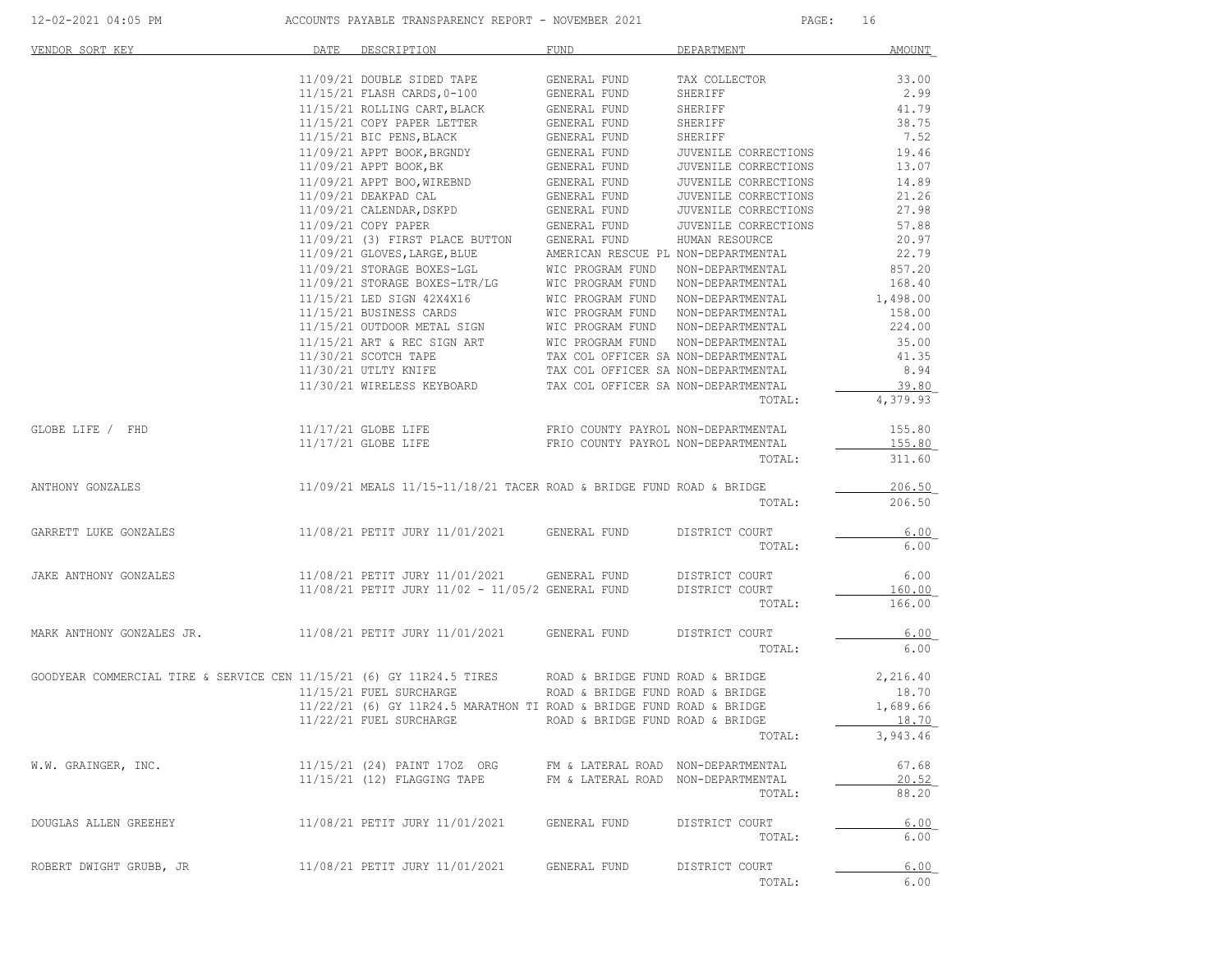| 12-02-2021 04:05 PM                                                  | ACCOUNTS PAYABLE TRANSPARENCY REPORT - NOVEMBER 2021 |                                                                                                                                                                                                                                                                                                                                                                                                                                                                                                                                                                                                                                                                                                                                                                                                                                                                                                                    |                                                                                               | PAGE:<br>17                                                                                                                                                                                                                                                                                                                                                                                                                                                                                       |                                                                                                                                                                                                                   |  |
|----------------------------------------------------------------------|------------------------------------------------------|--------------------------------------------------------------------------------------------------------------------------------------------------------------------------------------------------------------------------------------------------------------------------------------------------------------------------------------------------------------------------------------------------------------------------------------------------------------------------------------------------------------------------------------------------------------------------------------------------------------------------------------------------------------------------------------------------------------------------------------------------------------------------------------------------------------------------------------------------------------------------------------------------------------------|-----------------------------------------------------------------------------------------------|---------------------------------------------------------------------------------------------------------------------------------------------------------------------------------------------------------------------------------------------------------------------------------------------------------------------------------------------------------------------------------------------------------------------------------------------------------------------------------------------------|-------------------------------------------------------------------------------------------------------------------------------------------------------------------------------------------------------------------|--|
| VENDOR SORT KEY                                                      |                                                      | DATE DESCRIPTION                                                                                                                                                                                                                                                                                                                                                                                                                                                                                                                                                                                                                                                                                                                                                                                                                                                                                                   | FUND                                                                                          | DEPARTMENT                                                                                                                                                                                                                                                                                                                                                                                                                                                                                        | AMOUNT                                                                                                                                                                                                            |  |
| GREGORIO A GUAJARDO JR                                               |                                                      | 11/08/21 PETIT JURY 11/01/2021                                                                                                                                                                                                                                                                                                                                                                                                                                                                                                                                                                                                                                                                                                                                                                                                                                                                                     | GENERAL FUND                                                                                  | DISTRICT COURT<br>TOTAL:                                                                                                                                                                                                                                                                                                                                                                                                                                                                          | 6.00<br>6.00                                                                                                                                                                                                      |  |
| AMANDA GUERRA                                                        |                                                      | 11/08/21 PETIT JURY 11/01/2021                                                                                                                                                                                                                                                                                                                                                                                                                                                                                                                                                                                                                                                                                                                                                                                                                                                                                     | GENERAL FUND                                                                                  | DISTRICT COURT<br>TOTAL:                                                                                                                                                                                                                                                                                                                                                                                                                                                                          | 6.00<br>6.00                                                                                                                                                                                                      |  |
| H & V EQUIPMENT SERVICES, INC.                                       |                                                      | 11/09/21 (6) BLADE<br>11/09/21 (6) BLADE BOLT KIT                                                                                                                                                                                                                                                                                                                                                                                                                                                                                                                                                                                                                                                                                                                                                                                                                                                                  | ROAD & BRIDGE FUND ROAD & BRIDGE<br>ROAD & BRIDGE FUND ROAD & BRIDGE                          | TOTAL:                                                                                                                                                                                                                                                                                                                                                                                                                                                                                            | 792.84<br>835.68<br>1,628.52                                                                                                                                                                                      |  |
| JENNIFER STILWELL HARKNESS                                           |                                                      | 11/08/21 PETIT JURY 11/01/2021                                                                                                                                                                                                                                                                                                                                                                                                                                                                                                                                                                                                                                                                                                                                                                                                                                                                                     | GENERAL FUND                                                                                  | DISTRICT COURT<br>TOTAL:                                                                                                                                                                                                                                                                                                                                                                                                                                                                          | 6.00<br>6.00                                                                                                                                                                                                      |  |
| HARRIS COUNTY TOLL ROAD AUTHORITY - VI 11/09/21 TOLL FEES 10/11/2021 |                                                      | 11/09/21 TOLL FEES 10/14/2021                                                                                                                                                                                                                                                                                                                                                                                                                                                                                                                                                                                                                                                                                                                                                                                                                                                                                      | GENERAL FUND<br>GENERAL FUND                                                                  | SHERIFF<br>SHERIFF<br>TOTAL:                                                                                                                                                                                                                                                                                                                                                                                                                                                                      | 5.25<br>5.25<br>10.50                                                                                                                                                                                             |  |
| HARRIS FABRICATION LLC                                               |                                                      | 11/09/21 CATTLE GUARD<br>11/09/21 WINGS, PIPE 8'<br>11/09/21 CONCRETE SILLS 20' PAIR                                                                                                                                                                                                                                                                                                                                                                                                                                                                                                                                                                                                                                                                                                                                                                                                                               | FM & LATERAL ROAD NON-DEPARTMENTAL<br>FM & LATERAL ROAD<br>FM & LATERAL ROAD NON-DEPARTMENTAL | NON-DEPARTMENTAL<br>TOTAL:                                                                                                                                                                                                                                                                                                                                                                                                                                                                        | 5,061.00<br>371.00<br>925.00<br>6,357.00                                                                                                                                                                          |  |
| HELENA AGRI-ENTERPRISES, LLC                                         |                                                      | 11/30/21 (5) GAL CREDIT 41 EXTRA<br>11/30/21 (5) GAL POLARIS HERBICIDE ROAD & BRIDGE FUND ROAD & BRIDGE                                                                                                                                                                                                                                                                                                                                                                                                                                                                                                                                                                                                                                                                                                                                                                                                            | ROAD & BRIDGE FUND ROAD & BRIDGE                                                              | TOTAL:                                                                                                                                                                                                                                                                                                                                                                                                                                                                                            | 167.50<br>275.00<br>442.50                                                                                                                                                                                        |  |
| HELIFOX TECHNOLOGIES LLC                                             |                                                      | 11/30/21 NVR-P 16CH 160MBPS<br>11/30/21 WD PURPLE 8TB HARD DRIVE GENERAL FUND<br>11/30/21 (2) IP-P BULLET 4MP @30FPS GENERAL FUND<br>11/30/21 (2) IP-P DOME 4MP<br>11/30/21 (8) IP-P BULLET 4MP<br>11/30/21 4 POE PORT SWITCH W/1 PORT GENERAL FUND<br>11/30/21 (5) WIRELESS VIDEO STATION GENERAL FUND<br>11/30/21 (5) NANOBEAM AC, GEN2<br>11/30/21 5GHZ LITE BEAM AC AP<br>11/30/21 RADIO LANE INTERNET MAY 20 GENERAL FUND<br>11/30/21 RADIO LANE INTERNET JUN 20 GENERAL FUND<br>11/30/21 RADIO LANE INTERNET JUL 20 GENERAL FUND<br>11/30/21 RADIO LANE INTERNET AUG 20 GENERAL FUND<br>11/30/21 RADIO LANE INTERNET SEP 20 GENERAL FUND<br>11/30/21 MO INSTALLMENT 27 11/18-12 GENERAL FUND<br>11/30/21 IT SERVICE AGREEMENT 11/01 GENERAL FUND<br>11/30/21 400M X 20M INTERNET - VETE GENERAL FUND<br>11/30/21 INTERNET RADIO LANE OCT 21 GENERAL FUND<br>11/30/21 INTERNET RADIO LANE NOV 20 GENERAL FUND | GENERAL FUND<br>GENERAL FUND<br>GENERAL FUND<br>GENERAL FUND<br>GENERAL FUND                  | FACILITIES MANAGEMENT<br>FACILITIES MANAGEMENT<br>FACILITIES MANAGEMENT<br>FACILITIES MANAGEMENT<br>FACILITIES MANAGEMENT<br>FACILITIES MANAGEMENT<br>FACILITIES MANAGEMENT<br>FACILITIES MANAGEMENT<br>FACILITIES MANAGEMENT<br>FACILITIES MANAGEMENT<br>FACILITIES MANAGEMENT<br>FACILITIES MANAGEMENT<br>FACILITIES MANAGEMENT<br>FACILITIES MANAGEMENT<br>FACILITIES MANAGEMENT<br>FACILITIES MANAGEMENT<br>FACILITIES MANAGEMENT<br>FACILITIES MANAGEMENT<br>FACILITIES MANAGEMENT<br>TOTAL: | 700.00<br>520.00<br>1,366.84<br>846.80<br>2,800.00<br>130.00<br>5,250.00<br>990.00<br>198.00<br>125.00<br>125.00<br>125.00<br>125.00<br>125.00<br>6,475.00<br>3,600.00<br>125.00<br>125.00<br>125.00<br>23,876.64 |  |
| JOE LUIS HERNANDEZ JR.                                               |                                                      | 11/09/21 MEALS 11/15-11/18/21 WORKS ROAD & BRIDGE FUND ROAD & BRIDGE                                                                                                                                                                                                                                                                                                                                                                                                                                                                                                                                                                                                                                                                                                                                                                                                                                               |                                                                                               | TOTAL:                                                                                                                                                                                                                                                                                                                                                                                                                                                                                            | 206.50<br>206.50                                                                                                                                                                                                  |  |
| MARCELA NAVARRO HERNANDEZ                                            |                                                      | 11/08/21 PETIT JURY 11/01/2021<br>11/08/21 PETIT JURY 11/02 - 11/05/2 GENERAL FUND                                                                                                                                                                                                                                                                                                                                                                                                                                                                                                                                                                                                                                                                                                                                                                                                                                 | GENERAL FUND                                                                                  | DISTRICT COURT<br>DISTRICT COURT<br>TOTAL:                                                                                                                                                                                                                                                                                                                                                                                                                                                        | 6.00<br>160.00<br>166.00                                                                                                                                                                                          |  |
| MARK HERNANDEZ                                                       |                                                      | 11/22/21 GRAND JUROR 11/12/2021                                                                                                                                                                                                                                                                                                                                                                                                                                                                                                                                                                                                                                                                                                                                                                                                                                                                                    | GENERAL FUND                                                                                  | DISTRICT COURT<br>TOTAL:                                                                                                                                                                                                                                                                                                                                                                                                                                                                          | 40.00<br>40.00                                                                                                                                                                                                    |  |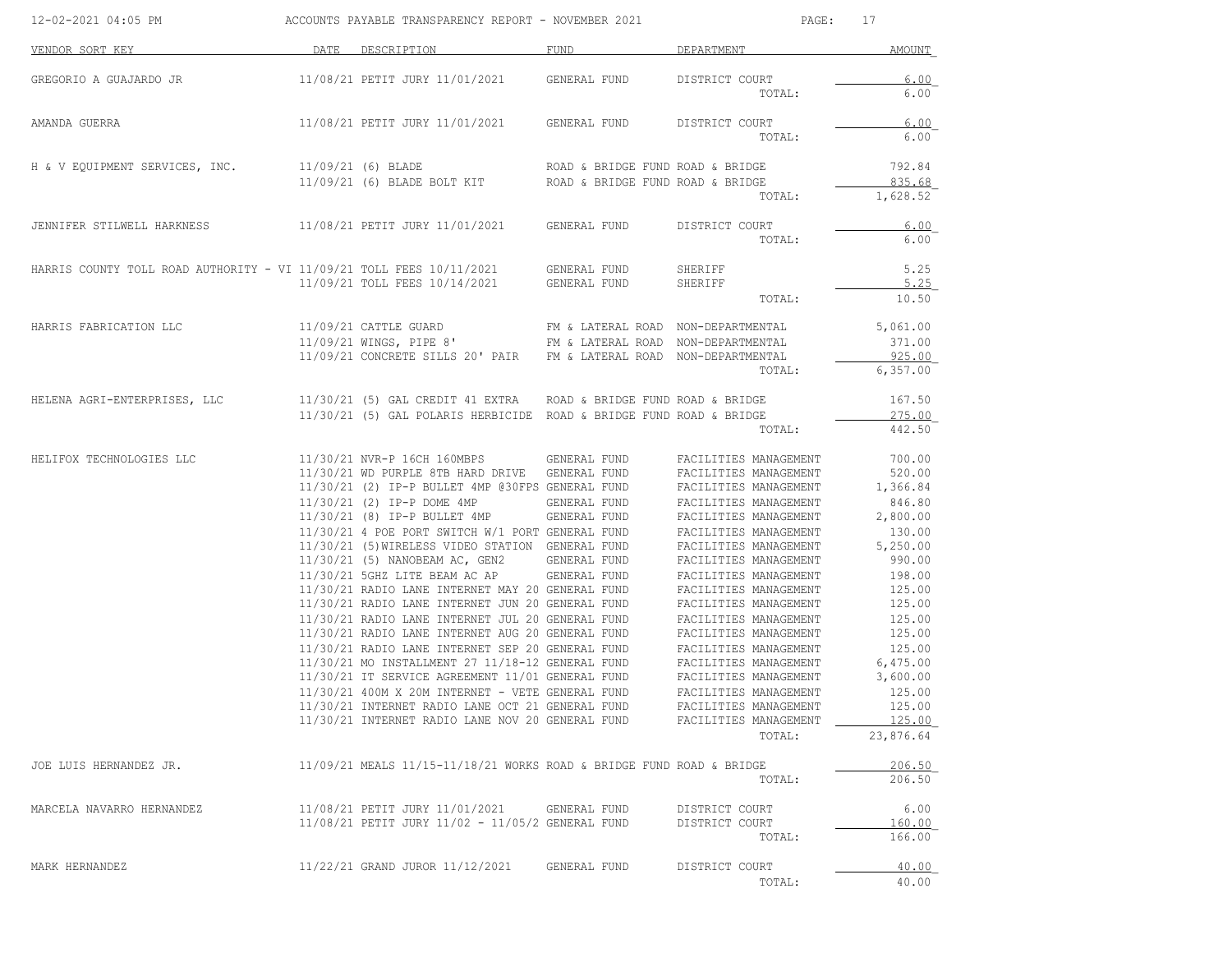| VENDOR SORT KEY            | DATE DESCRIPTION                                                                                                                | FUND                              | DEPARTMENT                                     | AMOUNT           |
|----------------------------|---------------------------------------------------------------------------------------------------------------------------------|-----------------------------------|------------------------------------------------|------------------|
| KENNETH L HIERHOLZER       | 11/08/21 PETIT JURY 11/01/2021 GENERAL FUND                                                                                     |                                   | DISTRICT COURT                                 | 6.00             |
|                            |                                                                                                                                 |                                   | TOTAL:                                         | 6.00             |
| BRITTA DOROTHEE HILDEBRAND | 11/08/21 PETIT JURY 11/01/2021 GENERAL FUND                                                                                     |                                   | DISTRICT COURT                                 | 6.00             |
|                            |                                                                                                                                 |                                   | TOTAL:                                         | 6.00             |
| TONY HOLGUIN               | 11/22/21 OFFICE 365 OCT & NOV CO CL GENERAL FUND COUNTY CLERK                                                                   |                                   |                                                | 27.06            |
|                            | 11/22/21 OFFICE 365 OCT & NOV EMC M GENERAL FUND                                                                                |                                   | EMERGENCY MGNT / 911 M                         | 27.06            |
|                            | 11/22/21 SETUP NEW COMPUTER FOR JUD GENERAL FUND                                                                                |                                   | $J.P.$ PCT. $#4$                               | 165.00           |
|                            | 11/22/21 (2) NORTON 2021 ANTIVIRUS GENERAL FUND                                                                                 |                                   | $J.P.$ PCT. $# 4$                              | 60.00            |
|                            | 11/22/21 SET UP NEW COMPUTER SYLVIA GENERAL FUND                                                                                |                                   | ELECTIONS                                      | 165.00           |
|                            | 11/22/21 COMPLETE SET UP & DELIVER GENERAL FUND                                                                                 |                                   | ELECTIONS                                      | 55.00            |
|                            | 11/22/21 OFFICE 365 OCT & NOV AUDIT GENERAL FUND                                                                                |                                   | COUNTY AUDITOR                                 | 27.07            |
|                            | 11/15/21 (4) RENEW ANTI-VIRUS SOFTW GENERAL FUND<br>11/09/21 ACTIVATE NEW INTERNET @DIL GENERAL FUND                            |                                   | COUNTY TREASURER                               | 120.00           |
|                            |                                                                                                                                 |                                   | FACILITIES MANAGEMENT                          | 110.00           |
|                            | 11/09/21 ANNUAL SUBSCRIPT BOMGAR GENERAL FUND<br>11/22/21 RACKSPACE OCT & NOV GENERAL FUND                                      |                                   | FACILITIES MANAGEMENT                          | 500.00<br>570.92 |
|                            | 11/22/21 RETRIEVE W/PUBLIC IP GENERAL FUND                                                                                      |                                   | FACILITIES MANAGEMENT<br>FACILITIES MANAGEMENT | 55.00            |
|                            | 11/30/21 SET UP LASER PRINTER GENERAL FUND                                                                                      |                                   | JAIL                                           | 55.00            |
|                            | 11/30/21 COPSYNC & BOMGAR ON MEYER' GENERAL FUND                                                                                |                                   | JAIL                                           | 55.00            |
|                            | 11/30/21 REPAIR VIDEO SERVER GENERAL FUND                                                                                       |                                   | JAIL                                           | 165.00           |
|                            | 11/30/21 REPAIR LIVESCAN EQUIPMENT GENERAL FUND                                                                                 |                                   | JAIL                                           | 55.00            |
|                            | 11/22/21 RECONNECT COMPUTER TO NETW GENERAL FUND                                                                                |                                   | SHERIFF                                        | 110.00           |
|                            | 11/22/21 REMOVE SPYWARE & ADWARE GENERAL FUND                                                                                   |                                   | SHERIFF                                        | 110.00           |
|                            | 11/22/21 ASSIST MEYER W/ DPS AUDIT GENERAL FUND                                                                                 |                                   | SHERIFF                                        | 55.00            |
|                            | 11/22/21 TROUBLESHOOT LAUER'S TABLE GENERAL FUND                                                                                |                                   | SHERIFF                                        | 55.00            |
|                            | 11/22/21 ASSIST MEYER W/ DPS AUDIT GENERAL FUND                                                                                 |                                   | SHERIFF                                        | 55.00            |
|                            | 11/22/21 ASSIST MEYER W/ DPS AUDIT GENERAL FUND                                                                                 |                                   | SHERIFF                                        | 110.00           |
|                            | 11/22/21 SET UP NEW TABLET - VEHICL GENERAL FUND                                                                                |                                   | SHERIFF                                        | 165.00           |
|                            |                                                                                                                                 |                                   | SHERIFF                                        | 165.00           |
|                            | 11/22/21 SET UP NEW TABLET - VEHICL GENERAL FUND<br>11/22/21 SET UP NEW TABLET - VEHICL GENERAL FUND                            |                                   | SHERIFF                                        | 165.00           |
|                            | 11/22/21 SET UP 3 NEW TABLET - VEHI GENERAL FUND                                                                                |                                   | SHERIFF                                        | 495.00           |
|                            | 11/22/21 SET UP 2 NEW TABLET - VEHI GENERAL FUND                                                                                |                                   | SHERIFF                                        | 330.00           |
|                            | 11/22/21 SET UP 2 NEW TABLET - VEHI GENERAL FUND                                                                                |                                   | SHERIFF                                        | 330.00           |
|                            | 11/09/21 (8) RENEW VIRUS SOFTWARE ROAD & BRIDGE FUND ROAD & BRIDGE                                                              |                                   |                                                | 240.00           |
|                            | 11/09/21 INSTALL BUFFALO TERASTATIO ROAD & BRIDGE FUND ROAD & BRIDGE                                                            |                                   |                                                | 110.00           |
|                            | 11/09/21 BATTERY BACKUP                                                                                                         | ROAD & BRIDGE FUND ROAD & BRIDGE  |                                                | 60.00            |
|                            | $11/22/21$ OFFICE 365 OCT & NOV R&B ROAD & BRIDGE FUND ROAD & BRIDGE                                                            |                                   |                                                | 27.07            |
|                            | 11/22/21 OFFICE 365 OCT & NOV COMM ROAD & BRIDGE FUND ROAD & BRIDGE                                                             |                                   |                                                | 27.06            |
|                            | 11/09/21 RECONFIGURE ATT HOTSPOT WIC PROGRAM FUND NON-DEPARTMENTAL                                                              |                                   |                                                | 110.00           |
|                            | 11/09/21 INSTALL 3 ETHERNET CONNECT WIC PROGRAM FUND                                                                            |                                   | NON-DEPARTMENTAL                               | 220.00           |
|                            | 11/09/21 INSTALL 3 ETHERNET CONNECT WIC PROGRAM FUND NON-DEPARTMENTAL                                                           |                                   |                                                | 220.00           |
|                            | 11/09/21 ETHERNET CABLES                                                                                                        | WIC PROGRAM FUND                  | NON-DEPARTMENTAL                               | 60.00            |
|                            | 11/09/21 RELOCATE MICHELLE'S EQUIPM WIC PROGRAM FUND                                                                            |                                   | NON-DEPARTMENTAL                               | 55.00            |
|                            | $11/09/21$ CORDLESS PHONE & APP                                                                                                 | WIC PROGRAM FUND                  | NON-DEPARTMENTAL                               | 55.00            |
|                            | 11/09/21 INSTALL ACCESS POINT                                                                                                   | WIC PROGRAM FUND NON-DEPARTMENTAL |                                                | 55.00            |
|                            | 11/09/21 ETHERNET SWITCH 8 PORT                                                                                                 | WIC PROGRAM FUND                  | NON-DEPARTMENTAL                               | 27.00            |
|                            | 11/09/21 NETGEAR DESKTOP ACCESS POI WIC PROGRAM FUND<br>11/09/21 UPDATE COMMISSIONERS CRT W COUNTY CLERK RECOR NON-DEPARTMENTAL |                                   | NON-DEPARTMENTAL                               | 52.00<br>55.00   |
|                            |                                                                                                                                 |                                   | TOTAL:                                         | 5,730.24         |
| HOLT CAT                   | 11/30/21 (7) KIT-SEAL- H.C.                                                                                                     | ROAD & BRIDGE FUND ROAD & BRIDGE  |                                                | $622.35 -$       |
|                            | $11/30/21$ (2) KIT-SEAL-H.C.                                                                                                    | ROAD & BRIDGE FUND ROAD & BRIDGE  |                                                | $186.98-$        |
|                            | 11/30/21 FREIGHT                                                                                                                | ROAD & BRIDGE FUND ROAD & BRIDGE  |                                                | $40.00 -$        |
|                            | 11/15/21 (18) CAT ELC COOLANT                                                                                                   | ROAD & BRIDGE FUND ROAD & BRIDGE  |                                                | 367.74           |
|                            | 11/15/21 SWITCH                                                                                                                 | ROAD & BRIDGE FUND ROAD & BRIDGE  |                                                | 260.83           |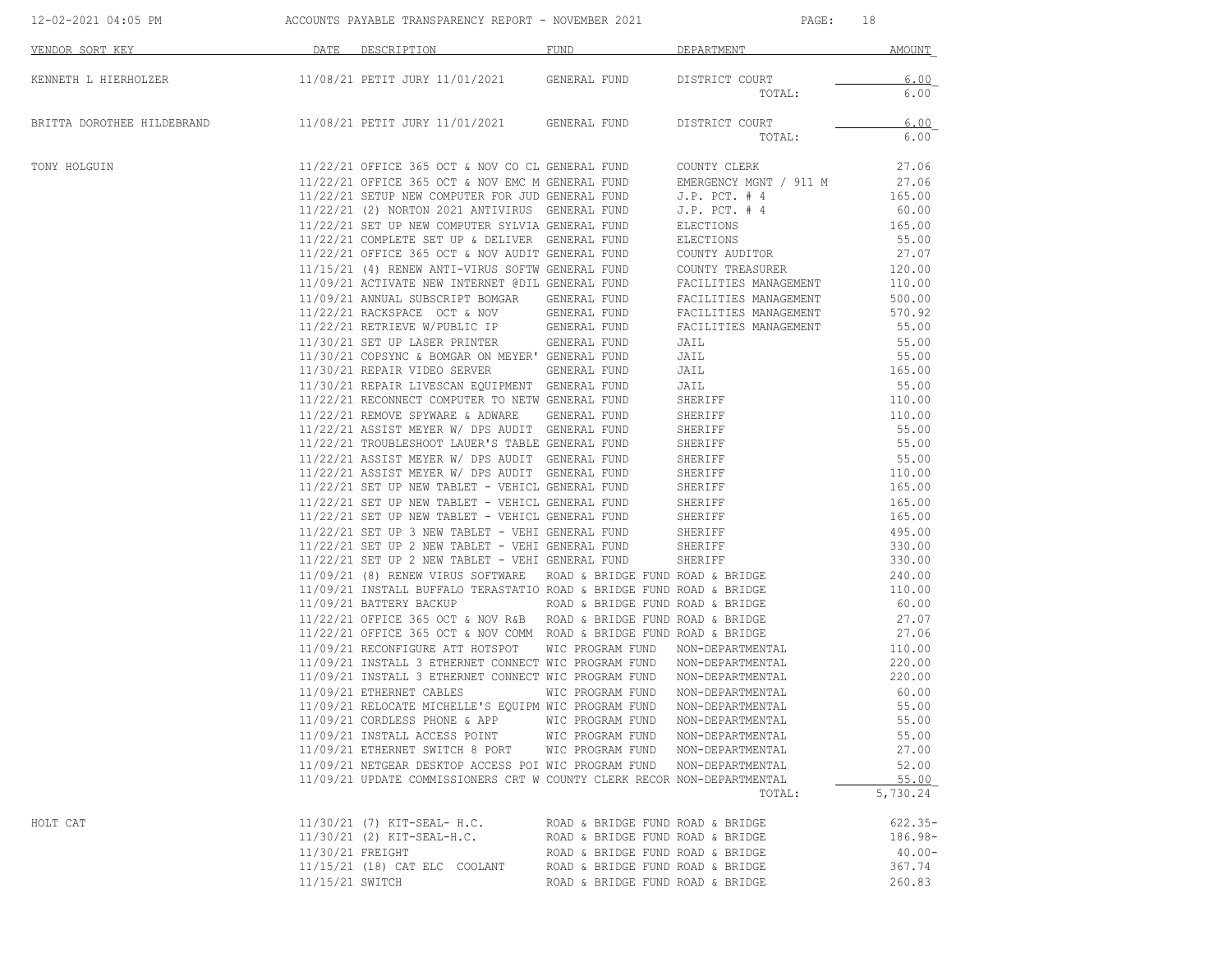| VENDOR SORT KEY                                                                                          | DATE             | DESCRIPTION                                                                                                                                                                                                                                                                                                                                                                                                                              | FUND                                                                 | DEPARTMENT          | AMOUNT                  |
|----------------------------------------------------------------------------------------------------------|------------------|------------------------------------------------------------------------------------------------------------------------------------------------------------------------------------------------------------------------------------------------------------------------------------------------------------------------------------------------------------------------------------------------------------------------------------------|----------------------------------------------------------------------|---------------------|-------------------------|
|                                                                                                          |                  |                                                                                                                                                                                                                                                                                                                                                                                                                                          |                                                                      |                     |                         |
|                                                                                                          | 11/15/21 FREIGHT |                                                                                                                                                                                                                                                                                                                                                                                                                                          | ROAD & BRIDGE FUND ROAD & BRIDGE<br>ROAD & BRIDGE FUND ROAD & BRIDGE |                     | 26.08                   |
|                                                                                                          |                  | 11/22/21 VALVE G-PILO<br>11/30/21 (7) KIT-SEAL-H.C. ROAD & BRIDGE FUND ROAD & BRIDGE                                                                                                                                                                                                                                                                                                                                                     |                                                                      |                     | 2,498.28                |
|                                                                                                          |                  |                                                                                                                                                                                                                                                                                                                                                                                                                                          |                                                                      |                     | 622.35                  |
|                                                                                                          |                  | 11/30/21 (2) KIT-SEAL-H.C.                                                                                                                                                                                                                                                                                                                                                                                                               | ROAD & BRIDGE FUND ROAD & BRIDGE                                     |                     | 186.98                  |
|                                                                                                          | 11/30/21 FREIGHT |                                                                                                                                                                                                                                                                                                                                                                                                                                          | ROAD & BRIDGE FUND ROAD & BRIDGE                                     |                     | 40.00                   |
|                                                                                                          |                  | $11/30/21$ (3) KIT-SEAL-H.C. - CENTER ROAD & BRIDGE FUND ROAD & BRIDGE                                                                                                                                                                                                                                                                                                                                                                   |                                                                      |                     | 280.47                  |
|                                                                                                          |                  | 11/30/21 (2) CP# ARTICULATION SEAL ROAD & BRIDGE FUND ROAD & BRIDGE                                                                                                                                                                                                                                                                                                                                                                      |                                                                      |                     | 181.62                  |
|                                                                                                          |                  | 11/30/21 (2) STEERING SEAL KIT ROAD & BRIDGE FUND ROAD & BRIDGE 11/30/21 (2) CP# LEAN WHEEL ROAD & BRIDGE FUND ROAD & BRIDGE                                                                                                                                                                                                                                                                                                             |                                                                      |                     | 149.40                  |
|                                                                                                          |                  |                                                                                                                                                                                                                                                                                                                                                                                                                                          |                                                                      |                     | 197.84                  |
|                                                                                                          |                  | 11/30/21 FREIGHT                                                                                                                                                                                                                                                                                                                                                                                                                         | ROAD & BRIDGE FUND ROAD & BRIDGE                                     |                     | 40.00                   |
|                                                                                                          |                  | 11/30/21 CAT 930M BCP WHEEL LOADER ROAD & BRIDGE FUND ROAD & BRIDGE                                                                                                                                                                                                                                                                                                                                                                      |                                                                      |                     | 187,000.00              |
|                                                                                                          |                  |                                                                                                                                                                                                                                                                                                                                                                                                                                          |                                                                      | TOTAL:              | 191,002.26              |
| HOPPER'S SOFT WATER SERVICE, LLC. 11/15/21 AUTO 45 SOFTENER SVC NOV 2 GENERAL FUND FACILITIES MANAGEMENT |                  |                                                                                                                                                                                                                                                                                                                                                                                                                                          |                                                                      |                     | 45.00                   |
|                                                                                                          |                  |                                                                                                                                                                                                                                                                                                                                                                                                                                          |                                                                      | TOTAL:              | 45.00                   |
| EVELYN LYNETTE HUDSON                                                                                    |                  | 11/08/21 PETIT JURY 11/01/2021 GENERAL FUND                                                                                                                                                                                                                                                                                                                                                                                              |                                                                      | DISTRICT COURT      | 6.00                    |
|                                                                                                          |                  |                                                                                                                                                                                                                                                                                                                                                                                                                                          |                                                                      | TOTAL:              | 6.00                    |
| PRISCILLA HUERTA                                                                                         |                  | 11/22/21 DIETICIAN HRS 11/1, 11/3,1 WIC PROGRAM FUND NON-DEPARTMENTAL                                                                                                                                                                                                                                                                                                                                                                    |                                                                      |                     | 735.00                  |
|                                                                                                          |                  | 11/22/21 MILEAGE 11/1, 11/3, 11/10 WIC PROGRAM FUND NON-DEPARTMENTAL                                                                                                                                                                                                                                                                                                                                                                     |                                                                      |                     | 243.26                  |
|                                                                                                          |                  |                                                                                                                                                                                                                                                                                                                                                                                                                                          |                                                                      | TOTAL:              | 978.26                  |
| AARON TOMAS IBARRA                                                                                       |                  | 11/08/21 PETIT JURY 11/01/2021 GENERAL FUND                                                                                                                                                                                                                                                                                                                                                                                              |                                                                      | DISTRICT COURT      | 6.00                    |
|                                                                                                          |                  |                                                                                                                                                                                                                                                                                                                                                                                                                                          |                                                                      | TOTAL:              | 6.00                    |
| SAT RADIO COMMUNICATIONS, LTD                                                                            |                  | 11/09/21 2 MTR REPEATERS                                                                                                                                                                                                                                                                                                                                                                                                                 | GENERAL FUND                                                         | SHERIFF             | 1,176.00                |
|                                                                                                          |                  |                                                                                                                                                                                                                                                                                                                                                                                                                                          |                                                                      | SHERIFF             | 588.00                  |
|                                                                                                          |                  |                                                                                                                                                                                                                                                                                                                                                                                                                                          |                                                                      | SHERIFF             | 1,800.00                |
|                                                                                                          |                  | $11/09/21 \text{ MTR REPEATER } @ DILLEY \text{ GENERAL FUND} \\ 11/09/21 \text{ QUANTAR DIGITAL RPTR} \text{ GENERAL FUND} \\ 11/09/21 \text{ TELEX CONSOLE} \text{GRIERRAL FUND}$                                                                                                                                                                                                                                                      |                                                                      | SHERIFF             | 708.00                  |
|                                                                                                          |                  |                                                                                                                                                                                                                                                                                                                                                                                                                                          | GENERAL FUND                                                         | SHERIFF             | 1,764.00                |
|                                                                                                          |                  | 11/09/21 3 DIGITAL CONSOLETTES<br>11/09/21 BACKUP CONSOLE                                                                                                                                                                                                                                                                                                                                                                                | GENERAL FUND                                                         | SHERIFF             | 360.00                  |
|                                                                                                          |                  | 11/09/21 M25KTS MOBILE                                                                                                                                                                                                                                                                                                                                                                                                                   | GENERAL FUND                                                         | SHERIFF             | 216.00                  |
|                                                                                                          |                  | 11/09/21 13 XLT5000 MOBILES                                                                                                                                                                                                                                                                                                                                                                                                              | GENERAL FUND                                                         | SHERIFF             | 2,808.00                |
|                                                                                                          |                  | 11/09/21 14 XTL5000 PORTABLES GENERAL FUND                                                                                                                                                                                                                                                                                                                                                                                               |                                                                      | SHERIFF             | 3,024.00                |
|                                                                                                          |                  | 11/09/21 UPS BATTERY B/U                                                                                                                                                                                                                                                                                                                                                                                                                 | GENERAL FUND                                                         | SHERIFF             | 144.00                  |
|                                                                                                          |                  | 11/09/21 TWR4-150SP PRE AMP                                                                                                                                                                                                                                                                                                                                                                                                              | GENERAL FUND                                                         | SHERIFF             | 180.00                  |
|                                                                                                          |                  | 11/09/21 8 AOX4000                                                                                                                                                                                                                                                                                                                                                                                                                       | GENERAL FUND                                                         | SHERIFF             | 1,728.00                |
|                                                                                                          |                  | 11/09/21 6APX6500                                                                                                                                                                                                                                                                                                                                                                                                                        | GENERAL FUND                                                         | SHERIFF             | 1,296.00                |
|                                                                                                          |                  | 11/09/21 STP105B MIDLAND P25                                                                                                                                                                                                                                                                                                                                                                                                             | GENERAL FUND                                                         | SHERIFF             | 216.00                  |
|                                                                                                          |                  | 11/09/21 2 DISPATCH CONSOLE                                                                                                                                                                                                                                                                                                                                                                                                              | GENERAL FUND                                                         | SHERIFF             | 1,632.00                |
|                                                                                                          |                  |                                                                                                                                                                                                                                                                                                                                                                                                                                          |                                                                      | SHERIFF             | 1,800.00                |
|                                                                                                          |                  | $11/09/21\begin{array}{l} {\tt GENERAL}\end{array} \begin{array}{l} {\tt GENERAL}\end{array} \begin{array}{l} {\tt GENERAL}\end{array} \begin{array}{l} {\tt UFD}\\ 11/09/21\end{array} \begin{array}{l} {\tt SUA2200XL}\end{array} \begin{array}{l} {\tt UPS}\end{array} \begin{array}{l} {\tt GENERAL}\end{array} \begin{array}{l} {\tt UFD}\\ {\tt GENERAL}\end{array} \begin{array}{l} {\tt UFD}\\ {\tt UFD}\end{array} \end{array}$ |                                                                      |                     |                         |
|                                                                                                          |                  |                                                                                                                                                                                                                                                                                                                                                                                                                                          |                                                                      | SHERIFF             | 144.00<br>624.00        |
|                                                                                                          |                  | 11/30/21 EOUIP REML-2015CHEV                                                                                                                                                                                                                                                                                                                                                                                                             |                                                                      | SHERIFF             | 178.00                  |
|                                                                                                          |                  |                                                                                                                                                                                                                                                                                                                                                                                                                                          | GENERAL FUND                                                         | SHERIFF             |                         |
|                                                                                                          |                  | 11/30/21 EQUIP INSTALL-2021CHEV                                                                                                                                                                                                                                                                                                                                                                                                          | GENERAL FUND                                                         | SHERIFF             | 680.88                  |
|                                                                                                          |                  | 11/30/21 2-TECHS                                                                                                                                                                                                                                                                                                                                                                                                                         | GENERAL FUND                                                         | SHERIFF             | 658.00                  |
|                                                                                                          |                  | 11/30/21 RADIO REPAIR                                                                                                                                                                                                                                                                                                                                                                                                                    | GENERAL FUND                                                         | SHERIFF             | 647.25                  |
|                                                                                                          |                  | 11/30/21 REPROGRAM 10 APX4500 MOB GENERAL FUND                                                                                                                                                                                                                                                                                                                                                                                           |                                                                      | SHERIFF<br>TOTAL:   | 1,755.00<br>24, 127. 13 |
|                                                                                                          |                  |                                                                                                                                                                                                                                                                                                                                                                                                                                          |                                                                      |                     |                         |
| INTERNAL REVENUE SERVICE                                                                                 |                  | 11/08/21 FICA WITHHOLDINGS                                                                                                                                                                                                                                                                                                                                                                                                               | GENERAL FUND                                                         | COMMISSIONERS COURT | 335.86                  |
|                                                                                                          |                  | 11/29/21 FICA WITHHOLDINGS                                                                                                                                                                                                                                                                                                                                                                                                               | GENERAL FUND                                                         | COMMISSIONERS COURT | 330.52                  |
|                                                                                                          |                  | 11/08/21 MEDICARE WITHHOLDINGS                                                                                                                                                                                                                                                                                                                                                                                                           | GENERAL FUND                                                         | COMMISSIONERS COURT | 78.56                   |
|                                                                                                          |                  | 11/29/21 MEDICARE WITHHOLDINGS                                                                                                                                                                                                                                                                                                                                                                                                           | GENERAL FUND                                                         | COMMISSIONERS COURT | 77.31                   |
|                                                                                                          |                  | 11/08/21 FICA WITHHOLDINGS                                                                                                                                                                                                                                                                                                                                                                                                               | GENERAL FUND                                                         | COUNTY CLERK        | 395.62                  |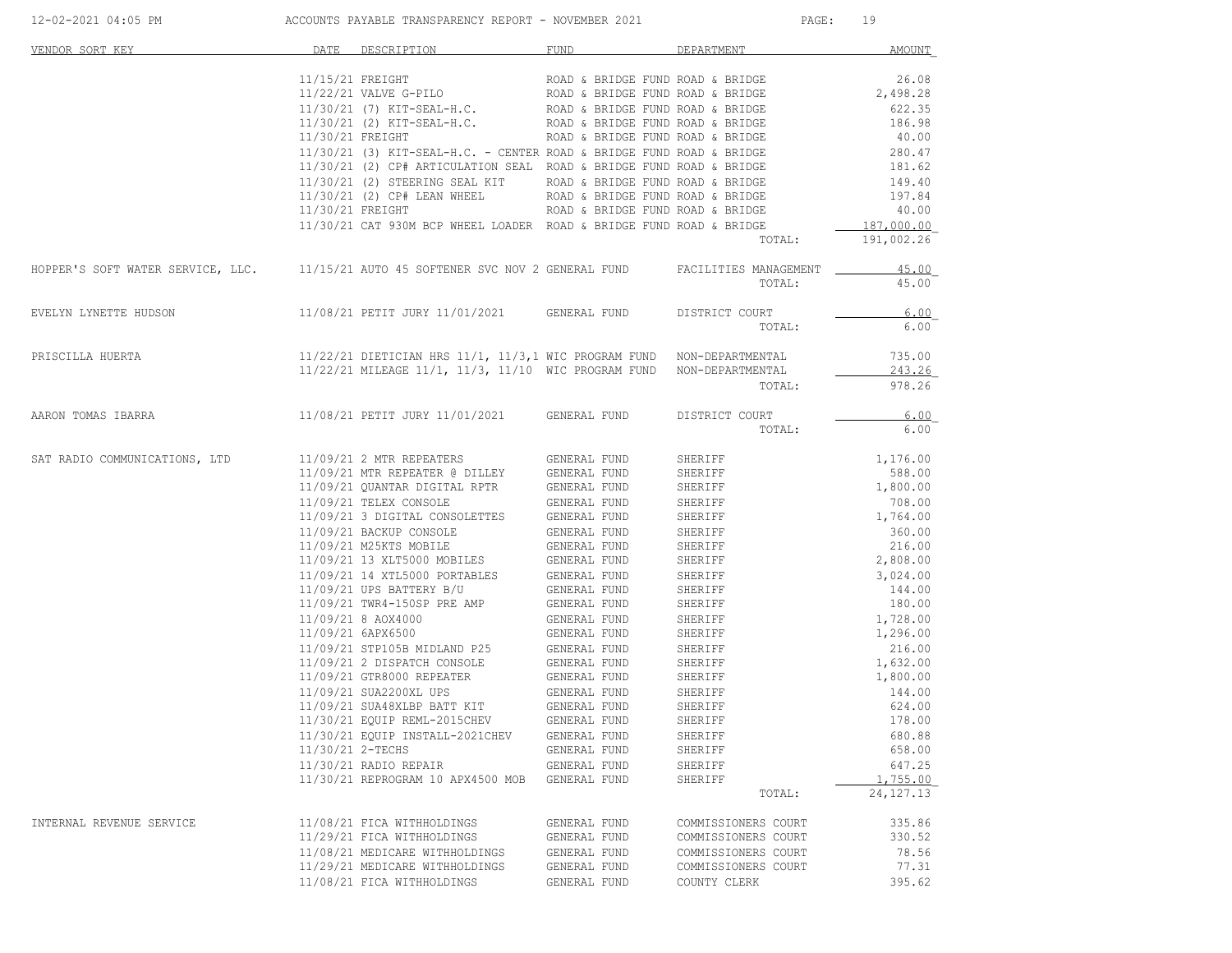| <u>VENDOR SORT KEY</u> | DATE | DESCRIPTION                                                      | <b>FUND</b>  | DEPARTMENT             | <b>AMOUNT</b> |
|------------------------|------|------------------------------------------------------------------|--------------|------------------------|---------------|
|                        |      |                                                                  |              |                        |               |
|                        |      | 11/29/21 FICA WITHHOLDINGS<br>11/08/21 MEDICARE WITHHOLDINGS     | GENERAL FUND | COUNTY CLERK           | 395.62        |
|                        |      |                                                                  | GENERAL FUND | COUNTY CLERK           | 92.53         |
|                        |      | 11/29/21 MEDICARE WITHHOLDINGS                                   | GENERAL FUND | COUNTY CLERK           | 92.53         |
|                        |      | 11/08/21 FICA WITHHOLDINGS                                       | GENERAL FUND | EMERGENCY MGNT / 911 M | 127.64        |
|                        |      | 11/29/21 FICA WITHHOLDINGS                                       | GENERAL FUND | EMERGENCY MGNT / 911 M | 127.64        |
|                        |      | 11/08/21 MEDICARE WITHHOLDINGS                                   | GENERAL FUND | EMERGENCY MGNT / 911 M | 29.85         |
|                        |      | 11/29/21 MEDICARE WITHHOLDINGS                                   | GENERAL FUND | EMERGENCY MGNT / 911 M | 29.85         |
|                        |      | 11/08/21 FICA WITHHOLDINGS                                       | GENERAL FUND | DISTRICT COURT         | 62.75         |
|                        |      | 11/29/21 FICA WITHHOLDINGS                                       | GENERAL FUND | DISTRICT COURT         | 93.75         |
|                        |      | 11/08/21 MEDICARE WITHHOLDINGS<br>11/29/21 MEDICARE WITHHOLDINGS | GENERAL FUND | DISTRICT COURT         | 14.68         |
|                        |      |                                                                  | GENERAL FUND | DISTRICT COURT         | 21.93         |
|                        |      | 11/08/21 FICA WITHHOLDINGS                                       | GENERAL FUND | DISTRICT CLERK         | 416.01        |
|                        |      | 11/29/21 FICA WITHHOLDINGS                                       | GENERAL FUND | DISTRICT CLERK         | 423.13        |
|                        |      | 11/08/21 MEDICARE WITHHOLDINGS                                   | GENERAL FUND | DISTRICT CLERK         | 97.29         |
|                        |      | 11/29/21 MEDICARE WITHHOLDINGS<br>11/08/21 FICA WITHHOLDINGS     | GENERAL FUND | DISTRICT CLERK         | 98.95         |
|                        |      | 11/08/21 FICA WITHHOLDINGS                                       | GENERAL FUND | $J.P.$ PCT. $# 1$      | 272.49        |
|                        |      | 11/29/21 FICA WITHHOLDINGS                                       | GENERAL FUND | $J.P.$ PCT. $# 1$      | 272.48        |
|                        |      | 11/08/21 MEDICARE WITHHOLDINGS                                   | GENERAL FUND | $J.P.$ PCT. $# 1$      | 63.73         |
|                        |      | 11/29/21 MEDICARE WITHHOLDINGS                                   | GENERAL FUND | $J.P.$ PCT. $# 1$      | 63.73         |
|                        |      | 11/08/21 FICA WITHHOLDINGS                                       | GENERAL FUND | $J.P.$ PCT. $# 2$      | 187.50        |
|                        |      | 11/29/21 FICA WITHHOLDINGS                                       | GENERAL FUND | $J.P.$ PCT. $# 2$      | 182.16        |
|                        |      | 11/08/21 MEDICARE WITHHOLDINGS                                   | GENERAL FUND | $J.P.$ PCT. $# 2$      | 43.85         |
|                        |      | 11/29/21 MEDICARE WITHHOLDINGS                                   | GENERAL FUND | $J.P.$ PCT. $# 2$      | 42.60         |
|                        |      |                                                                  |              |                        |               |
|                        |      | 11/08/21 FICA WITHHOLDINGS                                       | GENERAL FUND | $J.P.$ PCT. $# 3$      | 212.53        |
|                        |      |                                                                  | GENERAL FUND | $J.P.$ PCT. $# 3$      | 208.17        |
|                        |      | 11/29/21 FICA WITHOLDINGS<br>11/08/21 MEDICARE WITHHOLDINGS      | GENERAL FUND | $J.P.$ PCT. $# 3$      | 49.70         |
|                        |      |                                                                  | GENERAL FUND | $J.P.$ PCT. $# 3$      | 48.68         |
|                        |      | 11/08/21 FICA WITHHOLDINGS                                       | GENERAL FUND | $J.P.$ PCT. $#4$       | 206.37        |
|                        |      | 11/29/21 FICA WITHHOLDINGS                                       | GENERAL FUND | $J.P.$ PCT. $#4$       | 206.35        |
|                        |      | 11/08/21 MEDICARE WITHHOLDINGS                                   | GENERAL FUND | $J.P.$ PCT. $#4$       | 48.26         |
|                        |      | 11/29/21 MEDICARE WITHHOLDINGS                                   | GENERAL FUND | $J.P.$ PCT. $#4$       | 48.26         |
|                        |      | 11/08/21 FICA WITHHOLDINGS                                       | GENERAL FUND | COUNTY ATTORNEY        | 531.63        |
|                        |      | 11/29/21 FICA WITHHOLDINGS                                       | GENERAL FUND | COUNTY ATTORNEY        | 532.06        |
|                        |      | 11/08/21 MEDICARE WITHHOLDINGS                                   | GENERAL FUND | COUNTY ATTORNEY        | 124.34        |
|                        |      | 11/29/21 MEDICARE WITHHOLDINGS                                   | GENERAL FUND | COUNTY ATTORNEY        | 124.44        |
|                        |      | 11/08/21 FICA WITHHOLDINGS                                       | GENERAL FUND | ELECTIONS              | 356.37        |
|                        |      | 11/29/21 FICA WITHHOLDINGS                                       | GENERAL FUND | ELECTIONS              | 484.84        |
|                        |      | 11/08/21 MEDICARE WITHHOLDINGS                                   | GENERAL FUND | ELECTIONS              | 83.35         |
|                        |      | 11/29/21 MEDICARE WITHHOLDINGS                                   | GENERAL FUND | ELECTIONS              | 113.39        |
|                        |      | 11/08/21 FICA WITHHOLDINGS                                       | GENERAL FUND | COUNTY AUDITOR         | 357.26        |
|                        |      | 11/29/21 FICA WITHHOLDINGS                                       | GENERAL FUND | COUNTY AUDITOR         | 344.63        |
|                        |      |                                                                  | GENERAL FUND | COUNTY AUDITOR         | 83.54         |
|                        |      | 11/08/21 MEDICARE WITHHOLDINGS<br>11/99/21 MEDICARE WITHHOLDINGS | GENERAL FUND | COUNTY AUDITOR         | 80.59         |
|                        |      | 11/08/21 FICA WITHHOLDINGS                                       | GENERAL FUND | COUNTY TREASURER       | 352.45        |
|                        |      | 11/29/21 FICA WITHHOLDINGS                                       | GENERAL FUND | COUNTY TREASURER       | 352.45        |
|                        |      | 11/08/21 MEDICARE WITHHOLDINGS                                   | GENERAL FUND | COUNTY TREASURER       | 82.43         |
|                        |      | 11/29/21 MEDICARE WITHHOLDINGS                                   | GENERAL FUND | COUNTY TREASURER       | 82.43         |
|                        |      | 11/08/21 FICA WITHHOLDINGS                                       | GENERAL FUND | TAX COLLECTOR          | 582.08        |
|                        |      | 11/29/21 FICA WITHHOLDINGS                                       | GENERAL FUND | TAX COLLECTOR          | 644.57        |
|                        |      | 11/08/21 MEDICARE WITHHOLDINGS                                   | GENERAL FUND | TAX COLLECTOR          | 136.13        |
|                        |      |                                                                  |              |                        |               |
|                        |      | 11/29/21 MEDICARE WITHHOLDINGS                                   | GENERAL FUND | TAX COLLECTOR          | 150.73        |
|                        |      | 11/08/21 FICA WITHHOLDINGS                                       | GENERAL FUND | FACILITIES MANAGEMENT  | 282.02        |
|                        |      | 11/29/21 FICA WITHHOLDINGS                                       | GENERAL FUND | FACILITIES MANAGEMENT  | 282.02        |
|                        |      | 11/08/21 MEDICARE WITHHOLDINGS                                   | GENERAL FUND | FACILITIES MANAGEMENT  | 65.95         |
|                        |      | 11/29/21 MEDICARE WITHHOLDINGS                                   | GENERAL FUND | FACILITIES MANAGEMENT  | 65.95         |
|                        |      | 11/08/21 FICA WITHHOLDINGS                                       | GENERAL FUND | CONSTABLE PCT # 1      | 121.25        |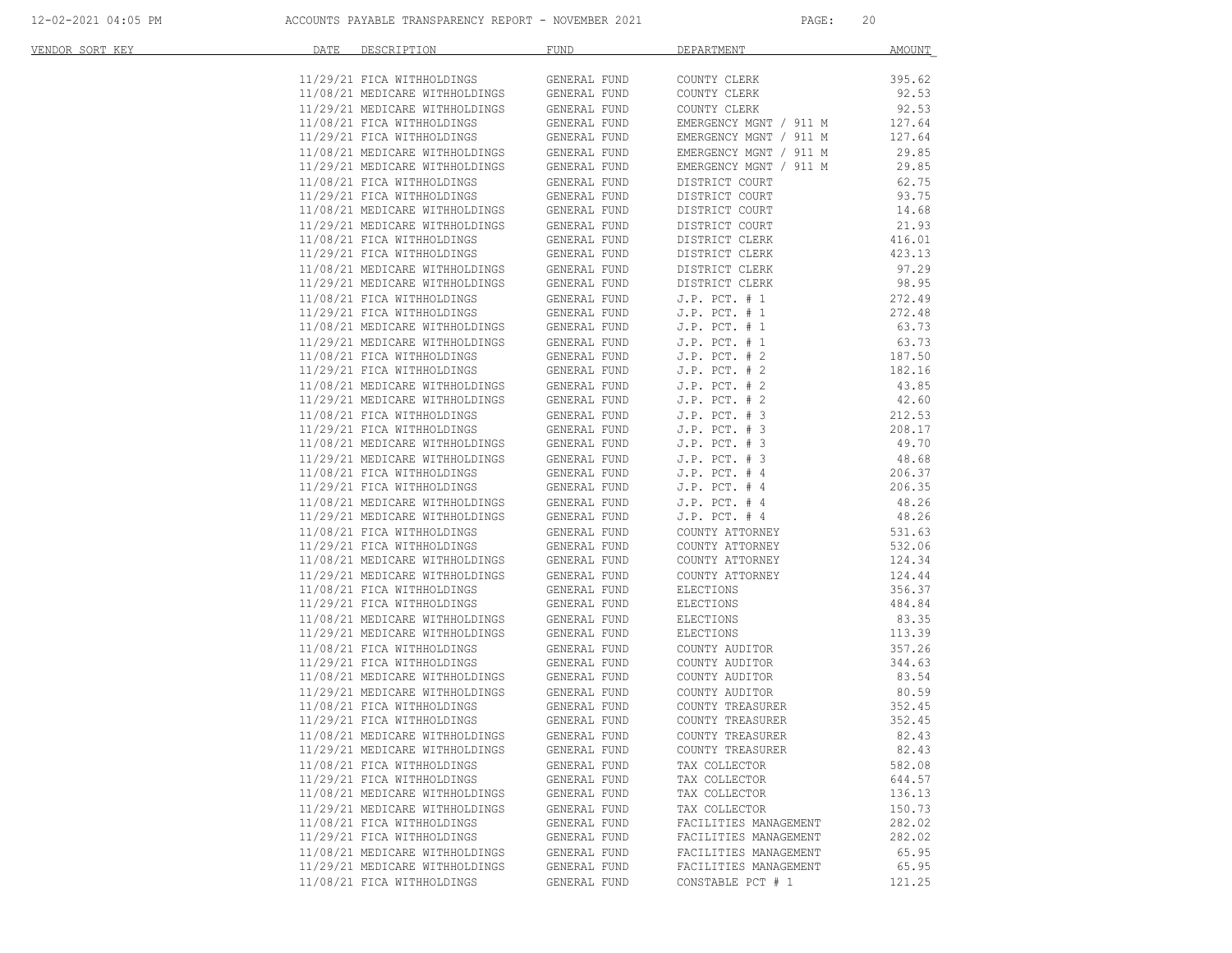| VENDOR SORT KEY | DATE | DESCRIPTION                                                      | <b>FUND</b>                      | DEPARTMENT                                   | <b>AMOUNT</b>      |
|-----------------|------|------------------------------------------------------------------|----------------------------------|----------------------------------------------|--------------------|
|                 |      | 11/29/21 FICA WITHHOLDINGS                                       | GENERAL FUND                     | CONSTABLE PCT # 1                            | 121.25             |
|                 |      | 11/08/21 MEDICARE WITHHOLDINGS                                   | GENERAL FUND                     | CONSTABLE PCT # 1                            | 28.36              |
|                 |      | 11/29/21 MEDICARE WITHHOLDINGS                                   | GENERAL FUND                     | CONSTABLE PCT # 1                            | 28.36              |
|                 |      | 11/08/21 FICA WITHHOLDINGS                                       | GENERAL FUND                     | CONSTABLE PCT # 2                            | 108.45             |
|                 |      | 11/29/21 FICA WITHHOLDINGS                                       | GENERAL FUND                     | CONSTABLE PCT # 2                            | 108.45             |
|                 |      | 11/08/21 MEDICARE WITHHOLDINGS                                   | GENERAL FUND                     | CONSTABLE PCT # 2                            | 25.36              |
|                 |      | 11/29/21 MEDICARE WITHHOLDINGS                                   | GENERAL FUND                     | CONSTABLE PCT # 2                            | 25.36              |
|                 |      | 11/08/21 FICA WITHHOLDINGS                                       | GENERAL FUND                     | CONSTABLE PCT # 3                            | 121.06             |
|                 |      | 11/29/21 FICA WITHHOLDINGS                                       | GENERAL FUND                     | CONSTABLE PCT # 3                            | 121.06             |
|                 |      | 11/08/21 MEDICARE WITHHOLDINGS                                   | GENERAL FUND                     | CONSTABLE PCT # 3                            | 28.31              |
|                 |      | 11/29/21 MEDICARE WITHHOLDINGS                                   | GENERAL FUND                     | CONSTABLE PCT # 3                            | 28.31              |
|                 |      | 11/08/21 FICA WITHHOLDINGS                                       | GENERAL FUND                     | CONSTABLE PCT # 4                            | 119.42             |
|                 |      | 11/29/21 FICA WITHHOLDINGS                                       | GENERAL FUND                     | CONSTABLE PCT # 4                            | 119.42             |
|                 |      | 11/08/21 MEDICARE WITHHOLDINGS                                   | GENERAL FUND                     | CONSTABLE PCT # 4                            | 27.93              |
|                 |      | 11/29/21 MEDICARE WITHHOLDINGS                                   | GENERAL FUND                     | CONSTABLE PCT # 4                            | 27.93              |
|                 |      |                                                                  |                                  |                                              |                    |
|                 |      | 11/08/21 FICA WITHHOLDINGS<br>11/29/21 FICA WITHHOLDINGS         | GENERAL FUND                     | JAIL                                         | 1,553.40           |
|                 |      | 11/08/21 MEDICARE WITHHOLDINGS                                   | GENERAL FUND<br>GENERAL FUND     | JAIL<br>JAIL                                 | 1,649.38<br>363.30 |
|                 |      |                                                                  |                                  |                                              |                    |
|                 |      | 11/29/21 MEDICARE WITHHOLDINGS                                   | GENERAL FUND                     | JAIL                                         | 385.74             |
|                 |      | 11/08/21 FICA WITHHOLDINGS<br>11/29/21 FICA WITHHOLDINGS         | GENERAL FUND<br>GENERAL FUND     | SHERIFF<br>SHERIFF                           | 3,559.45           |
|                 |      | 11/08/21 MEDICARE WITHHOLDINGS                                   |                                  | SHERIFF                                      | 3,831.81<br>832.46 |
|                 |      | 11/29/21 MEDICARE WITHHOLDINGS                                   | GENERAL FUND<br>GENERAL FUND     | SHERIFF                                      | 896.17             |
|                 |      |                                                                  |                                  |                                              |                    |
|                 |      | 11/08/21 FICA WITHHOLDINGS                                       | GENERAL FUND                     | JUVENILE CORRECTIONS                         | 308.91<br>309.20   |
|                 |      | 11/29/21 FICA WITHHOLDINGS<br>11/08/21 MEDICARE WITHHOLDINGS     | GENERAL FUND<br>GENERAL FUND     | JUVENILE CORRECTIONS<br>JUVENILE CORRECTIONS | 72.23              |
|                 |      | 11/29/21 MEDICARE WITHHOLDINGS                                   |                                  |                                              | 72.30              |
|                 |      |                                                                  | GENERAL FUND                     | JUVENILE CORRECTIONS                         |                    |
|                 |      | 11/08/21 FICA WITHHOLDINGS<br>11/29/21 FICA WITHHOLDINGS         | GENERAL FUND                     | HIGHWAY PATROL                               | 99.48<br>99.48     |
|                 |      |                                                                  | GENERAL FUND                     | HIGHWAY PATROL                               |                    |
|                 |      | 11/08/21 MEDICARE WITHHOLDINGS<br>11/29/21 MEDICARE WITHHOLDINGS | GENERAL FUND<br>GENERAL FUND     | HIGHWAY PATROL<br>HIGHWAY PATROL             | 23.27<br>23.27     |
|                 |      |                                                                  |                                  |                                              |                    |
|                 |      | 11/08/21 FICA WITHHOLDINGS                                       | GENERAL FUND                     | HEALTH & WELFARE                             | 47.69              |
|                 |      | 11/29/21 FICA WITHHOLDINGS<br>11/08/21 MEDICARE WITHHOLDINGS     | GENERAL FUND<br>GENERAL FUND     | HEALTH & WELFARE<br>HEALTH & WELFARE         | 47.69<br>11.15     |
|                 |      |                                                                  |                                  |                                              |                    |
|                 |      | 11/29/21 MEDICARE WITHHOLDINGS                                   | GENERAL FUND                     | HEALTH & WELFARE                             | 11.15              |
|                 |      | 11/08/21 FICA WITHHOLDINGS                                       | GENERAL FUND                     | COUNTY EXTENSION                             | 228.66<br>228.66   |
|                 |      | 11/29/21 FICA WITHHOLDINGS                                       | GENERAL FUND                     | COUNTY EXTENSION                             |                    |
|                 |      | 11/08/21 MEDICARE WITHHOLDINGS<br>11/29/21 MEDICARE WITHHOLDINGS | GENERAL FUND<br>GENERAL FUND     | COUNTY EXTENSION<br>COUNTY EXTENSION         | 53.47<br>53.47     |
|                 |      |                                                                  |                                  |                                              |                    |
|                 |      | 11/08/21 FICA WITHHOLDINGS<br>11/29/21 FICA WITHHOLDINGS         | GENERAL FUND                     | HUMAN RESOURCE                               | 255.33<br>255.33   |
|                 |      | 11/08/21 MEDICARE WITHHOLDINGS                                   | GENERAL FUND<br>GENERAL FUND     | HUMAN RESOURCE<br>HUMAN RESOURCE             | 59.71              |
|                 |      | 11/29/21 MEDICARE WITHHOLDINGS                                   |                                  |                                              |                    |
|                 |      |                                                                  | GENERAL FUND                     | HUMAN RESOURCE<br>VETERANS SERVICE           | 59.71              |
|                 |      | 11/08/21 FICA WITHHOLDINGS<br>11/29/21 FICA WITHHOLDINGS         | GENERAL FUND<br>GENERAL FUND     | VETERANS SERVICE                             | 82.50<br>71.14     |
|                 |      | 11/08/21 MEDICARE WITHHOLDINGS                                   | GENERAL FUND                     | VETERANS SERVICE                             | 19.30              |
|                 |      | 11/29/21 MEDICARE WITHHOLDINGS                                   | GENERAL FUND                     | VETERANS SERVICE                             | 16.64              |
|                 |      |                                                                  |                                  |                                              |                    |
|                 |      | 11/08/21 FICA WITHHOLDINGS                                       | ROAD & BRIDGE FUND ROAD & BRIDGE |                                              | 3,487.56           |
|                 |      | 11/29/21 FICA WITHHOLDINGS                                       | ROAD & BRIDGE FUND ROAD & BRIDGE |                                              | 3,318.33           |
|                 |      | 11/29/21 FICA WITHHOLDINGS                                       | ROAD & BRIDGE FUND ROAD & BRIDGE |                                              | 316.30             |
|                 |      | 11/08/21 MEDICARE WITHHOLDINGS<br>11/29/21 MEDICARE WITHHOLDINGS | ROAD & BRIDGE FUND ROAD & BRIDGE |                                              | 815.68             |
|                 |      |                                                                  | ROAD & BRIDGE FUND ROAD & BRIDGE |                                              | 776.10<br>73.97    |
|                 |      | 11/29/21 MEDICARE WITHHOLDINGS                                   | ROAD & BRIDGE FUND ROAD & BRIDGE |                                              |                    |
|                 |      | 11/08/21 FICA WITHHOLDINGS                                       | WIC PROGRAM FUND                 | NON-DEPARTMENTAL                             | 292.35             |
|                 |      | 11/29/21 FICA WITHHOLDINGS                                       | WIC PROGRAM FUND                 | NON-DEPARTMENTAL                             | 299.13             |
|                 |      | 11/08/21 MEDICARE WITHHOLDINGS                                   | WIC PROGRAM FUND                 | NON-DEPARTMENTAL                             | 68.37              |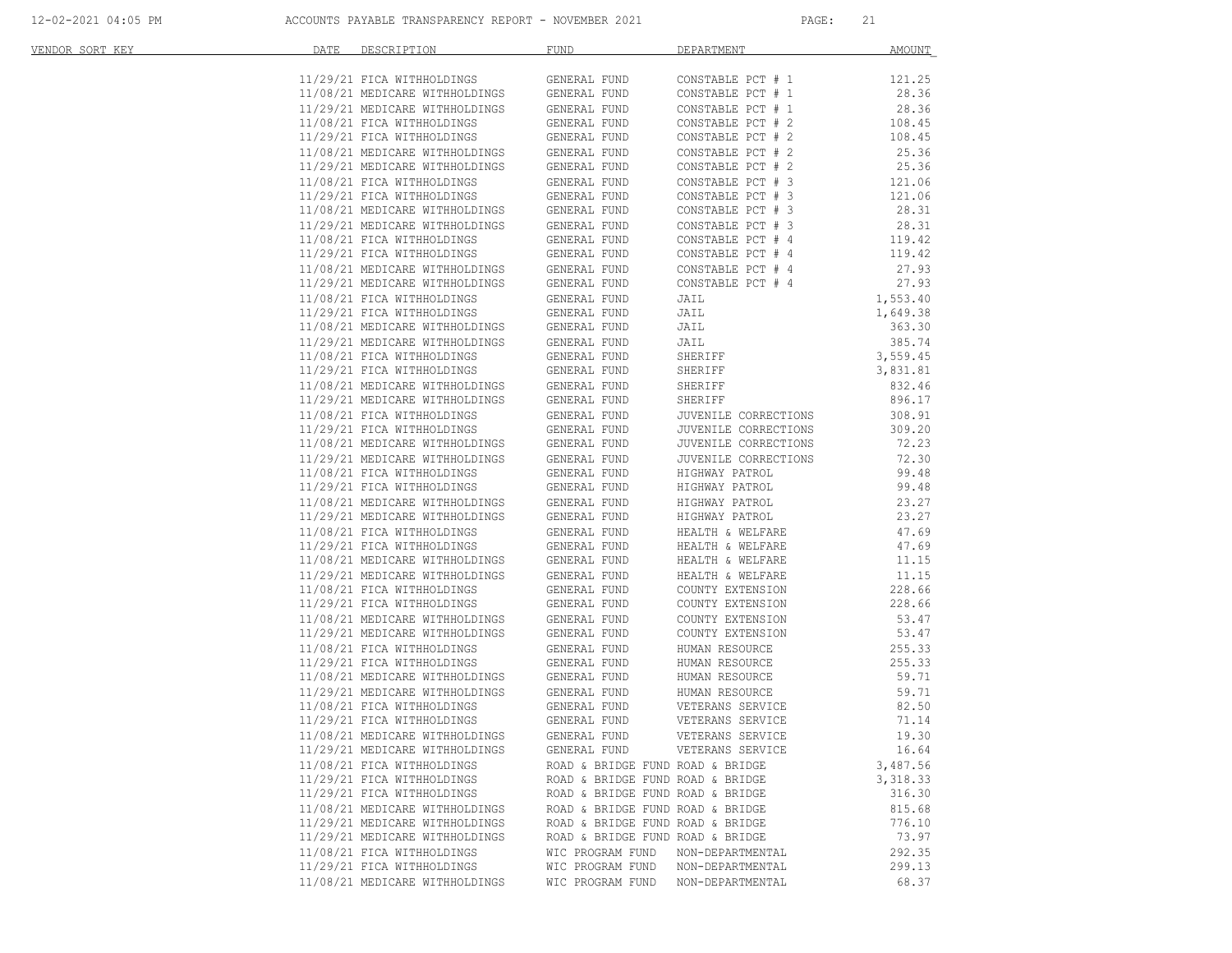| VENDOR SORT KEY                                                         | DATE | DESCRIPTION                                                                                                                                                                                | <b>FUND</b>                                                                | DEPARTMENT                                                                 | <b>AMOUNT</b> |
|-------------------------------------------------------------------------|------|--------------------------------------------------------------------------------------------------------------------------------------------------------------------------------------------|----------------------------------------------------------------------------|----------------------------------------------------------------------------|---------------|
|                                                                         |      | 11/29/21 MEDICARE WITHHOLDINGS                                                                                                                                                             | WIC PROGRAM FUND NON-DEPARTMENTAL                                          |                                                                            | 69.96         |
|                                                                         |      |                                                                                                                                                                                            |                                                                            |                                                                            | 31.45         |
|                                                                         |      | 11/08/21 FICA WITHHOLDINGS                                                                                                                                                                 | COUNTY CLERK RECOR NON-DEPARTMENTAL                                        |                                                                            |               |
|                                                                         |      | 11/29/21 FICA WITHHOLDINGS                                                                                                                                                                 | COUNTY CLERK RECOR NON-DEPARTMENTAL<br>COUNTY CLERK RECOR NON-DEPARTMENTAL |                                                                            | 36.29         |
|                                                                         |      | 11/08/21 MEDICARE WITHHOLDINGS                                                                                                                                                             |                                                                            |                                                                            | 7.35          |
|                                                                         |      | 11/29/21 MEDICARE WITHHOLDINGS                                                                                                                                                             |                                                                            | COUNTY CLERK RECOR NON-DEPARTMENTAL                                        | 8.49          |
|                                                                         |      | 11/08/21 FICA WITHHOLDINGS                                                                                                                                                                 |                                                                            | TX JUVENILE PROBAT BASIC SUPERVISION                                       | 154.41        |
|                                                                         |      | 11/29/21 FICA WITHHOLDINGS                                                                                                                                                                 |                                                                            | TX JUVENILE PROBAT BASIC SUPERVISION                                       | 154.41        |
|                                                                         |      | 11/08/21 MEDICARE WITHHOLDINGS                                                                                                                                                             |                                                                            | TX JUVENILE PROBAT BASIC SUPERVISION                                       | 36.11         |
|                                                                         |      | 11/29/21 MEDICARE WITHHOLDINGS                                                                                                                                                             |                                                                            | TX JUVENILE PROBAT BASIC SUPERVISION                                       | 36.11         |
|                                                                         |      | 11/08/21 FICA WITHHOLDINGS                                                                                                                                                                 |                                                                            | TX JUVENILE PROBAT COMMUNITY PROGRAM                                       | 146.50        |
|                                                                         |      | 11/29/21 FICA WITHHOLDINGS                                                                                                                                                                 |                                                                            | TX JUVENILE PROBAT COMMUNITY PROGRAM                                       | 149.12        |
|                                                                         |      | 11/08/21 MEDICARE WITHHOLDINGS                                                                                                                                                             |                                                                            | TX JUVENILE PROBAT COMMUNITY PROGRAM                                       | 34.27         |
|                                                                         |      | 11/29/21 MEDICARE WITHHOLDINGS                                                                                                                                                             |                                                                            | TX JUVENILE PROBAT COMMUNITY PROGRAM                                       | 34.88         |
|                                                                         |      | 11/08/21 FICA WITHHOLDINGS                                                                                                                                                                 |                                                                            | TX JUVENILE PROBAT COMMITMENT DIVERSION                                    | 16.99         |
|                                                                         |      |                                                                                                                                                                                            |                                                                            | TX JUVENILE PROBAT COMMITMENT DIVERSION                                    | 16.99         |
|                                                                         |      | $11/08/21 \text{ MEDICARE WITHHOLDINGS}$ $11/29/21 \text{ MEDICARE WITHHOLDINGS}$                                                                                                          |                                                                            | TX JUVENILE PROBAT COMMITMENT DIVERSION                                    | 3.97          |
|                                                                         |      | 11/29/21 MEDICARE WITHHOLDINGS                                                                                                                                                             |                                                                            | TX JUVENILE PROBAT COMMITMENT DIVERSION                                    | 3.97          |
|                                                                         |      | 11/08/21 FEDERAL WITHHOLDINGS                                                                                                                                                              | FRIO COUNTY PAYROL NON-DEPARTMENTAL                                        |                                                                            | 18,338.47     |
|                                                                         |      | 11/29/21 FEDERAL WITHHOLDINGS                                                                                                                                                              |                                                                            | FRIO COUNTY PAYROL NON-DEPARTMENTAL                                        | 18,855.61     |
|                                                                         |      | 11/29/21 FEDERAL WITHHOLDINGS                                                                                                                                                              |                                                                            | FRIO COUNTY PAYROL NON-DEPARTMENTAL<br>FRIO COUNTY PAYROL NON-DEPARTMENTAL | 788.12        |
|                                                                         |      | 11/08/21 FICA WITHHOLDINGS                                                                                                                                                                 |                                                                            |                                                                            | 15, 413.44    |
|                                                                         |      | $11/29/21$ FICA WITHHOLDINGS FRIO COUNTY PAYROL NON-DEPARTMENTAL $11/29/21$ FICA WITHHOLDINGS FRIO COUNTY PAYROL NON-DEPARTMENTAL                                                          |                                                                            |                                                                            | 15,817.53     |
|                                                                         |      |                                                                                                                                                                                            |                                                                            |                                                                            | 316.30        |
|                                                                         |      | $11/08/21 \text{ MEDICARE WITHHOLDINGS} \hspace{1.5cm} \text{FRIO COUNT PAYROL NON-NENFRIL} \\ 11/29/21 \text{ MEDICARE WITHHOLDINGS} \hspace{1.5cm} \text{FRIO COUNT PAYROL NON-NENFRIL}$ |                                                                            |                                                                            | 3,604.79      |
|                                                                         |      |                                                                                                                                                                                            |                                                                            |                                                                            | 3,699.29      |
|                                                                         |      | 11/29/21 MEDICARE WITHHOLDINGS FRIO COUNTY PAYROL NON-DEPARTMENTAL                                                                                                                         |                                                                            |                                                                            | 73.97         |
|                                                                         |      |                                                                                                                                                                                            |                                                                            | TOTAL:                                                                     | 115,832.84    |
| JAMES PUBLISHING INC.                                                   |      | 11/09/21 TX CRIMINAL LAWYER'S HANDB GENERAL FUND                                                                                                                                           |                                                                            | DISTRICT COURT                                                             | 179.00        |
|                                                                         |      | 11/09/21 SHIPPING                                                                                                                                                                          | GENERAL FUND                                                               | DISTRICT COURT                                                             | 15.00         |
|                                                                         |      |                                                                                                                                                                                            |                                                                            | TOTAL:                                                                     | 194.00        |
| KARNES COUNTY                                                           |      | 11/30/21 INMATE HOUSING OCTOBER 202 GENERAL FUND                                                                                                                                           |                                                                            | JAIL                                                                       | 6,750.00      |
|                                                                         |      |                                                                                                                                                                                            |                                                                            | TOTAL:                                                                     | 6,750.00      |
|                                                                         |      |                                                                                                                                                                                            |                                                                            |                                                                            |               |
| KIM TINDALL & ASSOCIATES                                                |      | 11/09/21 CAUSE# 9268 COURT REPORTE GENERAL FUND                                                                                                                                            |                                                                            | COUNTY COURT                                                               | 524.34        |
|                                                                         |      | 11/09/21 FINANCE CHARGE                                                                                                                                                                    | GENERAL FUND                                                               | COUNTY COURT                                                               | 52.43         |
|                                                                         |      |                                                                                                                                                                                            |                                                                            | TOTAL:                                                                     | 576.77        |
|                                                                         |      |                                                                                                                                                                                            |                                                                            |                                                                            |               |
| JULIA KING                                                              |      | 11/08/21 PETIT JURY 11/01/2021 GENERAL FUND                                                                                                                                                |                                                                            | DISTRICT COURT                                                             | 6.00          |
|                                                                         |      | 11/08/21 PETIT JURY 11/02 - 11/05/2 GENERAL FUND                                                                                                                                           |                                                                            | DISTRICT COURT                                                             | 160.00        |
|                                                                         |      |                                                                                                                                                                                            |                                                                            | TOTAL:                                                                     | 166.00        |
| KJ OILFIELD SERVICES LLC 11/09/21 WIC ROOFING CONTRACT 50% GENERAL FUND |      |                                                                                                                                                                                            |                                                                            | FACILITIES MANAGEMENT                                                      | 39,000.00     |
|                                                                         |      |                                                                                                                                                                                            |                                                                            | TOTAL:                                                                     | 39,000.00     |
|                                                                         |      |                                                                                                                                                                                            |                                                                            |                                                                            |               |
| MICHAEL L. LAMBERT                                                      |      | 11/08/21 PETIT JURY 11/01/2021                                                                                                                                                             | GENERAL FUND                                                               | DISTRICT COURT                                                             | 6.00          |
|                                                                         |      |                                                                                                                                                                                            |                                                                            | TOTAL:                                                                     | 6.00          |
| LEAL & CARTER, P.C.                                                     |      | 11/09/21 FY 2020 AUDIT EXPANDED SCO GENERAL FUND                                                                                                                                           |                                                                            | COMMISSIONERS COURT                                                        | 4,825.00      |
|                                                                         |      | 11/09/21 PARTIAL BILLING FY 2020 AU GENERAL FUND                                                                                                                                           |                                                                            | COUNTY AUDITOR                                                             | 6,000.00      |
|                                                                         |      | 11/09/21 GASB ENTRIES                                                                                                                                                                      | GENERAL FUND                                                               | COUNTY AUDITOR                                                             | 1,350.00      |
|                                                                         |      |                                                                                                                                                                                            |                                                                            | TOTAL:                                                                     | 12,175.00     |
|                                                                         |      |                                                                                                                                                                                            |                                                                            |                                                                            |               |
| LEGAL SHIELD                                                            |      | 11/17/21 LEGAL SHIELD GROUP#0105723 FRIO COUNTY PAYROL NON-DEPARTMENTAL                                                                                                                    |                                                                            |                                                                            | 23.93         |
|                                                                         |      | 11/17/21 LEGAL SHIELD GROUP#0105723 FRIO COUNTY PAYROL NON-DEPARTMENTAL                                                                                                                    |                                                                            |                                                                            | 23.93         |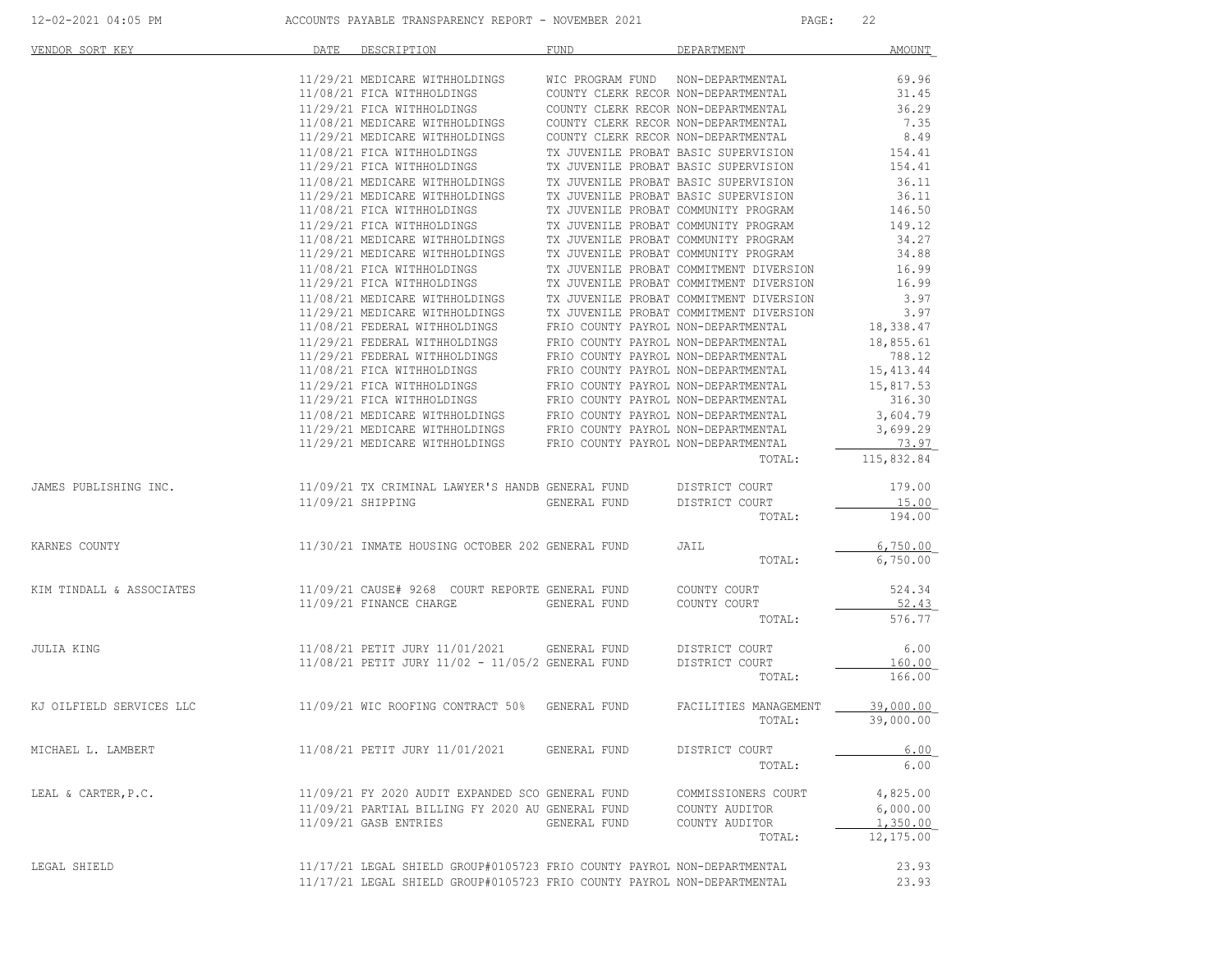| 12-02-2021 04:05 PM                                                                         |                  | ACCOUNTS PAYABLE TRANSPARENCY REPORT - NOVEMBER 2021 |                                     | PAGE:               | 23       |
|---------------------------------------------------------------------------------------------|------------------|------------------------------------------------------|-------------------------------------|---------------------|----------|
| VENDOR SORT KEY                                                                             | DATE             | DESCRIPTION                                          | FUND                                | DEPARTMENT          | AMOUNT   |
|                                                                                             |                  |                                                      |                                     | TOTAL:              | 47.86    |
| ANETTE LEON                                                                                 |                  | 11/08/21 PETIT JURY 11/01/2021                       | GENERAL FUND                        | DISTRICT COURT      | 6.00     |
|                                                                                             |                  |                                                      |                                     | TOTAL:              | 6.00     |
| LEXIS - NEXIS                                                                               |                  | 11/09/21 MO SVC OCTOBER 2021                         | GENERAL FUND                        | DISTRICT COURT      | 84.00    |
|                                                                                             |                  | 11/09/21 MO SVC OCT 2021 JP2                         | GENERAL FUND                        | $J.P.$ PCT. $# 2$   | 68.07    |
|                                                                                             |                  |                                                      |                                     | TOTAL:              | 152.07   |
| LIBERTY NATIONAL LIFE INS. CO.                                                              |                  | 11/17/21 LIFE INS                                    | FRIO COUNTY PAYROL NON-DEPARTMENTAL |                     | 157.25   |
|                                                                                             |                  | 11/17/21 LIFE INS                                    | FRIO COUNTY PAYROL NON-DEPARTMENTAL |                     | 157.25   |
|                                                                                             |                  |                                                      |                                     | TOTAL:              | 314.50   |
| LOCAL GOVERNMENT SOLUTIONS, LP                                                              |                  | 11/09/21 PROFESSIONAL SVC DEC 2021 GENERAL FUND      |                                     | COMMISSIONERS COURT | 197.00   |
|                                                                                             |                  | 11/09/21 DEC 2021 SOFTWARE LICENSE GENERAL FUND      |                                     | COUNTY CLERK        | 1,861.00 |
|                                                                                             |                  | 11/09/21 PROFESSIONAL SVC DEC 2021 GENERAL FUND      |                                     | DISTRICT CLERK      | 1,547.00 |
|                                                                                             |                  | 11/09/21 PROFESSIONAL SVC DEC 2021 GENERAL FUND      |                                     | HIGHWAY PATROL      | 197.00   |
|                                                                                             |                  |                                                      |                                     | TOTAL:              | 3,802.00 |
| JAIME LOPEZ                                                                                 |                  | 11/09/21 REIMBURSE POSTAGE 11/01/21 GENERAL FUND     |                                     | COUNTY EXTENSION    | 25.21    |
|                                                                                             |                  | 11/09/21 REIMBURSE 2022 TAE4-HYDP M GENERAL FUND     |                                     | COUNTY EXTENSION    | 120.00   |
|                                                                                             |                  | 11/09/21 REIMB 2022 D12 TCAAA MEMBE GENERAL FUND     |                                     | COUNTY EXTENSION    | 140.00   |
|                                                                                             |                  | 11/15/21 REIMBURSE POSTAGE 11/10/20 GENERAL FUND     |                                     | COUNTY EXTENSION    | 5.11     |
|                                                                                             |                  | 11/30/21 LODGING 11/14-11/17                         | GENERAL FUND                        | COUNTY EXTENSION    | 205.44   |
|                                                                                             |                  | 11/30/21 MEALS 11/14-11/17                           | GENERAL FUND                        | COUNTY EXTENSION    | 206.50   |
|                                                                                             |                  | 11/30/21 MILEAGE 11/14-11/17                         | GENERAL FUND                        | COUNTY EXTENSION    | 344.40   |
|                                                                                             |                  |                                                      |                                     | TOTAL:              | 1,046.66 |
|                                                                                             |                  |                                                      |                                     |                     |          |
| M & M TOWING SERVICE                                                                        |                  | 11/22/21 ABV TOW 2018 DODGE RAM                      | ABANDONED VEHICLE ABANDONED VEHICLE |                     | 225.00   |
|                                                                                             |                  | 11/22/21 MILEAGE CHARGE                              | ABANDONED VEHICLE                   | ABANDONED VEHICLE   | 94.00    |
|                                                                                             |                  | 11/22/21 SPECIAL EQUIPMENT                           | ABANDONED VEHICLE ABANDONED VEHICLE |                     | 50.00    |
|                                                                                             |                  | 11/30/21 ABV TOW 2005 FORD F250                      | ABANDONED VEHICLE ABANDONED VEHICLE |                     | 225.00   |
|                                                                                             | 11/30/21 MILEAGE |                                                      | ABANDONED VEHICLE ABANDONED VEHICLE |                     | 60.00    |
|                                                                                             |                  | 11/22/21 ABV TOW 2011 FORD F250                      | ABANDONED VEHICLE ABANDONED VEHICLE |                     | 225.00   |
|                                                                                             | 11/22/21 MILEAGE |                                                      | ABANDONED VEHICLE                   | ABANDONED VEHICLE   | 70.00    |
|                                                                                             |                  | 11/22/21 ABV TOW 1998 DODGE                          | ABANDONED VEHICLE                   | ABANDONED VEHICLE   | 225.00   |
|                                                                                             |                  | 11/22/21 MILEAGE CHARGE                              | ABANDONED VEHICLE                   | ABANDONED VEHICLE   | 40.00    |
|                                                                                             |                  | 11/22/21 ABV TOW 2007 CHRYSLER                       | ABANDONED VEHICLE                   | ABANDONED VEHICLE   | 297.00   |
|                                                                                             |                  |                                                      |                                     | TOTAL:              | 1,511.00 |
| ALEJANDRO JOSE MALDONADO III                                                                |                  | 11/08/21 PETIT JURY 11/01/2021                       | GENERAL FUND                        | DISTRICT COURT      | 6.00     |
|                                                                                             |                  |                                                      |                                     | TOTAL:              | 6.00     |
| MICHELLE MALDONADO                                                                          |                  | 11/22/21 MILEAGE TO DILLEY 11/16/20 WIC PROGRAM FUND |                                     | NON-DEPARTMENTAL    | 19.38    |
|                                                                                             |                  |                                                      |                                     | TOTAL:              | 19.38    |
|                                                                                             |                  |                                                      |                                     |                     |          |
| TAMARA NICOLE MALDONADO                                                                     |                  | 11/08/21 PETIT JURY 11/01/2021                       | GENERAL FUND                        | DISTRICT COURT      | 6.00     |
|                                                                                             |                  |                                                      |                                     | TOTAL:              | 6.00     |
| CRISELDA MARQUEZ                                                                            |                  | 11/01/21 MILEAGE FOR 11/04/2021                      | GENERAL FUND                        | HUMAN RESOURCE      | 146.72   |
|                                                                                             |                  |                                                      |                                     | TOTAL:              | 146.72   |
| MARTIN MARIETTA MATERIALS SOUTHWEST, L 11/09/21 159.16 TONS 3/4 MATERIALS FM & LATERAL ROAD |                  |                                                      |                                     | NON-DEPARTMENTAL    | 994.76   |
|                                                                                             |                  | 11/09/21 206.99 TONS 3/4 MATERIAL                    | FM & LATERAL ROAD                   | NON-DEPARTMENTAL    | 1,293.70 |
|                                                                                             |                  | 11/09/21 214.28 TONS 3/4 MATERIAL                    | FM & LATERAL ROAD                   | NON-DEPARTMENTAL    | 1,339.26 |
|                                                                                             |                  |                                                      |                                     |                     | 1,092.38 |
|                                                                                             |                  | 11/09/21 174.78 TONS 3/4 MATERIALS FM & LATERAL ROAD |                                     | NON-DEPARTMENTAL    |          |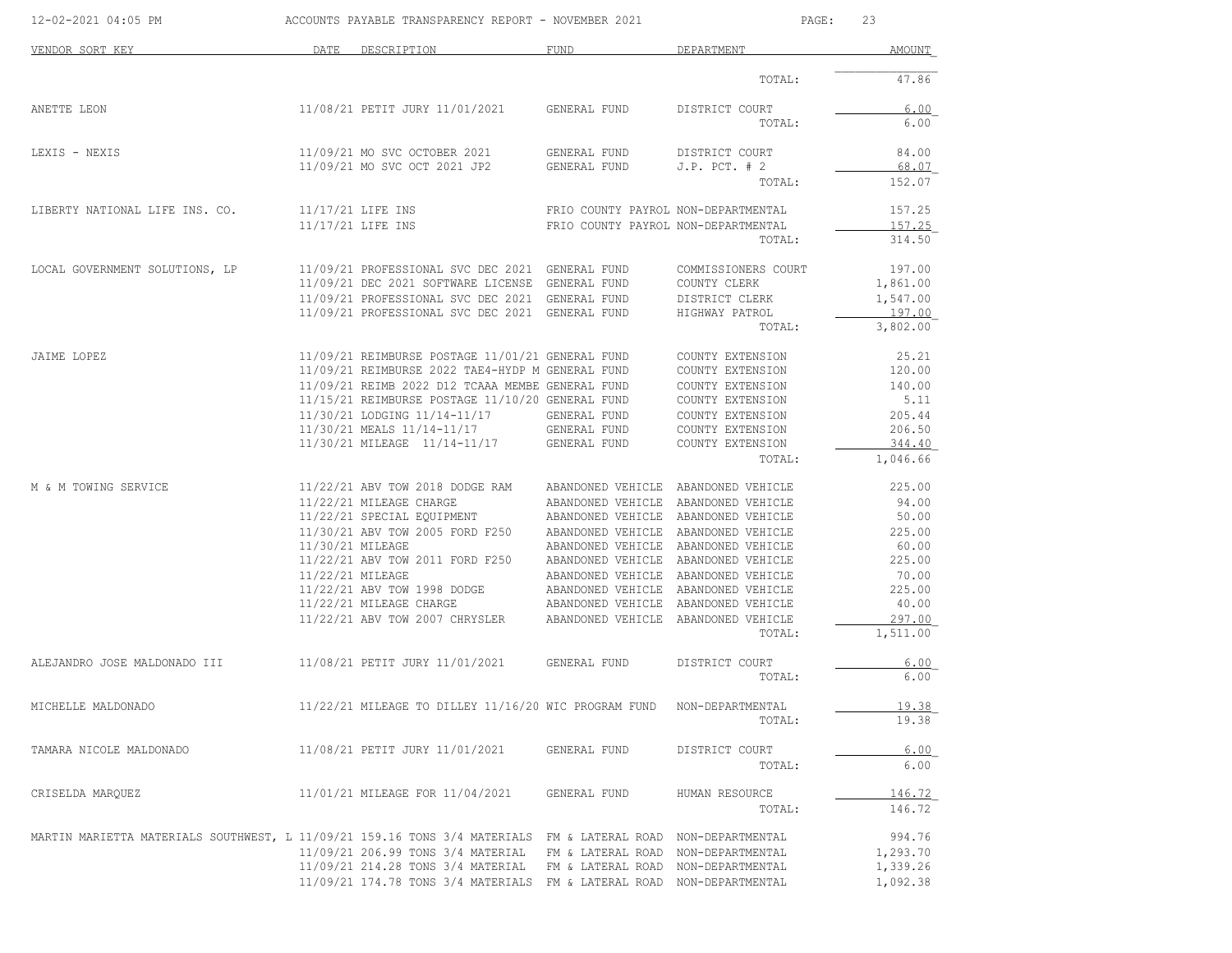| 12-02-2021 04:05 PM         | ACCOUNTS PAYABLE TRANSPARENCY REPORT - NOVEMBER 2021                                                                                     | PAGE:<br>24                        |                                                |                 |
|-----------------------------|------------------------------------------------------------------------------------------------------------------------------------------|------------------------------------|------------------------------------------------|-----------------|
| VENDOR SORT KEY             | DATE<br>DESCRIPTION                                                                                                                      | FUND                               | DEPARTMENT                                     | <b>AMOUNT</b>   |
|                             | 11/09/21 176.28 TONS 3/4 MATERIALS FM & LATERAL ROAD NON-DEPARTMENTAL                                                                    |                                    |                                                | 1,101.77        |
|                             | 11/09/21 218.09 TONS 3/4 MATERIALS FM & LATERAL ROAD NON-DEPARTMENTAL                                                                    |                                    |                                                | 1,363.09        |
|                             | 11/09/21 102.92 TONS 3/4 MATERIALS FM & LATERAL ROAD NON-DEPARTMENTAL                                                                    |                                    |                                                | 643.25          |
|                             | 11/15/21 20.10 TONS SPREAD                                                                                                               | FM & LATERAL ROAD NON-DEPARTMENTAL |                                                | 3,239.05        |
|                             | 11/15/21 FUEL SURCHARGE                                                                                                                  | FM & LATERAL ROAD NON-DEPARTMENTAL |                                                | 57.81           |
|                             | $11/15/21$ SPREADER FEE                                                                                                                  | FM & LATERAL ROAD NON-DEPARTMENTAL |                                                | 200.00          |
|                             | 11/15/21 10 TON SPREAD                                                                                                                   | FM & LATERAL ROAD NON-DEPARTMENTAL |                                                | 1,875.55        |
|                             | 11/15/21 FUEL SURCHARGE                                                                                                                  | FM & LATERAL ROAD NON-DEPARTMENTAL |                                                | 57.81           |
|                             | $11/15/21$ SPREADER FEE                                                                                                                  | FM & LATERAL ROAD NON-DEPARTMENTAL |                                                | 200.00          |
|                             | 11/22/21 68.38 TONS 3/4 MATERIALS FM & LATERAL ROAD NON-DEPARTMENTAL<br>11/22/21 DETENTION - PER HOUR FM & LATERAL ROAD NON-DEPARTMENTAL |                                    |                                                | 427.38          |
|                             | 11/30/21 47.29 TONS 3/4 MATERIALS FM & LATERAL ROAD NON-DEPARTMENTAL                                                                     |                                    |                                                | 60.00<br>295.56 |
|                             |                                                                                                                                          |                                    | TOTAL:                                         | 14,241.37       |
| ARTURO T. MARTINEZ          | 11/08/21 PETIT JURY 11/01/2021                                                                                                           | GENERAL FUND                       | DISTRICT COURT                                 | 6.00            |
|                             |                                                                                                                                          |                                    | TOTAL:                                         | 6.00            |
| LARRY ESPARZA MARTINEZ      | 11/08/21 PETIT JURY 11/01/2021                                                                                                           | GENERAL FUND                       | DISTRICT COURT                                 | 6.00            |
|                             |                                                                                                                                          |                                    | TOTAL:                                         | 6.00            |
| SONYA CORTINAS MARTINEZ     | 11/22/21 GRAND JUROR 11/12/2021                                                                                                          | GENERAL FUND                       | DISTRICT COURT                                 | 40.00           |
|                             |                                                                                                                                          |                                    | TOTAL:                                         | 40.00           |
| TREVOR BURLESON MASON       | 11/08/21 PETIT JURY 11/01/2021                                                                                                           | GENERAL FUND                       | DISTRICT COURT                                 | 6.00            |
|                             |                                                                                                                                          |                                    | TOTAL:                                         | 6.00            |
| INEZ MATA                   | 11/08/21 PETIT JURY 11/01/2021                                                                                                           | GENERAL FUND                       | DISTRICT COURT                                 | 6.00            |
|                             |                                                                                                                                          |                                    | TOTAL:                                         | 6.00            |
| MAVERICK HEAT & COOL, INC.  | 11/09/21 AC SVC DIAGNOSIS - HALL WA GENERAL FUND                                                                                         |                                    | FACILITIES MANAGEMENT                          | 69.95           |
|                             | 11/09/21 EVAPORATOR CLEANING UNIT 1 GENERAL FUND                                                                                         |                                    | FACILITIES MANAGEMENT                          | 814.00          |
|                             | 11/09/21 EVAPORATOR CLEANING UNIT 1 GENERAL FUND                                                                                         |                                    | FACILITIES MANAGEMENT                          | 814.00          |
|                             | 11/09/21 AC SERVICE/DIAGNOSIS                                                                                                            | GENERAL FUND                       | JAIL                                           | 389.00          |
|                             | 11/09/21 START UP UNIT J, K, L, M, N GENERAL FUND                                                                                        |                                    | JAIL                                           | 259.00          |
|                             |                                                                                                                                          |                                    | TOTAL:                                         | 2,345.95        |
| BILLEY DEWAYNE MCCLELLAN    | 11/08/21 PETIT JURY 11/01/2021                                                                                                           | GENERAL FUND                       | DISTRICT COURT                                 | 6.00            |
|                             |                                                                                                                                          |                                    | TOTAL:                                         | 6.00            |
| MEDINA ELECTRIC COOP., INC. | 11/09/21 METER # 82252 PCT # 4                                                                                                           | GENERAL FUND                       | FACILITIES MANAGEMENT                          | 190.47          |
|                             | 11/09/21 METER # 78026 BIGFOOT                                                                                                           | GENERAL FUND                       | FACILITIES MANAGEMENT                          | 80.52           |
|                             | 11/09/21 LIGHT @ VAUGHN/ARMADILLO                                                                                                        | GENERAL FUND                       | FACILITIES MANAGEMENT                          | 10.50           |
|                             | 11/09/21 LIGHT @ HORIZON WEST                                                                                                            | GENERAL FUND                       | FACILITIES MANAGEMENT                          | 13.10           |
|                             | 11/09/21 METER # 96112 RESTROOMS                                                                                                         | GENERAL FUND                       | FACILITIES MANAGEMENT                          | 279.10          |
|                             | 11/09/21 LIGHT @ 1 ARMADILLO ROAD                                                                                                        | GENERAL FUND                       | FACILITIES MANAGEMENT                          | 10.50           |
|                             | 11/09/21 SECURITY 2 ARMADILLO ROAD                                                                                                       | GENERAL FUND                       | FACILITIES MANAGEMENT                          | 10.50           |
|                             | $11/09/21$ LIGHT # 3 ARMADILLO ROAD                                                                                                      | GENERAL FUND                       | FACILITIES MANAGEMENT                          | 10.50           |
|                             | 11/09/21 HILLTOP CR 4600 P<br>11/09/21 CR 4600 HILLTOP SUB DIVISI GENERAL FUND                                                           | GENERAL FUND                       | FACILITIES MANAGEMENT<br>FACILITIES MANAGEMENT | 10.50<br>10.50  |
|                             | 11/09/21 CR 4600 NR                                                                                                                      | GENERAL FUND                       | FACILITIES MANAGEMENT                          | 10.50           |
|                             | 11/09/21 CR 4600 M                                                                                                                       | GENERAL FUND                       | FACILITIES MANAGEMENT                          | 10.50           |
|                             | 11/09/21 CR 4605 HILLTOP SUB DIVISI GENERAL FUND                                                                                         |                                    | FACILITIES MANAGEMENT                          | 10.50           |
|                             | 11/09/21 CR 4600 HILLTOP SUBDIVISIO GENERAL FUND                                                                                         |                                    | FACILITIES MANAGEMENT                          | 10.50           |
|                             | 11/09/21 CR 4604 HILLTOP SUBDIVISIO GENERAL FUND                                                                                         |                                    | FACILITIES MANAGEMENT                          | 10.50           |
|                             | 11/09/21 CR 4604 HILLTOP                                                                                                                 | GENERAL FUND                       | FACILITIES MANAGEMENT                          | 10.50           |
|                             | 11/09/21 SECURITY LIGHT ACCT #5023 GENERAL FUND                                                                                          |                                    | FACILITIES MANAGEMENT                          | 10.50           |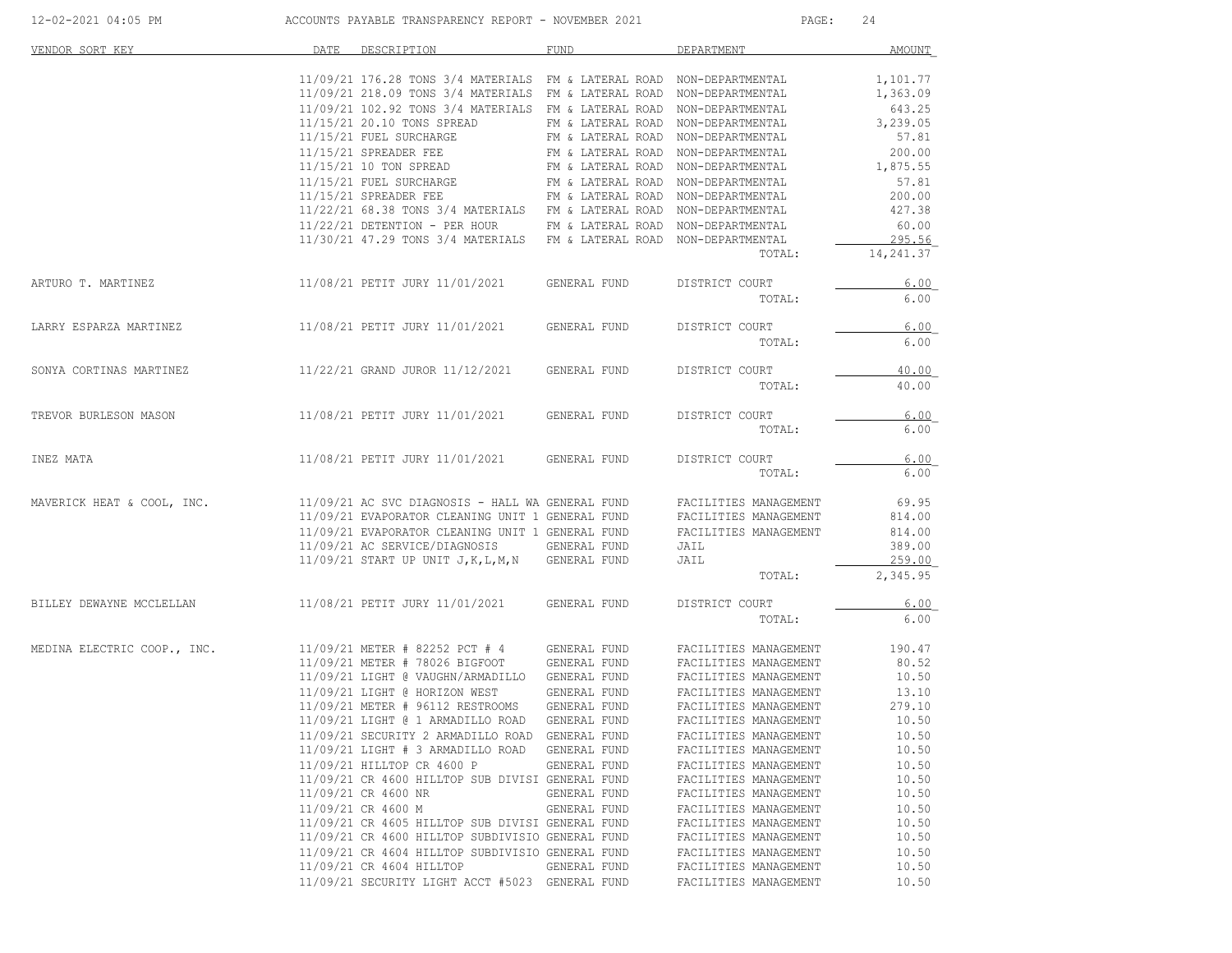| 12-02-2021 04:05 PM             | ACCOUNTS PAYABLE TRANSPARENCY REPORT - NOVEMBER 2021                    |                                     | PAGE:                 | 25       |
|---------------------------------|-------------------------------------------------------------------------|-------------------------------------|-----------------------|----------|
| VENDOR SORT KEY                 | DESCRIPTION<br>DATE                                                     | FUND                                | DEPARTMENT            | AMOUNT   |
|                                 | 11/09/21 SECURITY LIGHT ACCT # 5024 GENERAL FUND                        |                                     | FACILITIES MANAGEMENT | 10.50    |
|                                 | 11/09/21 HELICOPTER LANDING PAD                                         | GENERAL FUND                        | FACILITIES MANAGEMENT | 35.00    |
|                                 | 11/09/21 BIGFOOT COMMUNITY CENTER GENERAL FUND                          |                                     | FACILITIES MANAGEMENT | 40.80    |
|                                 | 11/09/21 EMS HELO PAD BIGFOOT                                           | GENERAL FUND                        | FACILITIES MANAGEMENT | 35.00    |
|                                 | 11/09/21 PAVILION                                                       | GENERAL FUND                        | FACILITIES MANAGEMENT | 49.48    |
|                                 |                                                                         |                                     |                       |          |
|                                 | 11/09/21 SECURITY LIGHT IH 35 & CR GENERAL FUND                         |                                     | FACILITIES MANAGEMENT | 10.71    |
|                                 | 11/09/21 SECURITY LIGHT IH 35 & CR GENERAL FUND                         |                                     | FACILITIES MANAGEMENT | 10.71    |
|                                 | 11/09/21 SECURITY LIGHT IH 35 & CR GENERAL FUND                         |                                     | FACILITIES MANAGEMENT | 10.36    |
|                                 | 11/09/21 ENGINEER FEE                                                   | GENERAL FUND                        | FACILITIES MANAGEMENT | 100.00   |
|                                 | 11/09/21 SECURITY LIGHT IH 35 & CR GENERAL FUND                         |                                     | FACILITIES MANAGEMENT | 8.21     |
|                                 |                                                                         |                                     | TOTAL:                | 1,010.46 |
| JOSE RENE MEDRANO JR            | 11/08/21 PETIT JURY 11/01/2021                                          | GENERAL FUND                        | DISTRICT COURT        | 6.00     |
|                                 | $11/08/21$ PETIT JURY $11/02 - 11/05/2$ GENERAL FUND                    |                                     | DISTRICT COURT        | 160.00   |
|                                 |                                                                         |                                     | TOTAL:                | 166.00   |
|                                 |                                                                         |                                     |                       |          |
| CARLOS ALEJANDRO MENDOZA        | 11/08/21 PETIT JURY 11/01/2021 GENERAL FUND                             |                                     | DISTRICT COURT        | 6.00     |
|                                 | $11/08/21$ PETIT JURY $11/02 - 11/05/2$ GENERAL FUND                    |                                     | DISTRICT COURT        | 160.00   |
|                                 |                                                                         |                                     | TOTAL:                | 166.00   |
| BENJAMIN JOHN MILLIES           | 11/08/21 PETIT JURY 11/01/2021                                          | GENERAL FUND                        | DISTRICT COURT        | 6.00     |
|                                 |                                                                         |                                     | TOTAL:                | 6.00     |
|                                 |                                                                         |                                     |                       |          |
| JUAN CARLOS MOLINA              | 11/08/21 PETIT JURY 11/01/2021                                          | GENERAL FUND                        | DISTRICT COURT        | 6.00     |
|                                 | 11/08/21 PETIT JURY 11/02 - 11/05/2 GENERAL FUND                        |                                     | DISTRICT COURT        | 160.00   |
|                                 |                                                                         |                                     | TOTAL:                | 166.00   |
| RODOLFO MOLINA                  | 11/08/21 PETIT JURY 11/01/2021                                          | GENERAL FUND                        | DISTRICT COURT        | 6.00     |
|                                 | 11/08/21 PETIT JURY 11/02 - 11/05/2 GENERAL FUND                        |                                     |                       |          |
|                                 |                                                                         |                                     | DISTRICT COURT        | 160.00   |
|                                 |                                                                         |                                     | TOTAL:                | 166.00   |
| STEVEN JEFFREY MOORE            | 11/08/21 PETIT JURY 11/01/2021                                          | GENERAL FUND                        | DISTRICT COURT        | 6.00     |
|                                 |                                                                         |                                     | TOTAL:                | 6.00     |
| MOORE WATER SUPPLY CORPORATION  | 11/09/21 MO SVC 9/24 - 10/26/2021                                       | GENERAL FUND                        | FACILITIES MANAGEMENT |          |
|                                 |                                                                         |                                     | TOTAL:                | 41.48    |
| RACHEL MORENO                   | 11/08/21 PETIT JURY 11/01/2021                                          | GENERAL FUND                        | DISTRICT COURT        | 6.00     |
|                                 | 11/08/21 PETIT JURY 11/02 - 11/05/2 GENERAL FUND                        |                                     | DISTRICT COURT        | 160.00   |
|                                 |                                                                         |                                     |                       |          |
|                                 |                                                                         |                                     | TOTAL:                | 166.00   |
| ROSANDRA MUNOZ                  | 11/22/21 GRAND JUROR 11/12/2021                                         | GENERAL FUND                        | DISTRICT COURT        | 40.00    |
|                                 |                                                                         |                                     | TOTAL:                | 40.00    |
|                                 |                                                                         |                                     |                       |          |
| NATIONWIDE RETIREMENT SOLUTIONS | 11/08/21 457 PLAN                                                       | FRIO COUNTY PAYROL NON-DEPARTMENTAL |                       | 490.00   |
|                                 | 11/22/21 457 PLAN                                                       | FRIO COUNTY PAYROL NON-DEPARTMENTAL |                       | 490.00   |
|                                 |                                                                         |                                     | TOTAL:                | 980.00   |
| GUADALUPE NAVARRO               | 11/08/21 PETIT JURY 11/01/2021                                          | GENERAL FUND                        | DISTRICT COURT        | 6.00     |
|                                 |                                                                         |                                     | TOTAL:                | 6.00     |
| NETPROTEC LLC                   | 11/15/21 VIDEO MAGISTRATE11/14-12/1 AMERICAN RESCUE PL NON-DEPARTMENTAL |                                     |                       | 150.00   |
|                                 | 11/15/21 VIDEO MAGISTRATE11/14-12/1 AMERICAN RESCUE PL NON-DEPARTMENTAL |                                     |                       | 150.00   |
|                                 | 11/15/21 VIDEO MAGISTRATE11/14-12/1 AMERICAN RESCUE PL NON-DEPARTMENTAL |                                     |                       | 150.00   |
|                                 | 11/15/21 VIDEO MAGISTRATE11/14-12/1 AMERICAN RESCUE PL NON-DEPARTMENTAL |                                     |                       | 150.00   |
|                                 |                                                                         |                                     |                       | 600.00   |
|                                 |                                                                         |                                     | TOTAL:                |          |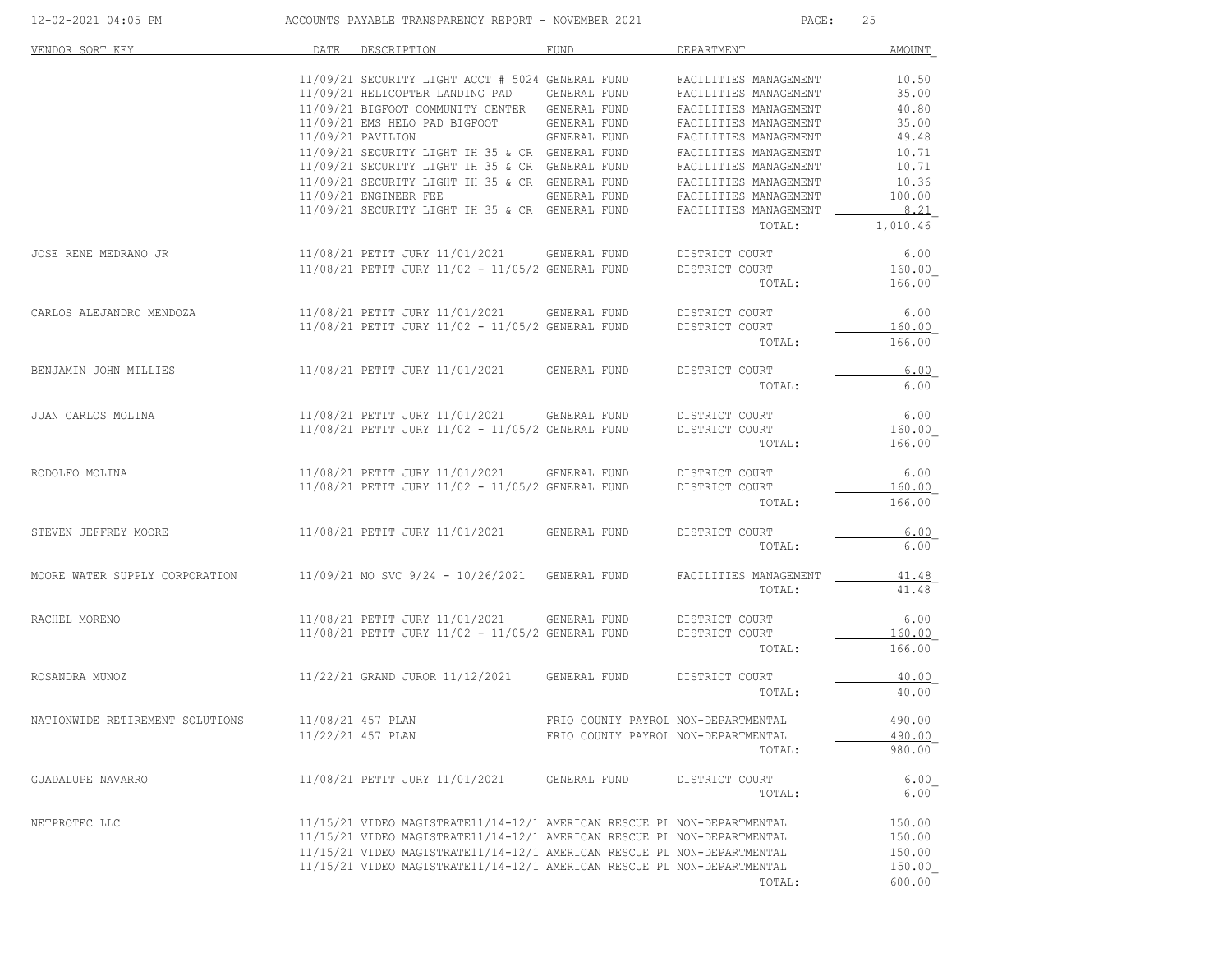| 11/09/21 25CT WIPES<br>O'REILLY AUTO PARTS<br>GENERAL FUND<br>JAIL<br>11/09/21 SPONGE<br>JAIL<br>GENERAL FUND<br>15.99<br>11/09/21 ABSORBER<br>GENERAL FUND<br>GENERAL FUND<br>JAIL<br>11/09/21 NOVELTY AF<br>JAIL<br>11/09/21 NOVELTY AF<br>GENERAL FUND<br>GENERAL FUND<br>JAIL<br>11/09/21 TIRE SHINE 14 OZ<br>JAIL<br>11/09/21 TIRE SHINE 14 OZ GENERAL FUND<br>JAIL<br>11/09/21 160Z MOTOR TRT<br>GENERAL FUND<br>JAIL<br>GENERAL FUND<br>11/09/21 100 OZ CAR WASH<br>JAIL<br>11/09/21 TOWELS<br>GENERAL FUND<br>JAIL<br>11/09/21 NOVELTY AF<br>GENERAL FUND<br>JAIL<br>$11/09/21 \quad \text{NOVELYY AF} \qquad \qquad \text{GENERAL FUND} \\ 11/15/21 \quad \text{PWR RTD BELT} \qquad \qquad \text{GENERAL FUND}$<br>JAIL<br><b>JAIL<br/>JAIL</b><br>$11/15/21$ (10) 2.5 GAL BLUE DEF GENERAL FUND<br>$11/15/21$ (10) 120Z BRAKE FLUID GENERAL FUND<br>SHERIFF<br>SHERIFF<br>11/09/21 LICENSE LITE UNIT 115 ROAD & BRIDGE FUND ROAD & BRIDGE<br>$11/09/21$ (2) 2K RAPT AER UNIT 119 ROAD & BRIDGE FUND ROAD & BRIDGE<br>$11/15/21$ (2) BRAKE ROTOR ROAD & BRIDGE FUND ROAD & BRIDGE<br>11/15/21 (2) BRAKE ROTOR<br>ROAD & BRIDGE FUND ROAD & BRIDGE<br>ROAD & BRIDGE FUND ROAD & BRIDGE<br>11/15/21 CERAMIC PAD<br>ROAD & BRIDGE FUND ROAD & BRIDGE<br>11/15/21 CERAMIC PAD<br>TOTAL:<br>OFFICE DEPOT<br>11/09/21 DURACELL 123 LITH BATTERY GENERAL FUND<br>EMERGENCY MGNT / 911 M<br>GENERAL FUND COUNTY AUDITOR<br>11/09/21 PRES COVERS BLACK<br>COUNTY AUDITOR<br>JAIL<br>11/09/21 COPY STAMP-RED<br>GENERAL FUND<br>--<br>GENERAL FUND<br>11/09/21 MOP HEAD REFILLS<br>11/09/21 TIMEMIST REFILLS<br>GENERAL FUND<br>JAIL<br>WIC PROGRAM FUND NON-DEPARTMENTAL<br>11/30/21 SWIFFER WET JET MOP<br>TOTAL:<br>OGBURN'S TRUCK PARTS<br>11/09/21 (4) PRO-TORQ SPINDLE NUT ROAD & BRIDGE FUND ROAD & BRIDGE<br>11/09/21 (5) 90 MALE ELBOW ROAD & BRIDGE FUND ROAD & BRIDGE<br>11/09/21 (2) BRAKE PROTECTION VAL ROAD & BRIDGE FUND ROAD & BRIDGE<br>11/15/21 BOLT ASSY<br>ROAD & BRIDGE FUND ROAD & BRIDGE<br>11/22/21 (2) SENSOR ABS KIT ROAD & BRIDGE FUND ROAD & BRIDGE<br>11/30/21 (4) SENSOR ABS KIT ROAD & BRIDGE FUND ROAD & BRIDGE<br>TOTAL:<br>11/08/21 PETIT JURY 11/01/2021 GENERAL FUND DISTRICT COURT<br>TOTAL:<br>$11/09/21$ MEALS $11/15-11/18/21$ TACER ROAD & BRIDGE FUND ROAD & BRIDGE<br>TOTAL:<br>11/08/21 PETIT JURY 11/01/2021<br>BIANCA NICOLE ORTIZ<br>GENERAL FUND<br>DISTRICT COURT<br>TOTAL:<br>11/08/21 PETIT JURY 11/01/2021 GENERAL FUND<br>DISTRICT COURT<br>TOTAL:<br>11/22/21 RETURNED (4) FILTER 16X20X GENERAL FUND<br>PARKER LUMBER<br>FACILITIES MANAGEMENT | VENDOR SORT KEY       | DATE DESCRIPTION | FUND DEPARTMENT |                       | MOUNT    |
|--------------------------------------------------------------------------------------------------------------------------------------------------------------------------------------------------------------------------------------------------------------------------------------------------------------------------------------------------------------------------------------------------------------------------------------------------------------------------------------------------------------------------------------------------------------------------------------------------------------------------------------------------------------------------------------------------------------------------------------------------------------------------------------------------------------------------------------------------------------------------------------------------------------------------------------------------------------------------------------------------------------------------------------------------------------------------------------------------------------------------------------------------------------------------------------------------------------------------------------------------------------------------------------------------------------------------------------------------------------------------------------------------------------------------------------------------------------------------------------------------------------------------------------------------------------------------------------------------------------------------------------------------------------------------------------------------------------------------------------------------------------------------------------------------------------------------------------------------------------------------------------------------------------------------------------------------------------------------------------------------------------------------------------------------------------------------------------------------------------------------------------------------------------------------------------------------------------------------------------------------------------------------------------------------------------------------------------------------------------------------------------------------------------------------------------------------------------------------------------------------------------------------------------------------------------------------------------------------------|-----------------------|------------------|-----------------|-----------------------|----------|
|                                                                                                                                                                                                                                                                                                                                                                                                                                                                                                                                                                                                                                                                                                                                                                                                                                                                                                                                                                                                                                                                                                                                                                                                                                                                                                                                                                                                                                                                                                                                                                                                                                                                                                                                                                                                                                                                                                                                                                                                                                                                                                                                                                                                                                                                                                                                                                                                                                                                                                                                                                                                        |                       |                  |                 |                       | 5.99     |
|                                                                                                                                                                                                                                                                                                                                                                                                                                                                                                                                                                                                                                                                                                                                                                                                                                                                                                                                                                                                                                                                                                                                                                                                                                                                                                                                                                                                                                                                                                                                                                                                                                                                                                                                                                                                                                                                                                                                                                                                                                                                                                                                                                                                                                                                                                                                                                                                                                                                                                                                                                                                        |                       |                  |                 |                       | 2.29     |
|                                                                                                                                                                                                                                                                                                                                                                                                                                                                                                                                                                                                                                                                                                                                                                                                                                                                                                                                                                                                                                                                                                                                                                                                                                                                                                                                                                                                                                                                                                                                                                                                                                                                                                                                                                                                                                                                                                                                                                                                                                                                                                                                                                                                                                                                                                                                                                                                                                                                                                                                                                                                        |                       |                  |                 |                       |          |
|                                                                                                                                                                                                                                                                                                                                                                                                                                                                                                                                                                                                                                                                                                                                                                                                                                                                                                                                                                                                                                                                                                                                                                                                                                                                                                                                                                                                                                                                                                                                                                                                                                                                                                                                                                                                                                                                                                                                                                                                                                                                                                                                                                                                                                                                                                                                                                                                                                                                                                                                                                                                        |                       |                  |                 |                       | 1.99     |
|                                                                                                                                                                                                                                                                                                                                                                                                                                                                                                                                                                                                                                                                                                                                                                                                                                                                                                                                                                                                                                                                                                                                                                                                                                                                                                                                                                                                                                                                                                                                                                                                                                                                                                                                                                                                                                                                                                                                                                                                                                                                                                                                                                                                                                                                                                                                                                                                                                                                                                                                                                                                        |                       |                  |                 |                       | 1.99     |
|                                                                                                                                                                                                                                                                                                                                                                                                                                                                                                                                                                                                                                                                                                                                                                                                                                                                                                                                                                                                                                                                                                                                                                                                                                                                                                                                                                                                                                                                                                                                                                                                                                                                                                                                                                                                                                                                                                                                                                                                                                                                                                                                                                                                                                                                                                                                                                                                                                                                                                                                                                                                        |                       |                  |                 |                       | 9.49     |
|                                                                                                                                                                                                                                                                                                                                                                                                                                                                                                                                                                                                                                                                                                                                                                                                                                                                                                                                                                                                                                                                                                                                                                                                                                                                                                                                                                                                                                                                                                                                                                                                                                                                                                                                                                                                                                                                                                                                                                                                                                                                                                                                                                                                                                                                                                                                                                                                                                                                                                                                                                                                        |                       |                  |                 |                       | 9.49     |
|                                                                                                                                                                                                                                                                                                                                                                                                                                                                                                                                                                                                                                                                                                                                                                                                                                                                                                                                                                                                                                                                                                                                                                                                                                                                                                                                                                                                                                                                                                                                                                                                                                                                                                                                                                                                                                                                                                                                                                                                                                                                                                                                                                                                                                                                                                                                                                                                                                                                                                                                                                                                        |                       |                  |                 |                       | 7.99     |
|                                                                                                                                                                                                                                                                                                                                                                                                                                                                                                                                                                                                                                                                                                                                                                                                                                                                                                                                                                                                                                                                                                                                                                                                                                                                                                                                                                                                                                                                                                                                                                                                                                                                                                                                                                                                                                                                                                                                                                                                                                                                                                                                                                                                                                                                                                                                                                                                                                                                                                                                                                                                        |                       |                  |                 |                       | 8.99     |
|                                                                                                                                                                                                                                                                                                                                                                                                                                                                                                                                                                                                                                                                                                                                                                                                                                                                                                                                                                                                                                                                                                                                                                                                                                                                                                                                                                                                                                                                                                                                                                                                                                                                                                                                                                                                                                                                                                                                                                                                                                                                                                                                                                                                                                                                                                                                                                                                                                                                                                                                                                                                        |                       |                  |                 |                       | 12.99    |
|                                                                                                                                                                                                                                                                                                                                                                                                                                                                                                                                                                                                                                                                                                                                                                                                                                                                                                                                                                                                                                                                                                                                                                                                                                                                                                                                                                                                                                                                                                                                                                                                                                                                                                                                                                                                                                                                                                                                                                                                                                                                                                                                                                                                                                                                                                                                                                                                                                                                                                                                                                                                        |                       |                  |                 |                       | 1.99     |
|                                                                                                                                                                                                                                                                                                                                                                                                                                                                                                                                                                                                                                                                                                                                                                                                                                                                                                                                                                                                                                                                                                                                                                                                                                                                                                                                                                                                                                                                                                                                                                                                                                                                                                                                                                                                                                                                                                                                                                                                                                                                                                                                                                                                                                                                                                                                                                                                                                                                                                                                                                                                        |                       |                  |                 |                       | 1.99     |
|                                                                                                                                                                                                                                                                                                                                                                                                                                                                                                                                                                                                                                                                                                                                                                                                                                                                                                                                                                                                                                                                                                                                                                                                                                                                                                                                                                                                                                                                                                                                                                                                                                                                                                                                                                                                                                                                                                                                                                                                                                                                                                                                                                                                                                                                                                                                                                                                                                                                                                                                                                                                        |                       |                  |                 |                       | 14.94    |
|                                                                                                                                                                                                                                                                                                                                                                                                                                                                                                                                                                                                                                                                                                                                                                                                                                                                                                                                                                                                                                                                                                                                                                                                                                                                                                                                                                                                                                                                                                                                                                                                                                                                                                                                                                                                                                                                                                                                                                                                                                                                                                                                                                                                                                                                                                                                                                                                                                                                                                                                                                                                        |                       |                  |                 |                       | 129.90   |
|                                                                                                                                                                                                                                                                                                                                                                                                                                                                                                                                                                                                                                                                                                                                                                                                                                                                                                                                                                                                                                                                                                                                                                                                                                                                                                                                                                                                                                                                                                                                                                                                                                                                                                                                                                                                                                                                                                                                                                                                                                                                                                                                                                                                                                                                                                                                                                                                                                                                                                                                                                                                        |                       |                  |                 |                       | 34.90    |
|                                                                                                                                                                                                                                                                                                                                                                                                                                                                                                                                                                                                                                                                                                                                                                                                                                                                                                                                                                                                                                                                                                                                                                                                                                                                                                                                                                                                                                                                                                                                                                                                                                                                                                                                                                                                                                                                                                                                                                                                                                                                                                                                                                                                                                                                                                                                                                                                                                                                                                                                                                                                        |                       |                  |                 |                       | 6.63     |
|                                                                                                                                                                                                                                                                                                                                                                                                                                                                                                                                                                                                                                                                                                                                                                                                                                                                                                                                                                                                                                                                                                                                                                                                                                                                                                                                                                                                                                                                                                                                                                                                                                                                                                                                                                                                                                                                                                                                                                                                                                                                                                                                                                                                                                                                                                                                                                                                                                                                                                                                                                                                        |                       |                  |                 |                       | 82.56    |
|                                                                                                                                                                                                                                                                                                                                                                                                                                                                                                                                                                                                                                                                                                                                                                                                                                                                                                                                                                                                                                                                                                                                                                                                                                                                                                                                                                                                                                                                                                                                                                                                                                                                                                                                                                                                                                                                                                                                                                                                                                                                                                                                                                                                                                                                                                                                                                                                                                                                                                                                                                                                        |                       |                  |                 |                       | 90.00    |
|                                                                                                                                                                                                                                                                                                                                                                                                                                                                                                                                                                                                                                                                                                                                                                                                                                                                                                                                                                                                                                                                                                                                                                                                                                                                                                                                                                                                                                                                                                                                                                                                                                                                                                                                                                                                                                                                                                                                                                                                                                                                                                                                                                                                                                                                                                                                                                                                                                                                                                                                                                                                        |                       |                  |                 |                       | 90.00    |
|                                                                                                                                                                                                                                                                                                                                                                                                                                                                                                                                                                                                                                                                                                                                                                                                                                                                                                                                                                                                                                                                                                                                                                                                                                                                                                                                                                                                                                                                                                                                                                                                                                                                                                                                                                                                                                                                                                                                                                                                                                                                                                                                                                                                                                                                                                                                                                                                                                                                                                                                                                                                        |                       |                  |                 |                       | 29.99    |
|                                                                                                                                                                                                                                                                                                                                                                                                                                                                                                                                                                                                                                                                                                                                                                                                                                                                                                                                                                                                                                                                                                                                                                                                                                                                                                                                                                                                                                                                                                                                                                                                                                                                                                                                                                                                                                                                                                                                                                                                                                                                                                                                                                                                                                                                                                                                                                                                                                                                                                                                                                                                        |                       |                  |                 |                       | 29.99    |
|                                                                                                                                                                                                                                                                                                                                                                                                                                                                                                                                                                                                                                                                                                                                                                                                                                                                                                                                                                                                                                                                                                                                                                                                                                                                                                                                                                                                                                                                                                                                                                                                                                                                                                                                                                                                                                                                                                                                                                                                                                                                                                                                                                                                                                                                                                                                                                                                                                                                                                                                                                                                        |                       |                  |                 |                       | 590.09   |
|                                                                                                                                                                                                                                                                                                                                                                                                                                                                                                                                                                                                                                                                                                                                                                                                                                                                                                                                                                                                                                                                                                                                                                                                                                                                                                                                                                                                                                                                                                                                                                                                                                                                                                                                                                                                                                                                                                                                                                                                                                                                                                                                                                                                                                                                                                                                                                                                                                                                                                                                                                                                        |                       |                  |                 |                       | 22.99    |
|                                                                                                                                                                                                                                                                                                                                                                                                                                                                                                                                                                                                                                                                                                                                                                                                                                                                                                                                                                                                                                                                                                                                                                                                                                                                                                                                                                                                                                                                                                                                                                                                                                                                                                                                                                                                                                                                                                                                                                                                                                                                                                                                                                                                                                                                                                                                                                                                                                                                                                                                                                                                        |                       |                  |                 |                       | 42.49    |
|                                                                                                                                                                                                                                                                                                                                                                                                                                                                                                                                                                                                                                                                                                                                                                                                                                                                                                                                                                                                                                                                                                                                                                                                                                                                                                                                                                                                                                                                                                                                                                                                                                                                                                                                                                                                                                                                                                                                                                                                                                                                                                                                                                                                                                                                                                                                                                                                                                                                                                                                                                                                        |                       |                  |                 |                       | 11.49    |
|                                                                                                                                                                                                                                                                                                                                                                                                                                                                                                                                                                                                                                                                                                                                                                                                                                                                                                                                                                                                                                                                                                                                                                                                                                                                                                                                                                                                                                                                                                                                                                                                                                                                                                                                                                                                                                                                                                                                                                                                                                                                                                                                                                                                                                                                                                                                                                                                                                                                                                                                                                                                        |                       |                  |                 |                       | 149.90   |
|                                                                                                                                                                                                                                                                                                                                                                                                                                                                                                                                                                                                                                                                                                                                                                                                                                                                                                                                                                                                                                                                                                                                                                                                                                                                                                                                                                                                                                                                                                                                                                                                                                                                                                                                                                                                                                                                                                                                                                                                                                                                                                                                                                                                                                                                                                                                                                                                                                                                                                                                                                                                        |                       |                  |                 |                       | 40.74    |
|                                                                                                                                                                                                                                                                                                                                                                                                                                                                                                                                                                                                                                                                                                                                                                                                                                                                                                                                                                                                                                                                                                                                                                                                                                                                                                                                                                                                                                                                                                                                                                                                                                                                                                                                                                                                                                                                                                                                                                                                                                                                                                                                                                                                                                                                                                                                                                                                                                                                                                                                                                                                        |                       |                  |                 |                       | 49.98    |
|                                                                                                                                                                                                                                                                                                                                                                                                                                                                                                                                                                                                                                                                                                                                                                                                                                                                                                                                                                                                                                                                                                                                                                                                                                                                                                                                                                                                                                                                                                                                                                                                                                                                                                                                                                                                                                                                                                                                                                                                                                                                                                                                                                                                                                                                                                                                                                                                                                                                                                                                                                                                        |                       |                  |                 |                       | 317.59   |
|                                                                                                                                                                                                                                                                                                                                                                                                                                                                                                                                                                                                                                                                                                                                                                                                                                                                                                                                                                                                                                                                                                                                                                                                                                                                                                                                                                                                                                                                                                                                                                                                                                                                                                                                                                                                                                                                                                                                                                                                                                                                                                                                                                                                                                                                                                                                                                                                                                                                                                                                                                                                        |                       |                  |                 |                       | 185.72   |
|                                                                                                                                                                                                                                                                                                                                                                                                                                                                                                                                                                                                                                                                                                                                                                                                                                                                                                                                                                                                                                                                                                                                                                                                                                                                                                                                                                                                                                                                                                                                                                                                                                                                                                                                                                                                                                                                                                                                                                                                                                                                                                                                                                                                                                                                                                                                                                                                                                                                                                                                                                                                        |                       |                  |                 |                       | 46.15    |
|                                                                                                                                                                                                                                                                                                                                                                                                                                                                                                                                                                                                                                                                                                                                                                                                                                                                                                                                                                                                                                                                                                                                                                                                                                                                                                                                                                                                                                                                                                                                                                                                                                                                                                                                                                                                                                                                                                                                                                                                                                                                                                                                                                                                                                                                                                                                                                                                                                                                                                                                                                                                        |                       |                  |                 |                       | 36.34    |
|                                                                                                                                                                                                                                                                                                                                                                                                                                                                                                                                                                                                                                                                                                                                                                                                                                                                                                                                                                                                                                                                                                                                                                                                                                                                                                                                                                                                                                                                                                                                                                                                                                                                                                                                                                                                                                                                                                                                                                                                                                                                                                                                                                                                                                                                                                                                                                                                                                                                                                                                                                                                        |                       |                  |                 |                       | 8.66     |
|                                                                                                                                                                                                                                                                                                                                                                                                                                                                                                                                                                                                                                                                                                                                                                                                                                                                                                                                                                                                                                                                                                                                                                                                                                                                                                                                                                                                                                                                                                                                                                                                                                                                                                                                                                                                                                                                                                                                                                                                                                                                                                                                                                                                                                                                                                                                                                                                                                                                                                                                                                                                        |                       |                  |                 |                       | 88.80    |
|                                                                                                                                                                                                                                                                                                                                                                                                                                                                                                                                                                                                                                                                                                                                                                                                                                                                                                                                                                                                                                                                                                                                                                                                                                                                                                                                                                                                                                                                                                                                                                                                                                                                                                                                                                                                                                                                                                                                                                                                                                                                                                                                                                                                                                                                                                                                                                                                                                                                                                                                                                                                        |                       |                  |                 |                       | 221.72   |
|                                                                                                                                                                                                                                                                                                                                                                                                                                                                                                                                                                                                                                                                                                                                                                                                                                                                                                                                                                                                                                                                                                                                                                                                                                                                                                                                                                                                                                                                                                                                                                                                                                                                                                                                                                                                                                                                                                                                                                                                                                                                                                                                                                                                                                                                                                                                                                                                                                                                                                                                                                                                        |                       |                  |                 |                       | 587.39   |
|                                                                                                                                                                                                                                                                                                                                                                                                                                                                                                                                                                                                                                                                                                                                                                                                                                                                                                                                                                                                                                                                                                                                                                                                                                                                                                                                                                                                                                                                                                                                                                                                                                                                                                                                                                                                                                                                                                                                                                                                                                                                                                                                                                                                                                                                                                                                                                                                                                                                                                                                                                                                        | JOSE JESUS OLVERA III |                  |                 |                       | 6.00     |
|                                                                                                                                                                                                                                                                                                                                                                                                                                                                                                                                                                                                                                                                                                                                                                                                                                                                                                                                                                                                                                                                                                                                                                                                                                                                                                                                                                                                                                                                                                                                                                                                                                                                                                                                                                                                                                                                                                                                                                                                                                                                                                                                                                                                                                                                                                                                                                                                                                                                                                                                                                                                        |                       |                  |                 |                       | 6.00     |
|                                                                                                                                                                                                                                                                                                                                                                                                                                                                                                                                                                                                                                                                                                                                                                                                                                                                                                                                                                                                                                                                                                                                                                                                                                                                                                                                                                                                                                                                                                                                                                                                                                                                                                                                                                                                                                                                                                                                                                                                                                                                                                                                                                                                                                                                                                                                                                                                                                                                                                                                                                                                        | ANCELMO ORNELAS       |                  |                 |                       | 206.50   |
|                                                                                                                                                                                                                                                                                                                                                                                                                                                                                                                                                                                                                                                                                                                                                                                                                                                                                                                                                                                                                                                                                                                                                                                                                                                                                                                                                                                                                                                                                                                                                                                                                                                                                                                                                                                                                                                                                                                                                                                                                                                                                                                                                                                                                                                                                                                                                                                                                                                                                                                                                                                                        |                       |                  |                 |                       | 206.50   |
|                                                                                                                                                                                                                                                                                                                                                                                                                                                                                                                                                                                                                                                                                                                                                                                                                                                                                                                                                                                                                                                                                                                                                                                                                                                                                                                                                                                                                                                                                                                                                                                                                                                                                                                                                                                                                                                                                                                                                                                                                                                                                                                                                                                                                                                                                                                                                                                                                                                                                                                                                                                                        |                       |                  |                 |                       | 6.00     |
|                                                                                                                                                                                                                                                                                                                                                                                                                                                                                                                                                                                                                                                                                                                                                                                                                                                                                                                                                                                                                                                                                                                                                                                                                                                                                                                                                                                                                                                                                                                                                                                                                                                                                                                                                                                                                                                                                                                                                                                                                                                                                                                                                                                                                                                                                                                                                                                                                                                                                                                                                                                                        |                       |                  |                 |                       | 6.00     |
|                                                                                                                                                                                                                                                                                                                                                                                                                                                                                                                                                                                                                                                                                                                                                                                                                                                                                                                                                                                                                                                                                                                                                                                                                                                                                                                                                                                                                                                                                                                                                                                                                                                                                                                                                                                                                                                                                                                                                                                                                                                                                                                                                                                                                                                                                                                                                                                                                                                                                                                                                                                                        | ARELI YAMILETH PALMA  |                  |                 |                       | 6.00     |
|                                                                                                                                                                                                                                                                                                                                                                                                                                                                                                                                                                                                                                                                                                                                                                                                                                                                                                                                                                                                                                                                                                                                                                                                                                                                                                                                                                                                                                                                                                                                                                                                                                                                                                                                                                                                                                                                                                                                                                                                                                                                                                                                                                                                                                                                                                                                                                                                                                                                                                                                                                                                        |                       |                  |                 |                       | 6.00     |
|                                                                                                                                                                                                                                                                                                                                                                                                                                                                                                                                                                                                                                                                                                                                                                                                                                                                                                                                                                                                                                                                                                                                                                                                                                                                                                                                                                                                                                                                                                                                                                                                                                                                                                                                                                                                                                                                                                                                                                                                                                                                                                                                                                                                                                                                                                                                                                                                                                                                                                                                                                                                        |                       |                  |                 |                       | $27.54-$ |
| 11/09/21 (6) 16X 20X 1 FILTER GENERAL FUND                                                                                                                                                                                                                                                                                                                                                                                                                                                                                                                                                                                                                                                                                                                                                                                                                                                                                                                                                                                                                                                                                                                                                                                                                                                                                                                                                                                                                                                                                                                                                                                                                                                                                                                                                                                                                                                                                                                                                                                                                                                                                                                                                                                                                                                                                                                                                                                                                                                                                                                                                             |                       |                  |                 | FACILITIES MANAGEMENT | 27.54    |
| 11/09/21 (6) 20 X 25 X 1 AIR FILTER GENERAL FUND<br>FACILITIES MANAGEMENT                                                                                                                                                                                                                                                                                                                                                                                                                                                                                                                                                                                                                                                                                                                                                                                                                                                                                                                                                                                                                                                                                                                                                                                                                                                                                                                                                                                                                                                                                                                                                                                                                                                                                                                                                                                                                                                                                                                                                                                                                                                                                                                                                                                                                                                                                                                                                                                                                                                                                                                              |                       |                  |                 |                       | 35.94    |
| 11/22/21 (6) FURNACE FILTER 16X25X1 GENERAL FUND<br>FACILITIES MANAGEMENT                                                                                                                                                                                                                                                                                                                                                                                                                                                                                                                                                                                                                                                                                                                                                                                                                                                                                                                                                                                                                                                                                                                                                                                                                                                                                                                                                                                                                                                                                                                                                                                                                                                                                                                                                                                                                                                                                                                                                                                                                                                                                                                                                                                                                                                                                                                                                                                                                                                                                                                              |                       |                  |                 |                       | 27.54    |
| 11/22/21 (3) 2X2 RADAR CEILING PANE GENERAL FUND<br>FACILITIES MANAGEMENT                                                                                                                                                                                                                                                                                                                                                                                                                                                                                                                                                                                                                                                                                                                                                                                                                                                                                                                                                                                                                                                                                                                                                                                                                                                                                                                                                                                                                                                                                                                                                                                                                                                                                                                                                                                                                                                                                                                                                                                                                                                                                                                                                                                                                                                                                                                                                                                                                                                                                                                              |                       |                  |                 |                       | 164.97   |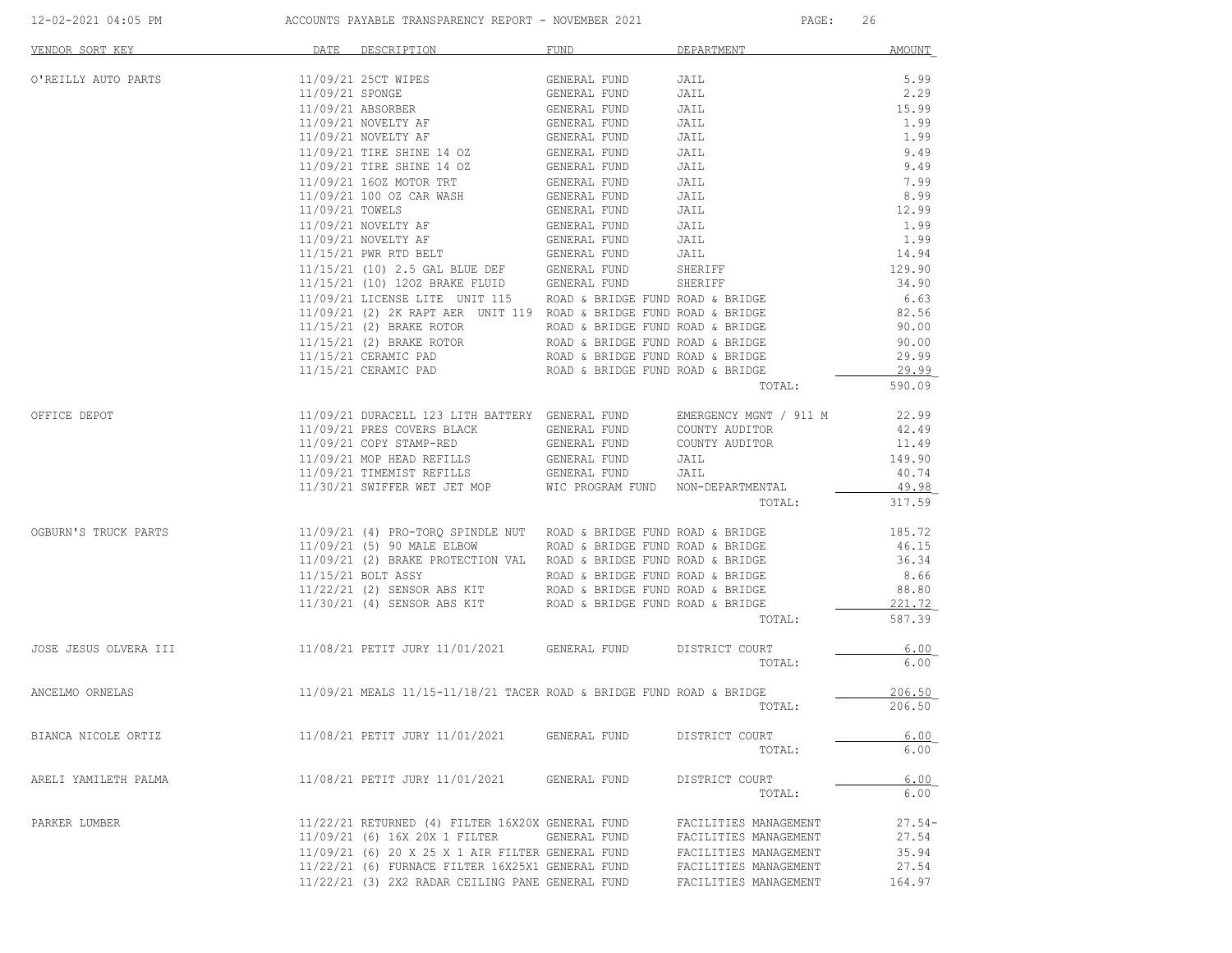| 12-02-2021 04:05 PM                                     | ACCOUNTS PAYABLE TRANSPARENCY REPORT - NOVEMBER 2021                                                                                                                         |                  | PAGE:                               | 27                |
|---------------------------------------------------------|------------------------------------------------------------------------------------------------------------------------------------------------------------------------------|------------------|-------------------------------------|-------------------|
| VENDOR SORT KEY                                         | DATE DESCRIPTION                                                                                                                                                             | FUND             | DEPARTMENT                          | AMOUNT            |
|                                                         | 11/22/21 4-1/2 MASONRY SAW BLADE GENERAL FUND                                                                                                                                |                  | FACILITIES MANAGEMENT               | 12.99             |
|                                                         | 11/22/21 6" SAW BLADE RECIPROCATING GENERAL FUND                                                                                                                             |                  | FACILITIES MANAGEMENT               | 14.99             |
|                                                         | 11/22/21 SAWZALL SAW BLADE 3 PK GENERAL FUND                                                                                                                                 |                  | FACILITIES MANAGEMENT               | 22.99             |
|                                                         | 11/09/21 (3) FLAGGING TAPE YELLOW GENERAL FUND                                                                                                                               |                  | JAIL                                | 17.97             |
|                                                         | $11/09/21\ \mbox{FIAGGING}\ \mbox{TAPE}\ \mbox{ORMGE}\ \mbox{GENERAL}\ \mbox{FUND} \\ 11/09/21\ \mbox{FIAGGING}\ \mbox{TAPE}\ \mbox{PINK}\ (2)\ \mbox{GENERAL}\ \mbox{FUND}$ |                  | JAIL                                | 5.99              |
|                                                         |                                                                                                                                                                              |                  | JAIL                                | 6.58              |
|                                                         | 11/09/21 FLAGGING TAPE ORANGE (2) GENERAL FUND                                                                                                                               |                  | JAIL                                | 6.58              |
|                                                         | 11/09/21 FLAGGING TAPE YELLOW (3) GENERAL FUND                                                                                                                               |                  | JAIL                                | 9.87              |
|                                                         | 11/09/21 FLAGGING TAPE LIME (2) GENERAL FUND                                                                                                                                 |                  | JAIL                                | 6.58              |
|                                                         | $11/22/21$ 1 ROLL 4" X 120' WALL BASE GENERAL FUND                                                                                                                           |                  | JAIL                                | 77.99             |
|                                                         | 11/22/21 TROWEL 1/8" & 3/32" NOTCHE GENERAL FUND                                                                                                                             |                  | JAIL                                | 4.99              |
|                                                         | 11/22/21 DAP COVE ADHESIVE 1 GAL GENERAL FUND JAIL                                                                                                                           |                  |                                     | 28.99             |
|                                                         | 11/22/21 FLOOR ADHESIVE GENERAL FUND                                                                                                                                         |                  | JAIL                                | 29.99             |
|                                                         | 11/22/21 UTILITY KNIFE BLADE 5 PK GENERAL FUND JAIL                                                                                                                          |                  |                                     | 3.99              |
|                                                         | 11/22/21 3/4" X 5" PVC COUPLING GENERAL FUND                                                                                                                                 |                  | JAIL                                | 5.99              |
|                                                         | 11/09/21 10 SDS SCALING CHISEL ROAD & BRIDGE FUND ROAD & BRIDGE                                                                                                              |                  |                                     | 25.99             |
|                                                         | 11/09/21 10" SDS PLUS FLAT CHISEL D ROAD & BRIDGE FUND ROAD & BRIDGE                                                                                                         |                  |                                     | 18.79             |
|                                                         |                                                                                                                                                                              |                  | TOTAL:                              | 529.71            |
| PEARSALL LAW FIRM, PLLC                                 | 11/09/21 CAUSE# 14-12-00462-CVF Z.G GENERAL FUND                                                                                                                             |                  | DISTRICT COURT                      | 262.50            |
|                                                         | 11/22/21 CAUSE# 20-03-00109-CVF GENERAL FUND                                                                                                                                 |                  | DISTRICT COURT                      | 187.50            |
|                                                         | 11/15/21 CAUSE# 21-03-00038-CVF GENERAL FUND                                                                                                                                 |                  | DISTRICT COURT                      | 225.00            |
|                                                         | 11/09/21 CAUSE# 21-08-00259-CVF J.S GENERAL FUND DISTRICT COURT                                                                                                              |                  |                                     | 250.00            |
|                                                         |                                                                                                                                                                              |                  | TOTAL:                              | 925.00            |
| ANITA CANTU PEREZ                                       | 11/08/21 PETIT JURY 11/01/2021 GENERAL FUND DISTRICT COURT                                                                                                                   |                  |                                     | 6.00              |
|                                                         |                                                                                                                                                                              |                  | TOTAL:                              | 6.00              |
| JOE PEREZ                                               | 11/22/21 INSTALL CONDUIT & CONCRETE GENERAL FUND FACILITIES MANAGEMENT                                                                                                       |                  |                                     | 810.00            |
|                                                         | $11/22/21$ INSTALLED WIRE & LIGHTS GENERAL FUND FACILITIES MANAGEMENT                                                                                                        |                  |                                     | 475.00            |
|                                                         |                                                                                                                                                                              |                  |                                     | 190.00            |
|                                                         | $11/30/21 DISCOMNECT POWER TRAILER H GENERAL FUND FACILITIES MANAGEMENT 11/30/21 INSTALL 2 LED LIGHT WALL P GENERAL FUND FACILITIES MANAGEMENT$                              |                  |                                     | 335.00            |
|                                                         |                                                                                                                                                                              |                  | TOTAL:                              | 1,810.00          |
| PERRY'S TOWING                                          | 11/22/21 ABV TOW NISSAN SONTRA ABANDONED VEHICLE ABANDONED VEHICLE                                                                                                           |                  |                                     | 300.00            |
|                                                         | 11/22/21 MILEAGE                                                                                                                                                             |                  | ABANDONED VEHICLE ABANDONED VEHICLE | 50.00             |
|                                                         | 11/22/21 SERVICE FEE ABANDONED VEHICLE ABANDONED VEHICLE                                                                                                                     |                  |                                     | 95.00             |
|                                                         |                                                                                                                                                                              |                  | TOTAL:                              | 445.00            |
| PETTY OIL COMPANY, INC.                                 | 11/15/21 265/65R18 MICHELIN PRIMACY GENERAL FUND                                                                                                                             |                  | SHERIFF                             | 255.95            |
|                                                         | 11/15/21 TIRE DISPOSAL FEE GENERAL FUND                                                                                                                                      |                  | SHERIFF                             | 5.00              |
|                                                         |                                                                                                                                                                              |                  | TOTAL:                              | 260.95            |
| POSITIVE PROMOTIONS, INC. 11/22/21 HEAT SENSITIVEPENCIL |                                                                                                                                                                              | GENERAL FUND     | SHERIFF                             | 359.60            |
|                                                         | 11/22/21 SAFE HALLOWEEN KIT                                                                                                                                                  | GENERAL FUND     | SHERIFF                             | 990.00            |
|                                                         | 11/22/21 ABC ACTIVITY BOOK                                                                                                                                                   | GENERAL FUND     | SHERIFF                             | 440.00            |
|                                                         | 11/22/21 DEP./SHERIFFSTICKERS                                                                                                                                                | GENERAL FUND     | SHERIFF                             | 87.89             |
|                                                         | 11/22/21 SHIPPING                                                                                                                                                            | GENERAL FUND     | SHERIFF                             | 215.91            |
|                                                         | 11/22/21 SET UP FEE                                                                                                                                                          | GENERAL FUND     | SHERIFF                             | 30.00             |
|                                                         | 11/09/21 FLEECE JACKETS-LARGE                                                                                                                                                | WIC PROGRAM FUND | NON-DEPARTMENTAL                    | 117.98            |
|                                                         | 11/09/21 FLEECE JACKETS -X SM                                                                                                                                                | WIC PROGRAM FUND | NON-DEPARTMENTAL                    | 58.99             |
|                                                         | 11/09/21 SHIPPING                                                                                                                                                            | WIC PROGRAM FUND | NON-DEPARTMENTAL                    | 20.35             |
|                                                         | 11/09/21 SET UP FEE                                                                                                                                                          | WIC PROGRAM FUND | NON-DEPARTMENTAL<br>TOTAL:          | 35.00<br>2,355.72 |
|                                                         |                                                                                                                                                                              |                  |                                     |                   |
| POZNECKI-CAMARILLO, LLC                                 | 11/09/21 FEASIBILTY STUDY CR2410 @ FM & LATERAL ROAD NON-DEPARTMENTAL                                                                                                        |                  |                                     | 16,769.86         |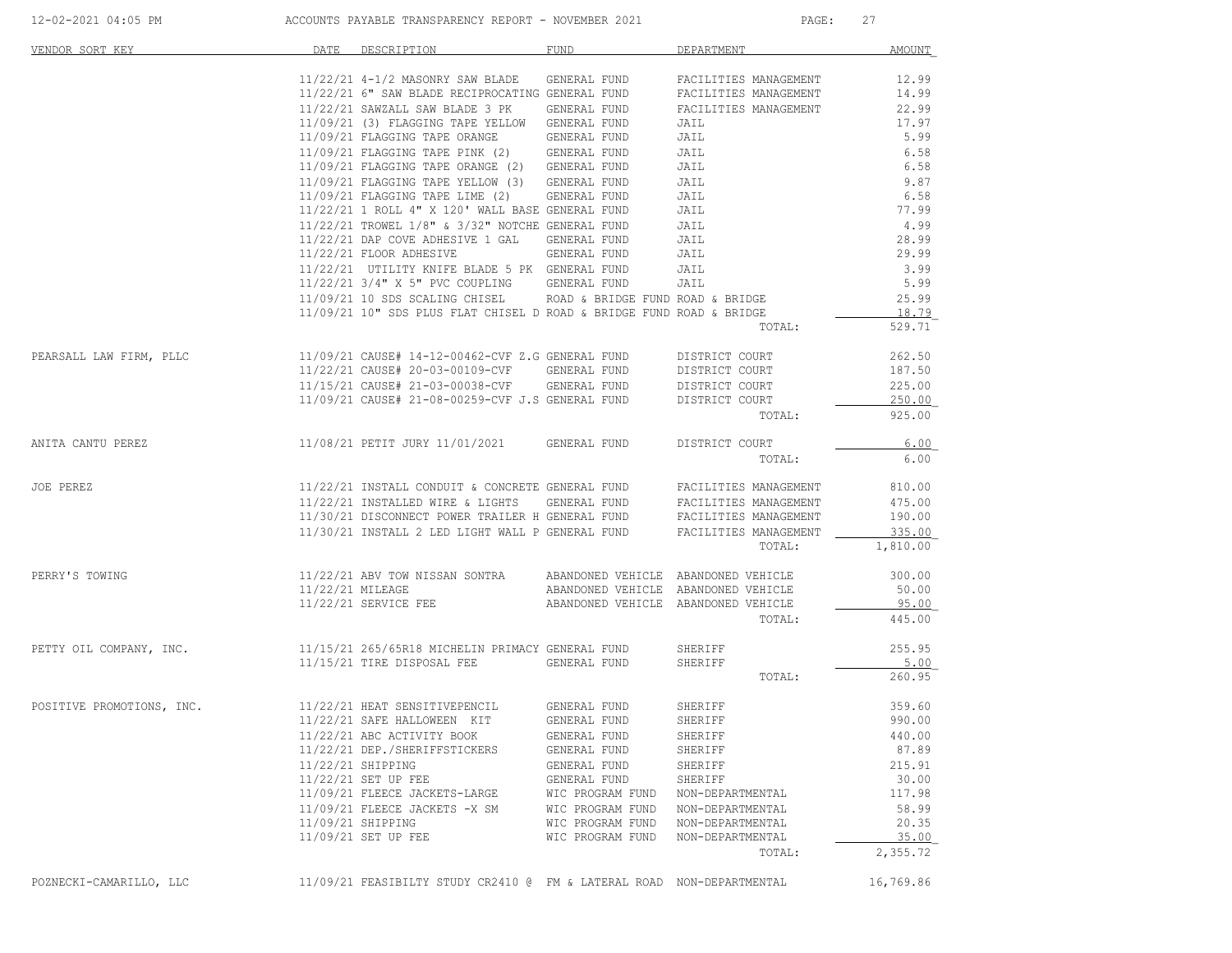| VENDOR SORT KEY            | DATE                | DESCRIPTION                                                                                                                                      | <b>FUND</b>                        | DEPARTMENT             | AMOUNT             |
|----------------------------|---------------------|--------------------------------------------------------------------------------------------------------------------------------------------------|------------------------------------|------------------------|--------------------|
|                            |                     |                                                                                                                                                  |                                    |                        |                    |
|                            |                     | 11/09/21 PRELIM SURVEY CR2410@SAN M FM & LATERAL ROAD NON-DEPARTMENTAL                                                                           |                                    |                        | 4,826.88           |
|                            |                     | 11/09/21 EXPENSES CR2410 @ SAN MIGU FM & LATERAL ROAD NON-DEPARTMENTAL                                                                           |                                    |                        | 360.00             |
|                            |                     | 11/09/21 FEASIBILTY STUDY CR2410 FM & LATERAL ROAD NON-DEPARTMENTAL                                                                              |                                    |                        | 1,863.32           |
|                            |                     | 11/09/21 PRELIM SURVEY CR2410 @ SAN FM & LATERAL ROAD NON-DEPARTMENTAL                                                                           |                                    |                        | 536.32             |
|                            |                     | 11/09/21 EXPENSES CR2410 @ SAN MIGU FM & LATERAL ROAD NON-DEPARTMENTAL                                                                           |                                    |                        | 40.00              |
|                            |                     | 11/30/21 FC120 ENVR SWA1 CR2410 AT FM & LATERAL ROAD NON-DEPARTMENTAL                                                                            |                                    |                        | 3,335.55           |
|                            |                     | 11/30/21 FC130 ROW/UTIL SWA1 CR2410 FM & LATERAL ROAD NON-DEPARTMENTAL                                                                           |                                    |                        | 3,365.96           |
|                            |                     | 11/30/21 FC150 SURVEY/GEO SWA1 CR24 FM & LATERAL ROAD NON-DEPARTMENTAL                                                                           |                                    |                        | 8,125.78           |
|                            |                     | 11/30/21 FC145PROJ ADMIN SWA1 CR241 FM & LATERAL ROAD NON-DEPARTMENTAL                                                                           |                                    |                        | 2,694.90           |
|                            |                     | 11/30/21 FC160 RDWY SWA1 CR2410 AT FM & LATERAL ROAD NON-DEPARTMENTAL                                                                            |                                    |                        | 3,555.74           |
|                            |                     | 11/30/21 FC161DRNG SWA1 CR2410 AT S FM & LATERAL ROAD NON-DEPARTMENTAL                                                                           |                                    |                        | 2,492.32           |
|                            |                     | 11/30/21 FC163 MIS RDWY SWA1 CR2410 FM & LATERAL ROAD NON-DEPARTMENTAL                                                                           |                                    |                        | 2,918.24           |
|                            |                     | 11/09/21 FEASIBILTY STUDY CR3314                                                                                                                 | FM & LATERAL ROAD NON-DEPARTMENTAL |                        | 14,906.54          |
|                            |                     | 11/09/21 PRELIM SURVEY CR3314 @ SAN FM & LATERAL ROAD NON-DEPARTMENTAL<br>11/09/21 EXPENSES CR3314 @ SAN MIGU FM & LATERAL ROAD NON-DEPARTMENTAL |                                    |                        | 4,290.56<br>320.00 |
|                            |                     |                                                                                                                                                  |                                    |                        | 3,726.64           |
|                            |                     | 11/09/21 FEASIBILTY STUDY FM & LATERAL ROAD NON-DEPARTMENTAL<br>$11/09/21$ PRELIM SURVEY CR 3314 FM & LATERAL ROAD NON-DEPARTMENTAL              |                                    |                        | 1,072.64           |
|                            |                     |                                                                                                                                                  |                                    | TOTAL:                 | 75,201.25          |
|                            |                     |                                                                                                                                                  |                                    |                        |                    |
| JACK E. PROCTOR, JR.       |                     | 11/30/21 MEALS 12/12 - 12/16/21 SEM GENERAL FUND                                                                                                 |                                    | $J.P.$ PCT. $#4$       | 265.50             |
|                            |                     | 11/30/21 MILEAGE 12/12-12/16/21 SEM GENERAL FUND                                                                                                 |                                    | $J.P.$ PCT. $#4$       | 131.04             |
|                            |                     |                                                                                                                                                  |                                    | TOTAL:                 | 396.54             |
|                            |                     |                                                                                                                                                  |                                    |                        |                    |
| QUADIENT FINANCE USA, INC. |                     | 11/15/21 PREPAID POSTAGE10/07/21 GENERAL FUND                                                                                                    |                                    | NON-DEPARTMENTAL       | 1,500.00           |
|                            |                     | 11/15/21 PREPAID POSTAGE10/14/21 GENERAL FUND                                                                                                    |                                    | NON-DEPARTMENTAL       | 3,000.00           |
|                            |                     | 11/15/21 PREPAID POSTAGE10/15/21 GENERAL FUND                                                                                                    |                                    | NON-DEPARTMENTAL       | 1,500.00           |
|                            |                     | 11/15/21 PREPAID POSTAGE10/27/21 GENERAL FUND                                                                                                    |                                    | NON-DEPARTMENTAL       | 1,500.00           |
|                            |                     | 11/15/21 FLEXLIMIT PROTECTION FEE GENERAL FUND                                                                                                   |                                    | NON-DEPARTMENTAL       | 50.00              |
|                            |                     |                                                                                                                                                  |                                    | TOTAL:                 | 7,550.00           |
|                            |                     | 11/09/21 NEOPOST LEASE 9/01 -11/30/ GENERAL FUND FACILITIES MANAGEMENT                                                                           |                                    |                        | 332.68             |
| QUADIENT LEASING USA, INC. |                     | 11/09/21 NEOPOST LEASE 9/01 - 11/30 GENERAL FUND                                                                                                 |                                    | FACILITIES MANAGEMENT  | 665.36             |
|                            |                     |                                                                                                                                                  |                                    | TOTAL:                 | 998.04             |
|                            |                     |                                                                                                                                                  |                                    |                        |                    |
| QUADIENT, INC.             |                     | 11/09/21 COUNTY JUDGE                                                                                                                            | GENERAL FUND                       | COMMISSIONERS COURT    | 9.28               |
|                            |                     | 11/09/21 COUNTY CLERK                                                                                                                            | GENERAL FUND                       | COUNTY CLERK           | 9.28               |
|                            |                     | 11/09/21 EMERGENCY MGT                                                                                                                           | GENERAL FUND                       | EMERGENCY MGNT / 911 M | 9.28               |
|                            |                     | 11/09/21 COUNTY COURT                                                                                                                            | GENERAL FUND                       | COUNTY COURT           | 9.28               |
|                            |                     | 11/09/21 DISTRICT COURT                                                                                                                          | GENERAL FUND                       | DISTRICT COURT         | 9.28               |
|                            |                     | 11/09/21 DISTRICT CLERK                                                                                                                          | GENERAL FUND                       | DISTRICT CLERK         | 9.28               |
|                            | $11/09/21$ J. P. #1 |                                                                                                                                                  | GENERAL FUND<br>GENERAL FUND       | $J.P.$ PCT. $# 1$      | 9.28               |
|                            |                     | 11/09/21 J. P. #2                                                                                                                                |                                    | $J.P.$ PCT. $# 2$      | 9.28               |
|                            | $11/09/21$ J. P. #3 |                                                                                                                                                  | .<br>GENERAL FUND<br>GENERAL FUND  | $J.P.$ PCT. $# 3$      | 9.28               |
|                            | $11/09/21$ J. P. #4 |                                                                                                                                                  |                                    | $J.P.$ PCT. $#4$       | 9.28               |
|                            |                     | 11/09/21 COUNTY ATTORNEY                                                                                                                         | GENERAL FUND                       | COUNTY ATTORNEY        | 9.28               |
|                            |                     | 11/09/21 ELECTIONS                                                                                                                               | GENERAL FUND                       | ELECTIONS              | 9.28               |
|                            |                     | 11/09/21 COUNTY AUDITOR                                                                                                                          | GENERAL FUND                       | COUNTY AUDITOR         | 9.28               |
|                            |                     | 11/09/21 COUNTY TREASURER                                                                                                                        | GENERAL FUND                       | COUNTY TREASURER       | 9.28               |
|                            |                     | 11/09/21 TAX COLLECTOR                                                                                                                           | GENERAL FUND                       | TAX COLLECTOR          | 9.31               |
|                            |                     | 11/09/21 SHERIFF'S DEPT                                                                                                                          | GENERAL FUND                       | SHERIFF                | 9.28               |
|                            |                     | 11/09/21 JUVENILE PROBATION                                                                                                                      | GENERAL FUND                       | JUVENILE CORRECTIONS   | 9.28               |
|                            |                     | 11/09/21 COUNTY EXTENSION                                                                                                                        | GENERAL FUND                       | COUNTY EXTENSION       | 9.28               |
|                            |                     | 11/09/21 HUMAN RESOURCE                                                                                                                          | GENERAL FUND                       | HUMAN RESOURCE         | 9.28               |
|                            | 11/09/21 WIC        | 11/09/21 ROAD & BRIDGE                                                                                                                           | ROAD & BRIDGE FUND ROAD & BRIDGE   |                        | 9.28               |
|                            |                     |                                                                                                                                                  | WIC PROGRAM FUND                   | NON-DEPARTMENTAL       | 9.28               |
|                            |                     |                                                                                                                                                  |                                    | TOTAL:                 | 194.91             |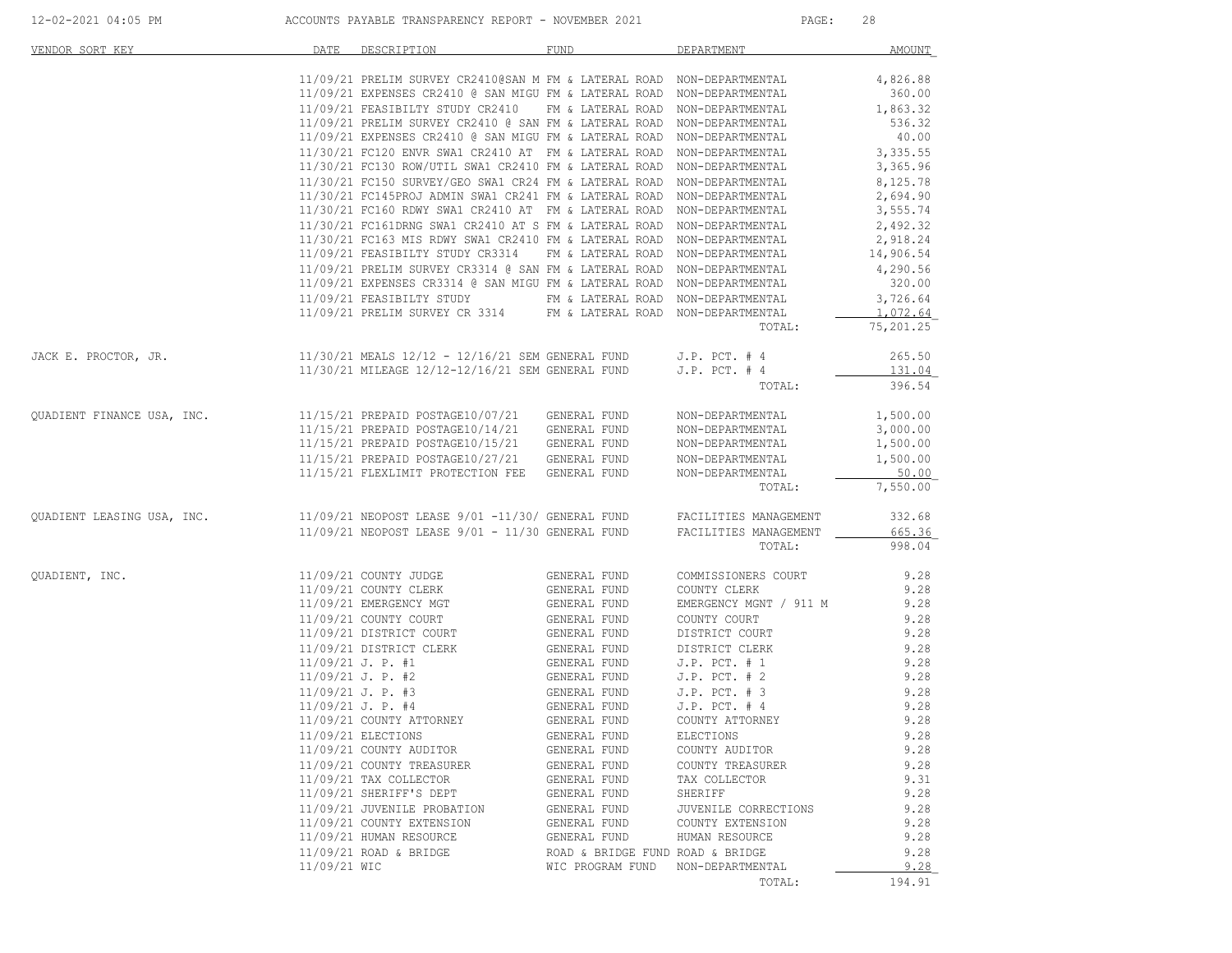|  | 12-02-2021 04:05 PM |  |  |
|--|---------------------|--|--|
|  |                     |  |  |

12-02-2021 12-02-2021 PAYABLE TRANSPARENCY REPORT - NOVEMBER 2021 PAGE: 29

| VENDOR SORT KEY            | DATE | DESCRIPTION                                                                                                                                                                                                                          | FUND                                | DEPARTMENT                       | <b>AMOUNT</b>   |
|----------------------------|------|--------------------------------------------------------------------------------------------------------------------------------------------------------------------------------------------------------------------------------------|-------------------------------------|----------------------------------|-----------------|
| QUALIFICATIONS TARGETS INC |      | 11/09/21 TX DEP PUB SAF SILHOUETTE GENERAL FUND                                                                                                                                                                                      |                                     | SHERIFF                          | 110.00          |
|                            |      | 11/09/21 TX DEP PUB SAR SILHOUETTE GENERAL FUND<br>11/09/21 TX DEP PUB SAF SILHOUETTE GENERAL FUND                                                                                                                                   |                                     | SHERIFF                          | 85.00           |
|                            |      | 11/09/21 SHIPPING                                                                                                                                                                                                                    | GENERAL FUND                        | SHERIFF                          | 140.45          |
|                            |      |                                                                                                                                                                                                                                      |                                     | TOTAL:                           | 335.45          |
| QUILL                      |      | 11/09/21 TARGUS W/LASER                                                                                                                                                                                                              | GENERAL FUND                        | COUNTY CLERK                     | 42.74           |
|                            |      | 11/09/21 DURACELL AA BATTERIE                                                                                                                                                                                                        | GENERAL FUND                        | COUNTY CLERK                     | 62.98           |
|                            |      | 11/09/21 VERBATIM CD-R                                                                                                                                                                                                               | <b>GENERAL FUND</b>                 | COUNTY CLERK                     | 24.06           |
|                            |      | 11/09/21 CARD STOCK<br>11/09/21 PAPERMATE, FLAIR PENS GENERAL FUND                                                                                                                                                                   | GENERAL FUND                        | COUNTY CLERK                     | 9.96<br>15.99   |
|                            |      |                                                                                                                                                                                                                                      |                                     | COUNTY CLERK<br>COUNTY CLERK     | 8.04            |
|                            |      |                                                                                                                                                                                                                                      |                                     | COUNTY CLERK                     | 51.28           |
|                            |      | 11/22/21 HP 26A BLACK TONER, 2PK                                                                                                                                                                                                     | GENERAL FUND                        | $J.P.$ PCT. $# 3$                | 206.09          |
|                            |      | 11/09/21 HP 55A TONER-DIXIE                                                                                                                                                                                                          | GENERAL FUND                        | COUNTY AUDITOR                   | 146.69          |
|                            |      | 11/22/21 CALENDARS-3 MONTH                                                                                                                                                                                                           | GENERAL FUND                        | COUNTY AUDITOR                   | 18.25           |
|                            |      |                                                                                                                                                                                                                                      | GENERAL FUND                        | COUNTY AUDITOR                   | 29.86           |
|                            |      | 11/22/21 BS DESK CALENDAR<br>11/22/21 BS WALL CALENDAR                                                                                                                                                                               | GENERAL FUND                        | COUNTY AUDITOR                   | 8.29            |
|                            |      | 11/22/21 BS WADD CHERACTE.<br>11/22/21 DAB'N SEAL MOISTENER<br>11/22/21 PAB'N SEAL MOISTENER                                                                                                                                         | GENERAL FUND                        | COUNTY AUDITOR                   | 3.04            |
|                            |      | 11/22/21 HP 131A YLW TONER                                                                                                                                                                                                           | GENERAL FUND                        | COUNTY AUDITOR                   | 84.59           |
|                            |      | 11/22/21 HP 131A BLAC TONER                                                                                                                                                                                                          | GENERAL FUND                        | COUNTY AUDITOR                   | 65.69           |
|                            |      | 11/22/21 QUILL STAPLER                                                                                                                                                                                                               | GENERAL FUND                        | COUNTY AUDITOR                   | 5.59            |
|                            |      |                                                                                                                                                                                                                                      |                                     | COUNTY AUDITOR                   | 14.10           |
|                            |      |                                                                                                                                                                                                                                      |                                     | COUNTY AUDITOR                   | 39.83           |
|                            |      | 11/09/21 HP OFFICEJET PRO 6978 GENERAL FUND                                                                                                                                                                                          |                                     | CONSTABLE PCT # 4                | 179.99          |
|                            |      |                                                                                                                                                                                                                                      |                                     | JAIL                             | 25.19<br>39.36  |
|                            |      |                                                                                                                                                                                                                                      |                                     | JAIL                             |                 |
|                            |      | $11/09/21 \begin{array}{llllll} \texttt{RESOLVE} & \texttt{CARPET} & \texttt{CRNERAL} & \texttt{FUND} \\ 11/09/21 & \texttt{PACIFIC} & \texttt{BLE TP} & \texttt{GENERAL} & \texttt{FUND} \end{array}$                               |                                     | JAIL<br>JAIL                     | 82.56<br>118.77 |
|                            |      | 11/09/21 13 GAL TRASH BAGS GENERAL FUND                                                                                                                                                                                              |                                     | JAIL                             | 99.98           |
|                            |      | 11/09/21 55-60 GAL TRASH BAGS                                                                                                                                                                                                        | <b>GENERAL FUND</b>                 | JAIL                             | 55.79           |
|                            |      | 11/09/21 MICROFIBER TOWELS                                                                                                                                                                                                           | GENERAL FUND                        | JAIL                             | 28.99           |
|                            |      | 11/22/21 EXPO NEON DRY ERASE MARKER GENERAL FUND                                                                                                                                                                                     |                                     | HUMAN RESOURCE                   | $7.29 -$        |
|                            |      | 11/22/21 EXPO NEON DRY ERASER MARKE GENERAL FUND                                                                                                                                                                                     |                                     | HUMAN RESOURCE                   | $7.29 -$        |
|                            |      | 11/22/21 WILLOW CREEK CALENDR                                                                                                                                                                                                        | GENERAL FUND                        | HUMAN RESOURCE                   | 10.78           |
|                            |      | 11/22/21 CLIPBOARD, TAN, LTRSZ                                                                                                                                                                                                       | GENERAL FUND                        | HUMAN RESOURCE                   | 5.28            |
|                            |      | 11/22/21 TRURED FILE TOTE                                                                                                                                                                                                            | GENERAL FUND                        | HUMAN RESOURCE                   | 16.18           |
|                            |      | 11/22/21 HOMZ MOBILE TOTE                                                                                                                                                                                                            | GENERAL FUND                        | HUMAN RESOURCE                   | 11.45           |
|                            |      | $11/22/21 \text{ BIC CRISTAL PENS, BLK} \hspace{1.5cm} \text{GENERAL FUND} \\ 11/22/21 \text{ BIC CRISTAL PENS, BLU} \hspace{1.5cm} \text{GENERAL FUND} \\ 11/22/21 \text{ KLEENEX FACIAL TISSU} \hspace{1.5cm} \text{GENERAL FUND}$ |                                     | HUMAN RESOURCE                   | 11.44           |
|                            |      |                                                                                                                                                                                                                                      |                                     | HUMAN RESOURCE                   | 17.08           |
|                            |      |                                                                                                                                                                                                                                      |                                     | HUMAN RESOURCE                   | 14.72           |
|                            |      | $11/22/21 \hbox{ CLASSIFICATION FOLDR} \hbox{ GENERAL FUND} \\ 11/22/21 \hbox{ POST IT NOTES, } 3X3 \hbox{ GENERAL FUND}$                                                                                                            |                                     | HUMAN RESOURCE                   | 30.70           |
|                            |      |                                                                                                                                                                                                                                      |                                     | HUMAN RESOURCE                   | 21.99           |
|                            |      | $11/22/21$ EXPO NEON DRE MRKRS GENERAL FUND<br>$11/22/21$ BIC DRY ERASE MRKER GENERAL FUND                                                                                                                                           |                                     | HUMAN RESOURCE<br>HUMAN RESOURCE | 7.29<br>11.61   |
|                            |      | 11/22/21 DRY ERASE CLEANER                                                                                                                                                                                                           | GENERAL FUND                        | HUMAN RESOURCE                   | 1.77            |
|                            |      | 11/22/21 BLUE SKY CALENDAR                                                                                                                                                                                                           | GENERAL FUND                        | HUMAN RESOURCE                   | 14.10           |
|                            |      | 11/22/21 HP OFFICE 20 COPYPPR                                                                                                                                                                                                        | GENERAL FUND                        | HUMAN RESOURCE                   | 33.98           |
|                            |      | 11/22/21 EXPO NEON DRY ERASER MARKE GENERAL FUND                                                                                                                                                                                     |                                     | HUMAN RESOURCE                   | 7.29            |
|                            |      | 11/22/21 EXPO NEON DRY ERASER MARKE GENERAL FUND                                                                                                                                                                                     |                                     | HUMAN RESOURCE                   | 7.29            |
|                            |      | 11/09/21 HP LASERJET TONER M1212NF GENERAL FUND                                                                                                                                                                                      |                                     | VETERANS SERVICE                 | 128.09          |
|                            |      | 11/09/21 LYSOL DIS SPRAY                                                                                                                                                                                                             | AMERICAN RESCUE PL NON-DEPARTMENTAL |                                  | 134.98          |
|                            |      | 11/09/21 CLOROX BLEACH                                                                                                                                                                                                               | AMERICAN RESCUE PL NON-DEPARTMENTAL |                                  | 41.98           |
|                            |      | 11/09/21 ZEP TOILET BOWL CLNR                                                                                                                                                                                                        | AMERICAN RESCUE PL NON-DEPARTMENTAL |                                  | 69.00           |
|                            |      | 11/09/21 PINESOL FLOOR CLNR                                                                                                                                                                                                          | AMERICAN RESCUE PL NON-DEPARTMENTAL |                                  | 64.78           |
|                            |      | 11/09/21 SNEEZE GUARD 30'X48'                                                                                                                                                                                                        | AMERICAN RESCUE PL NON-DEPARTMENTAL |                                  | 170.99          |
|                            |      | 11/22/21 PURELL HAND SANTZR                                                                                                                                                                                                          | AMERICAN RESCUE PL NON-DEPARTMENTAL |                                  | 33.20           |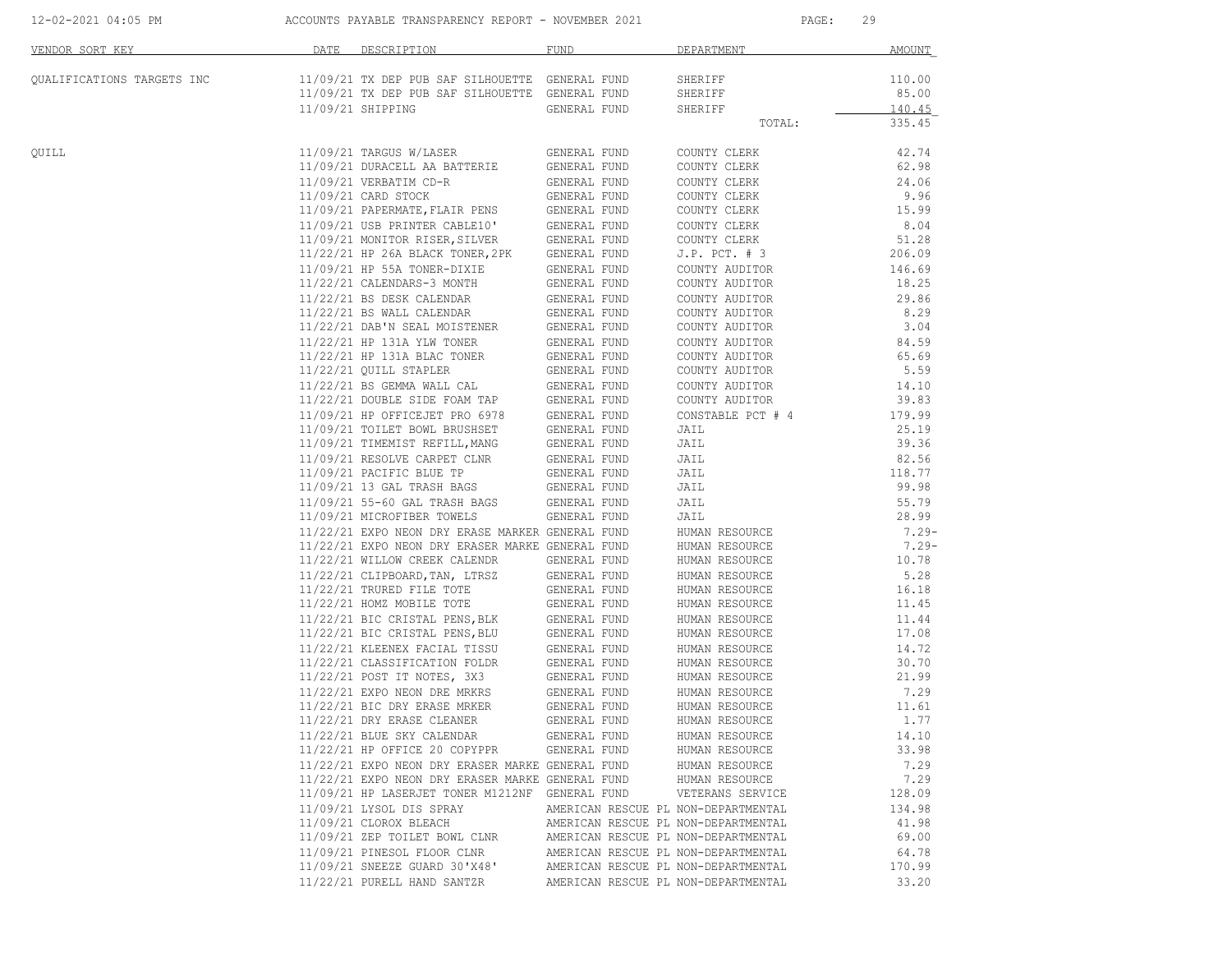| VENDOR SORT KEY                                                                                                                                                                                                                      | DATE | DESCRIPTION                                                                                                                                                                                                                        | FUND         | DEPARTMENT            | AMOUNT        |
|--------------------------------------------------------------------------------------------------------------------------------------------------------------------------------------------------------------------------------------|------|------------------------------------------------------------------------------------------------------------------------------------------------------------------------------------------------------------------------------------|--------------|-----------------------|---------------|
|                                                                                                                                                                                                                                      |      | $1/22/21$ LIVERTIES AMERICAN RESCUE PL NON-DEPARTMENTAL<br>11/22/21 LYSOL DISINF SPRAY AMERICAN RESCUE PL NON-DEPARTMENTAL<br>11/22/21 LYSOL DISINF SPRAY AMERICAN RESCUE PL NON-DEPARTMENTAL<br>11/22/21 (4) REPL PAD 5-N-1 STAMP |              |                       |               |
|                                                                                                                                                                                                                                      |      |                                                                                                                                                                                                                                    |              |                       |               |
|                                                                                                                                                                                                                                      |      |                                                                                                                                                                                                                                    |              |                       |               |
|                                                                                                                                                                                                                                      |      |                                                                                                                                                                                                                                    |              |                       |               |
|                                                                                                                                                                                                                                      |      |                                                                                                                                                                                                                                    |              |                       |               |
|                                                                                                                                                                                                                                      |      |                                                                                                                                                                                                                                    |              |                       |               |
|                                                                                                                                                                                                                                      |      |                                                                                                                                                                                                                                    |              |                       |               |
|                                                                                                                                                                                                                                      |      |                                                                                                                                                                                                                                    |              |                       |               |
|                                                                                                                                                                                                                                      |      |                                                                                                                                                                                                                                    |              |                       |               |
|                                                                                                                                                                                                                                      |      |                                                                                                                                                                                                                                    |              |                       |               |
|                                                                                                                                                                                                                                      |      |                                                                                                                                                                                                                                    |              |                       |               |
|                                                                                                                                                                                                                                      |      |                                                                                                                                                                                                                                    |              |                       |               |
|                                                                                                                                                                                                                                      |      |                                                                                                                                                                                                                                    |              |                       |               |
|                                                                                                                                                                                                                                      |      |                                                                                                                                                                                                                                    |              |                       |               |
|                                                                                                                                                                                                                                      |      |                                                                                                                                                                                                                                    |              |                       |               |
|                                                                                                                                                                                                                                      |      |                                                                                                                                                                                                                                    |              |                       |               |
|                                                                                                                                                                                                                                      |      |                                                                                                                                                                                                                                    |              |                       |               |
|                                                                                                                                                                                                                                      |      |                                                                                                                                                                                                                                    |              |                       |               |
|                                                                                                                                                                                                                                      |      |                                                                                                                                                                                                                                    |              |                       |               |
|                                                                                                                                                                                                                                      |      |                                                                                                                                                                                                                                    |              |                       |               |
|                                                                                                                                                                                                                                      |      | $11/22/21$ (2) DURACELL COPPERTOP AAA ROAD & BRIDGE FUND ROAD & BRIDGE                                                                                                                                                             |              |                       | 19.42         |
|                                                                                                                                                                                                                                      |      |                                                                                                                                                                                                                                    |              | TOTAL:                | 3,139.49      |
| R & R IMPLEMENTS, INC. 11/09/21 SOCKET SET HEX SAE 10PC ROAD & BRIDGE FUND ROAD & BRIDGE                                                                                                                                             |      |                                                                                                                                                                                                                                    |              |                       | 27.49         |
|                                                                                                                                                                                                                                      |      |                                                                                                                                                                                                                                    |              | TOTAL:                | 27.49         |
|                                                                                                                                                                                                                                      |      |                                                                                                                                                                                                                                    |              |                       | 6.00          |
|                                                                                                                                                                                                                                      |      |                                                                                                                                                                                                                                    |              | TOTAL:                | 6.00          |
| RAY'S PLUMBING & PUMP SERVICE 11/09/21 RENTAL 300 GAL HOLDING TAN GENERAL FUND FACILITIES MANAGEMENT 195.00<br>11/09/21 TO SERVICE MONTHLY GENERAL FUND FACILITIES MANAGEMENT 195.00                                                 |      |                                                                                                                                                                                                                                    |              |                       |               |
|                                                                                                                                                                                                                                      |      |                                                                                                                                                                                                                                    |              |                       |               |
|                                                                                                                                                                                                                                      |      |                                                                                                                                                                                                                                    |              |                       | TOTAL: 490.00 |
| RDO EQUIPMENT / POWERPLAN BF 11/09/21 SWITCH UNIT 405 ROAD & BRIDGE FUND ROAD & BRIDGE                                                                                                                                               |      |                                                                                                                                                                                                                                    |              |                       | 206.17        |
|                                                                                                                                                                                                                                      |      |                                                                                                                                                                                                                                    |              | TOTAL:                | 206.17        |
| AARON JOE REALME                                                                                                                                                                                                                     |      | 11/08/21 PETIT JURY 11/01/2021 GENERAL FUND DISTRICT COURT                                                                                                                                                                         |              |                       | 6.00          |
|                                                                                                                                                                                                                                      |      |                                                                                                                                                                                                                                    |              | TOTAL:                | 6.00          |
| RECORDS CONSULTANTS, INC. 11/09/21 328 BOXES SHREDDED 10/13/2 GENERAL FUND FACILITIES MANAGEMENT 2,132.00                                                                                                                            |      |                                                                                                                                                                                                                                    |              |                       |               |
|                                                                                                                                                                                                                                      |      | 11/09/21 1608 BX RECORDS SHREDDED FRIO CO RECORDS MG NON-DEPARTMENTAL                                                                                                                                                              |              |                       | 10,452.00     |
|                                                                                                                                                                                                                                      |      |                                                                                                                                                                                                                                    |              | TOTAL:                | 12,584.00     |
| REPUBLIC SERVICES, INC. 11/09/21 SVC CR 4201 @I-35 NOV 2021 GENERAL FUND FACILITIES MANAGEMENT 266.83<br>11/09/21 ADMINISTRATIVE FEE GENERAL FUND FACILITIES MANAGEMENT 5.95<br>11/09/21 FUEL/ENVIRONMENTAL RECOVER GENERAL FUND FAC |      |                                                                                                                                                                                                                                    |              |                       |               |
|                                                                                                                                                                                                                                      |      |                                                                                                                                                                                                                                    |              |                       |               |
|                                                                                                                                                                                                                                      |      |                                                                                                                                                                                                                                    |              |                       |               |
|                                                                                                                                                                                                                                      |      | 11/09/21 SVC 200 CR 4415 OCTOBER 20 GENERAL FUND                                                                                                                                                                                   |              | FACILITIES MANAGEMENT | 505.87        |
|                                                                                                                                                                                                                                      |      | 11/09/21 OVERAGE 10/01 (2) LIFTS                                                                                                                                                                                                   | GENERAL FUND | FACILITIES MANAGEMENT | 120.00        |
|                                                                                                                                                                                                                                      |      | 11/09/21 OVERAGE 10/15                                                                                                                                                                                                             | GENERAL FUND | FACILITIES MANAGEMENT | 60.00         |
|                                                                                                                                                                                                                                      |      | 11/09/21 OVERAGE 10/29 (2) LIFTS                                                                                                                                                                                                   | GENERAL FUND | FACILITIES MANAGEMENT | 120.00        |
|                                                                                                                                                                                                                                      |      | 11/09/21 ADMINISTRATIVE FEE                                                                                                                                                                                                        | GENERAL FUND | FACILITIES MANAGEMENT | 5.95          |
|                                                                                                                                                                                                                                      |      | 11/09/21 FUEL/ENVIRONMENTAL RECOVER GENERAL FUND                                                                                                                                                                                   |              | FACILITIES MANAGEMENT | 299.83        |
|                                                                                                                                                                                                                                      |      | 11/09/21 30 CU YD - R&B PEARSALL YA GENERAL FUND                                                                                                                                                                                   |              | FACILITIES MANAGEMENT | 64.74         |
|                                                                                                                                                                                                                                      |      | 11/09/21 PICK UP 10/22/2021                                                                                                                                                                                                        | GENERAL FUND | FACILITIES MANAGEMENT | 700.70        |
|                                                                                                                                                                                                                                      |      | 11/09/21 ADMINISTRATIVE FEE                                                                                                                                                                                                        | GENERAL FUND | FACILITIES MANAGEMENT | 5.95          |
|                                                                                                                                                                                                                                      |      | 11/09/21 FUEL/ENVIRONMENTAL RECOVER GENERAL FUND                                                                                                                                                                                   |              | FACILITIES MANAGEMENT | 284.90        |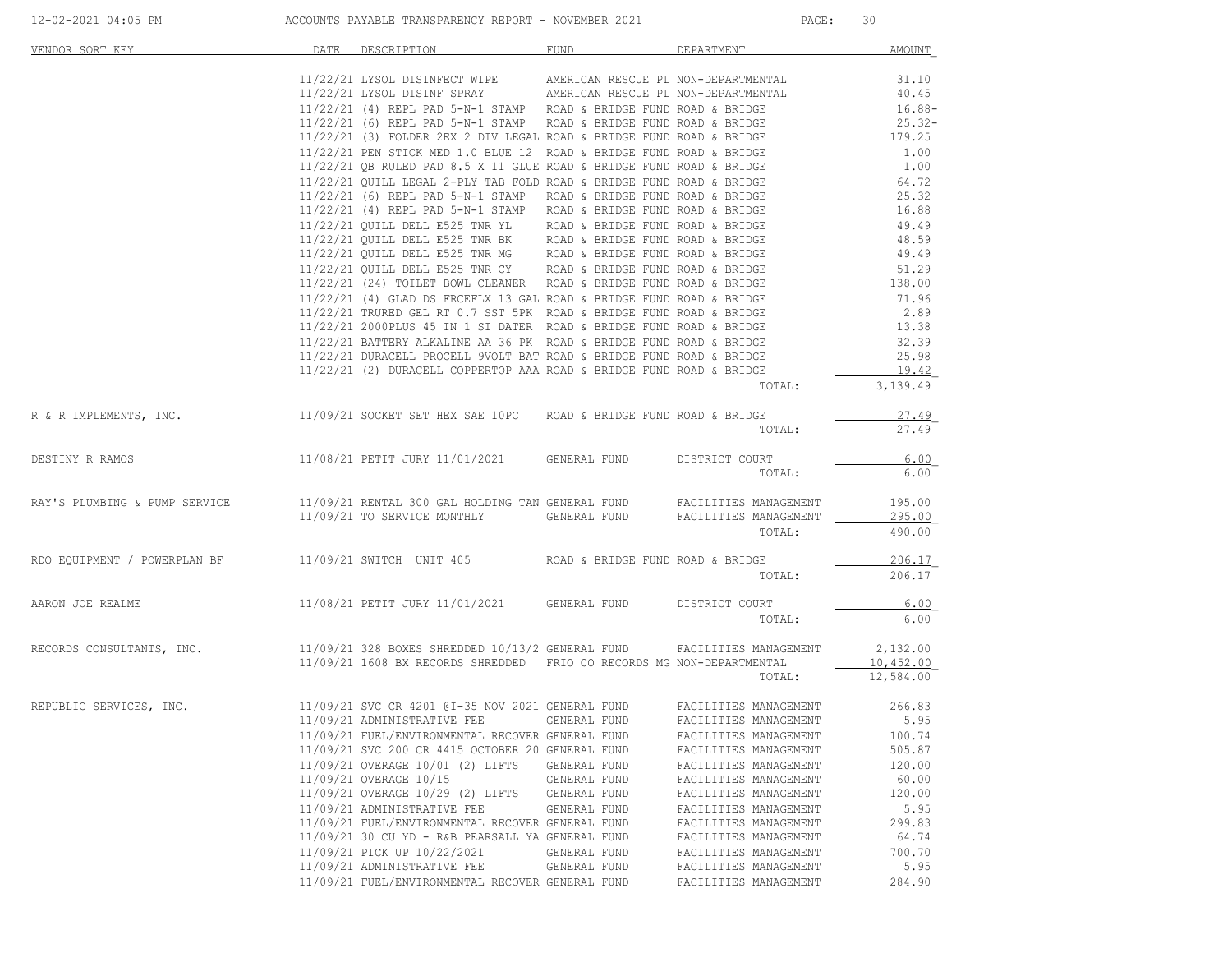| 12-02-2021 04:05 PM             | ACCOUNTS PAYABLE TRANSPARENCY REPORT - NOVEMBER 2021 |                                                                                                                                                |  |              |  | PAGE:<br>31                  |        |                      |
|---------------------------------|------------------------------------------------------|------------------------------------------------------------------------------------------------------------------------------------------------|--|--------------|--|------------------------------|--------|----------------------|
| VENDOR SORT KEY                 | DATE                                                 | DESCRIPTION                                                                                                                                    |  | FUND         |  | DEPARTMENT                   |        | AMOUNT               |
|                                 |                                                      | 11/30/21 SVC CR 42010I-35 DEC 2021 GENERAL FUND                                                                                                |  |              |  | FACILITIES MANAGEMENT        |        | 266.83               |
|                                 |                                                      | 11/30/21 OVERAGE 11/17/2021                                                                                                                    |  | GENERAL FUND |  | FACILITIES MANAGEMENT        |        | 60.06                |
|                                 |                                                      | 11/30/21 ADMINISTRATIVE FEE                                                                                                                    |  | GENERAL FUND |  | FACILITIES MANAGEMENT        |        | 5.95                 |
|                                 |                                                      | 11/30/21 FUEL/ENVIRONMENTAL RECOVER GENERAL FUND                                                                                               |  |              |  | FACILITIES MANAGEMENT        | TOTAL: | 126.53<br>3,000.83   |
| CARLOS COY REYES                |                                                      | 11/08/21 PETIT JURY 11/01/2021                                                                                                                 |  | GENERAL FUND |  | DISTRICT COURT               |        | 6.00                 |
|                                 |                                                      |                                                                                                                                                |  |              |  |                              | TOTAL: | 6.00                 |
| PAUL CRUZ REYES                 |                                                      | 11/08/21 PETIT JURY 11/01/2021                                                                                                                 |  | GENERAL FUND |  | DISTRICT COURT               |        | 6.00                 |
|                                 |                                                      |                                                                                                                                                |  |              |  |                              | TOTAL: | 6.00                 |
| VALDEMAR REYNA JR               |                                                      | 11/08/21 PETIT JURY 11/01/2021                                                                                                                 |  | GENERAL FUND |  | DISTRICT COURT               |        | 6.00                 |
|                                 |                                                      |                                                                                                                                                |  |              |  |                              | TOTAL: | 6.00                 |
| ANDREW MICHAEL RIVERA           |                                                      | 11/08/21 PETIT JURY 11/01/2021                                                                                                                 |  | GENERAL FUND |  | DISTRICT COURT               |        | 6.00                 |
|                                 |                                                      | 11/08/21 PETIT JURY 11/02 - 11/05/2 GENERAL FUND                                                                                               |  |              |  | DISTRICT COURT               |        | 160.00               |
|                                 |                                                      |                                                                                                                                                |  |              |  |                              | TOTAL: | 166.00               |
| GRADY L ROBERTS, JR.            |                                                      | 11/09/21 CAUSE# 31037 S.W. 10/12/2 GENERAL FUND<br>11/15/21 CAUSE# 31158 P.C. 11/9/20 GENERAL FUND                                             |  |              |  | COUNTY COURT<br>COUNTY COURT |        | 300.00<br>300.00     |
|                                 |                                                      | 11/15/21 CAUSE# 31159 P.C. 11/09/2 GENERAL FUND                                                                                                |  |              |  | COUNTY COURT                 |        | 100.00               |
|                                 |                                                      | 11/09/21 CAUSE# 31248 A.A. 8/3/202 GENERAL FUND                                                                                                |  |              |  | COUNTY COURT                 |        | 300.00               |
|                                 |                                                      | 11/15/21 CAUSE# 31330 M.Z. 11/09/2 GENERAL FUND                                                                                                |  |              |  | COUNTY COURT                 |        | 300.00               |
|                                 |                                                      |                                                                                                                                                |  |              |  |                              | TOTAL: | 1,300.00             |
| CRUZ ROCHA JR                   |                                                      | 11/08/21 PETIT JURY 11/01/2021                                                                                                                 |  | GENERAL FUND |  | DISTRICT COURT               |        | 6.00                 |
|                                 |                                                      |                                                                                                                                                |  |              |  |                              | TOTAL: | 6.00                 |
| BRANDON RAY RODRIGUEZ           |                                                      | 11/08/21 PETIT JURY 11/01/2021                                                                                                                 |  | GENERAL FUND |  | DISTRICT COURT               |        | 6.00                 |
|                                 |                                                      |                                                                                                                                                |  |              |  |                              | TOTAL: | 6.00                 |
| ELPIDIO RODRIGUEZ SR            |                                                      | 11/08/21 PETIT JURY 11/01/2021                                                                                                                 |  | GENERAL FUND |  | DISTRICT COURT               |        | 6.00                 |
|                                 |                                                      |                                                                                                                                                |  |              |  |                              | TOTAL: | 6.00                 |
| KRYSANDRA GENEVIEVE C RODRIGUEZ |                                                      | 11/08/21 PETIT JURY 11/01/2021                                                                                                                 |  | GENERAL FUND |  | DISTRICT COURT               |        | 6.00                 |
|                                 |                                                      |                                                                                                                                                |  |              |  |                              | TOTAL: | 6.00                 |
| SUSAN C. RODRIGUEZ              |                                                      | 11/08/21 PETIT JURY 11/01/2021 GENERAL FUND                                                                                                    |  |              |  | DISTRICT COURT               |        | 6.00                 |
|                                 |                                                      | 11/08/21 PETIT JURY 11/02 - 11/05/2 GENERAL FUND                                                                                               |  |              |  | DISTRICT COURT               |        | 160.00               |
|                                 |                                                      |                                                                                                                                                |  |              |  |                              | TOTAL: | 166.00               |
| SONIA ROMAN                     |                                                      | 11/08/21 PETIT JURY 11/01/2021                                                                                                                 |  | GENERAL FUND |  | DISTRICT COURT               |        | 6.00                 |
|                                 |                                                      |                                                                                                                                                |  |              |  |                              | TOTAL: | 6.00                 |
| ROMCO EQUIPMENT COMPANY         |                                                      | $11/22/21$ (36) GRADER BLADES 5/8X6X7 ROAD & BRIDGE FUND ROAD & BRIDGE                                                                         |  |              |  |                              |        | 3,513.24             |
|                                 |                                                      | $11/22/21$ (10) GRADER BLADES 3/4 X 8 ROAD & BRIDGE FUND ROAD & BRIDGE<br>11/30/21 (14) GRADER BLADE 5/8X6X7H ROAD & BRIDGE FUND ROAD & BRIDGE |  |              |  |                              |        | 1,651.60<br>1,366.26 |
|                                 |                                                      |                                                                                                                                                |  |              |  |                              | TOTAL: | 6,531.10             |
| CLAYTON BLAIN ROTH              |                                                      | 11/22/21 GRAND JUROR 11/12/2021                                                                                                                |  | GENERAL FUND |  | DISTRICT COURT               |        | 40.00                |
|                                 |                                                      |                                                                                                                                                |  |              |  |                              | TOTAL: | 40.00                |
| ANA LUISA RUIZ                  |                                                      | 11/08/21 PETIT JURY 11/01/2021                                                                                                                 |  | GENERAL FUND |  | DISTRICT COURT               |        | 6.00                 |
|                                 |                                                      |                                                                                                                                                |  |              |  |                              | TOTAL: | 6.00                 |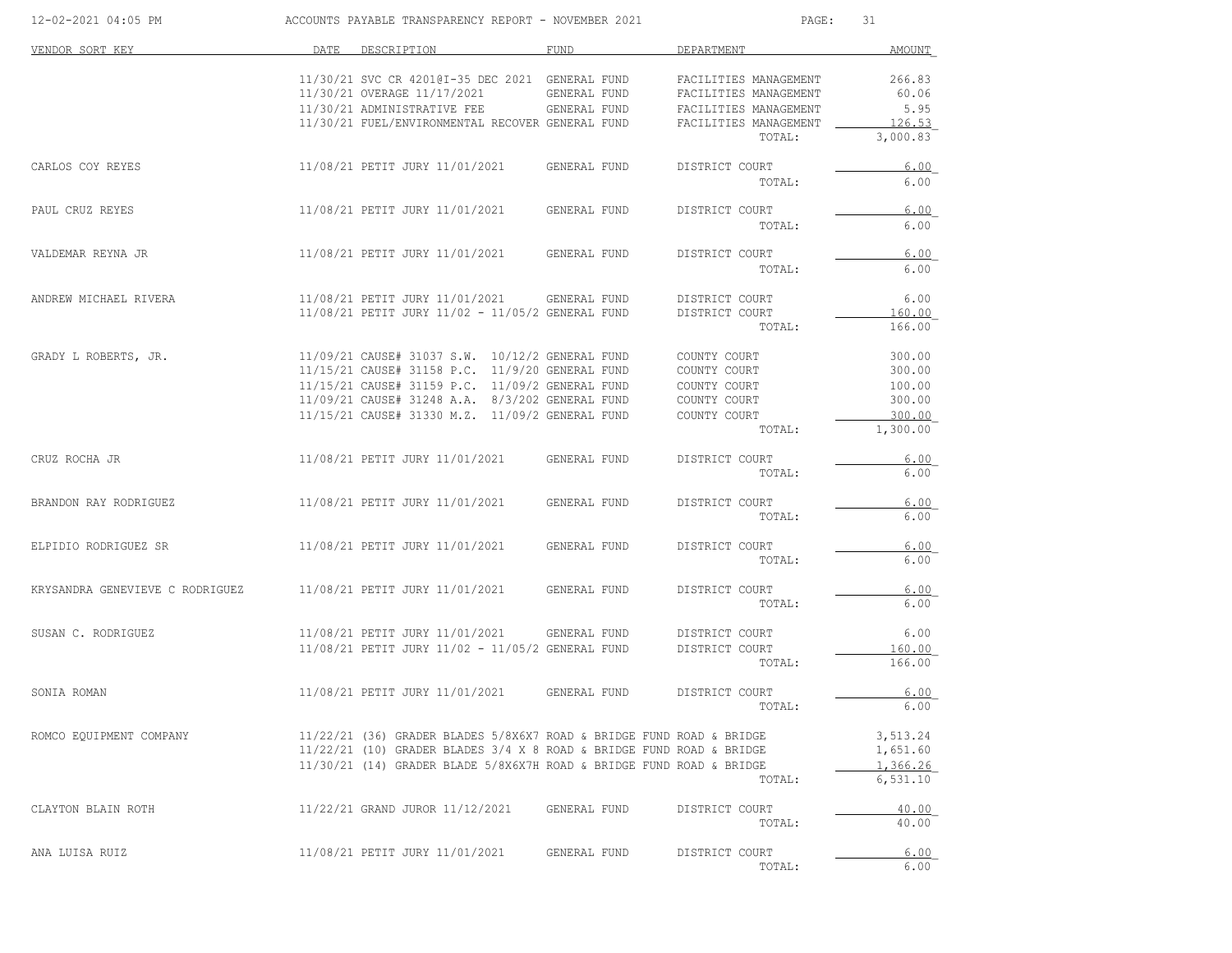| 12-02-2021 04:05 PM                                                                    |      | ACCOUNTS PAYABLE TRANSPARENCY REPORT - NOVEMBER 2021                                                                                                                                                                                                                                                                                                                                                                                                                                    | PAGE:                                             | 32                                                                                                                                                                                                                                      |                                                                                           |
|----------------------------------------------------------------------------------------|------|-----------------------------------------------------------------------------------------------------------------------------------------------------------------------------------------------------------------------------------------------------------------------------------------------------------------------------------------------------------------------------------------------------------------------------------------------------------------------------------------|---------------------------------------------------|-----------------------------------------------------------------------------------------------------------------------------------------------------------------------------------------------------------------------------------------|-------------------------------------------------------------------------------------------|
| VENDOR SORT KEY                                                                        | DATE | DESCRIPTION                                                                                                                                                                                                                                                                                                                                                                                                                                                                             | FUND                                              | DEPARTMENT                                                                                                                                                                                                                              | AMOUNT                                                                                    |
| RUSH TRUCK CENTER, SAN ANTONIO                                                         |      | 11/09/21 (3) SENSOR, TEMPERATURE ROAD & BRIDGE FUND ROAD & BRIDGE<br>11/09/21 (3) SENSOR, TEMPERATURE ROAD & BRIDGE FUND ROAD & BRIDGE<br>11/09/21 SENSOR LEVEL ROAD & BRIDGE FUND ROAD & BRIDGE 11/09/21 (2) SENSOR TEMPERATURE ROAD & BRIDGE FUND ROAD & BRIDGE<br>11/15/21 (4) SENSOR ASSY-FLUID LEVE ROAD & BRIDGE FUND ROAD & BRIDGE<br>11/15/21 RETURNED (4) SENSOR ASSY ROAD & BRIDGE FUND ROAD & BRIDGE<br>11/15/21 (4) SENSOR ASSY-FLUID LEVE ROAD & BRIDGE FUND ROAD & BRIDGE |                                                   | TOTAL:                                                                                                                                                                                                                                  | 435.00<br>465.00<br>280.00<br>290.00<br>920.00<br>$920.00 -$<br>920.00<br>2,390.00        |
| SAFETY SHOE DISTRIBUTORS LLP                                                           |      | 11/09/21 (2) SAFETY SHOES GENERAL FUND FACILITIES MANAGEMENT<br>$11/09/21\ \texttt{SAFETY} \ \texttt{SHOES} \qquad \qquad \texttt{GENERAL FUND} \\ 11/09/21\ \texttt{(8)} \ \texttt{SAFETY} \ \texttt{SHOES} \qquad \qquad \texttt{GENERAL FUND}$<br>$11/09/21$ (25) SAFETY SHOES ROAD & BRIDGE FUND ROAD & BRIDGE                                                                                                                                                                      |                                                   | JAIL<br>SHERIFF<br>TOTAL:                                                                                                                                                                                                               | 68.78<br>57.37<br>458.96<br>814.59<br>1,399.70                                            |
| SAMANTHA FRANCINE SALAZAR 11/22/21 GRAND JUROR 11/12/2021 GENERAL FUND                 |      |                                                                                                                                                                                                                                                                                                                                                                                                                                                                                         |                                                   | DISTRICT COURT<br>TOTAL:                                                                                                                                                                                                                | 40.00<br>40.00                                                                            |
| TAMMY SANCHEZ                                                                          |      | $11/22/21$ MILEAGE TO DILLEY $11/16/20$ WIC PROGRAM FUND NON-DEPARTMENTAL                                                                                                                                                                                                                                                                                                                                                                                                               |                                                   | TOTAL:                                                                                                                                                                                                                                  | 19.38<br>19.38                                                                            |
| SCHINDLER ELEVATOR CORPORATION                                                         |      | 11/09/21 MO SVC ELEVATOR NOV 2021 GENERAL FUND                                                                                                                                                                                                                                                                                                                                                                                                                                          |                                                   | FACILITIES MANAGEMENT<br>TOTAL:                                                                                                                                                                                                         | 215.35<br>215.35                                                                          |
| STERICYCLE/SHRED IT                                                                    |      | 11/22/21 SVC 8/27/21 JUV PROBATION GENERAL FUND<br>11/22/21 SERVICE 9/24/21 COURTHOUS GENERAL FUND<br>11/22/21 SERVICE 9/24/21 SHERIFF'S GENERAL FUND<br>11/22/21 SERVICE 9/24/21 JUV PROBAT GENERAL FUND<br>11/15/21 ENVIRONMENTAL SURCHARGE GENERAL FUND                                                                                                                                                                                                                              |                                                   | FACILITIES MANAGEMENT<br>FACILITIES MANAGEMENT<br>FACILITIES MANAGEMENT<br>FACILITIES MANAGEMENT<br>FACILITIES MANAGEMENT<br>FACILITIES MANAGEMENT<br>FACILITIES MANAGEMENT<br>FACILITIES MANAGEMENT<br>FACILITIES MANAGEMENT<br>TOTAL: | 115.14<br>150.27<br>109.98<br>114.85<br>93.76<br>93.76<br>5.26<br>19.68<br>7.50<br>710.20 |
| JENNIFER MARIE SIERRA                                                                  |      | $11/22/21$ GRAND JUROR $11/12/2021$ GENERAL FUND                                                                                                                                                                                                                                                                                                                                                                                                                                        |                                                   | DISTRICT COURT<br>TOTAL:                                                                                                                                                                                                                | 40.00<br>40.00                                                                            |
| DAVID S. SILVA                                                                         |      | 11/08/21 PETIT JURY 11/01/2021 GENERAL FUND                                                                                                                                                                                                                                                                                                                                                                                                                                             |                                                   | DISTRICT COURT<br>TOTAL:                                                                                                                                                                                                                | 6.00<br>6.00                                                                              |
| SOFTWARE TECHNIQUES INC 11/15/21 ACE ANNUAL SUPPORT2/2021-2 GENERAL FUND               |      |                                                                                                                                                                                                                                                                                                                                                                                                                                                                                         |                                                   | SHERIFF<br>TOTAL:                                                                                                                                                                                                                       | 1,350.00<br>1,350.00                                                                      |
| SOUTH TEXAS FORENSIC PSYCHOLOGY, PLLC 11/09/21 CAUSE# 21-05-00077-CRF A.K GENERAL FUND |      |                                                                                                                                                                                                                                                                                                                                                                                                                                                                                         |                                                   | DISTRICT COURT<br>TOTAL:                                                                                                                                                                                                                | 800.00<br>800.00                                                                          |
| SPARKLETTS & SIERRA SPRINGS                                                            |      | 11/09/21 MO SVC 9/28/2021<br>11/15/21 MO SVC 10/26/2021 DISTRICT GENERAL FUND<br>11/22/21 MO SVC 9/28 & 11/13 COMM C GENERAL FUND<br>11/22/21 MO SVC 10/26/2021 GENERAL FUND<br>11/30/21 MO SVC 11/17/2021                                                                                                                                                                                                                                                                              | GENERAL FUND<br>WIC PROGRAM FUND NON-DEPARTMENTAL | COUNTY CLERK<br>DISTRICT CLERK<br>FACILITIES MANAGEMENT<br>JUVENILE CORRECTIONS<br>TOTAL:                                                                                                                                               | 51.74<br>40.45<br>1.44<br>54.90<br>9.00<br>157.53                                         |
| KYRSTEE LAREE STONE                                                                    |      | 11/08/21 PETIT JURY 11/01/2021                                                                                                                                                                                                                                                                                                                                                                                                                                                          | GENERAL FUND                                      | DISTRICT COURT<br>TOTAL:                                                                                                                                                                                                                | 6.00<br>6.00                                                                              |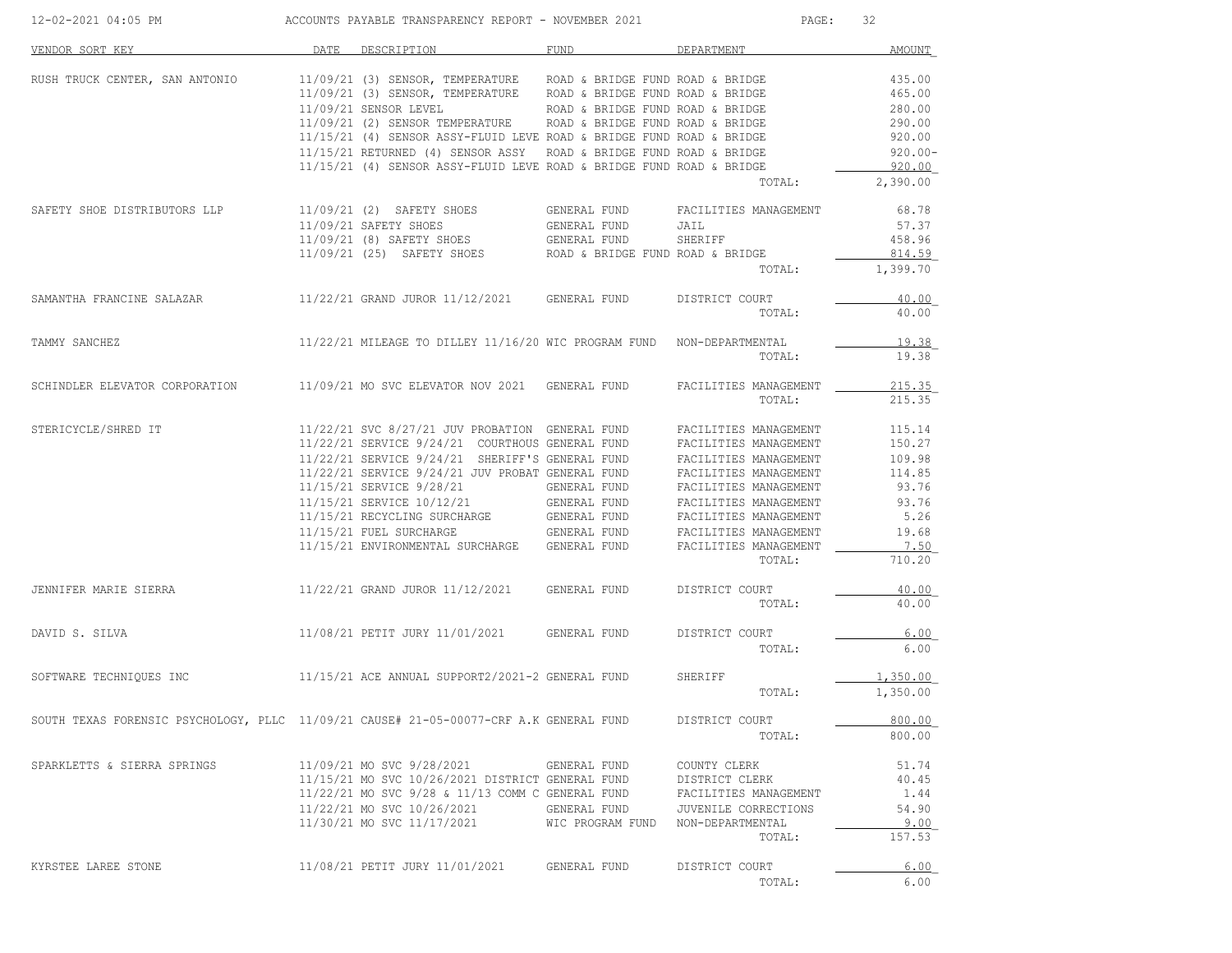| 12-02-2021 04:05 PM ACCOUNTS PAYABLE TRANSPARENCY REPORT - NOVEMBER 2021              |  |                                                                                                                                                                                                                                                                                                                                                                                   |                                  | PAGE: 33            |                |
|---------------------------------------------------------------------------------------|--|-----------------------------------------------------------------------------------------------------------------------------------------------------------------------------------------------------------------------------------------------------------------------------------------------------------------------------------------------------------------------------------|----------------------------------|---------------------|----------------|
| VENDOR SORT KEY                                                                       |  | DATE DESCRIPTION                                                                                                                                                                                                                                                                                                                                                                  | FUND FUND                        | DEPARTMENT          | AMOUNT         |
| SUPER LUBE                                                                            |  |                                                                                                                                                                                                                                                                                                                                                                                   |                                  |                     | 15.00          |
|                                                                                       |  |                                                                                                                                                                                                                                                                                                                                                                                   |                                  |                     | 5.50           |
|                                                                                       |  | 11/15/21 OIL CHANGE UNIT 7991 GENERAL FUND SHERIFF<br>11/15/21 OIL FILTER GENERAL FUND SHERIFF<br>11/15/21 (6) MOBIL X1 5W30 OIL GENERAL FUND SHERIFF                                                                                                                                                                                                                             |                                  |                     | 34.50          |
|                                                                                       |  |                                                                                                                                                                                                                                                                                                                                                                                   |                                  | TOTAL:              | 55.00          |
| CHRISTOPHER CLINTON SURLES 11/08/21 PETIT JURY 11/01/2021 GENERAL FUND DISTRICT COURT |  |                                                                                                                                                                                                                                                                                                                                                                                   |                                  |                     | 6.00           |
|                                                                                       |  |                                                                                                                                                                                                                                                                                                                                                                                   |                                  | TOTAL:              | 6.00           |
| LOIS LEA SURLES                                                                       |  | 11/08/21 PETIT JURY 11/01/2021 GENERAL FUND DISTRICT COURT                                                                                                                                                                                                                                                                                                                        |                                  |                     | 6.00           |
|                                                                                       |  |                                                                                                                                                                                                                                                                                                                                                                                   |                                  | TOTAL:              | 6.00           |
| T & T AUTO PARTS                                                                      |  | 11/09/21 ADAPTER 1"<br>11/09/21 FUEL FILTER ROAD & BRIDGE FUND ROAD & BRIDGE<br>11/09/21 FUEL FILTER ROAD & BRIDGE FUND ROAD & BRIDGE<br>11/09/21 KEY STOC ROAD & BRIDGE FUND ROAD & BRIDGE<br>11/09/21 OIL SEAL ROAD & BRIDGE FUND R                                                                                                                                             |                                  |                     | 51.82          |
|                                                                                       |  |                                                                                                                                                                                                                                                                                                                                                                                   |                                  |                     | 21.68          |
|                                                                                       |  |                                                                                                                                                                                                                                                                                                                                                                                   |                                  |                     | 19.12          |
|                                                                                       |  |                                                                                                                                                                                                                                                                                                                                                                                   |                                  |                     | 3.29           |
|                                                                                       |  |                                                                                                                                                                                                                                                                                                                                                                                   |                                  |                     | 11.69          |
|                                                                                       |  |                                                                                                                                                                                                                                                                                                                                                                                   |                                  |                     | 41.98<br>88.35 |
|                                                                                       |  |                                                                                                                                                                                                                                                                                                                                                                                   |                                  |                     |                |
|                                                                                       |  | 11/09/21 WRENCH<br>11/09/21 (4) HYD HOS FITT JIC 1/4 ROAD & BRIDGE FUND ROAD & BRIDGE<br>11/09/21 (13.80) 4MXTXREEL 1/4" HOS ROAD & BRIDGE FUND ROAD & BRIDGE<br>11/09/21 (13.80) 4MXTXREEL 1/4" HOS ROAD & BRIDGE FUND ROAD & BRIDGE<br>1                                                                                                                                        |                                  |                     |                |
|                                                                                       |  |                                                                                                                                                                                                                                                                                                                                                                                   |                                  |                     |                |
|                                                                                       |  |                                                                                                                                                                                                                                                                                                                                                                                   |                                  |                     |                |
|                                                                                       |  |                                                                                                                                                                                                                                                                                                                                                                                   |                                  |                     |                |
|                                                                                       |  |                                                                                                                                                                                                                                                                                                                                                                                   |                                  |                     |                |
|                                                                                       |  |                                                                                                                                                                                                                                                                                                                                                                                   |                                  |                     |                |
|                                                                                       |  |                                                                                                                                                                                                                                                                                                                                                                                   |                                  |                     |                |
|                                                                                       |  |                                                                                                                                                                                                                                                                                                                                                                                   |                                  |                     |                |
|                                                                                       |  |                                                                                                                                                                                                                                                                                                                                                                                   |                                  |                     |                |
|                                                                                       |  |                                                                                                                                                                                                                                                                                                                                                                                   |                                  |                     |                |
|                                                                                       |  |                                                                                                                                                                                                                                                                                                                                                                                   |                                  |                     |                |
|                                                                                       |  | $11/09/21\ (2) HYD FLTR \quad \mbox{UNIT 405 RADGE FUND RODA & BRIDGE F11/09/21\ (2) OIIR BRAKE HOSE 5/8 \nonumber \& BRIDEE FUND RODA & BRIDGE F11/09/21\ (4) COUPLING \nonumber \& BADAB & BRIDGE FUND RODA & BRIDGE F11/09/21\ (2) COUPLING \nonumber \& BODA & BRIDGE FUND RODA & BRIDGE F11/09/21\ (2) COUPLING \nonumber \& BODA & BRIDGE FUND RODA & BRIDGE F11/22/21 TAL$ |                                  |                     |                |
|                                                                                       |  |                                                                                                                                                                                                                                                                                                                                                                                   |                                  |                     |                |
|                                                                                       |  |                                                                                                                                                                                                                                                                                                                                                                                   |                                  |                     |                |
|                                                                                       |  |                                                                                                                                                                                                                                                                                                                                                                                   |                                  |                     |                |
|                                                                                       |  |                                                                                                                                                                                                                                                                                                                                                                                   |                                  |                     |                |
|                                                                                       |  |                                                                                                                                                                                                                                                                                                                                                                                   |                                  |                     |                |
|                                                                                       |  |                                                                                                                                                                                                                                                                                                                                                                                   |                                  |                     |                |
|                                                                                       |  |                                                                                                                                                                                                                                                                                                                                                                                   |                                  |                     |                |
|                                                                                       |  |                                                                                                                                                                                                                                                                                                                                                                                   |                                  |                     |                |
|                                                                                       |  |                                                                                                                                                                                                                                                                                                                                                                                   |                                  |                     |                |
|                                                                                       |  |                                                                                                                                                                                                                                                                                                                                                                                   |                                  |                     |                |
|                                                                                       |  | 1/22/21 VLV CORE REM TL - LARGE ROAD & BRIDGE FUND ROAD & BRIDGE<br>1/22/21 TOGGLE SWITCH ROAD & BRIDGE FUND ROAD & BRIDGE<br>1/22/21 FUSE HOLDER ROAD & BRIDGE FUND ROAD & BRIDGE 9.99<br>1/22/21 FUSE HOLDER ROAD & BRIDGE FUND ROA                                                                                                                                             |                                  |                     |                |
|                                                                                       |  |                                                                                                                                                                                                                                                                                                                                                                                   |                                  |                     |                |
|                                                                                       |  |                                                                                                                                                                                                                                                                                                                                                                                   |                                  |                     |                |
|                                                                                       |  | 11/22/21 FUSE HOLDER                                                                                                                                                                                                                                                                                                                                                              | ROAD & BRIDGE FUND ROAD & BRIDGE |                     | 6.69           |
|                                                                                       |  | 11/22/21 (2) FUSE HOLDER                                                                                                                                                                                                                                                                                                                                                          | ROAD & BRIDGE FUND ROAD & BRIDGE |                     | 13.98          |
|                                                                                       |  | 11/22/21 FUSE HOLDER                                                                                                                                                                                                                                                                                                                                                              | ROAD & BRIDGE FUND ROAD & BRIDGE |                     | 17.29          |
|                                                                                       |  | $11/22/21$ FUEL CAP,                                                                                                                                                                                                                                                                                                                                                              | ROAD & BRIDGE FUND ROAD & BRIDGE |                     | 9.99           |
|                                                                                       |  | 11/22/21 PLASTIC WELDER                                                                                                                                                                                                                                                                                                                                                           | ROAD & BRIDGE FUND ROAD & BRIDGE |                     | 5.69           |
|                                                                                       |  |                                                                                                                                                                                                                                                                                                                                                                                   |                                  | TOTAL:              | 1,374.33       |
| T & W TIRE                                                                            |  | 11/15/21 (4) OTR/AG SVC MOUNT/DISMO ROAD & BRIDGE FUND ROAD & BRIDGE                                                                                                                                                                                                                                                                                                              |                                  |                     | 420.00         |
|                                                                                       |  | 11/15/21 (4) O-RINGS                                                                                                                                                                                                                                                                                                                                                              | ROAD & BRIDGE FUND ROAD & BRIDGE |                     | 40.00          |
|                                                                                       |  | 11/15/21 SHOP SUPPLIES ROAD & BRIDGE FUND ROAD & BRIDGE                                                                                                                                                                                                                                                                                                                           |                                  |                     | 8.40           |
|                                                                                       |  |                                                                                                                                                                                                                                                                                                                                                                                   |                                  | TOTAL:              | 468.40         |
| TAC - DENTAL/LIFE                                                                     |  | 11/17/21 DENTAL CONTRIB                                                                                                                                                                                                                                                                                                                                                           | GENERAL FUND                     | COMMISSIONERS COURT | 36.69          |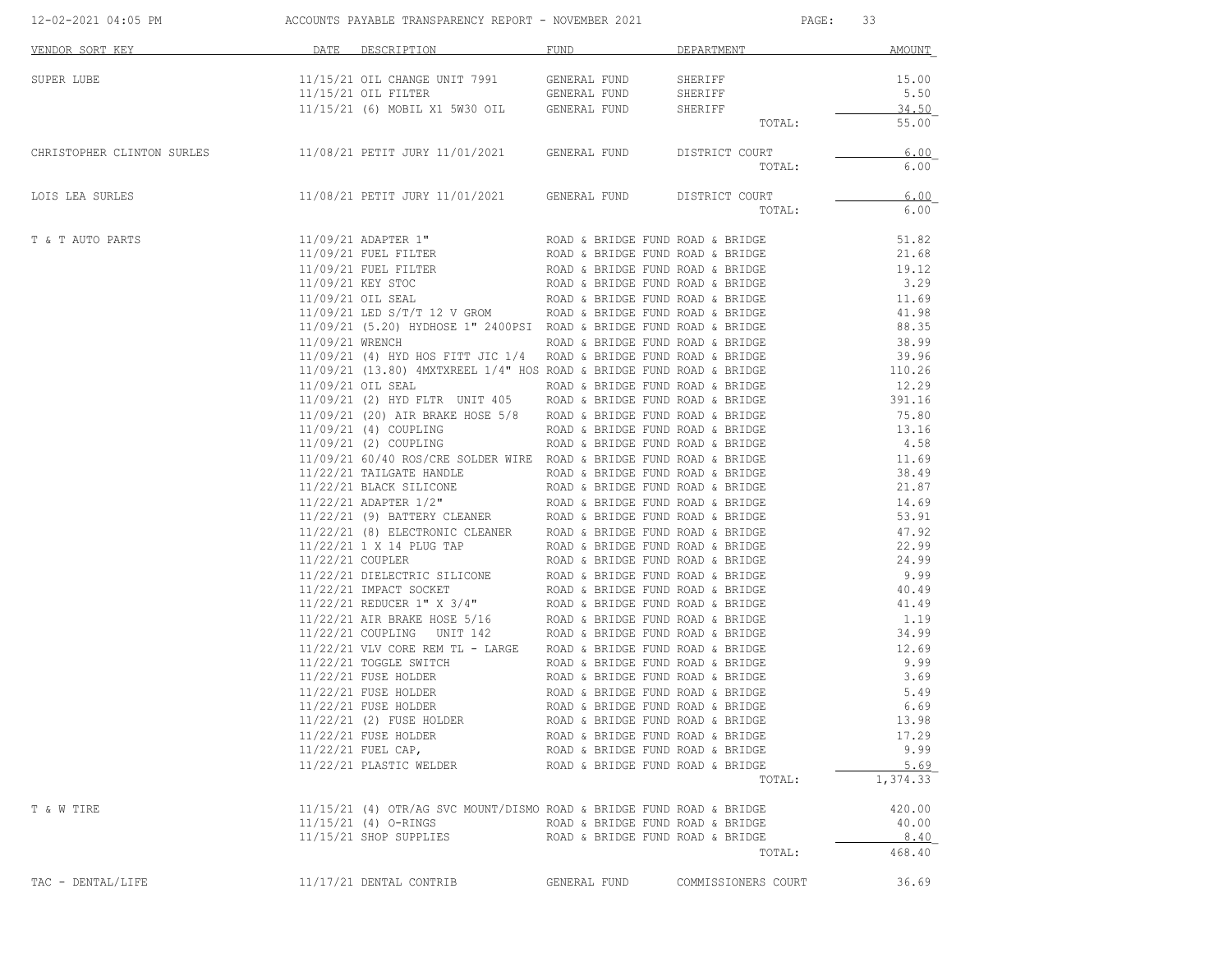| <u>VENDOR SORT KEY</u> | DATE DESCRIPTION                                                                                                                       | FUND <sub>2</sub>                        | DEPARTMENT                                                                                                                                                                                                                                                                                                                                                                                                              | AMOUNT            |
|------------------------|----------------------------------------------------------------------------------------------------------------------------------------|------------------------------------------|-------------------------------------------------------------------------------------------------------------------------------------------------------------------------------------------------------------------------------------------------------------------------------------------------------------------------------------------------------------------------------------------------------------------------|-------------------|
|                        |                                                                                                                                        |                                          |                                                                                                                                                                                                                                                                                                                                                                                                                         |                   |
|                        |                                                                                                                                        |                                          | $11/17/21 \text{ LIFE INS COUNTY CONTRIBUTI GENERAL FUND COMMISSIONERS COURT} \hspace{11/17/21 \text{ LIFE INS CO. CONTRIB GENERAL FUND COMMISSIONERS COURT} \hspace{13/17/21 \text{ LIFE INS CO. CONTRIB GENERAL FUND COMMISSIONERS COURT} \hspace{13/17/22 \text{ LIFE INS CO.} \hspace{13/17} \hspace{13/17} \hspace{13/17} \hspace{13/17} \hspace{13/17} \hspace{13/17} \hspace{13/17} \hspace{13/17} \hspace{13/1$ |                   |
|                        |                                                                                                                                        |                                          |                                                                                                                                                                                                                                                                                                                                                                                                                         |                   |
|                        | 11/17/21 DENTAL CONTRIB                                                                                                                | GENERAL FUND                             | COUNTY CLERK 55.89<br>COUNTY CLERK 15.30                                                                                                                                                                                                                                                                                                                                                                                |                   |
|                        | 11/17/21 LIFE INS COUNTY CONTRIBUTI GENERAL FUND                                                                                       |                                          |                                                                                                                                                                                                                                                                                                                                                                                                                         |                   |
|                        | $11/17/21$ DENTAL CONTRIB GENERAL FUND<br>$11/17/21$ LIFE INS COUNTY CONTRIBUTI GENERAL FUND<br>$11/17/21$ DENTAL CONTRIB GENERAL FUND |                                          | EMERGENCY MGNT / 911 M 18.63                                                                                                                                                                                                                                                                                                                                                                                            |                   |
|                        |                                                                                                                                        |                                          | EMERGENCY MGNT / 911 M                                                                                                                                                                                                                                                                                                                                                                                                  | 5.10              |
|                        |                                                                                                                                        |                                          | DISTRICT CLERK                                                                                                                                                                                                                                                                                                                                                                                                          | 93.15             |
|                        |                                                                                                                                        |                                          |                                                                                                                                                                                                                                                                                                                                                                                                                         | 25.50             |
|                        |                                                                                                                                        |                                          |                                                                                                                                                                                                                                                                                                                                                                                                                         | 55.89             |
|                        |                                                                                                                                        |                                          |                                                                                                                                                                                                                                                                                                                                                                                                                         | 15.30             |
|                        |                                                                                                                                        |                                          |                                                                                                                                                                                                                                                                                                                                                                                                                         | 37.26             |
|                        |                                                                                                                                        |                                          |                                                                                                                                                                                                                                                                                                                                                                                                                         | 5.10              |
|                        |                                                                                                                                        |                                          |                                                                                                                                                                                                                                                                                                                                                                                                                         | 3.31              |
|                        |                                                                                                                                        |                                          |                                                                                                                                                                                                                                                                                                                                                                                                                         | 37.26             |
|                        |                                                                                                                                        |                                          |                                                                                                                                                                                                                                                                                                                                                                                                                         | 10.20             |
|                        |                                                                                                                                        |                                          | 11/17/21 LIFE INS COUNTY CONTRIBUTI GENERAL FUND<br>11/17/21 LIFE INS COUNTY CONTRIBUTI GENERAL FUND<br>11/17/21 LIFE INS COUNTY CONTRIBUTI GENERAL FUND<br>1.P. PCT. #1<br>11/17/21 LIFE INS COUNTY CONTRIBUTI GENERAL FUND<br>11/17/21 LIFE                                                                                                                                                                           | 37.26             |
|                        | 11/17/21 LIFE INS COUNTY CONTRIBUTI GENERAL FUND<br>11/17/21 DENTAL CONTRIB GENERAL FUND                                               |                                          | J.P. PCT. # 4<br>COUNTY ATTORNEY                                                                                                                                                                                                                                                                                                                                                                                        | 10.20             |
|                        |                                                                                                                                        |                                          |                                                                                                                                                                                                                                                                                                                                                                                                                         | 71.28             |
|                        |                                                                                                                                        |                                          | $11/17/21$ LIFE INS COUNTY CONTRIBUTI GENERAL FUND COUNTY ATTORNEY 19.51<br>11/17/21 DENTAL CONTRIB GENERAL FUND ELECTIONS 37.26                                                                                                                                                                                                                                                                                        |                   |
|                        | 11/17/21 DENTAL CONTRIB GENERAL FUND                                                                                                   |                                          |                                                                                                                                                                                                                                                                                                                                                                                                                         |                   |
|                        |                                                                                                                                        |                                          | 11/17/21 LIFE INS COUNTY CONTRIBUTI GENERAL FUND<br>11/17/21 LIFE INS CO. CONTRIBUTI GENERAL FUND<br>11/17/21 LIFE INS CO. CONTRIB GENERAL FUND<br>11/17/21 DENTAL CONTRIB GENERAL FUND COUNTY AUDITOR 55.89<br>ELECTIONS<br>ELECTIONS                                                                                                                                                                                  |                   |
|                        |                                                                                                                                        |                                          |                                                                                                                                                                                                                                                                                                                                                                                                                         |                   |
|                        |                                                                                                                                        |                                          |                                                                                                                                                                                                                                                                                                                                                                                                                         |                   |
|                        | 11/17/21 LIFE INS COUNTY CONTRIBUTI GENERAL FUND                                                                                       |                                          |                                                                                                                                                                                                                                                                                                                                                                                                                         | 15.30             |
|                        | 11/17/21 DENTAL CONTRIB GENERAL FUND                                                                                                   |                                          | COUNTY AUDITOR<br>COUNTY TREASURER                                                                                                                                                                                                                                                                                                                                                                                      | 55.89             |
|                        |                                                                                                                                        |                                          |                                                                                                                                                                                                                                                                                                                                                                                                                         | 10.20             |
|                        |                                                                                                                                        |                                          | $11/17/21$ LIFE INS COUNTY CONTRIBUTI GENERAL FUND COUNTY TREASURER<br>$11/17/21$ LIFE INS CO. CONTRIB GENER GENERAL FUND COUNTY TREASURER                                                                                                                                                                                                                                                                              | 3.31              |
|                        | 11/17/21 DENTAL CONTRIB GENERAL FUND                                                                                                   |                                          | TAX COLLECTOR 93.15                                                                                                                                                                                                                                                                                                                                                                                                     |                   |
|                        | 11/17/21 LIFE INS COUNTY CONTRIBUTI GENERAL FUND                                                                                       | CENERAL FUND<br>GENERAL FUND<br>ALL FUND | TAX COLLECTOR                                                                                                                                                                                                                                                                                                                                                                                                           | 25.50             |
|                        | 11/17/21 DENTAL CONTRIB                                                                                                                |                                          | FACILITIES MANAGEMENT 55.89                                                                                                                                                                                                                                                                                                                                                                                             |                   |
|                        | 11/17/21 LIFE INS COUNTY CONTRIBUTI GENERAL FUND                                                                                       |                                          | FACILITIES MANAGEMENT                                                                                                                                                                                                                                                                                                                                                                                                   | 15.30             |
|                        | 11/17/21 DENTAL CONTRIB GENERAL FUND                                                                                                   |                                          | CONSTABLE PCT # 1                                                                                                                                                                                                                                                                                                                                                                                                       | 18.63             |
|                        | 11/17/21 LIFE INS COUNTY CONTRIBUTI GENERAL FUND                                                                                       |                                          |                                                                                                                                                                                                                                                                                                                                                                                                                         | 5.10              |
|                        | 11/17/21 DENTAL CONTRIB GENERAL FUND                                                                                                   |                                          | CONSTABLE PCT # 1<br>CONSTABLE PCT # 2                                                                                                                                                                                                                                                                                                                                                                                  | $3.10$<br>18.63   |
|                        | 11/17/21 LIFE INS COUNTY CONTRIBUTI GENERAL FUND                                                                                       |                                          |                                                                                                                                                                                                                                                                                                                                                                                                                         |                   |
|                        |                                                                                                                                        |                                          | CONSTABLE PCT # 2                                                                                                                                                                                                                                                                                                                                                                                                       | $5.10$<br>$18.63$ |
|                        | 11/17/21 DENTAL CONTRIB GENERAL FUND                                                                                                   |                                          | CONSTABLE PCT # 3<br>CONSTABLE PCT # 3                                                                                                                                                                                                                                                                                                                                                                                  | 5.10              |
|                        | 11/17/21 LIFE INS COUNTY CONTRIBUTI GENERAL FUND                                                                                       |                                          |                                                                                                                                                                                                                                                                                                                                                                                                                         |                   |
|                        | 11/17/21 DENTAL CONTRIB GENERAL FUND<br>11/17/21 LIFE INS COUNTY CONTRIBUTI GENERAL FUND                                               |                                          | CONSTABLE PCT # 4<br>CONSTABLE PCT # 4                                                                                                                                                                                                                                                                                                                                                                                  | 18.63             |
|                        |                                                                                                                                        |                                          |                                                                                                                                                                                                                                                                                                                                                                                                                         | 5.10              |
|                        | 11/17/21 DENTAL CONTRIB                                                                                                                |                                          | SHERIFF<br>SHERIFF                                                                                                                                                                                                                                                                                                                                                                                                      | 782.46            |
|                        |                                                                                                                                        |                                          |                                                                                                                                                                                                                                                                                                                                                                                                                         | 219.30            |
|                        |                                                                                                                                        |                                          |                                                                                                                                                                                                                                                                                                                                                                                                                         | 0.57              |
|                        |                                                                                                                                        |                                          |                                                                                                                                                                                                                                                                                                                                                                                                                         | 18.63             |
|                        |                                                                                                                                        |                                          |                                                                                                                                                                                                                                                                                                                                                                                                                         | 5.10              |
|                        |                                                                                                                                        |                                          |                                                                                                                                                                                                                                                                                                                                                                                                                         | 18.63             |
|                        | 11/17/21 LIFE EMPLR CONTRIB MEDELEZ GENERAL FUND                                                                                       |                                          | JUVENILE CORRECTIONS                                                                                                                                                                                                                                                                                                                                                                                                    | 5.10              |
|                        | 11/17/21 LIFE INS CO. CONTRIB GENER GENERAL FUND                                                                                       |                                          | JUVENILE CORRECTIONS                                                                                                                                                                                                                                                                                                                                                                                                    | 0.11              |
|                        | 11/17/21 DENTAL EMPLR CONTRIB TELLE GENERAL FUND                                                                                       |                                          | JUVENILE CORRECTIONS                                                                                                                                                                                                                                                                                                                                                                                                    | 18.63             |
|                        | 11/17/21 LIFE EMPLR CONTRIB TELLES GENERAL FUND                                                                                        |                                          | JUVENILE CORRECTIONS                                                                                                                                                                                                                                                                                                                                                                                                    | 5.10              |
|                        | 11/17/21 DENTAL EMPLR CONTRIB SHAFE GENERAL FUND                                                                                       |                                          | JUVENILE CORRECTIONS                                                                                                                                                                                                                                                                                                                                                                                                    | 18.63             |
|                        | 11/17/21 LIFE EMPLR CONTRIB SHAFER GENERAL FUND                                                                                        |                                          | JUVENILE CORRECTIONS                                                                                                                                                                                                                                                                                                                                                                                                    | 5.10              |
|                        | 11/17/21 DENTAL EMPLR CONTRIB CAMAC GENERAL FUND                                                                                       |                                          | JUVENILE CORRECTIONS                                                                                                                                                                                                                                                                                                                                                                                                    | 18.63             |
|                        | 11/17/21 LIFE EMPLR CONTRIB CAMACHO GENERAL FUND                                                                                       |                                          | JUVENILE CORRECTIONS                                                                                                                                                                                                                                                                                                                                                                                                    | 5.10              |
|                        | 11/17/21 DENTAL CONTRIB                                                                                                                | GENERAL FUND                             | HIGHWAY PATROL                                                                                                                                                                                                                                                                                                                                                                                                          | 18.63             |
|                        | 11/17/21 LIFE INS COUNTY CONTRIBUTI GENERAL FUND                                                                                       |                                          | HIGHWAY PATROL                                                                                                                                                                                                                                                                                                                                                                                                          | 5.10              |
|                        | 11/17/21 DENTAL CONTRIB                                                                                                                | GENERAL FUND                             | COUNTY EXTENSION                                                                                                                                                                                                                                                                                                                                                                                                        | 18.63             |
|                        |                                                                                                                                        |                                          |                                                                                                                                                                                                                                                                                                                                                                                                                         |                   |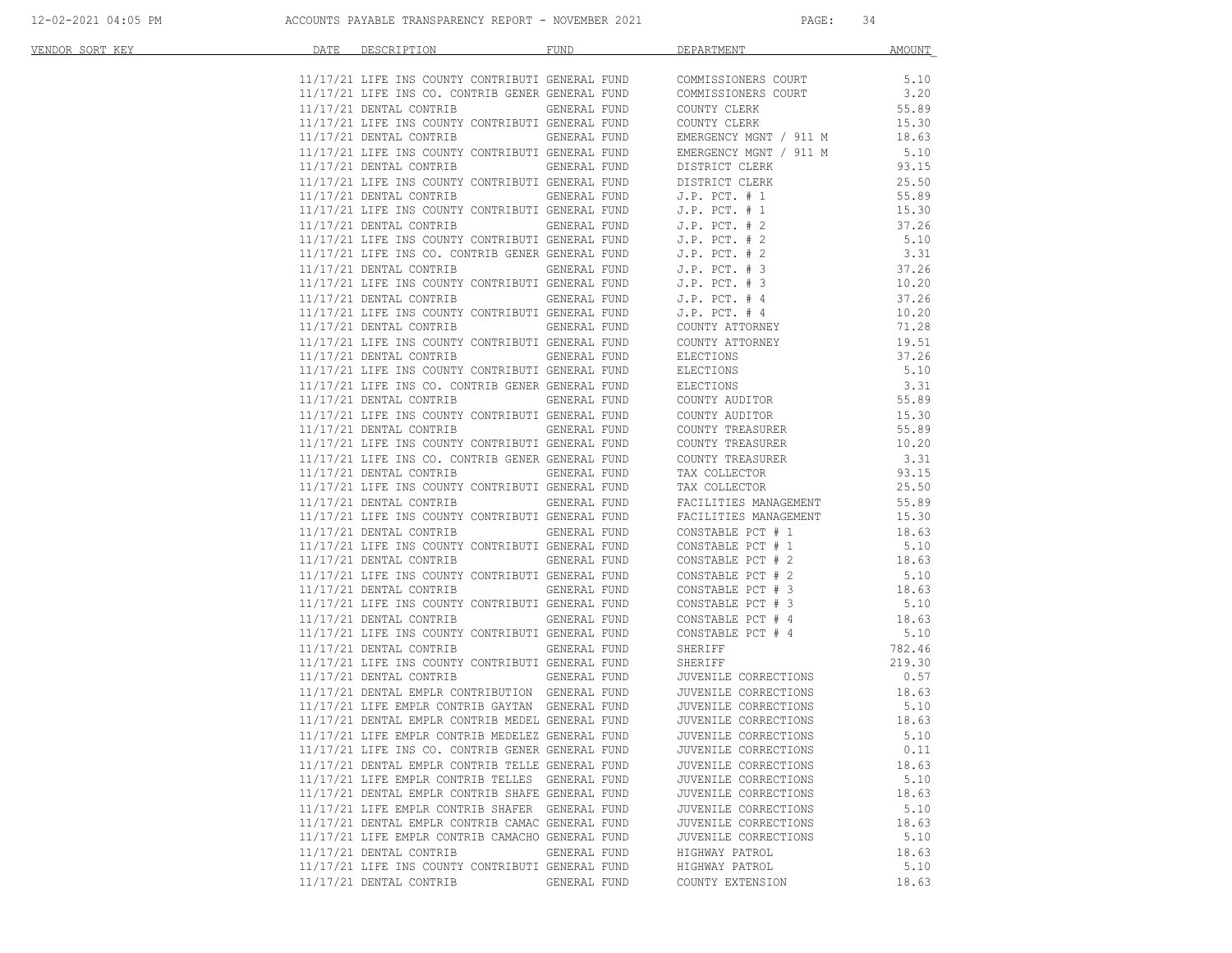| VENDOR SORT KEY MARINER AND THE SOURCE OF THE SOURCE OF THE SOURCE OF THE SOURCE OF THE SOURCE OF THE SOURCE O | DATE DESCRIPTION                                                                                                                                                                                                                                                                                                                     | FUND FUND | DEPARTMENT AMOUNT                                                                                                                 |                       |
|----------------------------------------------------------------------------------------------------------------|--------------------------------------------------------------------------------------------------------------------------------------------------------------------------------------------------------------------------------------------------------------------------------------------------------------------------------------|-----------|-----------------------------------------------------------------------------------------------------------------------------------|-----------------------|
|                                                                                                                |                                                                                                                                                                                                                                                                                                                                      |           |                                                                                                                                   |                       |
|                                                                                                                |                                                                                                                                                                                                                                                                                                                                      |           |                                                                                                                                   |                       |
|                                                                                                                |                                                                                                                                                                                                                                                                                                                                      |           |                                                                                                                                   |                       |
|                                                                                                                |                                                                                                                                                                                                                                                                                                                                      |           |                                                                                                                                   |                       |
|                                                                                                                |                                                                                                                                                                                                                                                                                                                                      |           |                                                                                                                                   |                       |
|                                                                                                                |                                                                                                                                                                                                                                                                                                                                      |           |                                                                                                                                   |                       |
|                                                                                                                |                                                                                                                                                                                                                                                                                                                                      |           |                                                                                                                                   |                       |
|                                                                                                                |                                                                                                                                                                                                                                                                                                                                      |           |                                                                                                                                   |                       |
|                                                                                                                |                                                                                                                                                                                                                                                                                                                                      |           |                                                                                                                                   |                       |
|                                                                                                                |                                                                                                                                                                                                                                                                                                                                      |           |                                                                                                                                   |                       |
|                                                                                                                |                                                                                                                                                                                                                                                                                                                                      |           |                                                                                                                                   |                       |
|                                                                                                                |                                                                                                                                                                                                                                                                                                                                      |           |                                                                                                                                   |                       |
|                                                                                                                |                                                                                                                                                                                                                                                                                                                                      |           |                                                                                                                                   |                       |
|                                                                                                                |                                                                                                                                                                                                                                                                                                                                      |           |                                                                                                                                   |                       |
|                                                                                                                |                                                                                                                                                                                                                                                                                                                                      |           | TOTAL:                                                                                                                            | 5,060.17              |
|                                                                                                                |                                                                                                                                                                                                                                                                                                                                      |           |                                                                                                                                   |                       |
|                                                                                                                |                                                                                                                                                                                                                                                                                                                                      |           |                                                                                                                                   |                       |
|                                                                                                                |                                                                                                                                                                                                                                                                                                                                      |           |                                                                                                                                   |                       |
|                                                                                                                |                                                                                                                                                                                                                                                                                                                                      |           |                                                                                                                                   |                       |
|                                                                                                                |                                                                                                                                                                                                                                                                                                                                      |           |                                                                                                                                   |                       |
|                                                                                                                |                                                                                                                                                                                                                                                                                                                                      |           |                                                                                                                                   |                       |
|                                                                                                                |                                                                                                                                                                                                                                                                                                                                      |           |                                                                                                                                   |                       |
|                                                                                                                |                                                                                                                                                                                                                                                                                                                                      |           |                                                                                                                                   |                       |
|                                                                                                                |                                                                                                                                                                                                                                                                                                                                      |           |                                                                                                                                   |                       |
|                                                                                                                |                                                                                                                                                                                                                                                                                                                                      |           |                                                                                                                                   |                       |
|                                                                                                                |                                                                                                                                                                                                                                                                                                                                      |           |                                                                                                                                   |                       |
|                                                                                                                |                                                                                                                                                                                                                                                                                                                                      |           |                                                                                                                                   |                       |
|                                                                                                                |                                                                                                                                                                                                                                                                                                                                      |           |                                                                                                                                   |                       |
|                                                                                                                | 11/17/21 TAC MEDICAL ER CONTRIBUTIO GENERAL FUND                                                                                                                                                                                                                                                                                     |           | TAX COLLECTOR                                                                                                                     | 3,706.20              |
|                                                                                                                | 11/17/21 TAC MEDICAL ER CONTRIBUTIO GENERAL FUND                                                                                                                                                                                                                                                                                     |           | TAX COLLECTOR<br>FACILITIES MANAGEMENT                                                                                            | 2,223.72              |
|                                                                                                                | 11/17/21 TAC MEDICAL ER CONTRIBUTIO GENERAL FUND                                                                                                                                                                                                                                                                                     |           |                                                                                                                                   |                       |
|                                                                                                                | 11/17/21 TAC MEDICAL ER CONTRIBUTIO GENERAL FUND                                                                                                                                                                                                                                                                                     |           |                                                                                                                                   |                       |
|                                                                                                                | 11/17/21 TAC MEDICAL ER CONTRIBUTIO GENERAL FUND                                                                                                                                                                                                                                                                                     |           | CONSTABLE PCT # 1 741.24<br>CONSTABLE PCT # 2 741.24<br>CONSTABLE PCT # 3 741.24<br>CONSTABLE PCT # 4 741.24<br>SHERIFF 31,873.32 |                       |
|                                                                                                                | 11/17/21 TAC MEDICAL ER CONTRIBUTIO GENERAL FUND                                                                                                                                                                                                                                                                                     |           |                                                                                                                                   |                       |
|                                                                                                                | 11/17/21 TAC MEDICAL ER CONTRIBUTIO GENERAL FUND                                                                                                                                                                                                                                                                                     |           |                                                                                                                                   |                       |
|                                                                                                                |                                                                                                                                                                                                                                                                                                                                      |           |                                                                                                                                   |                       |
|                                                                                                                | 11/17/21 ADJUST NOV PAYMENT TEC MED GENERAL FUND<br>11/17/21 TAC MEDICAL ER CONTRIBUTIO GENERAL FUND                                                                                                                                                                                                                                 |           | SHERIFF                                                                                                                           | 2,325.10              |
|                                                                                                                |                                                                                                                                                                                                                                                                                                                                      |           |                                                                                                                                   |                       |
|                                                                                                                |                                                                                                                                                                                                                                                                                                                                      |           |                                                                                                                                   |                       |
|                                                                                                                |                                                                                                                                                                                                                                                                                                                                      |           |                                                                                                                                   |                       |
|                                                                                                                |                                                                                                                                                                                                                                                                                                                                      |           |                                                                                                                                   |                       |
|                                                                                                                |                                                                                                                                                                                                                                                                                                                                      |           |                                                                                                                                   |                       |
|                                                                                                                |                                                                                                                                                                                                                                                                                                                                      |           |                                                                                                                                   |                       |
|                                                                                                                |                                                                                                                                                                                                                                                                                                                                      |           |                                                                                                                                   |                       |
|                                                                                                                |                                                                                                                                                                                                                                                                                                                                      |           |                                                                                                                                   |                       |
|                                                                                                                | $11/17/21 TAC MEDICAL ER CONTREBUTIO GENERRAL FUND\n11/17/21 TAC MEDICAL ER CONTREBUTIO GENERRAL FUND\n11/17/21 TAC TELLES\n11/17/21 TAC TELLES\n11/17/21 TAC TELLES\n11/17/21 TAC TELLES\n11/17/21 TAC TELLES\n11/17/21 TAC TELLES\n11/17/21 TAC TELLES\n11/17/21 TAC TELLES\n11/17/21 TAC TEDELEX\n11/17/21 TAC MEDICAL ER CONTRE$ |           |                                                                                                                                   | 1,482.48<br>26,072.55 |
|                                                                                                                | 11/17/21 TAC MEDICAL ER CONTRIBUTIO ROAD & BRIDGE FUND ROAD & BRIDGE                                                                                                                                                                                                                                                                 |           |                                                                                                                                   |                       |
|                                                                                                                | 11/17/21 TAC MEDICAL ER CONTRIBUTIO WIC PROGRAM FUND NON-DEPARTMENTAL                                                                                                                                                                                                                                                                |           |                                                                                                                                   | 1,482.48              |
|                                                                                                                | 11/17/21 HMO EMPLOYEE DED 215015-00 FRIO COUNTY PAYROL NON-DEPARTMENTAL                                                                                                                                                                                                                                                              |           |                                                                                                                                   | 3,156.14              |
|                                                                                                                | 11/17/21 HMO EMPLOYEE DED 215015-00 FRIO COUNTY PAYROL NON-DEPARTMENTAL                                                                                                                                                                                                                                                              |           |                                                                                                                                   | 3,156.14              |
|                                                                                                                |                                                                                                                                                                                                                                                                                                                                      |           | TOTAL:                                                                                                                            | 107,222.30            |
|                                                                                                                |                                                                                                                                                                                                                                                                                                                                      |           |                                                                                                                                   |                       |
| TEXAS ASSOCIATION OF COUNTIES                                                                                  | 11/22/21 UNEMPLOYMENT DEFICIT 1ST Q GENERAL FUND                                                                                                                                                                                                                                                                                     |           | COUNTY CLERK                                                                                                                      | 514.51                |
|                                                                                                                | 11/22/21 UNEMPLOYMENT DEFICIT 1ST Q GENERAL FUND                                                                                                                                                                                                                                                                                     |           | FACILITIES MANAGEMENT                                                                                                             | 571.84                |
|                                                                                                                | 11/22/21 UNEMPLOYMENT DEFICIT 1ST Q GENERAL FUND                                                                                                                                                                                                                                                                                     |           | SHERIFF                                                                                                                           | 3,597.00              |
|                                                                                                                | 11/22/21 UNEMPLOYMENT DEFICIT 1ST O ROAD & BRIDGE FUND ROAD & BRIDGE                                                                                                                                                                                                                                                                 |           |                                                                                                                                   | 5,814.55              |
|                                                                                                                |                                                                                                                                                                                                                                                                                                                                      |           | TOTAL:                                                                                                                            | 10,497.90             |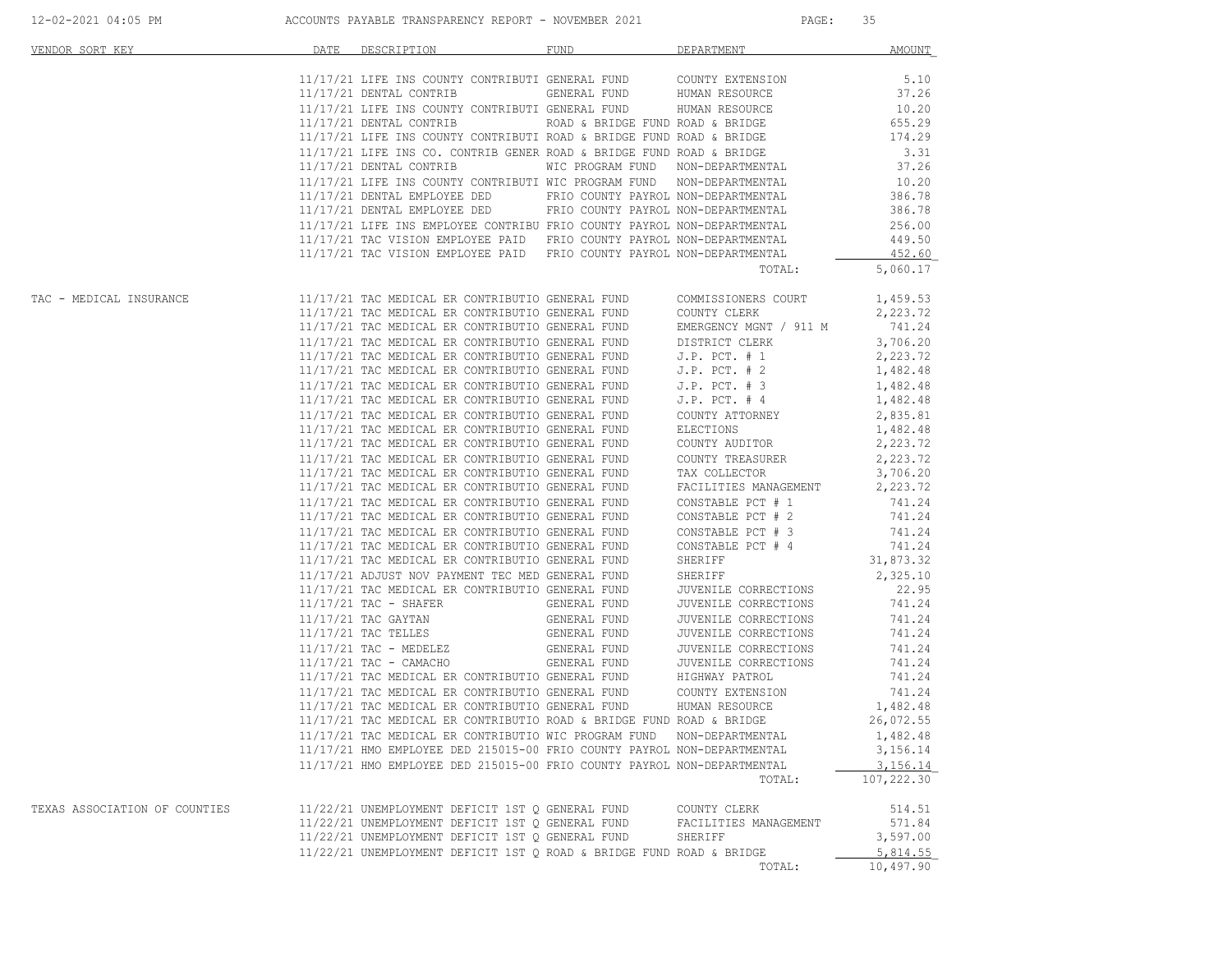| 12-02-2021 04:05 PM ACCOUNTS PAYABLE TRANSPARENCY REPORT - NOVEMBER 2021                                           |                                                                                                                                                                                                                                           |                                  |                                     | PAGE: 36          |
|--------------------------------------------------------------------------------------------------------------------|-------------------------------------------------------------------------------------------------------------------------------------------------------------------------------------------------------------------------------------------|----------------------------------|-------------------------------------|-------------------|
| VENDOR SORT KEY                                                                                                    | DATE DESCRIPTION                                                                                                                                                                                                                          | FUND                             | DEPARTMENT                          | AMOUNT            |
| TACERA                                                                                                             | $11/09/21$ REG $11/16-11/18$ A. GONZALE ROAD & BRIDGE FUND ROAD & BRIDGE $245.00$<br>$11/09/21$ REG FEE $11/16-11/18$ A. ORN ROAD & BRIDGE FUND ROAD & BRIDGE $245.00$                                                                    |                                  |                                     |                   |
|                                                                                                                    | $11/09/21$ REG FEE $11/16-11/18$ HERNAN ROAD & BRIDGE FUND ROAD & BRIDGE                                                                                                                                                                  |                                  | TOTAL:                              | 245.00<br>735.00  |
| TALWD                                                                                                              | 11/15/21 ANNUAL DUES YEAR 2022 MIC PROGRAM FUND NON-DEPARTMENTAL                                                                                                                                                                          |                                  | TOTAL:                              | 125.00<br>125.00  |
| TEXAS A & M ENGINEERING EXTENSION SERV 11/09/21 CLASS WWW305-104 M. GARCIA ROAD & BRIDGE FUND ROAD & BRIDGE 550.00 |                                                                                                                                                                                                                                           |                                  |                                     |                   |
|                                                                                                                    | 11/09/21 CLASS WWW305-104 H. GARCIA ROAD & BRIDGE FUND ROAD & BRIDGE                                                                                                                                                                      |                                  |                                     | 550.00            |
|                                                                                                                    |                                                                                                                                                                                                                                           |                                  |                                     | 550.00            |
|                                                                                                                    | 11/09/21 CLASS WWW305-104 J ROBERSO ROAD & BRIDGE FUND ROAD & BRIDGE TOTAL:                                                                                                                                                               |                                  |                                     | 1,650.00          |
| TELLES TOWING & TIRE SERVICE                                                                                       | 11/22/21 ABV TOW 2011 FORD FOCUS ABANDONED VEHICLE ABANDONED VEHICLE                                                                                                                                                                      |                                  |                                     | 275.00            |
|                                                                                                                    | 11/22/21 MILEAGE                                                                                                                                                                                                                          |                                  | ABANDONED VEHICLE ABANDONED VEHICLE | 68.00             |
|                                                                                                                    |                                                                                                                                                                                                                                           |                                  | TOTAL:                              | 343.00            |
| TELLUS EQUIPMENT SOLUTIONS, LLC                                                                                    | $11/09/21$ .325 63G RAPID ROAD & BRIDGE FUND ROAD & BRIDGE 441.60                                                                                                                                                                         |                                  |                                     |                   |
|                                                                                                                    |                                                                                                                                                                                                                                           |                                  |                                     |                   |
|                                                                                                                    |                                                                                                                                                                                                                                           |                                  |                                     |                   |
|                                                                                                                    |                                                                                                                                                                                                                                           |                                  |                                     |                   |
|                                                                                                                    |                                                                                                                                                                                                                                           |                                  |                                     |                   |
|                                                                                                                    |                                                                                                                                                                                                                                           |                                  |                                     |                   |
|                                                                                                                    |                                                                                                                                                                                                                                           |                                  |                                     |                   |
|                                                                                                                    |                                                                                                                                                                                                                                           |                                  |                                     |                   |
|                                                                                                                    |                                                                                                                                                                                                                                           |                                  |                                     |                   |
|                                                                                                                    |                                                                                                                                                                                                                                           |                                  |                                     |                   |
|                                                                                                                    |                                                                                                                                                                                                                                           |                                  |                                     |                   |
|                                                                                                                    |                                                                                                                                                                                                                                           |                                  |                                     |                   |
|                                                                                                                    |                                                                                                                                                                                                                                           |                                  |                                     |                   |
|                                                                                                                    |                                                                                                                                                                                                                                           |                                  |                                     |                   |
|                                                                                                                    |                                                                                                                                                                                                                                           |                                  |                                     |                   |
|                                                                                                                    |                                                                                                                                                                                                                                           |                                  |                                     |                   |
|                                                                                                                    |                                                                                                                                                                                                                                           |                                  |                                     |                   |
|                                                                                                                    | 11/09/21 (2) TAIL LAMP UNIT 406 ROAD & BRIDGE FUND ROAD & BRIDGE (199/21 OIL FILTER<br>11/09/21 OIL FILTER<br>11/09/21 OIL FILTER<br>11/09/21 AIR CLEANER<br>11/09/21 (2) TUREGARD OT<br>ROAD & BRIDGE FUND ROAD & BRIDGE<br>11/09/21 (3) |                                  |                                     |                   |
|                                                                                                                    |                                                                                                                                                                                                                                           |                                  |                                     |                   |
|                                                                                                                    |                                                                                                                                                                                                                                           |                                  |                                     |                   |
|                                                                                                                    |                                                                                                                                                                                                                                           |                                  |                                     |                   |
|                                                                                                                    | 11/15/21 (2) RIT FS40, 56 STHL - WE ROAD & BRIDGE FUND ROAD & BRIDGE 60.00<br>11/30/21 (2) TAIL LAMP ROAD & BRIDGE FUND ROAD & BRIDGE 139.56<br>11/30/21 (2) AUTOCUT 25-2 ROAD & BRIDGE FUND ROAD & BRIDGE 56.00<br>11/30/21 (2) TAIL L   |                                  |                                     |                   |
|                                                                                                                    |                                                                                                                                                                                                                                           |                                  |                                     |                   |
|                                                                                                                    |                                                                                                                                                                                                                                           |                                  |                                     |                   |
|                                                                                                                    |                                                                                                                                                                                                                                           |                                  |                                     |                   |
|                                                                                                                    | 11/30/21 RETURNED TAIL LAMP                                                                                                                                                                                                               | ROAD & BRIDGE FUND ROAD & BRIDGE |                                     | $69.78 -$         |
|                                                                                                                    | 11/30/21 RETURNED FILTER ELEMENT                                                                                                                                                                                                          | ROAD & BRIDGE FUND ROAD & BRIDGE |                                     | $37.12 -$         |
|                                                                                                                    | 11/30/21 RETURNED (2) AUTOCUT 25-2 ROAD & BRIDGE FUND ROAD & BRIDGE                                                                                                                                                                       |                                  |                                     | $56.00 -$         |
|                                                                                                                    | 11/30/21 FILTER ELEMENT                                                                                                                                                                                                                   | ROAD & BRIDGE FUND ROAD & BRIDGE |                                     | 37.12             |
|                                                                                                                    | 11/30/21 AUTOCUT 25-2                                                                                                                                                                                                                     | ROAD & BRIDGE FUND ROAD & BRIDGE | TOTAL:                              | 56.00<br>1,702.88 |
|                                                                                                                    |                                                                                                                                                                                                                                           |                                  |                                     |                   |
| TEXAS A&M AGRILIFE EXTENSION SERVICE                                                                               | 11/09/21 REG FEE 12/3/21 A. LUNA                                                                                                                                                                                                          | GENERAL FUND                     | COMMISSIONERS COURT<br>TOTAL:       | 75.00<br>75.00    |
|                                                                                                                    |                                                                                                                                                                                                                                           |                                  |                                     |                   |
| TEXAS ALCOHOL AND DRUG TESTING SERVICE 11/22/21 DRUG TEST 10/25/21 I. CANT GENERAL FUND                            |                                                                                                                                                                                                                                           |                                  | <b>ELECTIONS</b>                    | 35.50             |
|                                                                                                                    | 11/22/21 DRUG TEST 10/19/21 C. CARR GENERAL FUND                                                                                                                                                                                          |                                  | ELECTIONS                           | 35.50             |
|                                                                                                                    | 11/22/21 DRUG TEST 10/26/21 S. CAVA GENERAL FUND                                                                                                                                                                                          |                                  | <b>ELECTIONS</b>                    | 35.50             |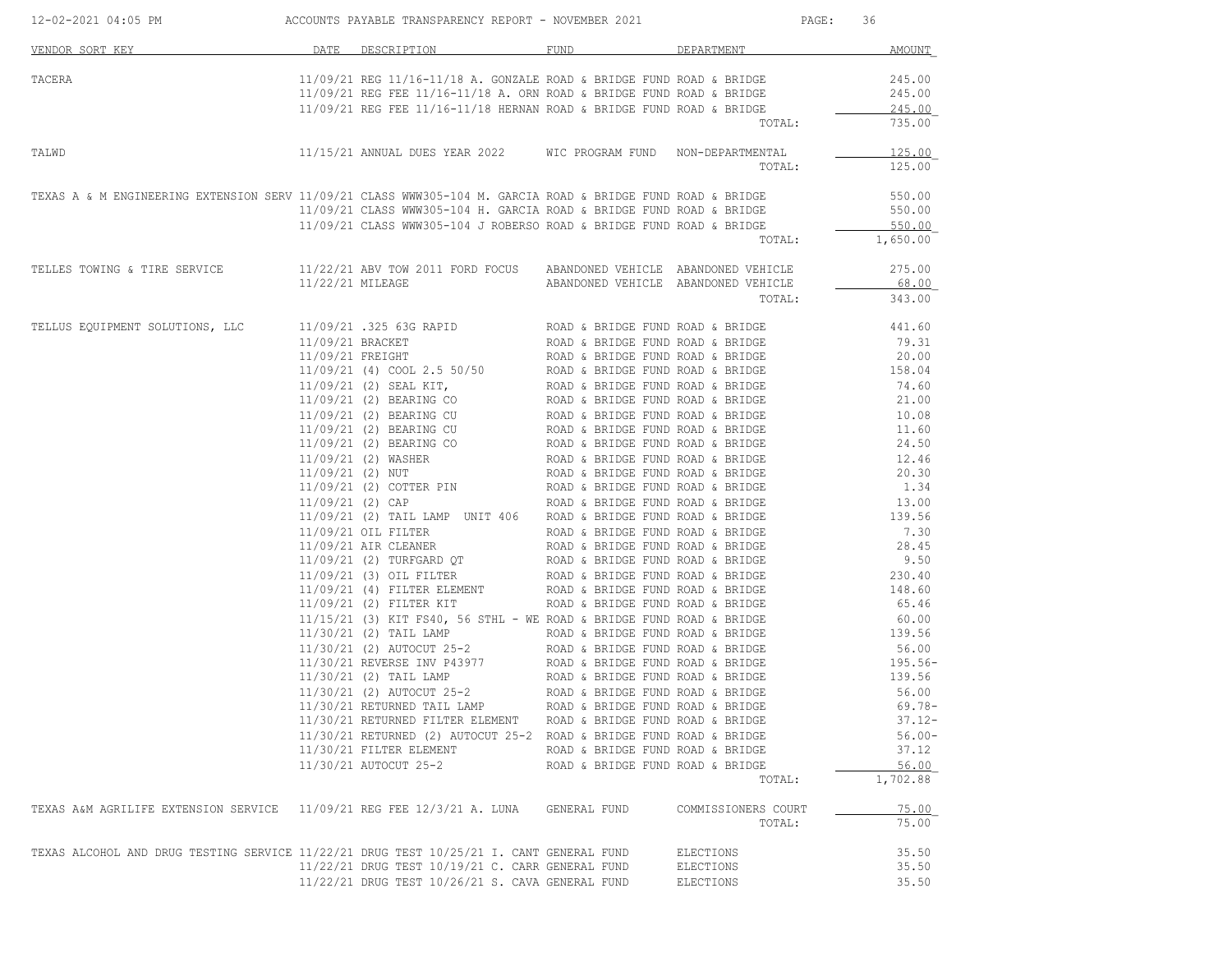| VENDOR SORT KEY                                                                        | DATE             | DESCRIPTION                                                                                          | <b>FUND</b>  | DEPARTMENT                       | <b>AMOUNT</b>  |
|----------------------------------------------------------------------------------------|------------------|------------------------------------------------------------------------------------------------------|--------------|----------------------------------|----------------|
|                                                                                        |                  | 11/22/21 DRUG TEST 10/20/21 J. CUEV GENERAL FUND                                                     |              | ELECTIONS                        | 35.50          |
|                                                                                        |                  | 11/22/21 DRUG TEST 10/28/21 DOMINGU GENERAL FUND                                                     |              | ELECTIONS                        | 35.50          |
|                                                                                        |                  | 11/22/21 DRUG TEST 10/13/21 D. HERN GENERAL FUND                                                     |              | ELECTIONS                        | 35.50          |
|                                                                                        |                  | 11/22/21 DRUG TEST 10/14/21 D. HUGH GENERAL FUND                                                     |              | ELECTIONS                        | 35.50          |
|                                                                                        |                  | 11/22/21 DRUG TEST 10/26/21 C. MORA GENERAL FUND                                                     |              | ELECTIONS                        | 35.50          |
|                                                                                        |                  | 11/22/21 DRUG TEST 10/25/21 P. MURP GENERAL FUND                                                     |              | ELECTIONS                        | 35.50          |
|                                                                                        |                  | 11/22/21 DRUG TEST 10/13/21 G. PERE GENERAL FUND                                                     |              | ELECTIONS                        | 35.50          |
|                                                                                        |                  | 11/22/21 DRUG TEST 10/14/21 J. RODR GENERAL FUND                                                     |              | ELECTIONS                        | 35.50          |
|                                                                                        |                  | 11/22/21 DRUG TEST 10/22/21 D. SILL GENERAL FUND                                                     |              | ELECTIONS                        | 35.50          |
|                                                                                        |                  | 11/22/21 BREATH TEST 10/01/21 I. GA GENERAL FUND                                                     |              | HUMAN RESOURCE                   | 30.00          |
|                                                                                        |                  | 11/22/21 BREATH TEST 10/26/21 M. MA GENERAL FUND                                                     |              | HUMAN RESOURCE                   | 30.00          |
|                                                                                        |                  | 11/22/21 DRUG TEST 10/01/21 I. GARC GENERAL FUND                                                     |              | HUMAN RESOURCE                   | 35.50          |
|                                                                                        |                  | 11/22/21 DRUG TEST 10/05/21 J. GUAJ GENERAL FUND                                                     |              | HUMAN RESOURCE                   | 35.50<br>35.50 |
|                                                                                        |                  | 11/22/21 DRUG TEST 10/01/21 M. MART GENERAL FUND<br>11/22/21 DRUG TEST 10/26/21 M. MATA GENERAL FUND |              | HUMAN RESOURCE<br>HUMAN RESOURCE | 35.50          |
|                                                                                        |                  | 11/22/21 DRUG TEST 10/01/21 R. RAMI GENERAL FUND                                                     |              |                                  | 35.50          |
|                                                                                        |                  | 11/22/21 DRUG TEST 10/15/21 T. ROMO GENERAL FUND                                                     |              | HUMAN RESOURCE<br>HUMAN RESOURCE | 35.50          |
|                                                                                        |                  |                                                                                                      |              | TOTAL:                           | 699.00         |
|                                                                                        |                  |                                                                                                      |              |                                  |                |
| TEXAS ASSOCIATION OF COUNTIES                                                          |                  | 11/15/21 CDCAT ANNUAL MEMBERSHIP BA GENERAL FUND                                                     |              | DISTRICT CLERK                   | 50.00          |
|                                                                                        |                  | 11/15/21 REG 1/24/22-1/27/22 O. TRE GENERAL FUND                                                     |              | DISTRICT CLERK                   | 200.00         |
|                                                                                        |                  |                                                                                                      |              | TOTAL:                           | 250.00         |
| TEXAS DEPT. OF STATE HEALTH SERVICES 11/22/21 REMOTE BIRTH ACCESS OCT 20 GENERAL FUND  |                  |                                                                                                      |              | COUNTY CLERK                     | 54.90          |
|                                                                                        |                  |                                                                                                      |              | TOTAL:                           | 54.90          |
| TEXAS DISTRICT & COUNTY ATTORNEYS ASSC 11/22/21 CHARGING MANUAL 2021-2023 GENERAL FUND |                  |                                                                                                      |              | DISTRICT COURT                   | 200.00         |
|                                                                                        |                  | 11/22/21 CODE OF CRIMINAL                                                                            | GENERAL FUND | DISTRICT COURT                   | 46.00          |
|                                                                                        |                  |                                                                                                      | GENERAL FUND | DISTRICT COURT                   | 42.00          |
|                                                                                        |                  | 11/22/21 PENAL CODE 2021-2023<br>11/22/21 EXPUNCTION & NONDISC<br>11/22/21 EXPUNCTION & NONDISC      | GENERAL FUND | DISTRICT COURT                   | 30.00          |
|                                                                                        |                  | 11/22/21 FAMILY VIOLENCE 2020                                                                        | GENERAL FUND | DISTRICT COURT                   | 45.00          |
|                                                                                        |                  | 11/22/21 PREDICATES 2022                                                                             | GENERAL FUND | DISTRICT COURT                   | 35.00          |
|                                                                                        |                  | 11/22/21 PUNISHMENT & PROB                                                                           | GENERAL FUND | DISTRICT COURT                   | 36.00          |
|                                                                                        |                  | 11/22/21 JURY SELECTION                                                                              | GENERAL FUND | DISTRICT COURT                   | 30.00          |
|                                                                                        |                  | 11/22/21 CHILD SEXUAL ABUSE                                                                          | GENERAL FUND | DISTRICT COURT                   | 40.00          |
|                                                                                        |                  | 11/22/21 SHIPPING                                                                                    | GENERAL FUND | DISTRICT COURT                   | 20.00          |
|                                                                                        |                  |                                                                                                      |              | TOTAL:                           | 524.00         |
| TEXAS JUSTICE COURT TRAINING CENTER                                                    |                  | 11/09/21 FY 22 CORE CURRICULUM GENERAL FUND                                                          |              | $J.P.$ PCT. $# 1$                | 75.00          |
|                                                                                        |                  | 11/09/21 (2) LODGING FEE 5/08/2021 GENERAL FUND                                                      |              | $J.P.$ PCT. $# 1$                | 110.00         |
|                                                                                        |                  | 11/09/21 FY 22 JP CORE CURRICULUM, GENERAL FUND                                                      |              | $J.P.$ PCT. $# 3$                | 75.00          |
|                                                                                        |                  | 11/09/21 (2) LODGING FEE                                                                             | GENERAL FUND | $J.P.$ PCT. $# 3$                | 110.00         |
|                                                                                        |                  | 11/09/21 FY 22 MAGISTRATION WORKSHO GENERAL FUND                                                     |              | $J.P.$ PCT. $# 3$                | 75.00          |
|                                                                                        |                  | 11/09/21 LODGING 5/10/2022                                                                           | GENERAL FUND | $J.P.$ PCT. $# 3$                | 55.00          |
|                                                                                        | 11/30/21 LODGING |                                                                                                      | GENERAL FUND | $J.P.$ PCT. $#4$                 | 220.00         |
|                                                                                        |                  |                                                                                                      |              | TOTAL:                           | 720.00         |
| THE ALLIANCE FOR COMMUNITY SOLUTIONS 11/30/21 REPEATER-COURTHOUSE                      |                  |                                                                                                      | GENERAL FUND | COURTHOUSE SECURITY              | 372.00         |
|                                                                                        |                  | 11/30/21 SHIPPING                                                                                    | GENERAL FUND | COURTHOUSE SECURITY              | 20.00          |
|                                                                                        |                  |                                                                                                      |              | TOTAL:                           | 392.00         |
| THE POLICE & SHERIFFS PRESS                                                            |                  | 11/09/21 (23) HOLOVIEW ID CARD SECU GENERAL FUND                                                     |              | SHERIFF                          | 354.15         |
|                                                                                        |                  |                                                                                                      |              | TOTAL:                           | 354.15         |
| THOMSON REUTERS - WEST PAYMENT CTR                                                     |                  | 11/09/21 TX VERNONS ANNO STAT SPECI GENERAL FUND                                                     |              | DISTRICT COURT                   | 94.00          |
|                                                                                        |                  | 11/09/21 TX VERNONS ANNO STAT SPECI GENERAL FUND                                                     |              | DISTRICT COURT                   | 94.00          |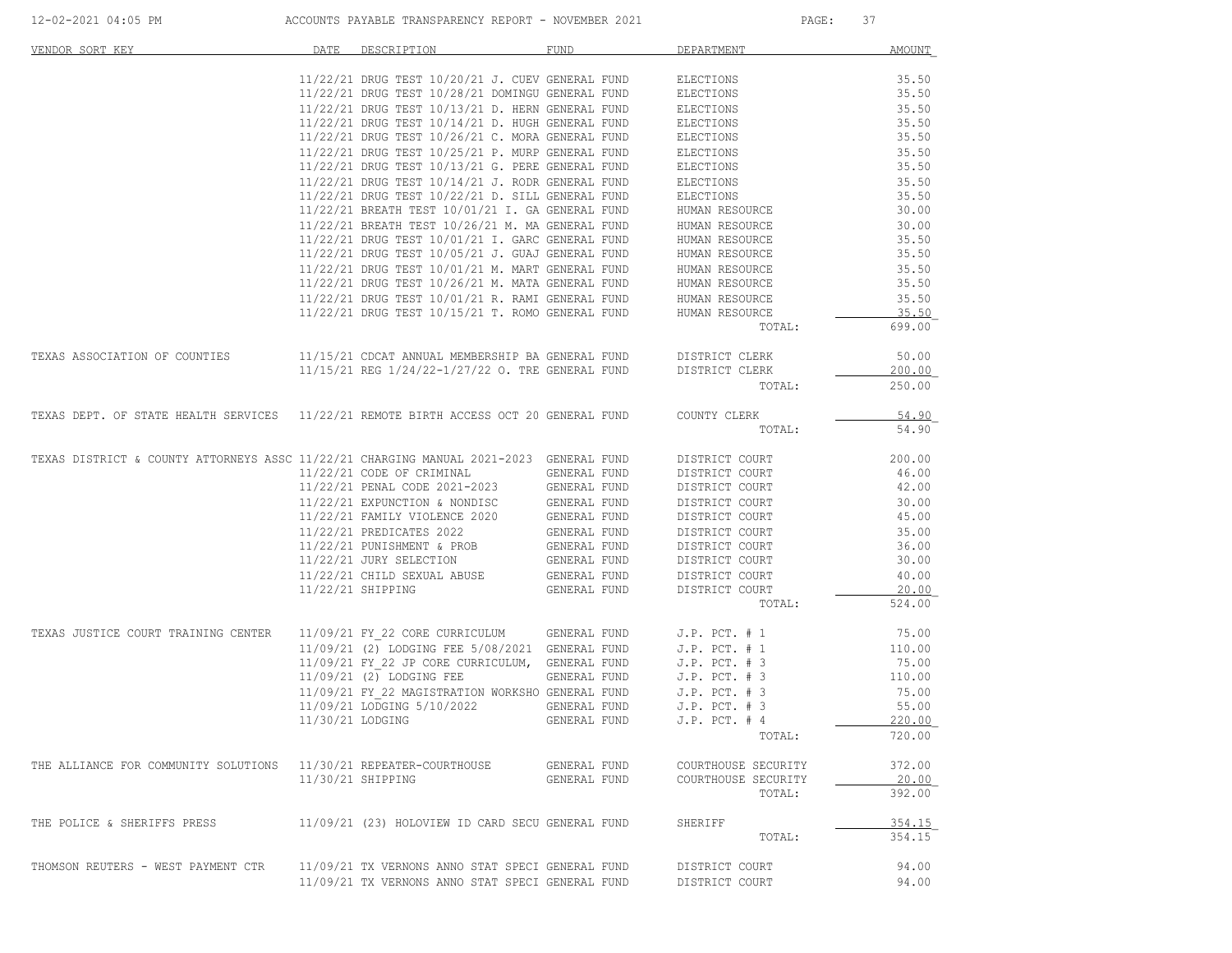| VENDOR SORT KEY                                                                         | DATE | DESCRIPTION                                                                                                    | <b>FUND</b>                      | DEPARTMENT                       | <b>AMOUNT</b>    |
|-----------------------------------------------------------------------------------------|------|----------------------------------------------------------------------------------------------------------------|----------------------------------|----------------------------------|------------------|
|                                                                                         |      | 11/09/21 TX VERNONS ANNO STAT SPECI GENERAL FUND                                                               |                                  | DISTRICT COURT                   | 94.00            |
|                                                                                         |      | 11/09/21 TX VERNONS ANNO STAT SPECI GENERAL FUND                                                               |                                  | DISTRICT COURT                   | 94.00            |
|                                                                                         |      | 11/09/21 TX VERNONS ANNO STAT SPECI GENERAL FUND                                                               |                                  | DISTRICT COURT                   | 94.00            |
|                                                                                         |      | 11/09/21 TX VERNONS ANNO STAT SPECI GENERAL FUND                                                               |                                  | DISTRICT COURT                   | 94.00            |
|                                                                                         |      | 11/09/21 VERNON'S TX CODES ANNO 202 GENERAL FUND                                                               |                                  | DISTRICT COURT<br>DISTRICT COURT | 1,384.00         |
|                                                                                         |      | 11/09/21 TX PRACTICE SERIES V29 JUV GENERAL FUND<br>11/09/21 TX PRACTICE SERIES V29 JUV GENERAL FUND           |                                  | DISTRICT COURT                   | 123.00<br>123.00 |
|                                                                                         |      | 11/09/21 TX PRACTICE SERIES V35                                                                                | GENERAL FUND                     | DISTRICT COURT                   | 164.00           |
|                                                                                         |      | 11/09/21 TX PRACTICE SERIES V36                                                                                | GENERAL FUND                     | DISTRICT COURT                   | 164.00           |
|                                                                                         |      | 11/09/21 TX PRACTICE SERIES V36A GENERAL FUND                                                                  |                                  | DISTRICT COURT                   | 164.00           |
|                                                                                         |      | 11/09/21 VERNON'S TX CODES ANNO 202 GENERAL FUND                                                               |                                  | DISTRICT COURT                   | 1,384.00         |
|                                                                                         |      | 11/09/21 VERNON'S TX CODES ANNO 202 GENERAL FUND                                                               |                                  | DISTRICT COURT                   | 162.00           |
|                                                                                         |      | 11/09/21 VERNON'S TX CODES ANNO 202 GENERAL FUND                                                               |                                  | DISTRICT COURT                   | 162.00           |
|                                                                                         |      | 11/09/21 VERNON'S TX CODES ANNO 202 GENERAL FUND<br>11/09/21 VERNON'S TX CODES ANNO 202 GENERAL FUND           |                                  | DISTRICT COURT<br>DISTRICT COURT | 162.00<br>162.00 |
|                                                                                         |      |                                                                                                                |                                  | TOTAL:                           | 4,718.00         |
|                                                                                         |      |                                                                                                                |                                  |                                  | 350.00           |
| A. TIJERINA TOWING                                                                      |      | 11/22/21 ABV TOW 2014 DODGE 2500 ABANDONED VEHICLE ABANDONED VEHICLE                                           |                                  | TOTAL:                           | 350.00           |
|                                                                                         |      |                                                                                                                |                                  |                                  |                  |
| TIME WARNER CABLE                                                                       |      |                                                                                                                |                                  | COMMISSIONERS COURT              | 99.07            |
|                                                                                         |      | 11/22/21 MO SVC 11/15 - 12/12/2021 GENERAL FUND<br>11/15/21 MO SVC 11/04 - 12/03/2021 GENERAL FUND             |                                  | FACILITIES MANAGEMENT            | 140.71           |
|                                                                                         |      | 11/09/21 MO SVC 10/22-11/21/21 INTE GENERAL FUND                                                               |                                  | FACILITIES MANAGEMENT            | 198.03           |
|                                                                                         |      | $11/30/21$ MO SVC $11/22-12/21/21$ INTE GENERAL FUND<br>$11/09/21$ MO SVC $11/03$ $-12/02/21$ SHE GENERAL FUND |                                  | FACILITIES MANAGEMENT<br>SHERIFF | 198.03<br>140.58 |
|                                                                                         |      | 11/09/21 MO SVC 11/03 - 12/02/2021 GENERAL FUND HIGHWAY PATROL                                                 |                                  |                                  | 38.46            |
|                                                                                         |      | $11/30/21$ MO SVC $11/17-12/16/21$ INTE WIC PROGRAM FUND NON-DEPARTMENTAL                                      |                                  |                                  | 122.61           |
|                                                                                         |      |                                                                                                                |                                  | TOTAL:                           | 937.49           |
| TOM'S BODY SHOP                                                                         |      | 11/22/21 ABV TOW 2001 YUKON ABANDONED VEHICLE ABANDONED VEHICLE                                                |                                  |                                  | 300.00           |
|                                                                                         |      | 11/22/21 ABV TOW 2019 RAM 2500 4X4 ABANDONED VEHICLE ABANDONED VEHICLE                                         |                                  |                                  | 600.00           |
|                                                                                         |      |                                                                                                                |                                  | TOTAL:                           | 900.00           |
| TONE CUSTOM SIGNS                                                                       |      | $11/09/21$ (6) 8" COUNTY EMBLEM ROAD & BRIDGE FUND ROAD & BRIDGE                                               |                                  |                                  | 75.00            |
|                                                                                         |      | 11/09/21 (3) 2" BLACK VINYL LETTERI ROAD & BRIDGE FUND ROAD & BRIDGE                                           |                                  |                                  | 22.50            |
|                                                                                         |      | 11/09/21 REFLECTIVE DECALS UNIT 160 ROAD & BRIDGE FUND ROAD & BRIDGE                                           |                                  |                                  | 300.00           |
|                                                                                         |      | 11/09/21 REFLECTIVE REAR GATE UNIT ROAD & BRIDGE FUND ROAD & BRIDGE                                            |                                  |                                  | 125.00           |
|                                                                                         |      | 11/09/21 INSTALLATION<br>$11/09/21$ VEHICLE WRAP UNIT 113 ROAD & BRIDGE FUND ROAD & BRIDGE                     | ROAD & BRIDGE FUND ROAD & BRIDGE |                                  | 187.50<br>230.00 |
|                                                                                         |      | 11/09/21 INSTALLATION                                                                                          | ROAD & BRIDGE FUND ROAD & BRIDGE |                                  | 125.00           |
|                                                                                         |      | 11/09/21 12" REFLECTIVE CO SEAL ROAD & BRIDGE FUND ROAD & BRIDGE                                               |                                  |                                  | 99.00            |
|                                                                                         |      |                                                                                                                |                                  | TOTAL:                           | 1,164.00         |
| TOSHIBA AMERICA BUSINESS SOLUTIONS INC 11/15/21 COPIER RENTAL SCNDJ44580 N GENERAL FUND |      |                                                                                                                |                                  | COMMISSIONERS COURT              | 204.52           |
|                                                                                         |      | 11/15/21 COMM COPIER RENTAL 11/15-1 GENERAL FUND                                                               |                                  | COMMISSIONERS COURT              | 123.00           |
|                                                                                         |      | 11/22/21 SS COPIER RENTAL 11/23-12/ GENERAL FUND                                                               |                                  | COMMISSIONERS COURT              | 55.00            |
|                                                                                         |      | 11/15/21 CO CLERK COPIER RENTAL NOV GENERAL FUND                                                               |                                  | COUNTY CLERK                     | 128.00           |
|                                                                                         |      | 11/15/21 COPIER RENTAL 11/07 - 12/0 GENERAL FUND                                                               |                                  | COUNTY CLERK                     | 117.18           |
|                                                                                         |      | 11/15/21 COCLERK SCGKG43209 11/15-1 GENERAL FUND<br>$11/15/21$ COPIER RENTAL $11/15$ - $12/1$ GENERAL FUND     |                                  | COUNTY CLERK<br>COUNTY CLERK     | 119.21<br>116.11 |
|                                                                                         |      | 11/15/21 COPIER RENTAL SCZHH15291 N GENERAL FUND                                                               |                                  | DISTRICT CLERK                   | 103.00           |
|                                                                                         |      | 11/15/21 SCZAL10793 11/15-12/14                                                                                | GENERAL FUND                     | DISTRICT CLERK                   | 116.86           |
|                                                                                         |      | 11/15/21 SCZAL10745 11/15-12/14                                                                                | GENERAL FUND                     | DISTRICT CLERK                   | 116.86           |
|                                                                                         |      | 11/15/21 JP1 COPIER RENTAL 11/15-12 GENERAL FUND                                                               |                                  | $J.P.$ PCT. $# 1$                | 128.20           |
|                                                                                         |      | 11/15/21 JP2 COPIER RENTAL 11/15-12 GENERAL FUND                                                               |                                  | $J.P.$ PCT. $# 2$                | 125.79           |
|                                                                                         |      | 11/15/21 JP3 COPIER RENTAL NOV 2021 GENERAL FUND                                                               |                                  | $J.P.$ PCT. $# 3$                | 125.00           |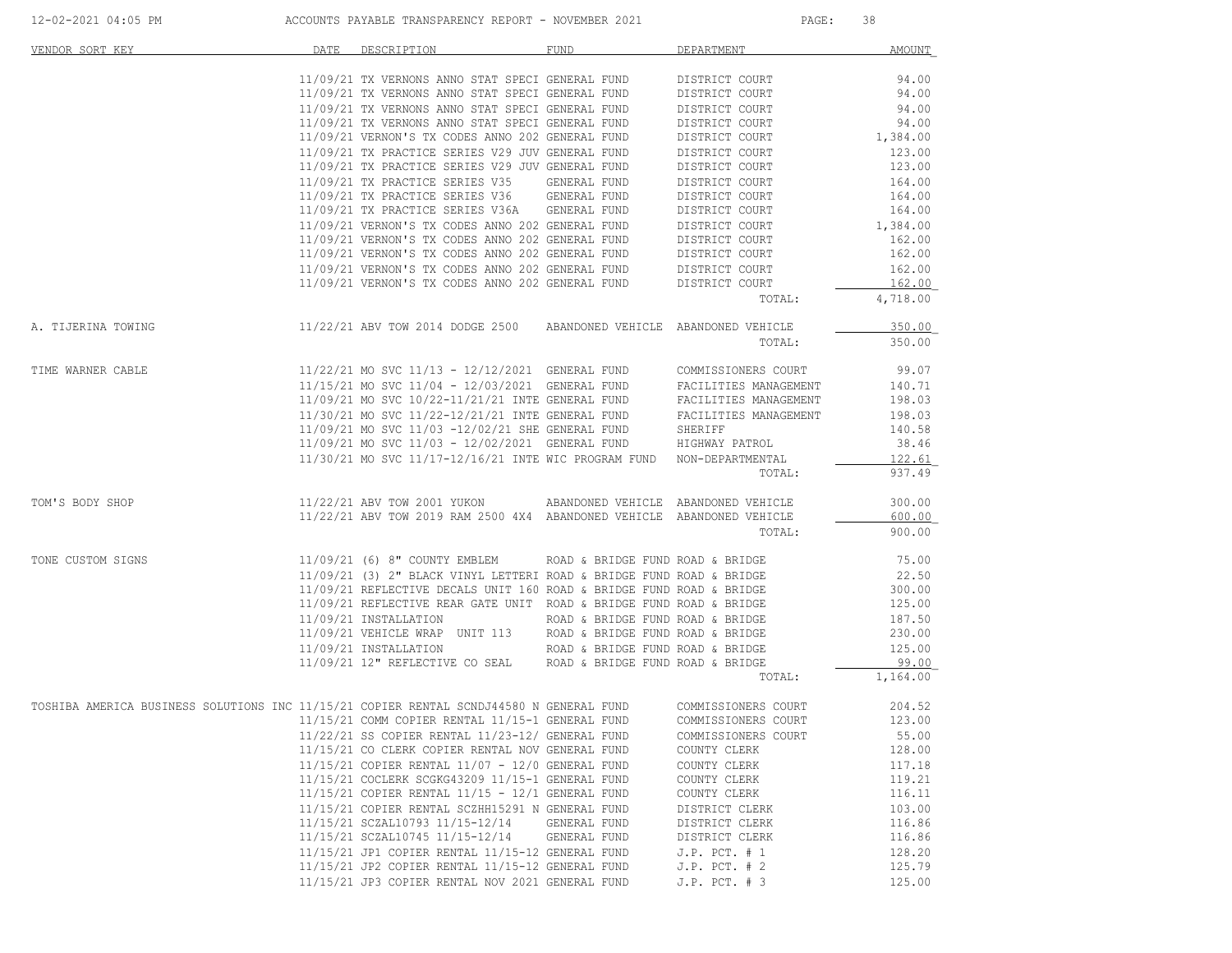| VENDOR SORT KEY                                                                     | DATE | DESCRIPTION                                                                                          | FUND         | DEPARTMENT                          | AMOUNT           |
|-------------------------------------------------------------------------------------|------|------------------------------------------------------------------------------------------------------|--------------|-------------------------------------|------------------|
|                                                                                     |      | 11/15/21 JP4 COPIER RENTAL NOV 2021 GENERAL FUND<br>11/15/21 SCZAL10784 11/15-12/14 GENERAL FUND     |              | $J.P.$ PCT. $#4$<br>COUNTY ATTORNEY | 128.50<br>116.86 |
|                                                                                     |      | 11/15/21 ELECTIONS COPIER RENTAL NO GENERAL FUND                                                     |              | ELECTIONS                           | 128.00           |
|                                                                                     |      | 11/15/21 AUDITOR'S COPIER RENTAL NO GENERAL FUND                                                     |              | COUNTY AUDITOR                      | 128.50           |
|                                                                                     |      | 11/15/21 TREASURER COPIER RENTAL NO GENERAL FUND                                                     |              | COUNTY TREASURER                    | 123.00           |
|                                                                                     |      | 11/15/21 TAX OFFICE COPIER RENTAL N GENERAL FUND                                                     |              | TAX COLLECTOR                       | 127.00           |
|                                                                                     |      | 11/15/21 SHERIFF'S COPIER RENTAL NO GENERAL FUND                                                     |              | SHERIFF                             | 128.20           |
|                                                                                     |      | 11/15/21 JUV COPIER RENTAL NOV 2021 GENERAL FUND                                                     |              | JUVENILE CORRECTIONS                | 125.00           |
|                                                                                     |      | 11/15/21 CO EXT COPIER RENTAL NOV 2 GENERAL FUND                                                     |              | COUNTY EXTENSION                    | 128.14           |
|                                                                                     |      | $11/15/21$ HR COPIER RENTAL $11/15$ - 1 GENERAL FUND                                                 |              | HUMAN RESOURCE                      | 128.50           |
|                                                                                     |      | 11/15/21 SCKDL19670 11/15-12/14                                                                      | GENERAL FUND | VETERANS SERVICE                    | 72.22            |
|                                                                                     |      | $11/15/21$ RB COPIER RENTAL $11/15$ - 1 ROAD & BRIDGE FUND ROAD & BRIDGE                             |              |                                     | 180.67           |
|                                                                                     |      | 11/15/21 COPIER RENTAL SCNFJ56529 N WIC PROGRAM FUND NON-DEPARTMENTAL                                |              |                                     | 204.52           |
|                                                                                     |      | $11/22/21$ WIC COPIER RENTAL $11/23-12$ WIC PROGRAM FUND                                             |              | NON-DEPARTMENTAL                    | 128.00           |
|                                                                                     |      |                                                                                                      |              | TOTAL:                              | 3,425.84         |
| TRACTOR SUPPLY CO.                                                                  |      | 11/09/21 PC 20V 4PC COMBO KIT                                                                        | GENERAL FUND | FACILITIES MANAGEMENT               | 179.00           |
|                                                                                     |      | 11/09/21 2.7 GAL PROPANE                                                                             | GENERAL FUND | JAIL                                | 9.69             |
|                                                                                     |      | 11/09/21 (3) PRO WASH & HORNET SPRA GENERAL FUND                                                     |              | JAIL                                | 17.97            |
|                                                                                     |      | 11/22/21 RGC MN WK PANT 42X30 PEREZ GENERAL FUND                                                     |              | JAIL                                | 39.99            |
|                                                                                     |      | 11/22/21 RGC MN WK PANT 42X30 PEREZ GENERAL FUND                                                     |              | JAIL                                | 39.99            |
|                                                                                     |      | 11/22/21 RGC MN LS WK SHIRT PEREZ GENERAL FUND                                                       |              | JAIL                                | 31.99            |
|                                                                                     |      | 11/22/21 RGC MN LS WK SHIRT PEREZ GENERAL FUND                                                       |              | JAIL                                | 29.99            |
|                                                                                     |      | 11/22/21 RGC MN LS WK SHIRT PEREZ GENERAL FUND                                                       |              | JAIL                                | 29.99            |
|                                                                                     |      | 11/22/21 RGC MN LS EK SHIRT LG LONG GENERAL FUND<br>11/22/21 RGC MN LS EK SHIRT LG LONG GENERAL FUND |              | SHERIFF                             | 29.99            |
|                                                                                     |      |                                                                                                      |              | SHERIFF                             | 29.99            |
|                                                                                     |      | 11/22/21 RGC MN LS EK SHIRT LG LONG GENERAL FUND<br>11/22/21 RGC MN WK PANT 36X30 LONGO GENERAL FUND |              | SHERIFF                             | 29.99<br>39.99   |
|                                                                                     |      | 11/22/21 RGC MN WK PANT 36X30 LONGO GENERAL FUND                                                     |              | SHERIFF<br>SHERIFF                  | 39.99            |
|                                                                                     |      | 11/22/21 RUBBERMAID TANK 50 GAL GENERAL FUND                                                         |              | SHERIFF                             | 69.99            |
|                                                                                     |      | 11/22/21 RUBBERMAID TANK 50 GAL GENERAL FUND                                                         |              | SHERIFF                             | 69.99            |
|                                                                                     |      | 11/15/21 (4) TARP 6X8                                                                                | GENERAL FUND | SHERIFF                             | 27.96            |
|                                                                                     |      | 11/15/21 10PC FLAT STRAP BUNGEE PAC GENERAL FUND                                                     |              | SHERIFF                             | 14.99            |
|                                                                                     |      | 11/30/21 (6) TARP 6X8 LT WGT GENERAL FUND                                                            |              | SHERIFF                             | 41.94            |
|                                                                                     |      | 11/09/21 TARP 6FT X 8 FT CANVAS ROAD & BRIDGE FUND ROAD & BRIDGE                                     |              |                                     | 39.99            |
|                                                                                     |      |                                                                                                      |              | TOTAL:                              | 813.42           |
| NOE TREVINO JR                                                                      |      | 11/08/21 PETIT JURY 11/01/2021 GENERAL FUND                                                          |              | DISTRICT COURT                      | 6.00             |
|                                                                                     |      |                                                                                                      |              | TOTAL:                              | 6.00             |
| TREVINO ROYAL OAKS FUNERAL CHAPELS 11/15/21 FIRST CALL 11/06/21 K HALF GENERAL FUND |      |                                                                                                      |              | HEALTH & WELFARE                    | 395.00           |
|                                                                                     |      |                                                                                                      |              | TOTAL:                              | 395.00           |
| TX. CO. & DISTRICT RETIREMENT                                                       |      | 11/18/21 RETIREMENT CONTRIB SUB# 18 GENERAL FUND                                                     |              | COMMISSIONERS COURT                 | 472.80           |
|                                                                                     |      | 11/18/21 RETIREMENT CONTRIB SUB# 18 GENERAL FUND                                                     |              | COMMISSIONERS COURT                 | 467.02           |
|                                                                                     |      | 11/18/21 SUPP LIFE PREMIUMS SUB# 18 GENERAL FUND                                                     |              | COMMISSIONERS COURT                 | 19.44            |
|                                                                                     |      | 11/18/21 SUPP LIFE PREMIUMS SUB# 18 GENERAL FUND                                                     |              | COMMISSIONERS COURT                 | 19.20            |
|                                                                                     |      | 11/18/21 RETIREMENT CONTRIB SUB# 18 GENERAL FUND                                                     |              | COUNTY CLERK                        | 621.16           |
|                                                                                     |      | 11/18/21 RETIREMENT CONTRIB SUB# 18 GENERAL FUND                                                     |              | COUNTY CLERK                        | 621.54           |
|                                                                                     |      | 11/18/21 SUPP LIFE PREMIUMS SUB# 18 GENERAL FUND                                                     |              | COUNTY CLERK                        | 25.53            |
|                                                                                     |      | 11/18/21 SUPP LIFE PREMIUMS SUB# 18 GENERAL FUND                                                     |              | COUNTY CLERK                        | 25.54            |
|                                                                                     |      | 11/18/21 RETIREMENT CONTRIB SUB# 18 GENERAL FUND                                                     |              | EMERGENCY MGNT / 911 M              | 200.75           |
|                                                                                     |      | 11/18/21 RETIREMENT CONTRIB SUB# 18 GENERAL FUND                                                     |              | EMERGENCY MGNT / 911 M              | 200.75           |
|                                                                                     |      | 11/18/21 SUPP LIFE PREMIUMS SUB# 18 GENERAL FUND                                                     |              | EMERGENCY MGNT / 911 M              | 8.25             |
|                                                                                     |      | 11/18/21 SUPP LIFE PREMIUMS SUB# 18 GENERAL FUND                                                     |              | EMERGENCY MGNT / 911 M              | 8.25             |
|                                                                                     |      | 11/18/21 RETIREMENT CONTRIB SUB# 18 GENERAL FUND                                                     |              | DISTRICT COURT                      | 96.05            |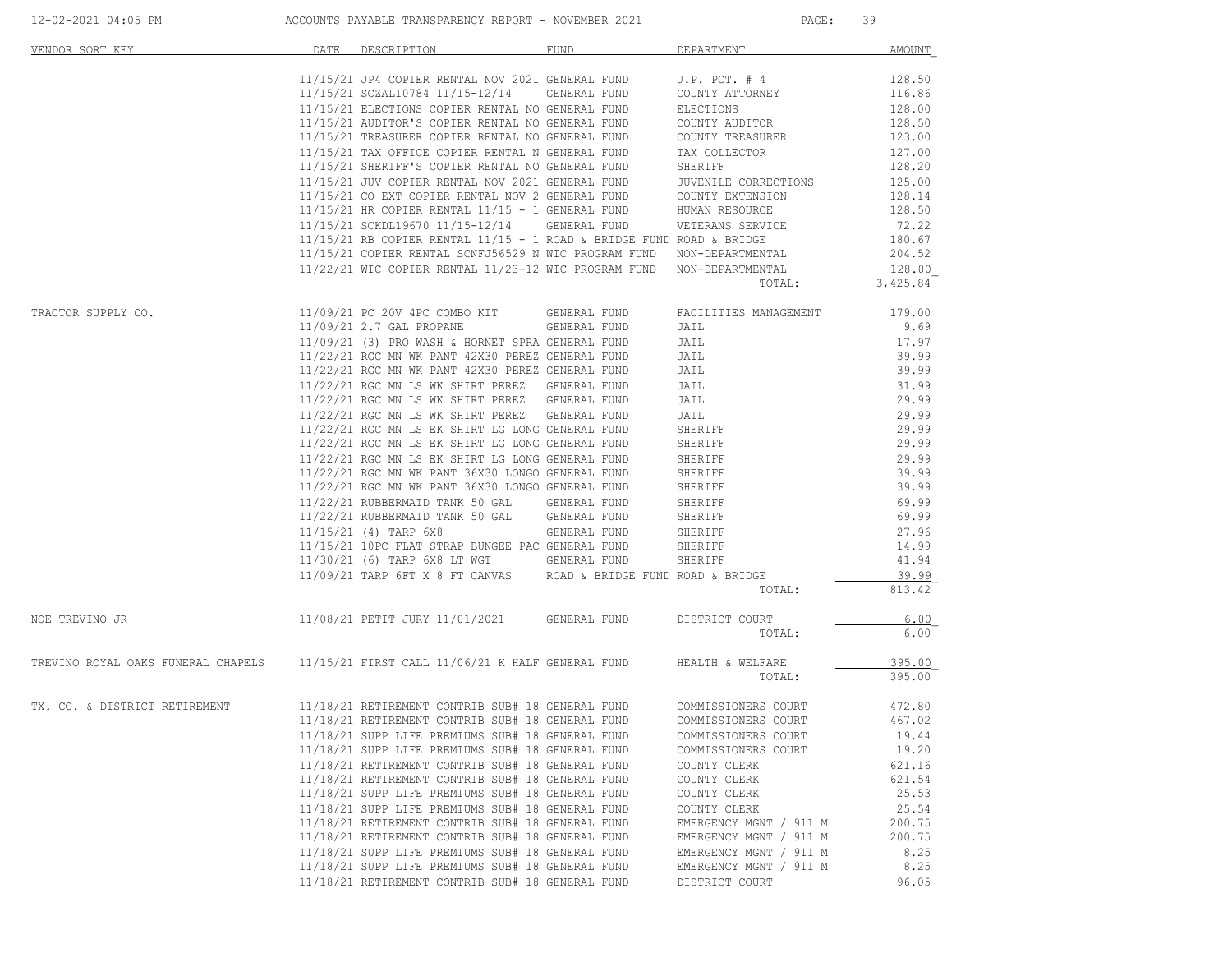| VENDOR SORT KEY | DATE | DESCRIPTION                                                                                          | <b>FUND</b> | DEPARTMENT                           | AMOUNT          |
|-----------------|------|------------------------------------------------------------------------------------------------------|-------------|--------------------------------------|-----------------|
|                 |      |                                                                                                      |             |                                      |                 |
|                 |      | 11/18/21 RETIREMENT CONTRIB SUB# 18 GENERAL FUND<br>בית המוזים החווה היום בשם השידו המוזי            |             | DISTRICT COURT                       | 96.05           |
|                 |      | 11/18/21 SUPP LIFE PREMIUMS SUB# 18 GENERAL FUND                                                     |             | DISTRICT COURT                       | 3.94            |
|                 |      | 11/18/21 SUPP LIFE PREMIUMS SUB# 18 GENERAL FUND                                                     |             | DISTRICT COURT                       | 3.94            |
|                 |      | 11/18/21 RETIREMENT CONTRIB SUB# 18 GENERAL FUND                                                     |             | DISTRICT CLERK                       | 686.08          |
|                 |      | 11/18/21 RETIREMENT CONTRIB SUB# 18 GENERAL FUND                                                     |             | DISTRICT CLERK                       | 687.02          |
|                 |      | 11/18/21 SUPP LIFE PREMIUMS SUB# 18 GENERAL FUND                                                     |             | DISTRICT CLERK                       | 28.20           |
|                 |      | 11/18/21 SUPP LIFE PREMIUMS SUB# 18 GENERAL FUND                                                     |             | DISTRICT CLERK                       | 28.24           |
|                 |      | 11/18/21 RETIREMENT CONTRIB SUB# 18 GENERAL FUND                                                     |             | $J.P.$ PCT. $# 1$                    | 451.40          |
|                 |      | 11/18/21 RETIREMENT CONTRIB SUB# 18 GENERAL FUND                                                     |             | $J.P.$ PCT. $# 1$                    | 451.22          |
|                 |      | 11/18/21 SUPP LIFE PREMIUMS SUB# 18 GENERAL FUND                                                     |             | $J.P.$ PCT. $# 1$                    | 18.55           |
|                 |      | 11/18/21 SUPP LIFE PREMIUMS SUB# 18 GENERAL FUND                                                     |             | $J.P.$ PCT. $# 1$                    | 18.54           |
|                 |      | 11/18/21 RETIREMENT CONTRIB SUB# 18 GENERAL FUND                                                     |             | $J.P.$ PCT. $# 2$                    | 325.72          |
|                 |      | 11/18/21 RETIREMENT CONTRIB SUB# 18 GENERAL FUND                                                     |             | $J.P.$ PCT. $# 2$                    | 325.74          |
|                 |      | 11/18/21 SUPP LIFE PREMIUMS SUB# 18 GENERAL FUND                                                     |             | $J.P.$ PCT. $# 2$                    | 13.38           |
|                 |      | 11/18/21 SUPP LIFE PREMIUMS SUB# 18 GENERAL FUND                                                     |             | $J.P.$ PCT. $# 2$                    | 13.38           |
|                 |      | 11/18/21 RETIREMENT CONTRIB SUB# 18 GENERAL FUND                                                     |             | $J.P.$ PCT. $# 3$                    | 314.77          |
|                 |      | 11/18/21 RETIREMENT CONTRIB SUB# 18 GENERAL FUND                                                     |             | $J.P.$ PCT. $# 3$                    | 315.10          |
|                 |      | 11/18/21 SUPP LIFE PREMIUMS SUB# 18 GENERAL FUND                                                     |             | $J.P.$ PCT. $# 3$                    | 12.94           |
|                 |      | 11/18/21 SUPP LIFE PREMIUMS SUB# 18 GENERAL FUND                                                     |             | $J.P.$ PCT. $# 3$                    | 12.95           |
|                 |      | 11/18/21 RETIREMENT CONTRIB SUB# 18 GENERAL FUND                                                     |             | $J.P.$ PCT. $#4$                     | 320.48          |
|                 |      | 11/18/21 RETIREMENT CONTRIB SUB# 18 GENERAL FUND                                                     |             | $J.P.$ PCT. $#4$                     | 320.82          |
|                 |      | 11/18/21 SUPP LIFE PREMIUMS SUB# 18 GENERAL FUND                                                     |             | $J.P.$ PCT. $#4$                     | 13.17           |
|                 |      | 11/18/21 SUPP LIFE PREMIUMS SUB# 18 GENERAL FUND                                                     |             | $J.P.$ PCT. $#4$                     | 13.18           |
|                 |      | 11/18/21 RETIREMENT CONTRIB SUB# 18 GENERAL FUND                                                     |             | COUNTY ATTORNEY                      | 897.04          |
|                 |      | 11/18/21 RETIREMENT CONTRIB SUB# 18 GENERAL FUND                                                     |             | COUNTY ATTORNEY                      | 893.91          |
|                 |      | 11/18/21 SUPP LIFE PREMIUMS SUB# 18 GENERAL FUND                                                     |             | COUNTY ATTORNEY                      | 36.87           |
|                 |      | 11/18/21 SUPP LIFE PREMIUMS SUB# 18 GENERAL FUND                                                     |             | COUNTY ATTORNEY                      | 36.74           |
|                 |      | 11/18/21 RETIREMENT CONTRIB SUB# 18 GENERAL FUND                                                     |             | ELECTIONS                            | 317.39          |
|                 |      | 11/18/21 RETIREMENT CONTRIB SUB# 18 GENERAL FUND                                                     |             | ELECTIONS                            | 423.24          |
|                 |      | 11/18/21 SUPP LIFE PREMIUMS SUB# 18 GENERAL FUND                                                     |             | ELECTIONS                            | 13.04           |
|                 |      | 11/18/21 SUPP LIFE PREMIUMS SUB# 18 GENERAL FUND                                                     |             | ELECTIONS                            | 17.39           |
|                 |      | 11/18/21 RETIREMENT CONTRIB SUB# 18 GENERAL FUND                                                     |             | COUNTY AUDITOR                       | 558.35          |
|                 |      | 11/18/21 RETIREMENT CONTRIB SUB# 18 GENERAL FUND<br>11/18/21 SUPP LIFE PREMIUMS SUB# 18 GENERAL FUND |             | COUNTY AUDITOR                       | 565.66<br>22.94 |
|                 |      |                                                                                                      |             | COUNTY AUDITOR                       | 23.24           |
|                 |      | 11/18/21 SUPP LIFE PREMIUMS SUB# 18 GENERAL FUND<br>11/18/21 RETIREMENT CONTRIB SUB# 18 GENERAL FUND |             | COUNTY AUDITOR                       | 543.83          |
|                 |      | 11/18/21 RETIREMENT CONTRIB SUB# 18 GENERAL FUND                                                     |             | COUNTY TREASURER<br>COUNTY TREASURER | 544.55          |
|                 |      | 11/18/21 SUPP LIFE PREMIUMS SUB# 18 GENERAL FUND                                                     |             | COUNTY TREASURER                     | 22.35           |
|                 |      | 11/18/21 SUPP LIFE PREMIUMS SUB# 18 GENERAL FUND                                                     |             | COUNTY TREASURER                     | 22.38           |
|                 |      | 11/18/21 RETIREMENT CONTRIB SUB# 18 GENERAL FUND                                                     |             | TAX COLLECTOR                        | 725.52          |
|                 |      | 11/18/21 RETIREMENT CONTRIB SUB# 18 GENERAL FUND                                                     |             | TAX COLLECTOR                        | 758.87          |
|                 |      | 11/18/21 SUPP LIFE PREMIUMS SUB# 18 GENERAL FUND                                                     |             | TAX COLLECTOR                        | 29.81           |
|                 |      | 11/18/21 SUPP LIFE PREMIUMS SUB# 18 GENERAL FUND                                                     |             | TAX COLLECTOR                        | 31.19           |
|                 |      | 11/18/21 RETIREMENT CONTRIB SUB# 18 GENERAL FUND                                                     |             | FACILITIES MANAGEMENT                | 421.96          |
|                 |      | 11/18/21 RETIREMENT CONTRIB SUB# 18 GENERAL FUND                                                     |             | FACILITIES MANAGEMENT                | 434.34          |
|                 |      | 11/18/21 SUPP LIFE PREMIUMS SUB# 18 GENERAL FUND                                                     |             | FACILITIES MANAGEMENT                | 17.35           |
|                 |      | 11/18/21 SUPP LIFE PREMIUMS SUB# 18 GENERAL FUND                                                     |             | FACILITIES MANAGEMENT                | 17.84           |
|                 |      | 11/18/21 RETIREMENT CONTRIB SUB# 18 GENERAL FUND                                                     |             | CONSTABLE PCT # 1                    | 196.72          |
|                 |      | 11/18/21 RETIREMENT CONTRIB SUB# 18 GENERAL FUND                                                     |             | CONSTABLE PCT # 1                    | 185.59          |
|                 |      | 11/18/21 SUPP LIFE PREMIUMS SUB# 18 GENERAL FUND                                                     |             | CONSTABLE PCT # 1                    | 8.08            |
|                 |      | 11/18/21 SUPP LIFE PREMIUMS SUB# 18 GENERAL FUND                                                     |             | CONSTABLE PCT # 1                    | 7.63            |
|                 |      | 11/18/21 RETIREMENT CONTRIB SUB# 18 GENERAL FUND                                                     |             | CONSTABLE PCT # 2                    | 185.59          |
|                 |      | 11/18/21 RETIREMENT CONTRIB SUB# 18 GENERAL FUND                                                     |             | CONSTABLE PCT # 2                    | 185.59          |
|                 |      | 11/18/21 SUPP LIFE PREMIUMS SUB# 18 GENERAL FUND                                                     |             | CONSTABLE PCT # 2                    | 7.63            |
|                 |      | 11/18/21 SUPP LIFE PREMIUMS SUB# 18 GENERAL FUND                                                     |             | CONSTABLE PCT # 2                    | 7.63            |
|                 |      | 11/18/21 RETIREMENT CONTRIB SUB# 18 GENERAL FUND                                                     |             | CONSTABLE PCT # 3                    | 185.59          |
|                 |      |                                                                                                      |             |                                      |                 |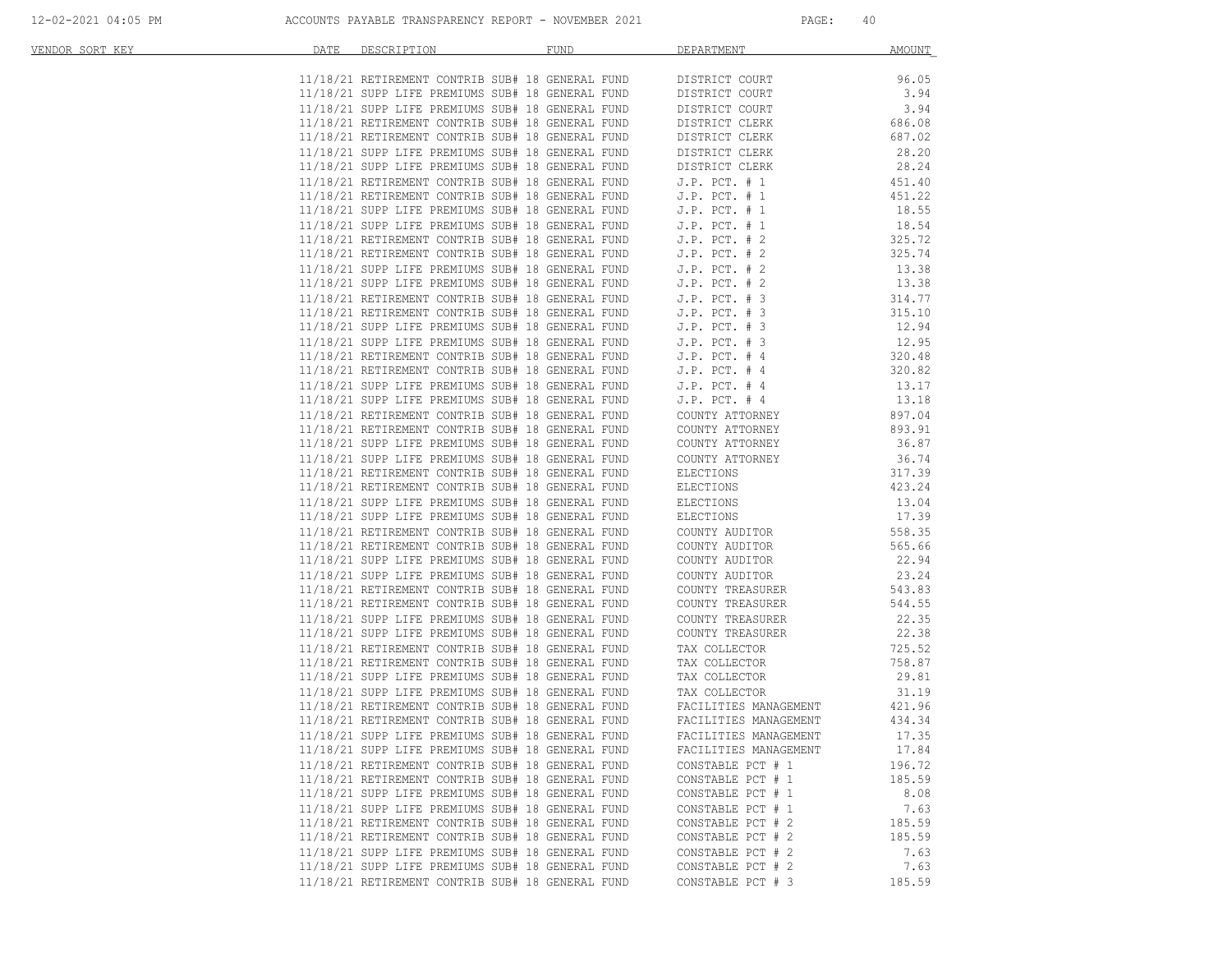| VENDOR SORT KEY | DATE DESCRIPTION                                                                                                                                                                                                                        | FUND | DEPARTMENT                                                            | <b>AMOUNT</b>        |
|-----------------|-----------------------------------------------------------------------------------------------------------------------------------------------------------------------------------------------------------------------------------------|------|-----------------------------------------------------------------------|----------------------|
|                 |                                                                                                                                                                                                                                         |      | CONSTABLE PCT # 3                                                     | 185.59               |
|                 | 11/18/21 RETIREMENT CONTRIB SUB# 18 GENERAL FUND<br>11/12/21 SUPP LIFE PREMIUMS SUB# 18 GENERAL FUND                                                                                                                                    |      |                                                                       |                      |
|                 | 11/18/21 SUPP LIFE PREMIUMS SUB# 18 GENERAL FUND                                                                                                                                                                                        |      | CONSTABLE PCT # 3                                                     | 7.63                 |
|                 | 11/18/21 SUPP LIFE PREMIUMS SUB# 18 GENERAL FUND                                                                                                                                                                                        |      | CONSTABLE PCT # 3                                                     | 7.63                 |
|                 | 11/18/21 RETIREMENT CONTRIB SUB# 18 GENERAL FUND                                                                                                                                                                                        |      | CONSTABLE PCT # 4                                                     | 185.59               |
|                 | 11/18/21 RETIREMENT CONTRIB SUB# 18 GENERAL FUND                                                                                                                                                                                        |      | CONSTABLE PCT # 4                                                     | 185.59               |
|                 | 11/18/21 SUPP LIFE PREMIUMS SUB# 18 GENERAL FUND                                                                                                                                                                                        |      | CONSTABLE PCT # 4<br>CONSTABLE PCT # 4                                | 7.63                 |
|                 | 11/18/21 SUPP LIFE PREMIUMS SUB# 18 GENERAL FUND                                                                                                                                                                                        |      |                                                                       | 7.63                 |
|                 | 11/18/21 RETIREMENT CONTRIB SUB# 18 GENERAL FUND                                                                                                                                                                                        |      | JAIL                                                                  | 2,437.82             |
|                 | 11/18/21 SUPP LIFE PREMIUMS SUB# 18 GENERAL FUND                                                                                                                                                                                        |      | JAIL                                                                  | 100.18               |
|                 | 11/18/21 RETIREMENT CONTRIB SUB# 18 GENERAL FUND                                                                                                                                                                                        |      | SHERIFF                                                               | 7,423.51             |
|                 | 11/18/21 RETIREMENT CONTRIB SUB# 18 GENERAL FUND                                                                                                                                                                                        |      | SHERIFF                                                               | 5,583.55             |
|                 | 11/18/21 SUPP LIFE PREMIUMS SUB# 18 GENERAL FUND                                                                                                                                                                                        |      | SILER<br>SHERIFF<br>SHERIFF                                           | 305.07               |
|                 | 11/18/21 SUPP LIFE PREMIUMS SUB# 18 GENERAL FUND                                                                                                                                                                                        |      |                                                                       | 229.46               |
|                 | 11/18/21 RETIREMENT CONTRIB SUB# 18 GENERAL FUND                                                                                                                                                                                        |      | JUVENILE CORRECTIONS                                                  | 516.72               |
|                 | 11/18/21 RETIREMENT CONTRIB SUB# 18 GENERAL FUND                                                                                                                                                                                        |      | JUVENILE CORRECTIONS                                                  | 516.73               |
|                 | 11/18/21 SUPP LIFE PREMIUMS SUB# 18 GENERAL FUND                                                                                                                                                                                        |      | JUVENILE CORRECTIONS                                                  | 21.23                |
|                 | 11/18/21 SUPP LIFE PREMIUMS SUB# 18 GENERAL FUND                                                                                                                                                                                        |      | JUVENILE CORRECTIONS                                                  | 21.23                |
|                 | 11/18/21 RETIREMENT CONTRIB SUB# 18 GENERAL FUND                                                                                                                                                                                        |      | HIGHWAY PATROL                                                        | 163.61               |
|                 | 11/18/21 RETIREMENT CONTRIB SUB# 18 GENERAL FUND                                                                                                                                                                                        |      | HIGHWAY PATROL                                                        | 163.61               |
|                 | 11/18/21 SUPP LIFE PREMIUMS SUB# 18 GENERAL FUND                                                                                                                                                                                        |      | HIGHWAY PATROL                                                        | 6.72                 |
|                 | 11/18/21 SUPP LIFE PREMIUMS SUB# 18 GENERAL FUND                                                                                                                                                                                        |      | HIGHWAY PATROL                                                        | 6.72                 |
|                 | 11/18/21 RETIREMENT CONTRIB SUB# 18 GENERAL FUND                                                                                                                                                                                        |      | HEALTH & WELFARE                                                      | 73.00                |
|                 | 11/18/21 RETIREMENT CONTRIB SUB# 18 GENERAL FUND                                                                                                                                                                                        |      | HEALTH & WELFARE                                                      | 73.00                |
|                 | 11/18/21 SUPP LIFE PREMIUMS SUB# 18 GENERAL FUND                                                                                                                                                                                        |      | HEALTH & WELFARE                                                      | 3.00                 |
|                 | 11/18/21 SUPP LIFE PREMIUMS SUB# 18 GENERAL FUND                                                                                                                                                                                        |      | HEALTH & WELFARE                                                      | 3.00                 |
|                 | 11/18/21 RETIREMENT CONTRIB SUB# 18 GENERAL FUND                                                                                                                                                                                        |      | COUNTY EXTENSION                                                      | 140.91               |
|                 | 11/18/21 RETIREMENT CONTRIB SUB# 18 GENERAL FUND                                                                                                                                                                                        |      | COUNTY EXTENSION                                                      | 141.29               |
|                 | 11/18/21 SUPP LIFE PREMIUMS SUB# 18 GENERAL FUND                                                                                                                                                                                        |      | COUNTY EXTENSION                                                      | 5.79                 |
|                 | 11/18/21 SUPP LIFE PREMIUMS SUB# 18 GENERAL FUND                                                                                                                                                                                        |      | COUNTY EXTENSION                                                      | 5.81                 |
|                 | 11/18/21 RETIREMENT CONTRIB SUB# 18 GENERAL FUND                                                                                                                                                                                        |      | HUMAN RESOURCE                                                        | 393.37               |
|                 | 11/18/21 RETIREMENT CONTRIB SUB# 18 GENERAL FUND                                                                                                                                                                                        |      | HUMAN RESOURCE                                                        | 393.68               |
|                 |                                                                                                                                                                                                                                         |      |                                                                       |                      |
|                 | 11/18/21 SUPP LIFE PREMIUMS SUB# 18 GENERAL FUND                                                                                                                                                                                        |      | HUMAN RESOURCE                                                        | 16.17                |
|                 | 11/18/21 SUPP LIFE PREMIUMS SUB# 18 GENERAL FUND                                                                                                                                                                                        |      | HUMAN RESOURCE                                                        | 16.18                |
|                 | 11/18/21 RETIREMENT CONTRIB SUB# 18 GENERAL FUND                                                                                                                                                                                        |      | SPECIAL PROJECTS                                                      | 11.96                |
|                 | 1/18/21 SUPP LIFE PREMIUMS SUB# 18 GENERAL FUND SPECIAL PROJECTS<br>11/18/21 RETIREMENT CONTRIB SUB# 18 GENERAL FUND VETERANS SERVICE<br>11/18/21 RETIREMENT CONTRIB SUB# 18 GENERAL FUND VETERANS SERVICE<br>11/18/21 SUPP LIFE PREMIU |      |                                                                       | 0.49                 |
|                 |                                                                                                                                                                                                                                         |      |                                                                       | 95.85                |
|                 |                                                                                                                                                                                                                                         |      |                                                                       | 105.08               |
|                 |                                                                                                                                                                                                                                         |      |                                                                       | 3.94                 |
|                 |                                                                                                                                                                                                                                         |      |                                                                       | 4.32                 |
|                 | 11/18/21 RETIREMENT CONTRIB SUB# 18 AMERICAN RESCUE PL NON-DEPARTMENTAL<br>11/18/21 SUPP LIFE PREMIUMS SUB# 18 AMERICAN RESCUE PL NON-DEPARTMENTAL                                                                                      |      |                                                                       | 3,416.40             |
|                 |                                                                                                                                                                                                                                         |      |                                                                       | 140.40               |
|                 | 11/18/21 RETIREMENT CONTRIB SUB# 18 ROAD & BRIDGE FUND ROAD & BRIDGE                                                                                                                                                                    |      |                                                                       | 5,598.78<br>5,619.25 |
|                 | 11/18/21 RETIREMENT CONTRIB SUB# 18 ROAD & BRIDGE FUND ROAD & BRIDGE                                                                                                                                                                    |      |                                                                       |                      |
|                 |                                                                                                                                                                                                                                         |      | 11/18/21 SUPP LIFE PREMIUMS SUB# 18 ROAD & BRIDGE FUND ROAD & BRIDGE  | 230.15               |
|                 | 11/18/21 SUPP LIFE PREMIUMS SUB# 18 ROAD & BRIDGE FUND ROAD & BRIDGE                                                                                                                                                                    |      |                                                                       | 230.93               |
|                 |                                                                                                                                                                                                                                         |      | 11/18/21 RETIREMENT CONTRIB SUB# 18 WIC PROGRAM FUND NON-DEPARTMENTAL | 417.03               |
|                 | 11/18/21 RETIREMENT CONTRIB SUB# 18 WIC PROGRAM FUND                                                                                                                                                                                    |      | NON-DEPARTMENTAL                                                      | 460.76               |
|                 | 11/18/21 SUPP LIFE PREMIUMS SUB# 18 WIC PROGRAM FUND NON-DEPARTMENTAL                                                                                                                                                                   |      |                                                                       | 17.14                |
|                 | 11/18/21 SUPP LIFE PREMIUMS SUB# 18 WIC PROGRAM FUND                                                                                                                                                                                    |      | NON-DEPARTMENTAL                                                      | 18.93                |
|                 | 11/18/21 RETIREMENT CONTRIB SUB# 18 TX JUVENILE PROBAT BASIC SUPERVISION                                                                                                                                                                |      |                                                                       | 239.01               |
|                 | 11/18/21 RETIREMENT CONTRIB SUB# 18 TX JUVENILE PROBAT BASIC SUPERVISION                                                                                                                                                                |      |                                                                       | 239.01               |
|                 | 11/18/21 SUPP LIFE PREMIUMS SUB# 18 TX JUVENILE PROBAT BASIC SUPERVISION                                                                                                                                                                |      |                                                                       | 9.82                 |
|                 | 11/18/21 SUPP LIFE PREMIUMS SUB# 18 TX JUVENILE PROBAT BASIC SUPERVISION                                                                                                                                                                |      |                                                                       | 9.82                 |
|                 | 11/18/21 RETIREMENT CONTRIB SUB# 18 TX JUVENILE PROBAT COMMUNITY PROGRAM                                                                                                                                                                |      |                                                                       | 248.97               |
|                 | 11/18/21 RETIREMENT CONTRIB SUB# 18 TX JUVENILE PROBAT COMMUNITY PROGRAM                                                                                                                                                                |      |                                                                       | 248.97               |
|                 | 11/18/21 SUPP LIFE PREMIUMS SUB# 18 TX JUVENILE PROBAT COMMUNITY PROGRAM                                                                                                                                                                |      |                                                                       | 10.23                |
|                 |                                                                                                                                                                                                                                         |      |                                                                       |                      |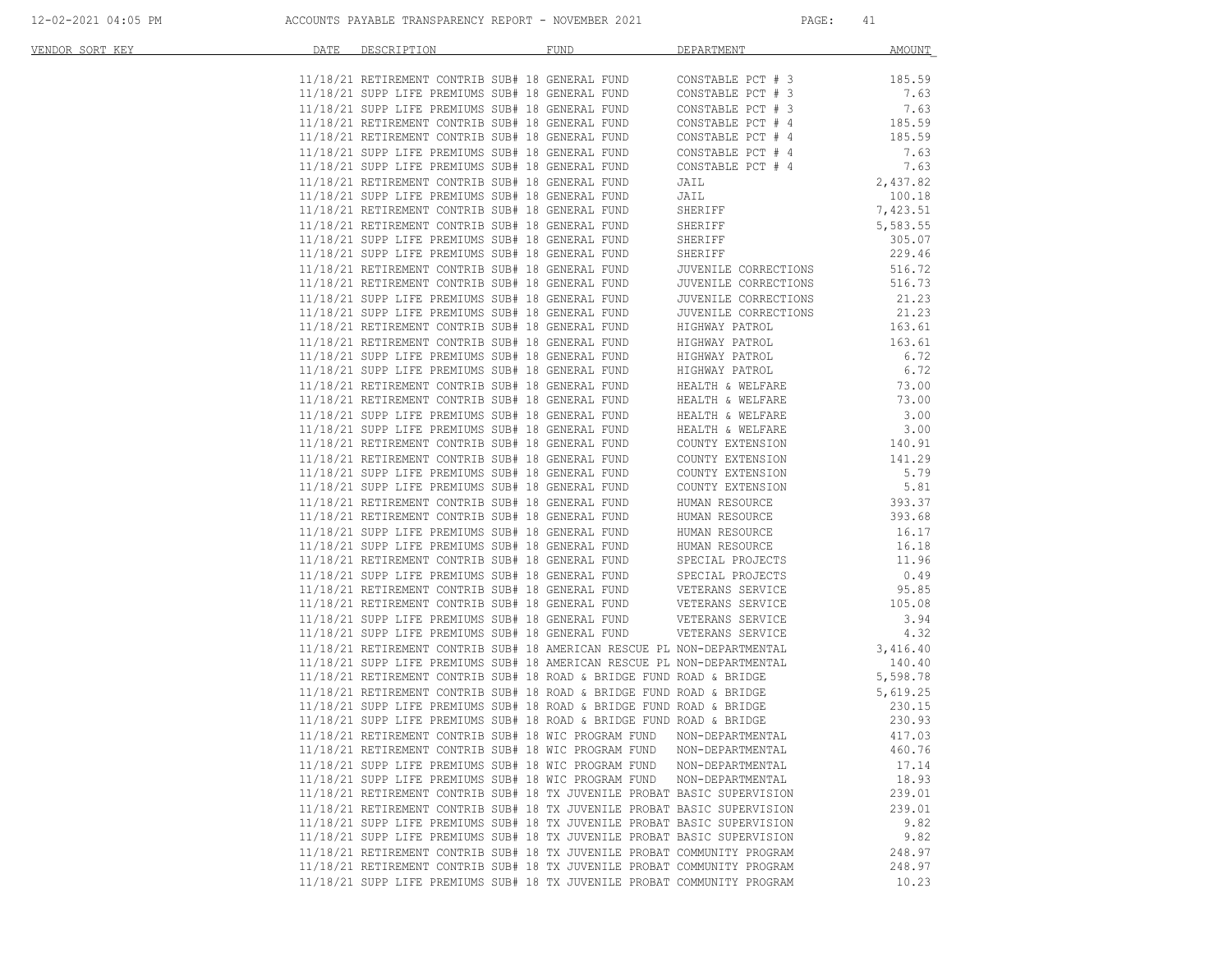| 12-02-2021 04:05 PM           | ACCOUNTS PAYABLE TRANSPARENCY REPORT - NOVEMBER 2021                                                                                                  |                              | $\mathtt{PAGE}$ :     | 42                     |
|-------------------------------|-------------------------------------------------------------------------------------------------------------------------------------------------------|------------------------------|-----------------------|------------------------|
| VENDOR SORT KEY               | DATE<br>DESCRIPTION                                                                                                                                   | FUND                         | DEPARTMENT            | AMOUNT                 |
|                               | 11/18/21 SUPP LIFE PREMIUMS SUB# 18 TX JUVENILE PROBAT COMMUNITY PROGRAM                                                                              |                              |                       | 10.23                  |
|                               | 11/18/21 RETIREMENT CONTRIB SUB# 18 TX JUVENILE PROBAT COMMITMENT DIVERSION                                                                           |                              |                       | 27.01                  |
|                               | 11/18/21 RETIREMENT CONTRIB SUB# 18 TX JUVENILE PROBAT COMMITMENT DIVERSION                                                                           |                              |                       | 27.00                  |
|                               |                                                                                                                                                       |                              |                       |                        |
|                               | 11/18/21 SUPP LIFE PREMIUMS SUB# 18 TX JUVENILE PROBAT COMMITMENT DIVERSION                                                                           |                              |                       | 1.11                   |
|                               | 11/18/21 SUPP LIFE PREMIUMS SUB# 18 TX JUVENILE PROBAT COMMITMENT DIVERSION                                                                           |                              |                       | 1.11                   |
|                               | 11/18/21 RETIREMENT CONTRIB SUB# 18 FRIO COUNTY PAYROL NON-DEPARTMENTAL                                                                               |                              |                       | 16,998.09              |
|                               | 11/18/21 RETIREMENT CONTRIB SUB# 18 FRIO COUNTY PAYROL NON-DEPARTMENTAL                                                                               |                              | TOTAL:                | 20,126.93<br>89,524.31 |
|                               |                                                                                                                                                       |                              |                       |                        |
| TXTAG                         | 11/01/21 TOLL FEES 5/14/2021 GENERAL FUND                                                                                                             |                              | SHERIFF               | 19.36                  |
|                               |                                                                                                                                                       |                              | TOTAL:                | 19.36                  |
| TXU ENERGY RETAIL COMPANY LLC | 11/09/21 101 N. COMMERCE DILLEY GENERAL FUND                                                                                                          |                              | FACILITIES MANAGEMENT | 560.00                 |
|                               | 11/09/21 205 CR 1650 MOORE                                                                                                                            | GENERAL FUND                 | FACILITIES MANAGEMENT | 8.23                   |
|                               | 11/09/21 205 CR 1650 UNIT SHOP                                                                                                                        |                              | FACILITIES MANAGEMENT | 60.69                  |
|                               | 11/09/21 2207 BI 35E R & B                                                                                                                            | GENERAL FUND<br>GENERAL FUND | FACILITIES MANAGEMENT | 911.98                 |
|                               |                                                                                                                                                       |                              | FACILITIES MANAGEMENT | 15.03                  |
|                               | 11/09/21 415 E BRAZOS ST GENERAL FUND<br>11/09/21 415 E BRAZOS ST MHMR BLDG GENERAL FUND                                                              |                              |                       | 574.82                 |
|                               |                                                                                                                                                       |                              | FACILITIES MANAGEMENT |                        |
|                               | 11/09/21 513 E. LEONA ST                                                                                                                              | GENERAL FUND                 | FACILITIES MANAGEMENT | 53.52                  |
|                               | 11/09/21 505 E MEDINA STREET<br>11/09/21 515 E MEDINA STREET                                                                                          | GENERAL FUND<br>GENERAL FUND | FACILITIES MANAGEMENT | 343.65                 |
|                               |                                                                                                                                                       |                              | FACILITIES MANAGEMENT | 40.47                  |
|                               | 11/09/21 515 E MEDINA ST ADULT PROB GENERAL FUND<br>11/09/21 606 E MEDINA ST HSE GENERAL FUND                                                         |                              | FACILITIES MANAGEMENT | 135.82                 |
|                               |                                                                                                                                                       |                              | FACILITIES MANAGEMENT | 14.45                  |
|                               | 11/09/21 604 E MEDINA ST MUSEUM                                                                                                                       |                              | FACILITIES MANAGEMENT | 37.20                  |
|                               | 11/09/21 500 E SAN ANTONIO ST                                                                                                                         | GENERAL FUND<br>GENERAL FUND | FACILITIES MANAGEMENT | 60.19                  |
|                               | 11/09/21 500 E SAN ANTONIO ST COURT GENERAL FUND<br>11/09/21 650 E SAN ANTONIO ST TRLR GENERAL FUND<br>11/09/21 610 E SAN ANTONIOST TRLR GENERAL FUND |                              | FACILITIES MANAGEMENT | 1,661.50               |
|                               |                                                                                                                                                       |                              | FACILITIES MANAGEMENT | 93.19                  |
|                               |                                                                                                                                                       |                              |                       |                        |
|                               |                                                                                                                                                       |                              | FACILITIES MANAGEMENT | 122.04                 |
|                               | 11/09/21 1150 FM 1581<br>11/09/21 1355 FM 1581 REGION PARK GENERAL FUND                                                                               |                              | FACILITIES MANAGEMENT | 34.20                  |
|                               |                                                                                                                                                       |                              | FACILITIES MANAGEMENT | 175.08                 |
|                               | 11/09/21 328 RADIO LANE                                                                                                                               | GENERAL FUND<br>GENERAL FUND | FACILITIES MANAGEMENT | 148.21                 |
|                               | 11/09/21 COUNTY RD 1000 STLG                                                                                                                          |                              | FACILITIES MANAGEMENT | 22.46                  |
|                               |                                                                                                                                                       |                              | FACILITIES MANAGEMENT | 0.00                   |
|                               | 11/09/21 PRIVATE RD 2020 250 HPS GENERAL FUND<br>11/09/21 COUNTY RD 4010 PARKING LOT GENERAL FUND                                                     |                              | FACILITIES MANAGEMENT | 12.64                  |
|                               | 11/09/21 421 S CEDAR ST                                                                                                                               | GENERAL FUND                 | FACILITIES MANAGEMENT | 15.03                  |
|                               | 11/09/21 502 S CEDAR ST                                                                                                                               |                              | FACILITIES MANAGEMENT | 2,813.95               |
|                               | 11/09/21 421 S CEDAR ST ODLT                                                                                                                          | GENERAL FUND<br>GENERAL FUND | FACILITIES MANAGEMENT | 15.03                  |
|                               |                                                                                                                                                       |                              | FACILITIES MANAGEMENT | 44.30                  |
|                               | 11/09/21 421 S CEDAR ST RADIO TOWER GENERAL FUND<br>11/09/21 406 S PECAN ST GENERAL FUND                                                              |                              | FACILITIES MANAGEMENT | 20.23                  |
|                               |                                                                                                                                                       |                              |                       |                        |
|                               | 11/09/21 410 S PECAN ST<br>$11/09/21 410 S PECAN ST11/09/21 515 S PECAN ST11/09/21 526 S PECAN STGENERAL FUNDCENERAL FUND$                            |                              | FACILITIES MANAGEMENT | 7.97                   |
|                               |                                                                                                                                                       |                              | FACILITIES MANAGEMENT | 8.02                   |
|                               |                                                                                                                                                       |                              | FACILITIES MANAGEMENT | 22.46                  |
|                               | 11/09/21 407 S PECAN ST BLDG JP2 GENERAL FUND                                                                                                         |                              | FACILITIES MANAGEMENT | 33.13                  |
|                               | $11/09/21$ 406 S PECAN ST JUV EP - JP GENERAL FUND                                                                                                    |                              | FACILITIES MANAGEMENT | 72.65                  |
|                               | 11/09/21 514 S PECAN ST TENNIS COUR GENERAL FUND                                                                                                      |                              | FACILITIES MANAGEMENT | 18.60                  |
|                               | $11/09/21$ 410 S PECAN ST - JUV PRO/E GENERAL FUND                                                                                                    |                              | FACILITIES MANAGEMENT | 933.61                 |
|                               | 11/09/21 955 STREETLIGHT                                                                                                                              | GENERAL FUND                 | FACILITIES MANAGEMENT | 118.99                 |
|                               | 11/09/21 947 STREETLIGHT                                                                                                                              | GENERAL FUND                 | FACILITIES MANAGEMENT | 134.81                 |
|                               |                                                                                                                                                       |                              | TOTAL:                | 9,344.15               |
|                               |                                                                                                                                                       |                              |                       |                        |
| UNIFIRST CORPORATION          | 11/22/21 WKLY UNIFORM SVC 9/07/2021 GENERAL FUND                                                                                                      |                              | FACILITIES MANAGEMENT | 62.95                  |
|                               | 11/09/21 WKLY UNIFORM SVC 10/27/202 GENERAL FUND                                                                                                      |                              | FACILITIES MANAGEMENT | 63.95                  |
|                               | 11/15/21 WKLY UNIFORM SVC 11/03/202 GENERAL FUND                                                                                                      |                              | FACILITIES MANAGEMENT | 62.95                  |
|                               | 11/22/21 WKLY UNIFORM SVC 11/10/202 GENERAL FUND                                                                                                      |                              | FACILITIES MANAGEMENT | 63.95                  |
|                               | 11/22/21 WKLY UNIFORM SVC 11/17/202 GENERAL FUND                                                                                                      |                              | FACILITIES MANAGEMENT | 65.95                  |
|                               | 11/30/21 WKLY UNIFORM SVC 11/24/202 GENERAL FUND                                                                                                      |                              | FACILITIES MANAGEMENT | 63.95                  |
|                               |                                                                                                                                                       |                              |                       |                        |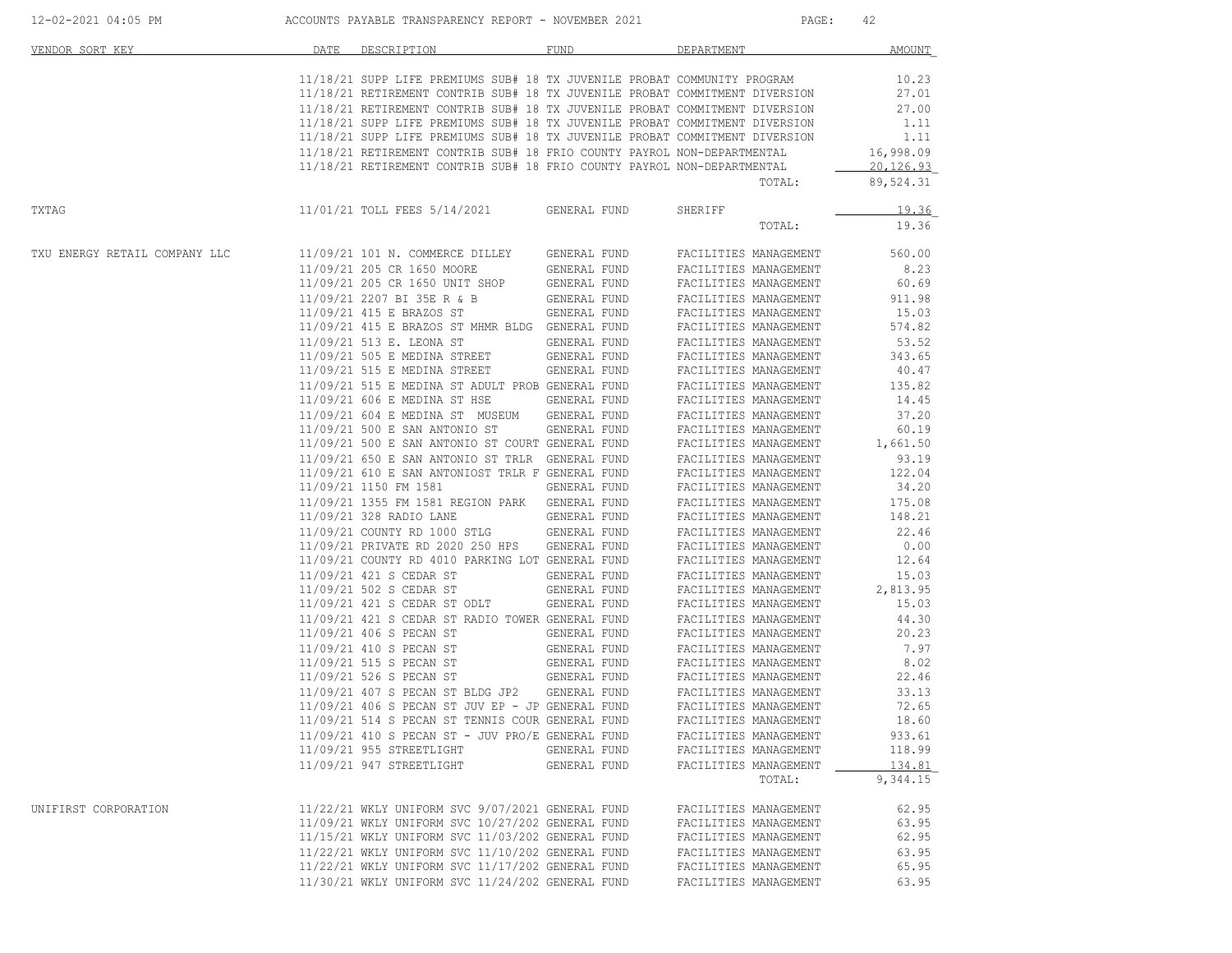| VENDOR SORT KEY            | DATE | DESCRIPTION                                                                                                                                    | <b>FUND</b>  | DEPARTMENT     | <b>AMOUNT</b>   |
|----------------------------|------|------------------------------------------------------------------------------------------------------------------------------------------------|--------------|----------------|-----------------|
|                            |      | 11/09/21 WKLY SVC 10/27/21 J. PEREZ GENERAL FUND                                                                                               |              | JAIL           | 7.81            |
|                            |      | 11/15/21 WKLY SVC 11/03/21 J PEREZ GENERAL FUND                                                                                                |              | JAIL           | 7.81            |
|                            |      | 11/22/21 WKLY SVC 11/10/21 J PEREZ GENERAL FUND                                                                                                |              | JAIL           | 7.81            |
|                            |      | 11/22/21 WKLY SVC 11/17/2021 J. PER GENERAL FUND                                                                                               |              | JAIL           | 24.10           |
|                            |      | 11/22/21 WKLY SVC 9/07/21 A. LONGO GENERAL FUND                                                                                                |              | SHERIFF        | 7.81            |
|                            |      | 11/22/21 WKLY SVC 9/07/21 J. PEREZ GENERAL FUND                                                                                                |              | SHERIFF        | 7.81            |
|                            |      | 11/09/21 WKLY SVC 10/13/2021 MATS GENERAL FUND                                                                                                 |              | SHERIFF        | 26.00           |
|                            |      | 11/09/21 WKLY SVC 10/27/21 A LONGOR GENERAL FUND                                                                                               |              | SHERIFF        | 7.81            |
|                            |      | 11/09/21 WKLY SVC 10/27/21 MATS                                                                                                                | GENERAL FUND | SHERIFF        | 26.00           |
|                            |      | 11/15/21 WKLY SVC 11/03/21 A LONGOR GENERAL FUND                                                                                               |              | SHERIFF        | 7.81            |
|                            |      | 11/22/21 WKLY SVC 11/10/21 A. LONGO GENERAL FUND                                                                                               |              | SHERIFF        | 7.81            |
|                            |      | 11/15/21 WKLY SVC 11/10/21 MATS                                                                                                                | GENERAL FUND | SHERIFF        | 26.00           |
|                            |      | 11/22/21 WKLY SVC 11/17/2021 A LONG GENERAL FUND                                                                                               |              | SHERIFF        | 24.10           |
|                            |      | $11/09/21$ WKLY UNIFORM SVC $10/21/202$ ROAD & BRIDGE FUND ROAD & BRIDGE                                                                       |              |                | 75.83           |
|                            |      | $11/09/21$ WKLY UNIFORM SVC $10/27/202$ ROAD & BRIDGE FUND ROAD & BRIDGE                                                                       |              |                | 235.43          |
|                            |      | $11/09/21$ WKLY UNIFORM SVC $10/28/202$ ROAD & BRIDGE FUND ROAD & BRIDGE                                                                       |              |                | 75.83<br>235.05 |
|                            |      | $11/09/21$ WKLY UNIFORM SVC $11/03/21$ ROAD & BRIDGE FUND ROAD & BRIDGE<br>11/15/21 WKLY UNIFORM SVC 11/04/21 ROAD & BRIDGE FUND ROAD & BRIDGE |              |                | 75.83           |
|                            |      | $11/15/21$ WKLY UNIFORM SVC $11/10/21$ ROAD & BRIDGE FUND ROAD & BRIDGE                                                                        |              |                | 205.58          |
|                            |      | $11/22/21$ WKLY UNIFORM SVC $11/11/202$ ROAD & BRIDGE FUND ROAD & BRIDGE                                                                       |              |                | 68.37           |
|                            |      | $11/22/21$ WKLY UNIFORM SVC $11/17/202$ ROAD & BRIDGE FUND ROAD & BRIDGE                                                                       |              |                | 209.28          |
|                            |      | $11/30/21$ WKLY UNIFORM SVC $11/18/21$ ROAD & BRIDGE FUND ROAD & BRIDGE                                                                        |              |                | 68.02           |
|                            |      | $11/30/21$ WKLY UNIFORM SVC $11/24/202$ ROAD & BRIDGE FUND ROAD & BRIDGE                                                                       |              |                | 205.58          |
|                            |      |                                                                                                                                                |              | TOTAL:         | 2,027.18        |
| UNITED PARCEL SERVICE INC. |      | 11/15/21 OUTBOUND SHIPPING 10/8 GENERAL FUND                                                                                                   |              | SHERIFF        | 42.66           |
|                            |      | 11/15/21 OUTBOUND SHIPPING 10/14 GENERAL FUND                                                                                                  |              | SHERIFF        | 29.48           |
|                            |      |                                                                                                                                                |              | TOTAL:         | 72.14           |
| ROBERT ANTHONY VASQUEZ     |      | 11/08/21 PETIT JURY 11/01/2021                                                                                                                 | GENERAL FUND | DISTRICT COURT | 6.00            |
|                            |      | $11/08/21$ PETIT JURY $11/02 - 11/05/2$ GENERAL FUND                                                                                           |              | DISTRICT COURT | 160.00          |
|                            |      |                                                                                                                                                |              | TOTAL:         | 166.00          |
| JOE VELA                   |      | $11/22/21$ MILEAGE $12/03/21$ TRAINING ROAD & BRIDGE FUND ROAD & BRIDGE                                                                        |              |                | 109.76          |
|                            |      |                                                                                                                                                |              | TOTAL:         | 109.76          |
|                            |      |                                                                                                                                                |              |                |                 |
| JOHN EDWARD VELASQUEZ III  |      | 11/08/21 PETIT JURY 11/01/2021 GENERAL FUND                                                                                                    |              | DISTRICT COURT | 6.00            |
|                            |      |                                                                                                                                                |              | TOTAL:         | 6.00            |
| ERIC MARTINEZ VENTURA      |      | 11/08/21 PETIT JURY 11/01/2021                                                                                                                 | GENERAL FUND | DISTRICT COURT | 6.00            |
|                            |      |                                                                                                                                                |              | TOTAL:         | 6.00            |
| VERIFY I-9, LLC            |      | 11/09/21 VERIFY I-9 D. DOMINGUEZ                                                                                                               | GENERAL FUND | ELECTIONS      | 9.95            |
|                            |      | 11/09/21 VERIFY I-9 R. WEST                                                                                                                    | GENERAL FUND | ELECTIONS      | 9.95            |
|                            |      | 11/09/21 VERIFY I-9 C. MORALES                                                                                                                 | GENERAL FUND | ELECTIONS      | 9.95            |
|                            |      | 11/09/21 VERIFY I-9 P. MURPHY                                                                                                                  | GENERAL FUND | ELECTIONS      | 9.95            |
|                            |      | 11/09/21 VERIFY I-9 I. CANTU                                                                                                                   | GENERAL FUND | ELECTIONS      | 9.95            |
|                            |      | 11/09/21 VERIFY I-9 S. CAVAZOS                                                                                                                 | GENERAL FUND | ELECTIONS      | 9.95            |
|                            |      | 11/09/21 VERIFY I-9 R. CUBRIEL                                                                                                                 | GENERAL FUND | ELECTIONS      | 9.95            |
|                            |      | 11/09/21 VERIFY I-9 G. ARAMBULA                                                                                                                | GENERAL FUND | HUMAN RESOURCE | 9.95            |
|                            |      | 11/09/21 VERIFY I-9 C. GARCIA                                                                                                                  | GENERAL FUND | HUMAN RESOURCE | 9.95            |
|                            |      | 11/30/21 VERIFY I-9 E. RODRIGUEZ                                                                                                               | GENERAL FUND | HUMAN RESOURCE | 9.95            |
|                            |      | 11/30/21 VERIFY I-9 M. GARZA                                                                                                                   | GENERAL FUND | HUMAN RESOURCE | 9.95            |
|                            |      | 11/30/21 VERIFY I-9 F. ELLIS                                                                                                                   | GENERAL FUND | HUMAN RESOURCE | 9.95            |
|                            |      | 11/30/21 VERIFY I-9 C. FRAUSTO                                                                                                                 | GENERAL FUND | HUMAN RESOURCE | 9.95<br>129.35  |
|                            |      |                                                                                                                                                |              | TOTAL:         |                 |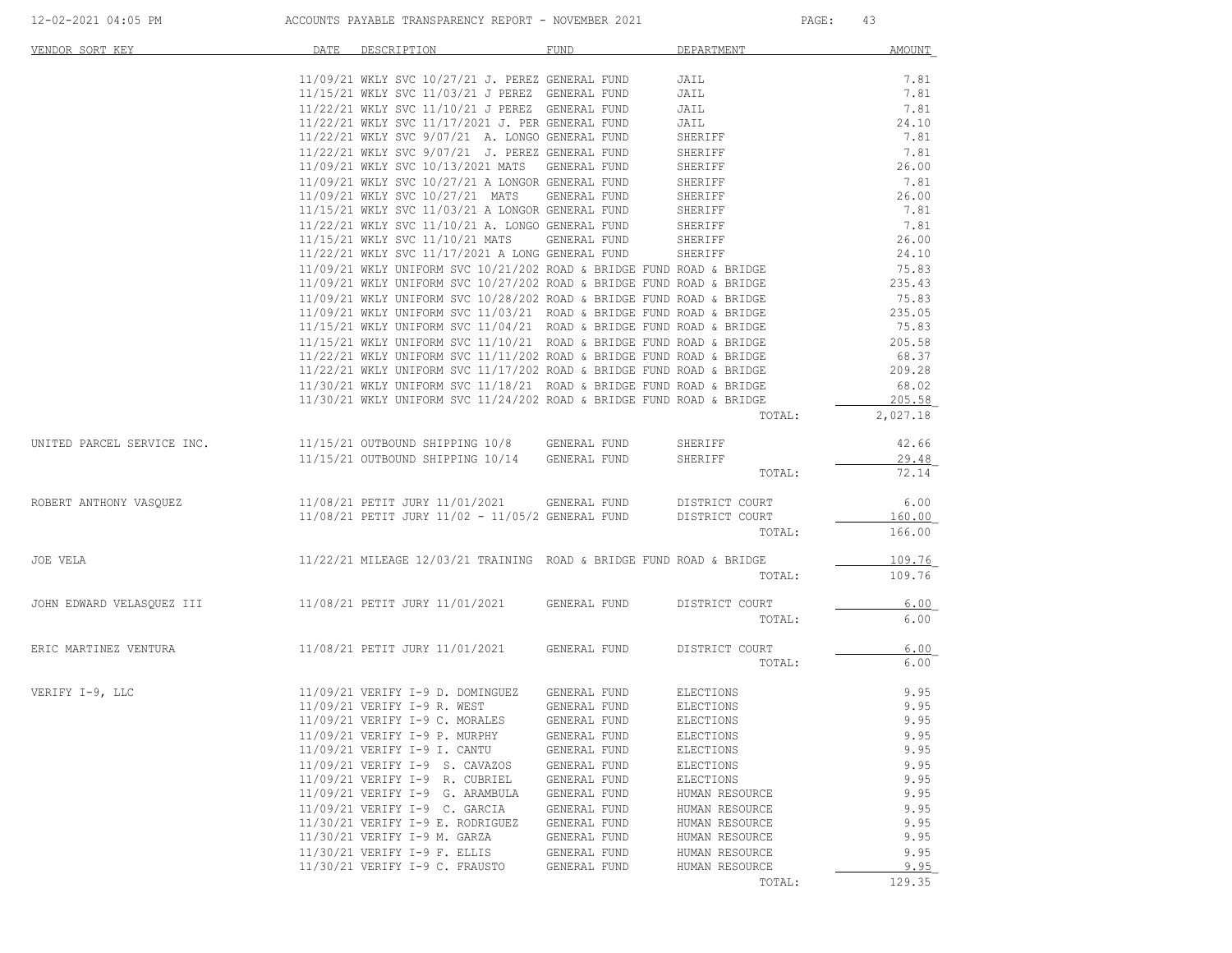| VENDOR SORT KEY                   | DATE | DESCRIPTION                                        | FUND                         | DEPARTMENT       | <b>AMOUNT</b> |
|-----------------------------------|------|----------------------------------------------------|------------------------------|------------------|---------------|
| VIDA Y SALUD HEALTH SYSTEMS, INC. |      | 11/15/21 CPT 85007 M. MATA                         | GENERAL FUND                 | JAIL             | 3.19          |
|                                   |      | 11/15/21 CPT 85027 M. MATA                         | GENERAL FUND                 | JAIL             | 5.43          |
|                                   |      | 11/15/21 CPT 81001 M. MATA                         | GENERAL FUND                 | JAIL             | 2.66          |
|                                   |      | 11/15/21 CPT 80053 M. MATA                         | GENERAL FUND                 | JAIL             | 8.87          |
|                                   |      | 11/15/21 CPT 80061 M. MATA                         | GENERAL FUND                 | JAIL             | 11.25         |
|                                   |      | 11/15/21 CPT 83036 M. MATA                         | GENERAL FUND                 | JAIL             | 8.16          |
|                                   |      | 11/15/21 CPT 99000 M. MATA                         | GENERAL FUND                 | JAIL             | 10.80         |
|                                   |      | 11/15/21 CPT 99214 E. MARTINEZ                     | GENERAL FUND                 | JAIL             | 47.68         |
|                                   |      | 11/15/21 CPT 99203 J. PINA                         | GENERAL FUND                 | JAIL             | 55.52         |
|                                   |      | 11/15/21 CPT 99214 J. TOUCHET                      | GENERAL FUND                 | JAIL             | 47.68         |
|                                   |      | 11/15/21 CPT 99214 M. MATA                         | GENERAL FUND                 | JAIL             | 47.68         |
|                                   |      | 11/15/21 CPT 90791 J. ESCAMILLA                    | GENERAL FUND                 | JAIL             | 113.91        |
|                                   |      | 11/22/21 CPT 99203 M. BANDA                        | GENERAL FUND                 | JAIL             | 61.56         |
|                                   |      | 11/22/21 CPT 93000 J. TOUCHET                      | GENERAL FUND                 | JAIL             | 11.49         |
|                                   |      | 11/22/21 CPT 85007 J. TOUCHET                      | GENERAL FUND                 | JAIL             | 3.19          |
|                                   |      | 11/22/21 CPT 85027 J. TOUCHET                      | GENERAL FUND                 | JAIL             | 5.43          |
|                                   |      | 11/22/21 CPT 81001 J. TOUCHET                      | GENERAL FUND                 | JAIL             | 2.66          |
|                                   |      | 11/22/21 CPT 80053 J. TOUCHET                      | GENERAL FUND                 | JAIL             | 8.87          |
|                                   |      | 11/22/21 CPT 80061 J. TOUCHET                      |                              |                  | 11.25         |
|                                   |      |                                                    | GENERAL FUND<br>GENERAL FUND | JAIL             | 44.66         |
|                                   |      | 11/22/21 CPT 90832 D. MARKLE<br>11/22/21 CPT 99204 |                              | JAIL             | 81.24         |
|                                   |      | J. TOUCHET                                         | GENERAL FUND                 | JAIL             |               |
|                                   |      | 11/22/21 CPT 99214 E. MARTINEZ                     | GENERAL FUND                 | JAIL             | 47.68         |
|                                   |      | 11/22/21 CPT 81001 E. MARTINEZ                     | GENERAL FUND                 | JAIL             | 2.66          |
|                                   |      | 11/22/21 CPT 87491 E. MARTINEZ                     | GENERAL FUND                 | JAIL             | 29.48         |
|                                   |      | 11/22/21 CPT 87591 E. MARTINEZ                     | GENERAL FUND                 | JAIL             | 29.48         |
|                                   |      | 11/22/21 CPT 87086 E. MARTINEZ                     | GENERAL FUND                 | JAIL             | 6.78          |
|                                   |      | 11/22/21 CPT 86701 E. MARTINEZ                     | GENERAL FUND                 | JAIL             | 7.47          |
|                                   |      | 11/22/21 CPT 86592 E. MARTINEZ                     | GENERAL FUND                 | JAIL             | 3.59          |
|                                   |      | 11/22/21 CPT 90837 J. ESCAMILLA                    | GENERAL FUND                 | JAIL             | 95.93         |
|                                   |      | 11/30/21 CPT 99213 W. DOLLINS                      | GENERAL FUND                 | JAIL             | 33.95         |
|                                   |      | 11/30/21 CPT 99213 E. MARTINEZ                     | GENERAL FUND                 | JAIL             | 33.95         |
|                                   |      | 11/30/21 CPT 90834 J. ESCAMILLA                    | GENERAL FUND                 | JAIL             | 65.08         |
|                                   |      | 11/30/21 CPT 93000 P. PINA                         | GENERAL FUND                 | JAIL             | 11.49         |
|                                   |      | 11/30/21 CPT 85007 P. PINA                         | GENERAL FUND                 | JAIL             | 3.19          |
|                                   |      | 11/30/21 CPT 85027 P. PINA                         | GENERAL FUND                 | JAIL             | 5.43          |
|                                   |      | 11/30/21 CPT 81001 P. PINA                         | GENERAL FUND                 | JAIL             | 2.66          |
|                                   |      | 11/30/21 CPT 80053 P. PINA                         | GENERAL FUND                 | JAIL             | 8.87          |
|                                   |      | 11/30/21 CPT 80061 P. PINA                         | GENERAL FUND                 | JAIL             | 11.25         |
|                                   |      | 11/30/21 CPT 99204 R. LEAL                         | GENERAL FUND                 | JAIL             | 81.24         |
|                                   |      | 11/30/21 CPT 90837 M. MATA                         | GENERAL FUND                 | JAIL             | 95.93         |
|                                   |      | 11/22/21 CPT 90791 M. MATA                         | GENERAL FUND                 | SHERIFF          | 113.91        |
|                                   |      | 11/30/21 CPT 99203 J. CARRASCO                     | GENERAL FUND                 | SHERIFF          | 55.52         |
|                                   |      |                                                    |                              | TOTAL:           | 1,338.72      |
| JOCELIN VILLARREAL                |      | 11/09/21 REIMBURSE D12 TEAFCS WORKS GENERAL FUND   |                              | COUNTY EXTENSION | 30.00         |
|                                   |      | 11/30/21 MEALS 11/12-11/14 FOOD SHO GENERAL FUND   |                              | COUNTY EXTENSION | 147.50        |
|                                   |      | 11/30/21 MILEAGE 11/12-11/14 FOOD S GENERAL FUND   |                              | COUNTY EXTENSION | 149.52        |
|                                   |      | 11/30/21 LODGING11/15-11/18 FALL FA GENERAL FUND   |                              | COUNTY EXTENSION | 308.16        |
|                                   |      | 11/30/21 MEALS 11/15-11/18 FALL FAC GENERAL FUND   |                              | COUNTY EXTENSION | 206.50        |
|                                   |      | 11/30/21 MILEAG 11/15-11/18 FALL FA GENERAL FUND   |                              | COUNTY EXTENSION | 214.48        |
|                                   |      |                                                    |                              | TOTAL:           | 1,056.16      |
| NOEMIE S. VILLARREAL              |      | 11/08/21 PETIT JURY 11/01/2021                     | GENERAL FUND                 | DISTRICT COURT   | 6.00          |
|                                   |      |                                                    |                              | TOTAL:           | 6.00          |
|                                   |      |                                                    |                              |                  |               |
| VISTA COM                         |      | 11/15/21 ANNUAL MAINTENANCE EVENTID GENERAL FUND   |                              | SHERIFF          | 3,621.00      |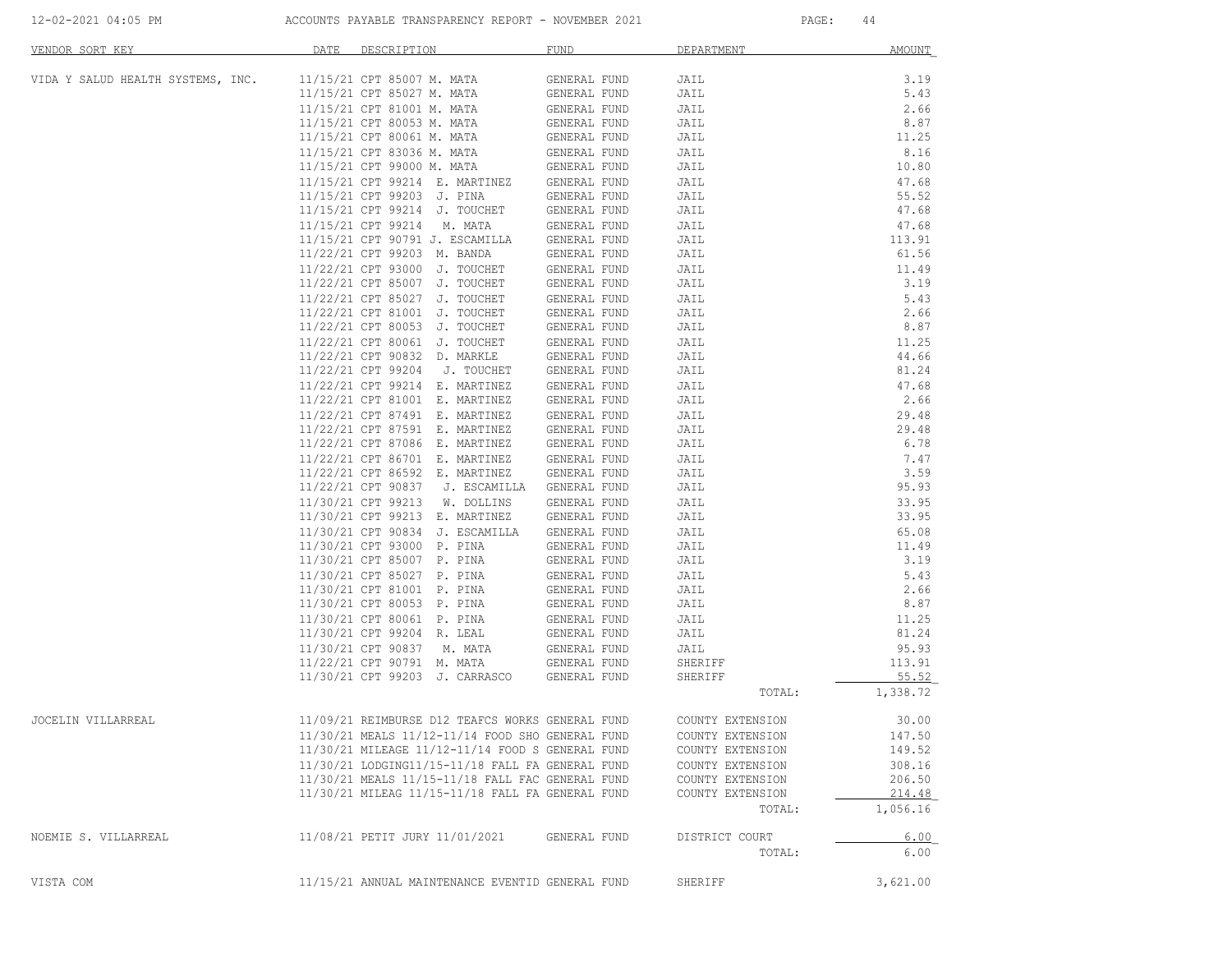| 12-02-2021 04:05 PM                                                                                     | ACCOUNTS PAYABLE TRANSPARENCY REPORT - NOVEMBER 2021                                                | PAGE:<br>45                       |                              |                  |
|---------------------------------------------------------------------------------------------------------|-----------------------------------------------------------------------------------------------------|-----------------------------------|------------------------------|------------------|
| VENDOR SORT KEY                                                                                         | DATE DESCRIPTION                                                                                    | <b>FUND</b>                       | DEPARTMENT                   | <b>AMOUNT</b>    |
|                                                                                                         |                                                                                                     |                                   | TOTAL:                       | 3,621.00         |
| VOYAGER FLEET SYSTEMS INC.                                                                              | 11/09/21 MO FUEL OCT 21 CONSTABLE P GENERAL FUND                                                    |                                   | CONSTABLE PCT # 1            | 438.69           |
|                                                                                                         | 11/09/21 MO FUEL OCT 21 CONSTABLE P GENERAL FUND                                                    |                                   | CONSTABLE PCT # 2            | 456.05           |
|                                                                                                         | 11/09/21 MO FUEL OCT 21 CONSTABLE P GENERAL FUND                                                    |                                   | CONSTABLE PCT # 3            | 200.21           |
|                                                                                                         | 11/09/21 MO FUEL OCT 21 CONSTABLE P GENERAL FUND                                                    |                                   | CONSTABLE PCT # 4            | 393.19           |
|                                                                                                         | 11/09/21 MO FUEL OCT 21 SHERIFF DEP GENERAL FUND                                                    |                                   | SHERIFF                      | 10,558.28        |
|                                                                                                         |                                                                                                     |                                   | TOTAL:                       | 12,046.42        |
| VULCAN CONSTRUCTION MATERIALS, LP                                                                       | 11/22/21 35.13 TONS LRA TY I GR CC FM & LATERAL ROAD NON-DEPARTMENTAL                               |                                   |                              | 1,721.37         |
|                                                                                                         |                                                                                                     |                                   | TOTAL:                       | 1,721.37         |
| WERLING ASSOCIATES, INC.                                                                                | 11/09/21 COMPENSATION STUDY 20% GENERAL FUND                                                        |                                   | COMMISSIONERS COURT          | 4,340.00         |
|                                                                                                         |                                                                                                     |                                   | TOTAL:                       | 4,340.00         |
| WILBURN MEDICAL USA                                                                                     | 11/15/21 EUROTROLS                                                                                  | WIC PROGRAM FUND NON-DEPARTMENTAL |                              | 90.34            |
|                                                                                                         | 11/15/21 SHIPPING                                                                                   | WIC PROGRAM FUND NON-DEPARTMENTAL |                              | 45.00            |
|                                                                                                         |                                                                                                     |                                   | TOTAL:                       | 135.34           |
| WORKQUEST F/K/A TIBH INDUSTRIES, INC. 11/15/21 (12) SAFETY SHIRT SS XL ROAD & BRIDGE FUND ROAD & BRIDGE |                                                                                                     |                                   |                              | 360.00           |
|                                                                                                         | 11/15/21 (20) SAFETY SHIRT LS 2XL ROAD & BRIDGE FUND ROAD & BRIDGE                                  |                                   |                              | 630.00           |
|                                                                                                         | 11/15/21 (5) SAFETY SHIRT LS 3XL ROAD & BRIDGE FUND ROAD & BRIDGE                                   |                                   |                              | 173.70           |
|                                                                                                         |                                                                                                     |                                   | TOTAL:                       | 1,163.70         |
| SAMUEL YANEZ                                                                                            | 11/08/21 PETIT JURY 11/01/2021                                                                      | GENERAL FUND                      | DISTRICT COURT               | 6.00             |
|                                                                                                         |                                                                                                     |                                   | TOTAL:                       | 6.00             |
| JOEL WAYNE YANTIS                                                                                       | 11/08/21 PETIT JURY 11/01/2021                                                                      | GENERAL FUND                      | DISTRICT COURT               | 6.00             |
|                                                                                                         |                                                                                                     |                                   | TOTAL:                       | 6.00             |
| RICHARD J. YOUNGBLOOD                                                                                   | 11/08/21 PETIT JURY 11/01/2021                                                                      | GENERAL FUND                      | DISTRICT COURT               | 6.00             |
|                                                                                                         |                                                                                                     |                                   | TOTAL:                       | 6.00             |
| MICHAEL R. ZAMORA                                                                                       | 11/09/21 CAUSE# 30554 J.P. 8/3/202 GENERAL FUND                                                     |                                   | COUNTY COURT                 | 100.00           |
|                                                                                                         | 11/09/21 CAUSE# 30748 R.M. 8/3/20 GENERAL FUND                                                      |                                   | COUNTY COURT                 | 300.00           |
|                                                                                                         | 11/09/21 CAUSE# 30749 R.M. 8/3/202 GENERAL FUND                                                     |                                   | COUNTY COURT                 | 100.00           |
|                                                                                                         | 11/09/21 CAUSE# 31026 J.P. 8/3/202 GENERAL FUND                                                     |                                   | COUNTY COURT                 | 100.00           |
|                                                                                                         | 11/09/21 CAUSE# 31027 J.P. 8/3/2021 GENERAL FUND                                                    |                                   | COUNTY COURT                 | 100.00           |
|                                                                                                         | 11/09/21 CAUSE# 31042 T.R. 10/15/ GENERAL FUND                                                      |                                   | COUNTY COURT                 | 100.00           |
|                                                                                                         | 11/09/21 CAUSE# 31043 T.R. 10/15/2 GENERAL FUND                                                     |                                   | COUNTY COURT                 | 300.00           |
|                                                                                                         | 11/09/21 CAUSE# 31108 R.C. 8/3/202 GENERAL FUND                                                     |                                   | COUNTY COURT                 | 100.00           |
|                                                                                                         | 11/09/21 CAUSE# 31109 R.C. 8/3/202 GENERAL FUND                                                     |                                   | COUNTY COURT                 | 300.00<br>100.00 |
|                                                                                                         | 11/09/21 CAUSE# 31129 J.P. 8/3/2021 GENERAL FUND<br>11/09/21 CAUSE# 31130 J.P. 8/3/202 GENERAL FUND |                                   | COUNTY COURT<br>COUNTY COURT | 300.00           |
|                                                                                                         | 11/15/21 CAUSE# 18-10-00155-CRF C.D GENERAL FUND                                                    |                                   | DISTRICT COURT               | 13,337.50        |
|                                                                                                         |                                                                                                     |                                   | TOTAL:                       | 15,237.50        |
| ZAVALA COUNTY SHERIFF OFFICE                                                                            | 11/22/21 INMATE HOUSING OCTOBER 202 GENERAL FUND                                                    |                                   | JAIL                         | 37,510.00        |
|                                                                                                         |                                                                                                     |                                   | TOTAL:                       | 37,510.00        |
|                                                                                                         |                                                                                                     |                                   |                              |                  |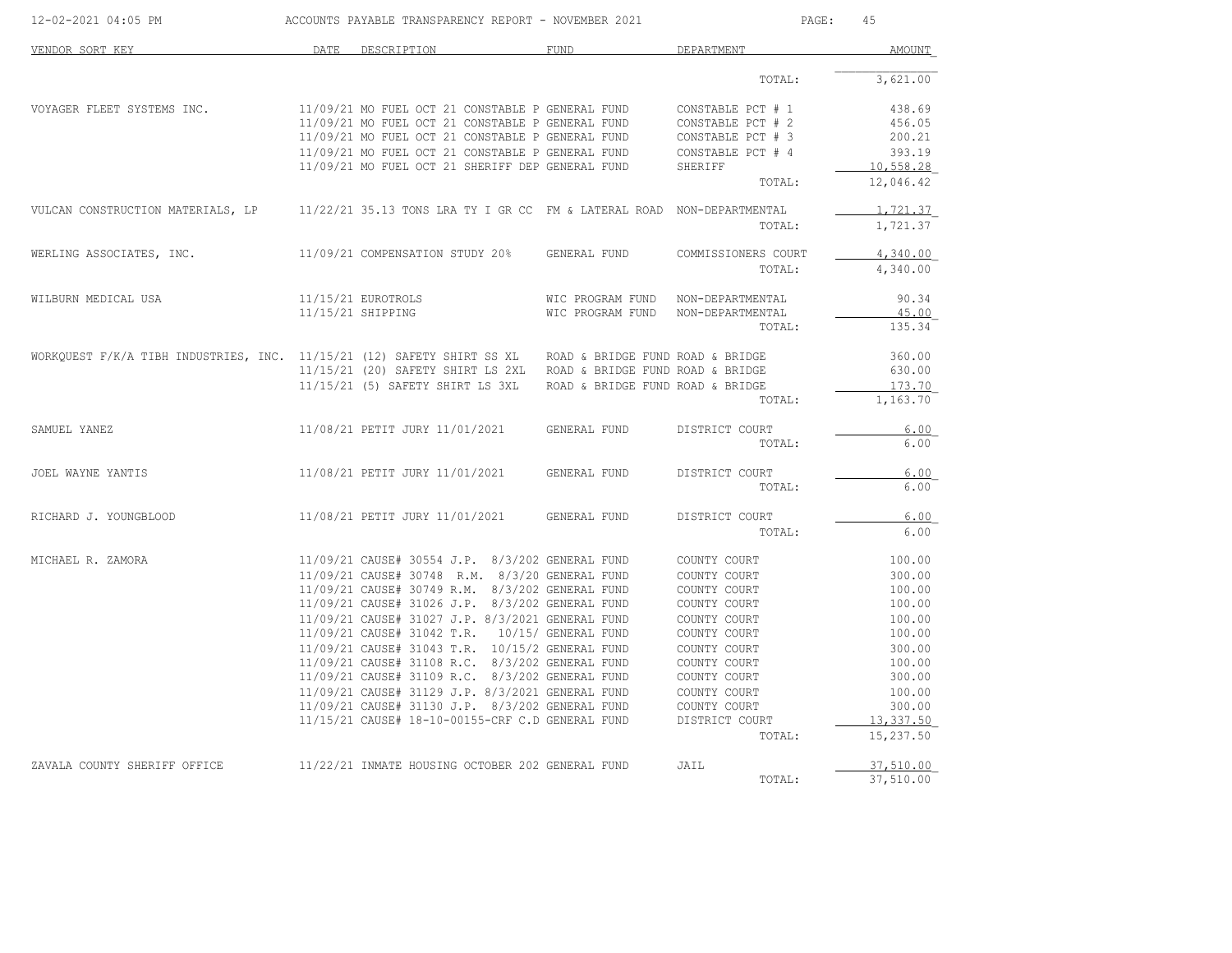| VENDOR SORT KEY    | DATE<br>DESCRIPTION                                                                                                                                                                                                                                                                                                                                                                                                                                             | FUND                                                                                                                                                                                                                                                                                                                                                                                                                                                                                                                                                                                                                                        | DEPARTMENT                                                                                                                                                                                                                                                                                                                                                                                                                                                                                                                                                                  | <b>AMOUNT</b>                                                                                                                                                                                                                                                                                                                                                                                                            |
|--------------------|-----------------------------------------------------------------------------------------------------------------------------------------------------------------------------------------------------------------------------------------------------------------------------------------------------------------------------------------------------------------------------------------------------------------------------------------------------------------|---------------------------------------------------------------------------------------------------------------------------------------------------------------------------------------------------------------------------------------------------------------------------------------------------------------------------------------------------------------------------------------------------------------------------------------------------------------------------------------------------------------------------------------------------------------------------------------------------------------------------------------------|-----------------------------------------------------------------------------------------------------------------------------------------------------------------------------------------------------------------------------------------------------------------------------------------------------------------------------------------------------------------------------------------------------------------------------------------------------------------------------------------------------------------------------------------------------------------------------|--------------------------------------------------------------------------------------------------------------------------------------------------------------------------------------------------------------------------------------------------------------------------------------------------------------------------------------------------------------------------------------------------------------------------|
| **PAYROLL EXPENSES | $11/01/2021 - 11/30/2021$                                                                                                                                                                                                                                                                                                                                                                                                                                       | GENERAL FUND<br>GENERAL FUND<br>GENERAL FUND<br>GENERAL FUND<br>GENERAL FUND<br>GENERAL FUND<br>GENERAL FUND<br>GENERAL FUND<br>GENERAL FUND<br>GENERAL FUND<br>GENERAL FUND<br>GENERAL FUND<br>GENERAL FUND<br>GENERAL FUND<br>GENERAL FUND<br>GENERAL FUND<br>GENERAL FUND<br>GENERAL FUND<br>GENERAL FUND<br>GENERAL FUND<br>GENERAL FUND<br>GENERAL FUND<br>GENERAL FUND<br>GENERAL FUND<br>GENERAL FUND<br>GENERAL FUND<br>GENERAL FUND<br>GENERAL FUND<br>ROAD & BRIDGE FUND ROAD & BRIDGE<br>WIC PROGRAM FUND<br>COUNTY CLERK RECOR NON-DEPARTMENTAL<br>TX JUVENILE PROBAT BASIC SUPERVISION<br>TX JUVENILE PROBAT COMMUNITY PROGRAM | COMMISSIONERS COURT<br>COUNTY CLERK<br>EMERGENCY MGNT / 911 M<br>DISTRICT COURT<br>DISTRICT CLERK<br>$J.P.$ PCT. $# 1$<br>$J.P.$ PCT. $# 2$<br>$J.P.$ PCT. $# 3$<br>$J.P.$ PCT. $#4$<br>COUNTY ATTORNEY<br>ELECTIONS<br>COUNTY AUDITOR<br>COUNTY TREASURER<br>TAX COLLECTOR<br>FACILITIES MANAGEMENT<br>CONSTABLE PCT # 1<br>CONSTABLE PCT # 2<br>CONSTABLE PCT # 3<br>CONSTABLE PCT # 4<br>JAIL<br>SHERIFF<br>JUVENILE CORRECTIONS<br>HIGHWAY PATROL<br>HEALTH & WELFARE<br>COUNTY EXTENSION<br>HUMAN RESOURCE<br>SPECIAL PROJECTS<br>VETERANS SERVICE<br>NON-DEPARTMENTAL | 11,372.95<br>13,098.60<br>4,230.72<br>2,524.28<br>14,364.87<br>9,521.01<br>6,950.52<br>7,103.48<br>6,761.02<br>18,885.93<br>13,800.80<br>11,932.04<br>11,476.04<br>20,506.65<br>9,153.60<br>3,911.22<br>3,911.22<br>3,911.22<br>3,911.22<br>52,650.46<br>115,445.44<br>10,890.10<br>3,448.00<br>1,538.46<br>7,382.34<br>8,296.78<br>5, 149. 34<br>2,478.04<br>121,328.34<br>9,830.61<br>1,092.59<br>5,037.12<br>5,247.00 |
|                    |                                                                                                                                                                                                                                                                                                                                                                                                                                                                 |                                                                                                                                                                                                                                                                                                                                                                                                                                                                                                                                                                                                                                             | TX JUVENILE PROBAT COMMITMENT DIVERSION<br>TOTAL:                                                                                                                                                                                                                                                                                                                                                                                                                                                                                                                           | 569.16<br>527,711.17                                                                                                                                                                                                                                                                                                                                                                                                     |
|                    | =============== FUND TOTALS ================<br>100 GENERAL FUND<br>126 AMERICAN RESCUE PLAN FUND<br>200 ROAD & BRIDGE FUND<br>201 FM & LATERAL ROAD FUND<br>202 WIC PROGRAM FUND<br>205 COUNTY CLERK RECORDS MGT<br>206 TX JUVENILE PROBATION FND<br>403 SHERIFF'S SEIZED FUNDS<br>407 JUSTICE COURT TECHNOLOGY<br>704 TAX COL OFFICER SALARY FN<br>707 FRIO CO RECORDS MGT FUND<br>708 ABANDONED VEHICLE FUND<br>998 FRIO COUNTY PAYROLL FUND<br>GRAND TOTAL: | 855,834.55<br>5,270.01<br>463,701.56<br>143,600.67<br>20, 373.57<br>1,231.17<br>12,713.30<br>400.00<br>3,045.56<br>90.09<br>10,452.00<br>3,549.00<br>151,655.93<br>1,671,917.41                                                                                                                                                                                                                                                                                                                                                                                                                                                             |                                                                                                                                                                                                                                                                                                                                                                                                                                                                                                                                                                             |                                                                                                                                                                                                                                                                                                                                                                                                                          |

TOTAL PAGES: 46